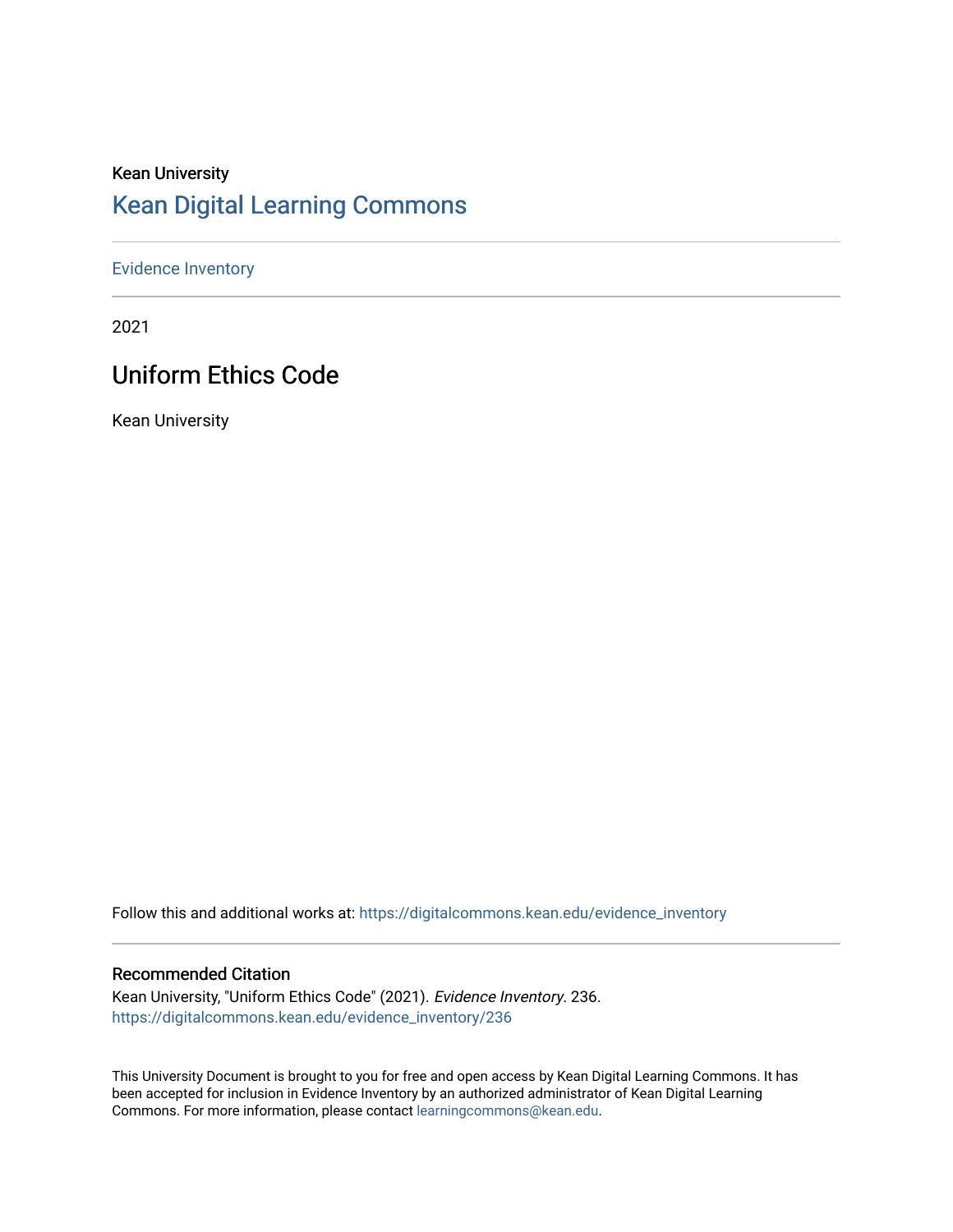# Uniform Ethics Code

#### Abstract

The Uniform Ethics Code is the primary code of ethics for state agencies including Kean University. It is used to guide and govern State Officers, and Special State Officers in a State Agency. When an employee at Kean is hired, they must read the Uniform Ethics Code and sign a receipt that they read and understood the information.

# Keywords

Standard II, Ethics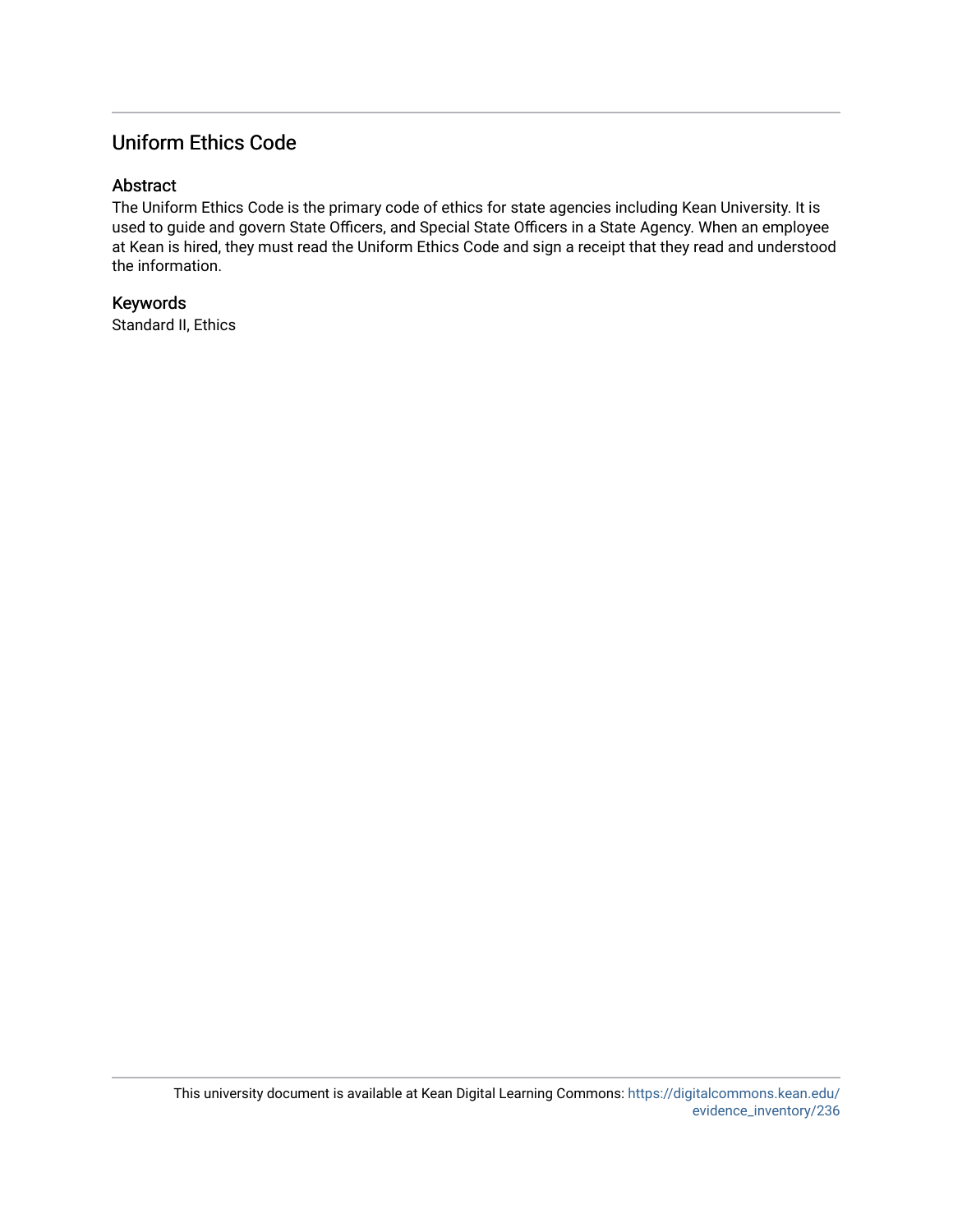

*State of New Jersey*

STATE ETHICS COMMISSION CHRIS CHRISTIE PO Box 082 PO Box 082 ANDREW S. BERNS, Esq. Covernor Changes Changes Chair Changes Chair Chair Chair Chair Chair Chair Chair Chair Chair Chair Chair Chair Chair Chair Chair Chair Chair Chair Chair Chair Chai  *Governor* Trenton, NJ 08625-0082 *Chair* [www.nj.gov/ethics](http://www.nj.gov/ethics)

KIM GUADAGNO PETER J. TOBER, Esq. *Lt. Governor Executive Director*

> *Tel: (609) 292-1892 (888) 223-1355 in NJ Fax: (609) 633-9252 Email: ethics@ethics.state.nj.us*

# **UNIFORM ETHICS CODE**

#### **FOREWORD**

Pursuant to *N.J.S.A.* 52:13D-23, the State Ethics Commission has adopted this Uniform Ethics Code to govern and guide the conduct of State officers and employees and special State officers and employees in State agencies in the Executive branch of State Government.

The Uniform Ethics Code shall be the primary code of ethics for State agencies. It shall be supplemented by an agency code of ethics formulated with respect to the particular needs and problems of the agency to which said code is to apply. Each agency, in consultation with the Attorney General's Office, must review its enabling legislation to ensure that any agencyspecific conflicts provisions are included in any supplemental agency code. An agency code must be approved by the Commission.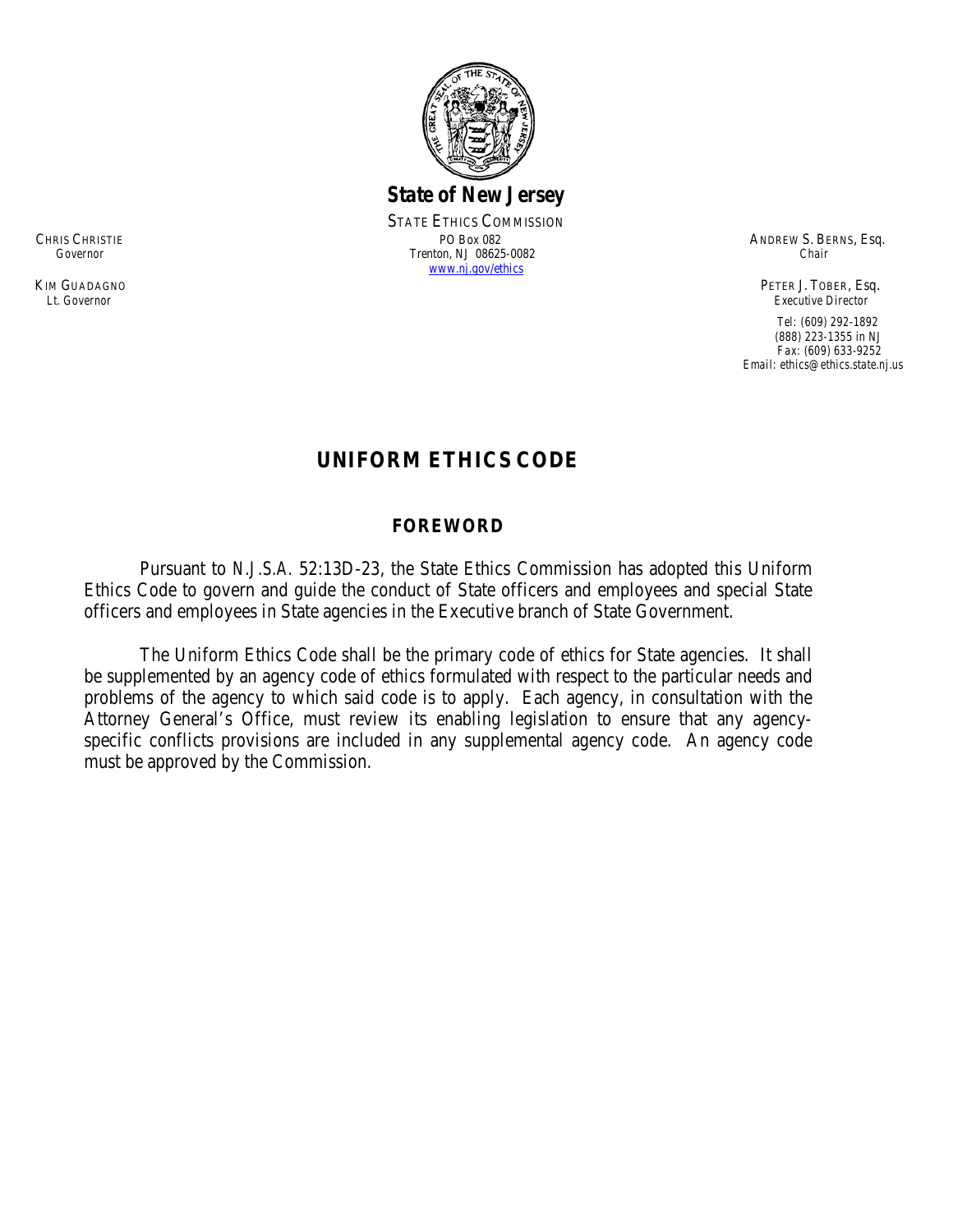# **TABLE OF CONTENTS**

| XIV. CASINO-RELATED FAMILY MEMBER RESTRICTIONS 17 |  |
|---------------------------------------------------|--|
|                                                   |  |
|                                                   |  |
|                                                   |  |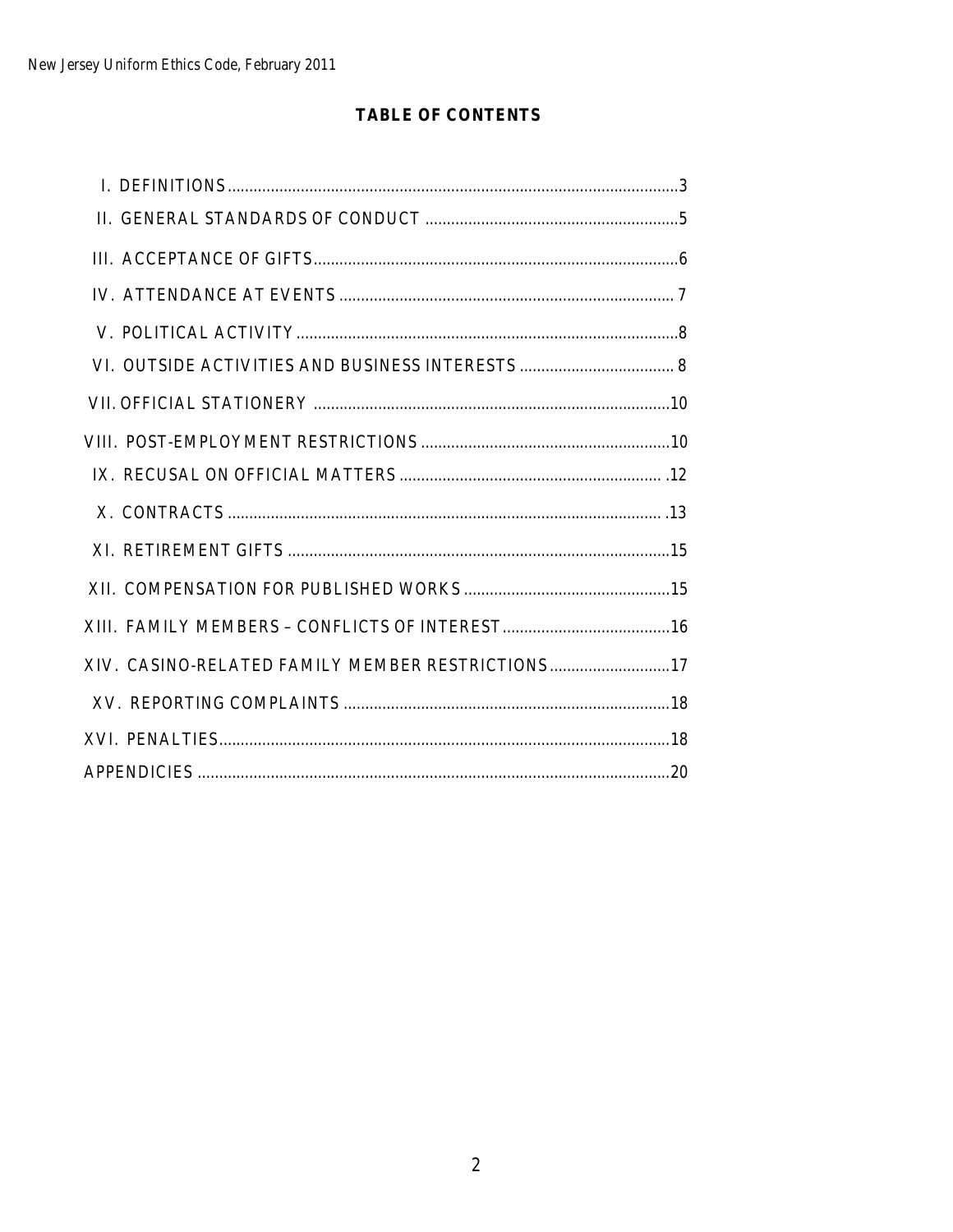# **I. DEFINITIONS**

As used in this Uniform Ethics Code, and unless a different meaning clearly appears from the context, the following terms shall have the following meanings.

"Commission" means the State Ethics Commission, established in but not of the Department of Law and Public Safety pursuant to *N.J.S.A.* 52:13D-21.

"Conflicts Law" means the New Jersey Conflicts of Interest Law, *N.J.S.A.* 52:13D-12 et seq.

"Ethics Liaison Officer" means the individual(s) designated by the agency head to assist the State Ethics Commission in implementing and enforcing the Conflicts Law and related ethics codes.

"Event" means a meeting, conference, seminar, speaking engagement, symposium, training course, ground-breaking, ribbon-cutting, meal, open house, cocktail party, fundraiser, holiday party, social function, or similar event that takes place away from the State official's work location, is sponsored or co-sponsored by a supplier or a non-State government source and the invitation for which is extended to the State official because of his or her official position.

"Gift" means any fee, commission, service, compensation, gratuity, or other thing of value of any kind. If an item has more than a nominal monetary value, it will be characterized as a gift. A gift includes admission to an event for which a member of the general public would be charged, a meal, transportation, or offer of employment.

"Head of a State agency" means, in the case of the Executive branch of government, except with respect to interstate agencies, the department head or, if the agency is not assigned to a department, the Governor.

"Immediate Family Member" means an individual's spouse, child, parent or sibling residing in the same household. *N.J.S.A.* 52:13D-13(i).

"Interest" means (1) the ownership or control of more than 10% of the profits or assets of a firm, association, or partnership, or more than 10% of the stock in a corporation for profit other than a professional service corporation organized under the "Professional Service Corporation Act," P.L. 1969, c. 232 (C. 14A:17-1 et seq.); or (2) the ownership or control of more than 1% of the profits of a firm, association, or partnership, or more than 1% of the stock in any corporation, which is the holder of, or an applicant for, a casino license or in any holding or intermediary company with respect thereto, as defined by the "Casino Control Act," P.L. 1977, c. 110 (C. 5:12-1 et seq.). The provisions of this act governing the conduct of individuals are applicable to shareholders, associates or professional employees of a professional service corporation regardless of the extent or amount of their shareholder interest in such a corporation.

"Interested party" means: 1. Any person, or employee, representative or agent thereof, who is or may reasonably be anticipated to be subject to the regulatory, licensing or supervisory authority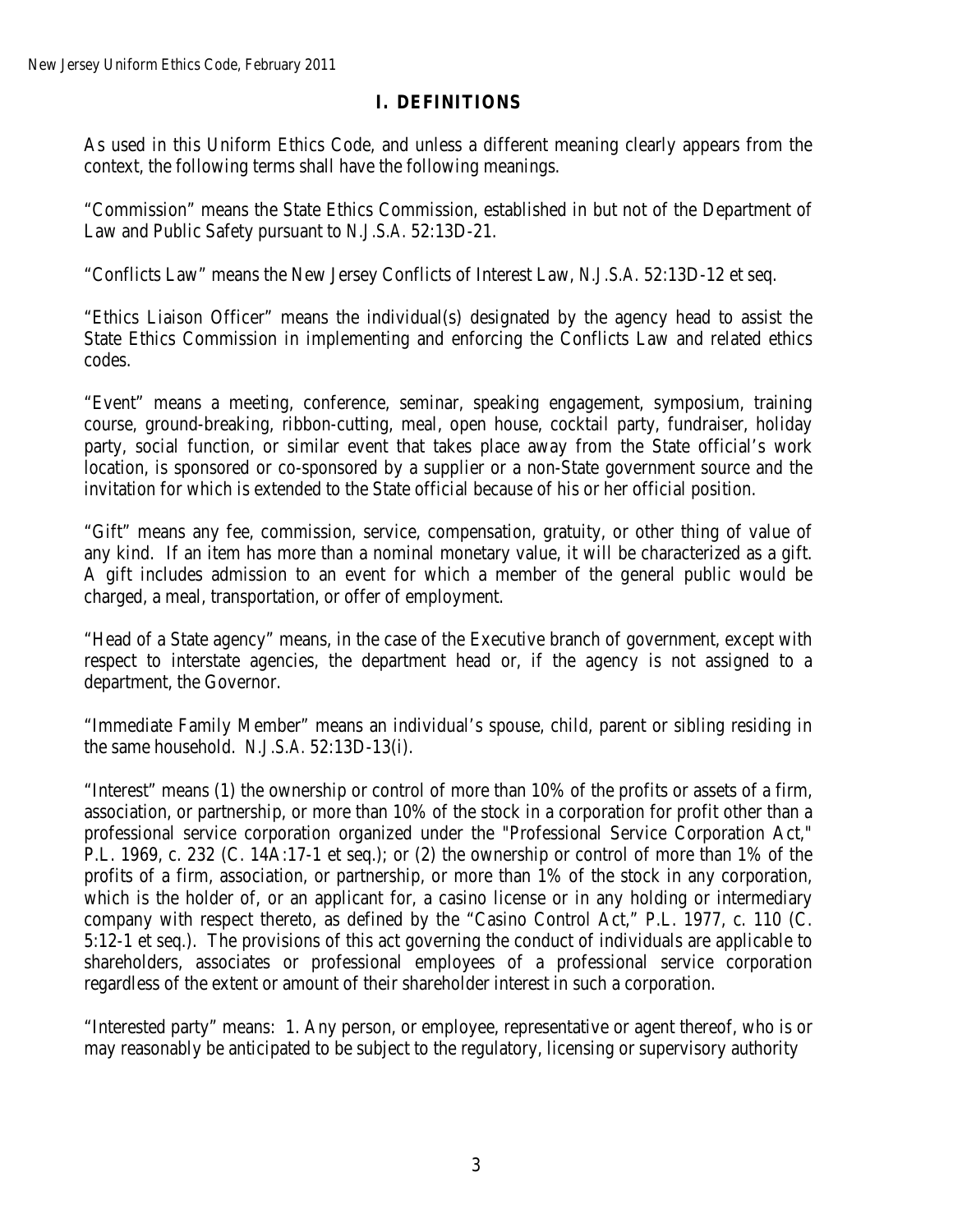New Jersey Uniform Ethics Code, February 2011

of the State official's agency; 2. Any supplier, or employee, representative or agent thereof; 3. Any organization that advocates or represents the positions of its members to the State official's agency; or 4. Any organization a majority of whose members are as described in paragraphs 1 through 3 above.

"Person" means any natural person, association or corporation.

"Published work" means any tangible medium of expression, including, but not limited to, literary, pictorial, graphic and sculptural matter; sound recordings; and software. *N.J.A.C.* 19:61- 6.2.

"Relative," as used in section XIII, means an individual's spouse, and the individual's or his/her spouse's parent, child, sibling, aunt, uncle, niece, nephew, grandparent, grandchild, son-in-law, daughter-in-law, stepparent, stepchild, stepbrother, stepsister, half-brother, or half-sister, whether the relative is related to the individual or the individual's spouse by blood, marriage or adoption.

"Special State officer or employee" means (1) any person holding an office or employment in a State agency, excluding an interstate agency, for which office or employment no compensation is authorized or provided by law, or no compensation other than a sum in reimbursement of expenses, whether payable per diem or per annum, is authorized or provided by law; (2) any person, not a member of the Legislature, holding a part-time elective or appointive office or employment in a State agency, excluding an interstate agency, or (3) any person appointed as a New Jersey member to an interstate agency the duties of which membership are not full-time.

"State agency" means any of the principal departments in the Executive branch of the State Government, and any division, board, bureau, office, commission or other instrumentality within or created by such department, and, to the extent consistent with law, any interstate agency to which New Jersey is a party and any independent State authority, commission, instrumentality or agency. A county or municipality shall not be deemed an agency or instrumentality of the State.

"State officer or employee" means any person, other than a special State officer or employee (1) holding an office or employment in a State agency, excluding an interstate agency, other than a member of the Legislature or (2) appointed as a New Jersey member to an interstate agency.

"Supplier" means any person that is providing or is seeking to provide or may reasonably be expected to provide goods and/or services to the State officer or employee's or special State officer or employee's agency, including, but not limited to, consultants, vendors and lessors.

"Unclassified office or position" means any office or position in the unclassified service of the civil service of the Executive branch of State government.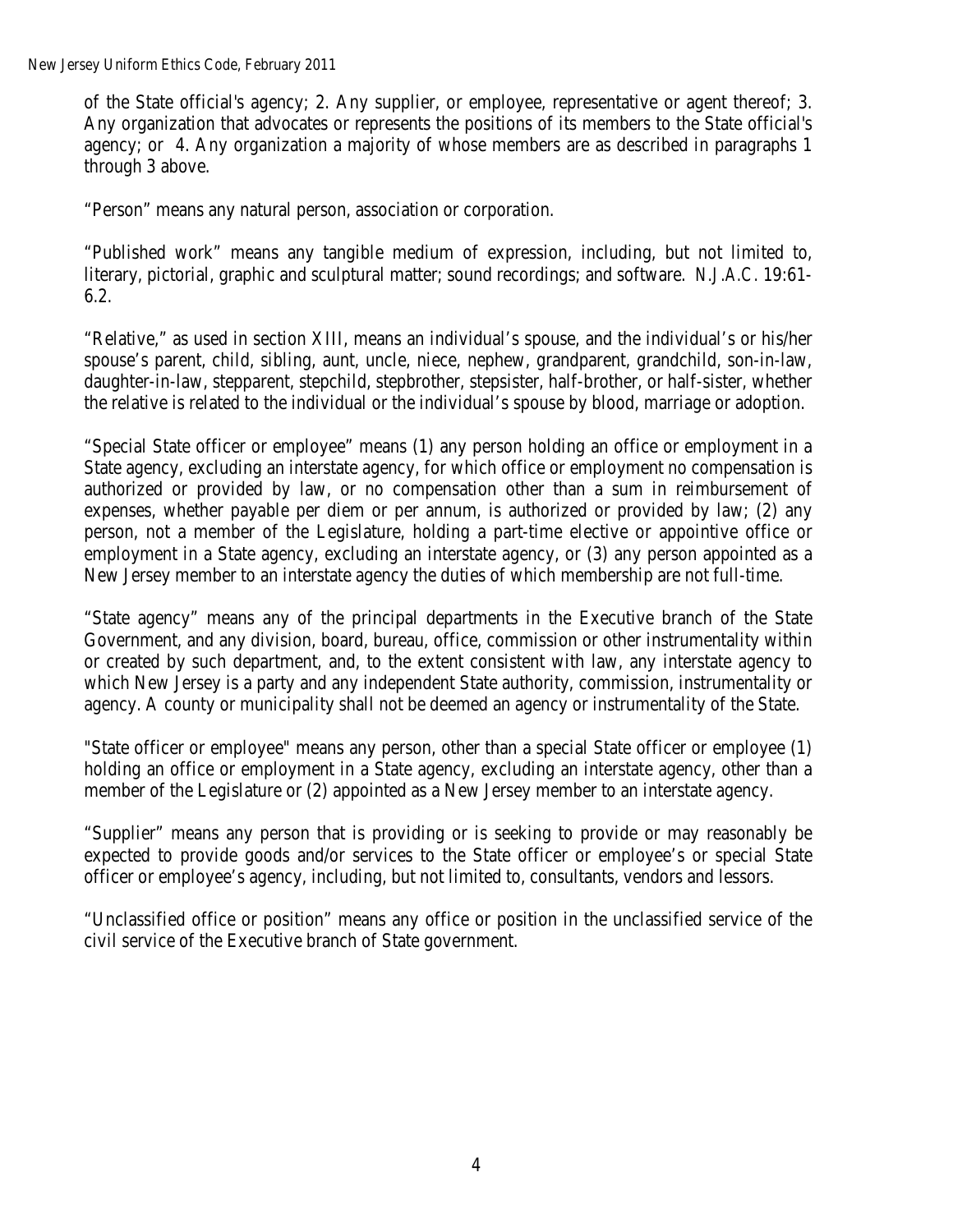# **II. GENERAL STANDARDS OF CONDUCT**

It is essential that the conduct of public officials and employees shall hold the respect and confidence of the people. Public officials must, therefore, avoid conduct that is in violation of their public trust or that creates a justifiable impression among the public that such trust is being violated. Accordingly, State officers and employees and special State officers and employees shall conform their conduct to the following standards.

- 1. No State officer or employee or special State officer or employee should have any interest, financial or otherwise, direct or indirect, or engage in any business or transaction or professional activity, which is in substantial conflict with the proper discharge of his/her duties in the public interest.
- 2. No State officer or employee or special State officer or employee should engage in any particular business, profession, trade or occupation which is subject to licensing or regulation by a specific agency of State Government without promptly filing notice of such activity with the Commission.
- 3. No State officer or employee or special State officer or employee should act in his/her official capacity in any matter wherein he/she has a direct or indirect personal financial interest that might reasonably be expected to impair his/her objectivity or independence of judgment.
- 4. No State officer or employee or special State officer or employee should knowingly act in any way that might reasonably be expected to create an impression or suspicion among the public having knowledge of his/her acts that he/she may be engaged in conduct violative of his trust as a State officer or employee or special State officer or employee.

## **Misuse of Official Position or Information**

- 5. No State officer or employee or special State officer or employee should use or attempt to use his/her official position to secure unwarranted privileges or advantage for him/herself or others.
- 6. No State officer or employee or special State officer or employee, shall willfully disclose to any person, whether or not for pecuniary gain, any information not generally available to members of the public which he/she receives or acquires in the course of and by reason of his/her official duties. No State officer or employee or special State officer or employee shall use for the purpose of pecuniary gain, whether directly or indirectly, any information not generally available to members of the public which he/she receives or acquires in the course of and by reason of his/her official duties.

## **Representation/Appearance Before a State Agency**

7. No State officer or employee, nor any partnership, firm or corporation in which he/she has an interest, nor any partner, officer or employee of any such partnership, firm or corporation, shall represent, appear for, or negotiate on behalf of, or agree to represent, appear for, or negotiate on behalf of, any person or party other than the State in connection with any cause, proceeding,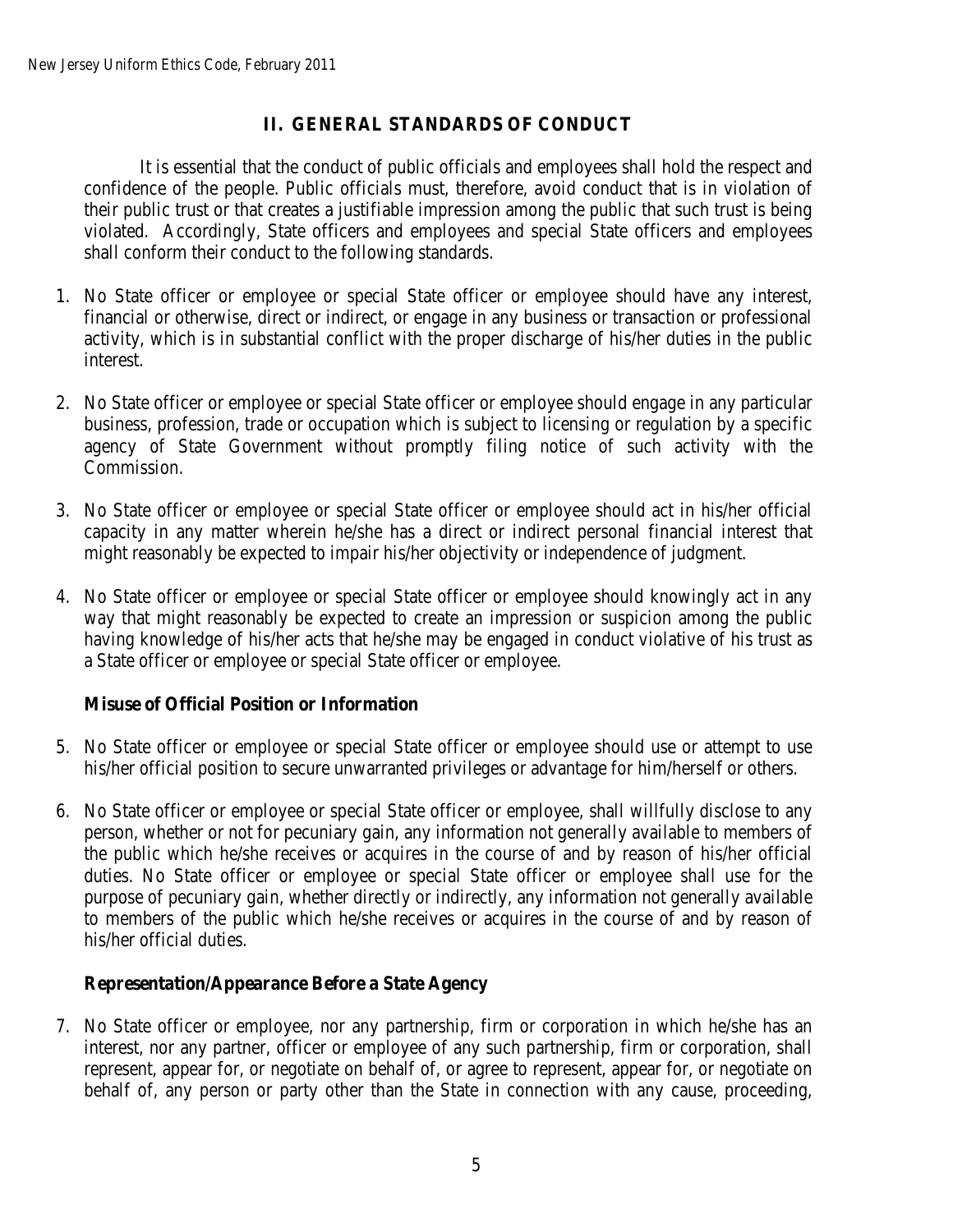application or other matter pending before any State agency. Nothing contained herein shall be deemed to prohibit any such partnership, firm or corporation from appearing on its own behalf.

8. No special State officer or employee, nor any partnership, firm or corporation in which he/she has an interest, nor any partner, officer or employee of any such partnership, firm or corporation, shall represent, appear for, or negotiate on behalf of, or agree to represent, appear for or negotiate on behalf of, any person or party other than the State in connection with any cause, proceeding, application or other matter pending before the particular office, bureau, board, council, commission, authority, agency, fund or system in which such special State officer or employee holds office or employment.

Nothing contained in this section shall be deemed to prohibit any State officer or employee or special State officer or employee from representing, appearing for or negotiating on behalf of, or agreeing to represent, appear for, or negotiate on behalf of, any person or party other than the State in connection with any proceeding:

- i. Pending before any court of record of this State,
- ii. In regard to a claim for compensation arising under chapter 15 of Title 34 of the Revised Statutes (Workers' Compensation),
- iii. In connection with the determination or review of transfer inheritance or estate taxes,
- iv. In connection with the filing of corporate or other documents in the office of the Secretary of State,
- v. Before the Division on Civil Rights or any successor thereof,
- vi. Before the New Jersey State Board of Mediation or any successor thereof,
- vii. Before the New Jersey Public Employment Relations Commission or any successor thereof,
- viii. Before the Unsatisfied Claim and Judgment Fund Board or any successor thereof solely for the purpose of filing a notice of intention pursuant to P.L.1952, c.174, s.5 (C.39:6-65),or
	- ix. Before any State agency on behalf of a county, municipality or school district, or any authority, agency or commission of any thereof except where the State is an adverse party in the proceeding and provided he is not holding any office or employment in the State agency in which any such proceeding is pending.

## **III. ACCEPTANCE OF GIFTS**

No State officer or employee or special State officer or employee shall accept any gift, favor, service or other thing of value related in any way to the State official's public duties.

Upon the recommendation of the Special Counsel for Ethics Review and Compliance, the Commission has adopted a zero tolerance policy for acceptance of gifts. (See *Report of the Special Ethics Counsel to the Governor of the State of New Jersey*, dated March 14, 2005.) Accordingly, any gift that is offered to or received by a State officer or employee or special State officer or employee or, his/her spouse, immediate family member, partner or associate shall be immediately reported to the agency's Ethics Liaison Officer ("ELO"). Unless the State officer or employee or special State officer or employee is permitted to receive the gift or thing of value in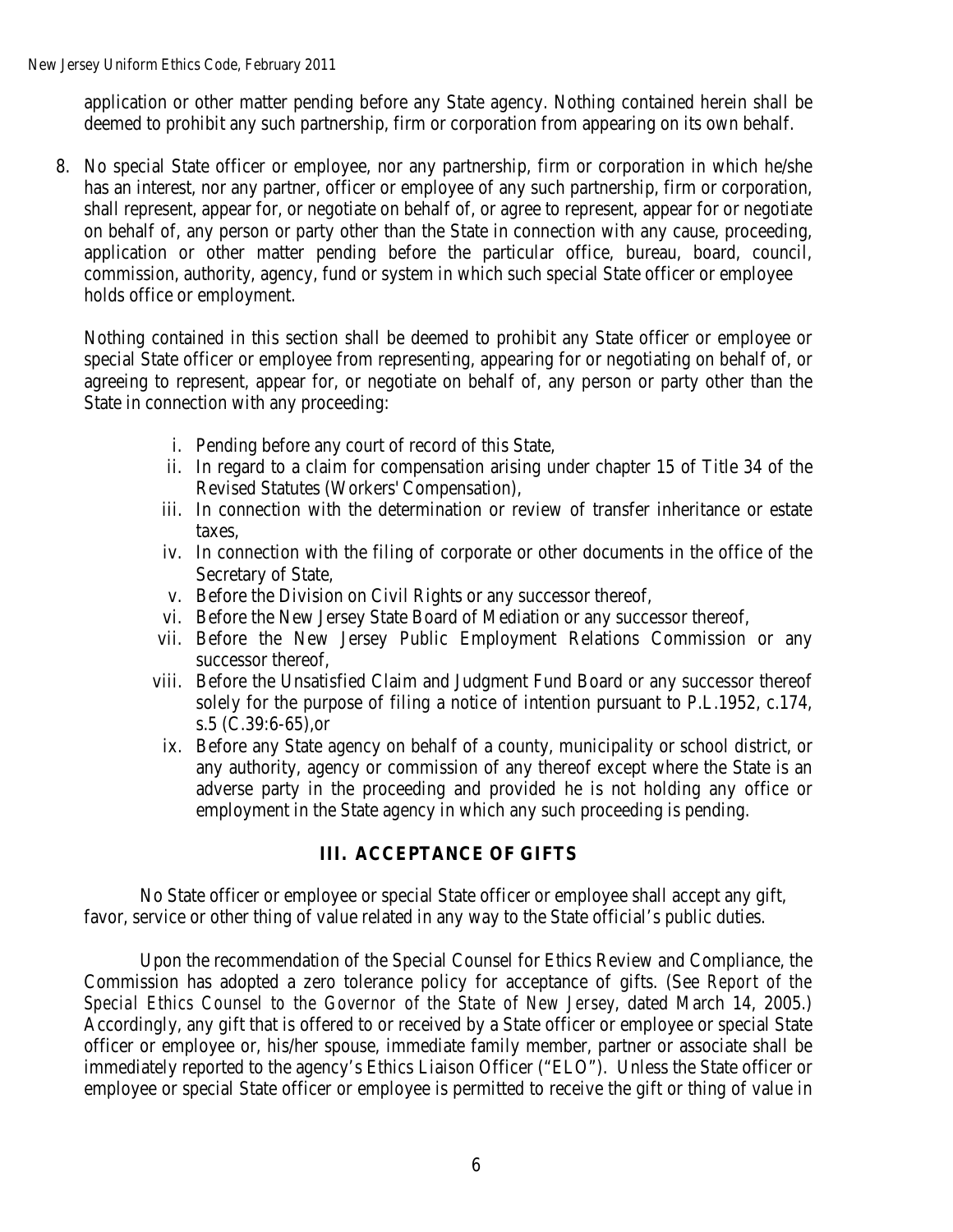New Jersey Uniform Ethics Code, February 2011

accordance with the Commission's rules on attendance at events (see section IV), no State officer or employee or special State officer or employee or, his/her spouse, immediate family member, partner or associate shall accept, either directly or indirectly, any gift, favor, service or other thing of value related in any way to the State official's public duties.

The exceptions to the zero tolerance rules for acceptance of gifts are set forth below.

- 1. Unsolicited gifts or benefits of trivial or nominal value, such as complimentary articles offered to the public in general, and gifts received as a result of mass advertising mailings to the general business public may be retained by the recipient or the recipient's department for general use if such use does not create an impression of a conflict of interest or a violation of the public trust. The receipt of such complimentary articles is not required to be reported to the ELO.
- 2. A State officer or employee or special State officer or employee may receive a gift, favor, service or other thing of value from a vendor under the same terms and conditions as are offered or made available to members of the general public.
- 3. A State employee is permitted to give or receive a gift from a co-worker, a supervisor or a subordinate. The gift should not be excessive or inappropriate for a business environment. Such gift shall not be reported to the ELO.
- 4. In accordance with *N.J.S.A.* 52:13D-24, gift provisions do not apply to the acceptance of contributions to the campaign of an announced candidate for elective public office.

The procedures for reporting receipt of a gift are set forth in Appendix A.

### **IV. ATTENDANCE AT EVENTS**

Attendance at an event that is sponsored or co-sponsored by an entity other than the State must be approved by the agency's ELO.

A State employee must complete the form identified as "Request For Approval For Attendance At Event," prior to attendance.

A State employee shall not attend an event in his or her official capacity unless a legitimate State purpose will be served.

Costs associated with attendance at an event shall be paid or reimbursed in accordance with *N.J.S.A.* 52:13D-24 and *N.J.A.C.* 19:61-6.1 et seq.

A State employee is prohibited from accepting honoraria in connection with his/her attendance or participation at an event. *N.J.S.A.* 52:13D-24.

A State employee is prohibited from accepting entertainment, or reimbursement for entertainment, that is collateral to an event, such as a golf outing, tickets to a sporting event or a meal taken other than in a group setting with all attendees present.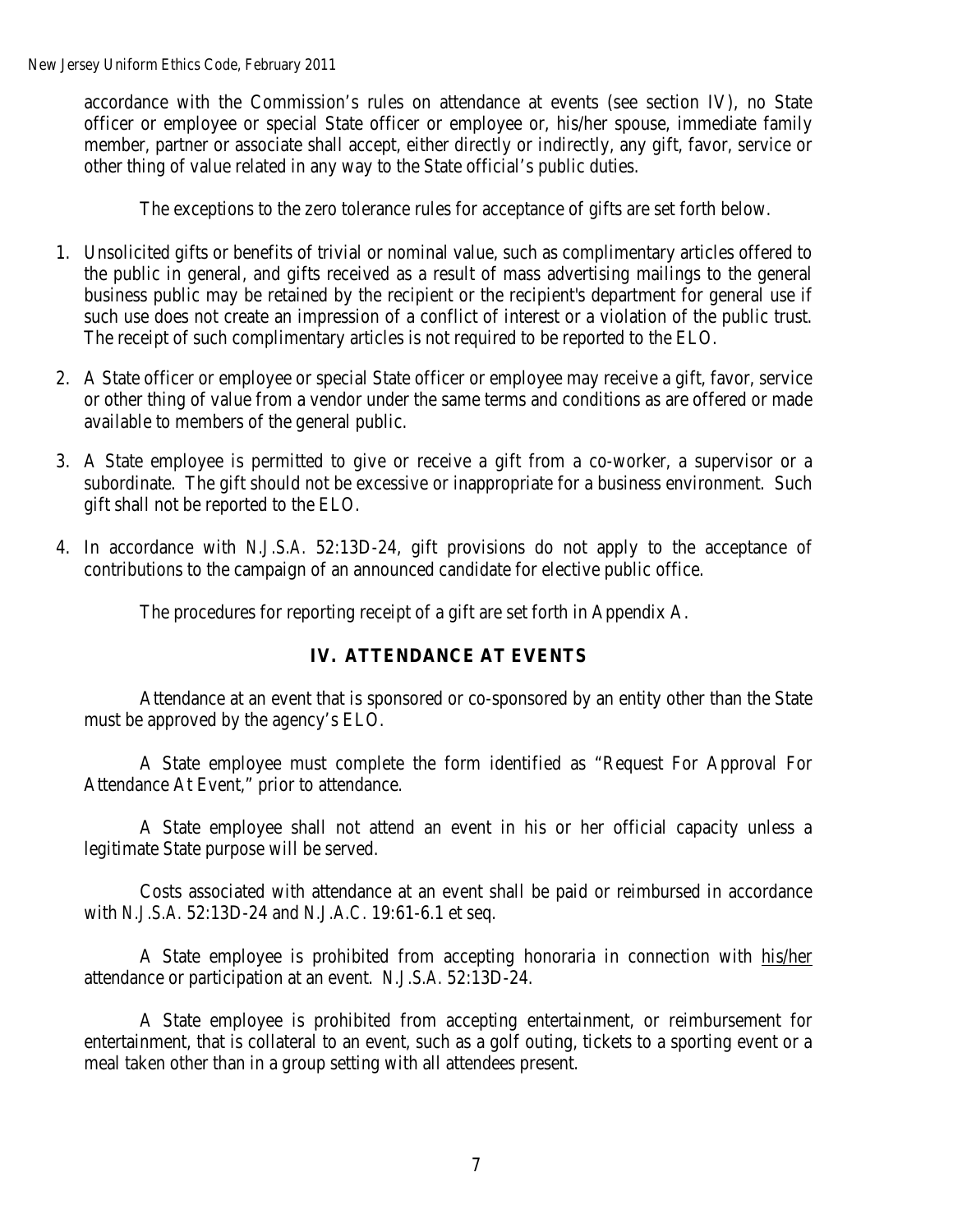The Commission's rules on attendance at an event and the form that must be completed prior to attendance at an event are set forth in Appendix B.

## **V. POLITICAL ACTIVITY**

Upon giving notice to the agency ELO, a State employee may be involved in political activities unless:

- 1. the State employee is prohibited from such activities by State or federal statute or agency rule; or
- 2. the political activity conflicts with the employee's official duties.

Pursuant to *N.J.S.A.* 52:13D-14 and *N.J.S.A.* 52:13D-24, a State employee may accept a contribution to the campaign of an announced candidate for elective public office provided the contribution is not known to be given in lieu of a payment that is prohibited by the Conflicts Law. Further, a State employee is subject to the Department of Personnel's Administrative Code provisions governing political activity, *N.J.A.C.* 4A:10-1.2. Note that a State employee is not permitted to serve as a campaign treasurer on any campaign that is subject to the jurisdiction of the Election Law Enforcement Commission.

The Commission's Guidelines on Political Activities and the provisions of *N.J.A.C.* 4A:10-1.2 are set forth in Appendix C.

## **VI. OUTSIDE ACTIVITIES AND BUSINESS INTERESTS**

No State officer or employee or special State officer or employee should undertake any employment or service, whether compensated or not, which might reasonably be expected to impair his/her objectivity and independence of judgment in the exercise of his/her official duties.

A State officer or employee's participation in any service, activity or employment that is outside his/her official State duties may be prohibited by the Conflicts Law, other State or Federal law or regulation, or the code of ethics adopted by the employee's agency. Accordingly, a State officer or employee shall obtain the approval of the ELO prior to engaging in any of the following outside activities.

- 1. Commencement of any business, trade, profession or other compensated employment, including the acceptance of compensation for a speech or published work;
- 2. Uncompensated or volunteer work for or with any entity; or
- 3. Holding office or title in the governing or advisory board of any entity.

Notwithstanding the requirement to disclose outside employment and activities, a State agency may exempt disclosure of specific kinds of outside employment or activities if the agency is satisfied that such activity or employment does not present a conflict of interest.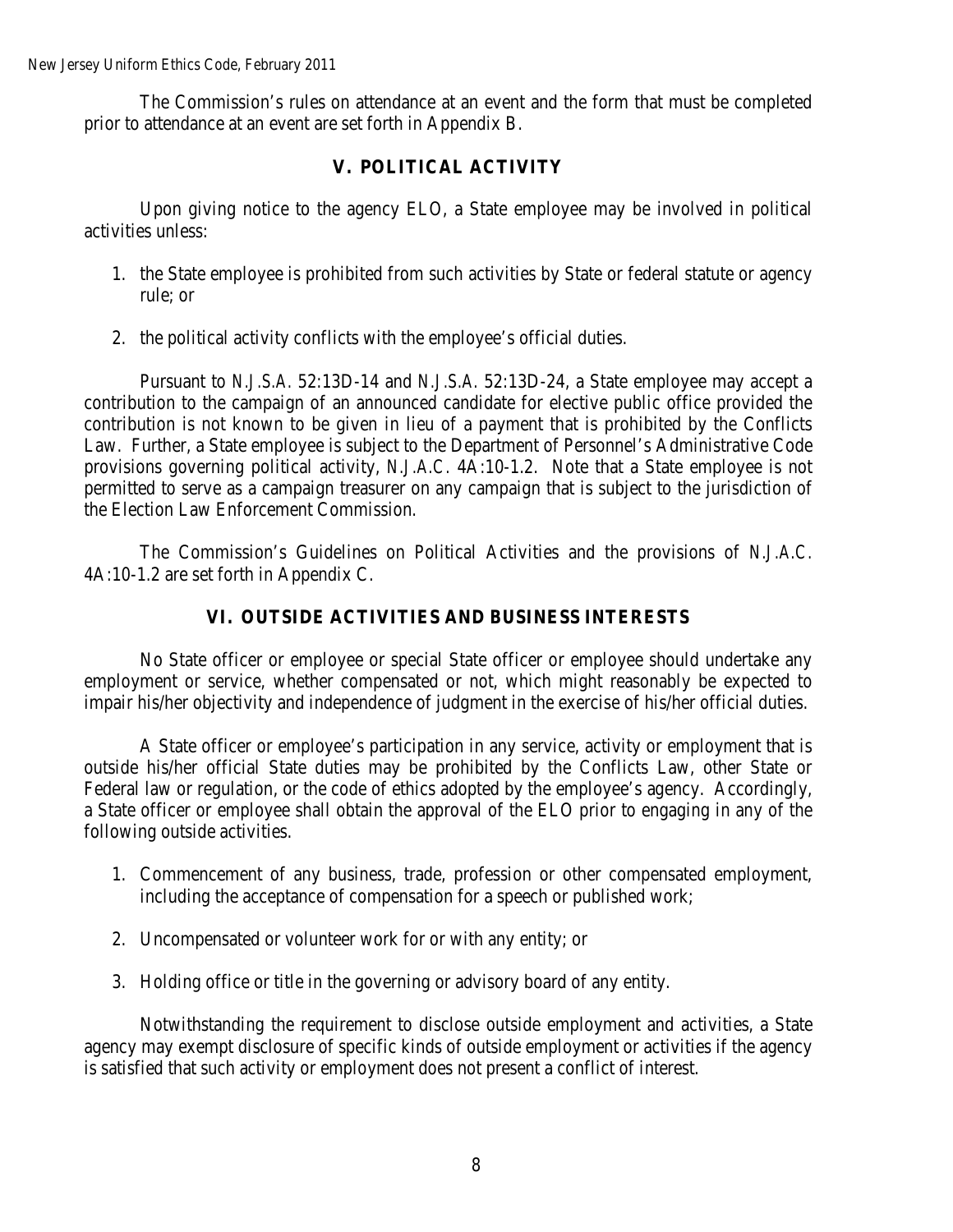New Jersey Uniform Ethics Code, February 2011

A State officer or employee is not permitted to hold employment with, hold an interest in, or represent, appear for, or negotiate on behalf of a holder of or applicant for a casino license unless the Commission grants a waiver. A waiver is granted in circumstances where it is determined by the Commission that such casino activity will not interfere with the responsibilities of the State officer or employee and will not create a conflict of interest or the appearance of such conflict. A special State officer or employee is prohibited from holding an interest in or representing, appearing for or negotiating on behalf of a holder of or applicant for a casino license, or any holding or intermediary company with respect thereto, in connection with any matter. However, a special State officer or employee without responsibility for matters affecting casino activity may hold employment with a casino license holder or applicant and, if so employed, may hold an interest in or represent, appear for or negotiate on behalf of his/her casino employer. *N.J.S.A.* 52:13D-17.2(b).

All State officers and employees shall complete the Outside Activity Questionnaire attached to this document as Appendix D, in accordance with the procedures adopted by his/her agency. These procedures shall, at a minimum, require that each current employee complete the questionnaire and that each new employee complete the questionnaire upon commencement of employment with the agency. The procedures shall also require that a State officer or employee amend his/her Outside Activity Questionnaire whenever there is a change in the employee's outside activity or State employment. A State agency shall require disclosure of additional information regarding the outside activities of its employees as necessary to address the particular needs and problems of the agency.

The agency ELO shall review all outside activity questionnaires and determine whether the outside activity is permissible in accordance with the Conflicts Law, the Uniform Ethics Code, the agency code of ethics or any other authority. A State officer or employee may appeal an agency ELO's decision to disapprove an outside activity. Such appeal shall be submitted in writing to the Commission within 60 days of the employee's receipt of the agency's decision. The appeal shall cite the relevant section(s) of the Conflicts Law, Uniform Ethics Code, agency code of ethics or other authority which supports the position of the employee that such outside activity should be permitted.

Each State agency shall develop a Conflict of Interest questionnaire for special State officers and employees of that agency. Each State agency shall develop a process for the review and retention of both Outside Activity Questionnaires and Conflict of Interest Questionnaires.

The Commission's Guidelines Governing Outside Activities are set forth in Appendix E.

### **Blind Trusts**

A blind trust may be used by a State officer or employee, a special State officer or employee, his/her spouse or domestic partner or dependent children to avoid conflicts situations caused by financial interests. The trust must conform to the standards set forth in the Blind Trust Guidelines, Appendix F.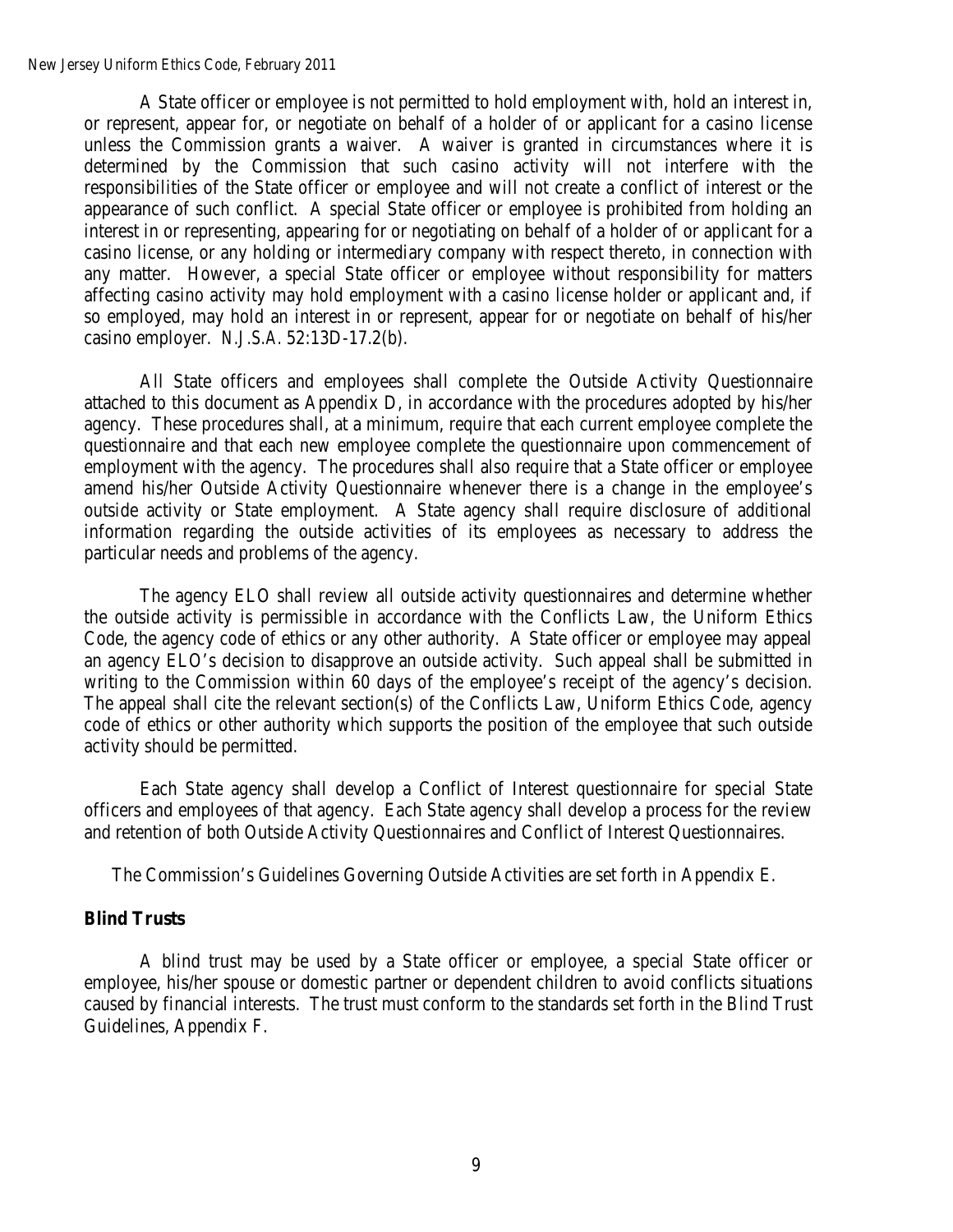### **VII. OFFICIAL STATIONERY**

Official stationery shall be used only in connection with the State agency's official business. The limitations on use of official stationery also apply to personal stationery paid for by an officer or employee if it is imprinted with the agency office or the title of the State officer or employee.

A State officer or employee or special State officer may not use official stationery to promote a candidate for elective office, endorse a State vendor or contractor, express a personal opinion on a matter that is not related to his/her official duties, or to promote his/her financial or other self-interest.

Exceptions: A State officer or employee or special State officer or employee may use official stationery to write a letter of recommendation for, or respond to an inquiry about, a current or former colleague or employee. These permissible uses are only acceptable so long as the use of official stationery does not create an impression that the State officer or employee is engaged in an unwarranted use of his/her position. For example, it would not be appropriate for a State employee to recommend an individual for inclusion in a program over which the State employee has supervisory or regulatory authority. In addition, there must be a reasonable connection between the officer's or employee's official duties and the use and purpose of the letter.

A State agency may not use official stationery to solicit a contribution from any interested party. Solicitation of any other entity must be reviewed and approved by the agency's ELO.

The Commission's Guidelines with respect to the use of official stationery are set forth in Appendix G.

#### **VIII. POST-EMPLOYMENT RESTRICTIONS**

#### **Seeking Future Employment**

State officers or employees who have direct and substantial contact with any interested parties must refrain from circulating resumes or in any manner seeking employment with those individuals or entities while still in State service. If an employee is solicited for potential employment by an entity with which he/she has direct and substantial contact, that solicitation must be disclosed immediately to the employee's management and to the agency's ELO. Employees who do not have direct and substantial contact with interested parties may circulate resumes and enter into discussions regarding potential employment with those individuals or entities so long as they avoid any situations that may give rise to an unwarranted advantage. All employees are cautioned that discussions, interviews, and negotiations shall not take place on State time.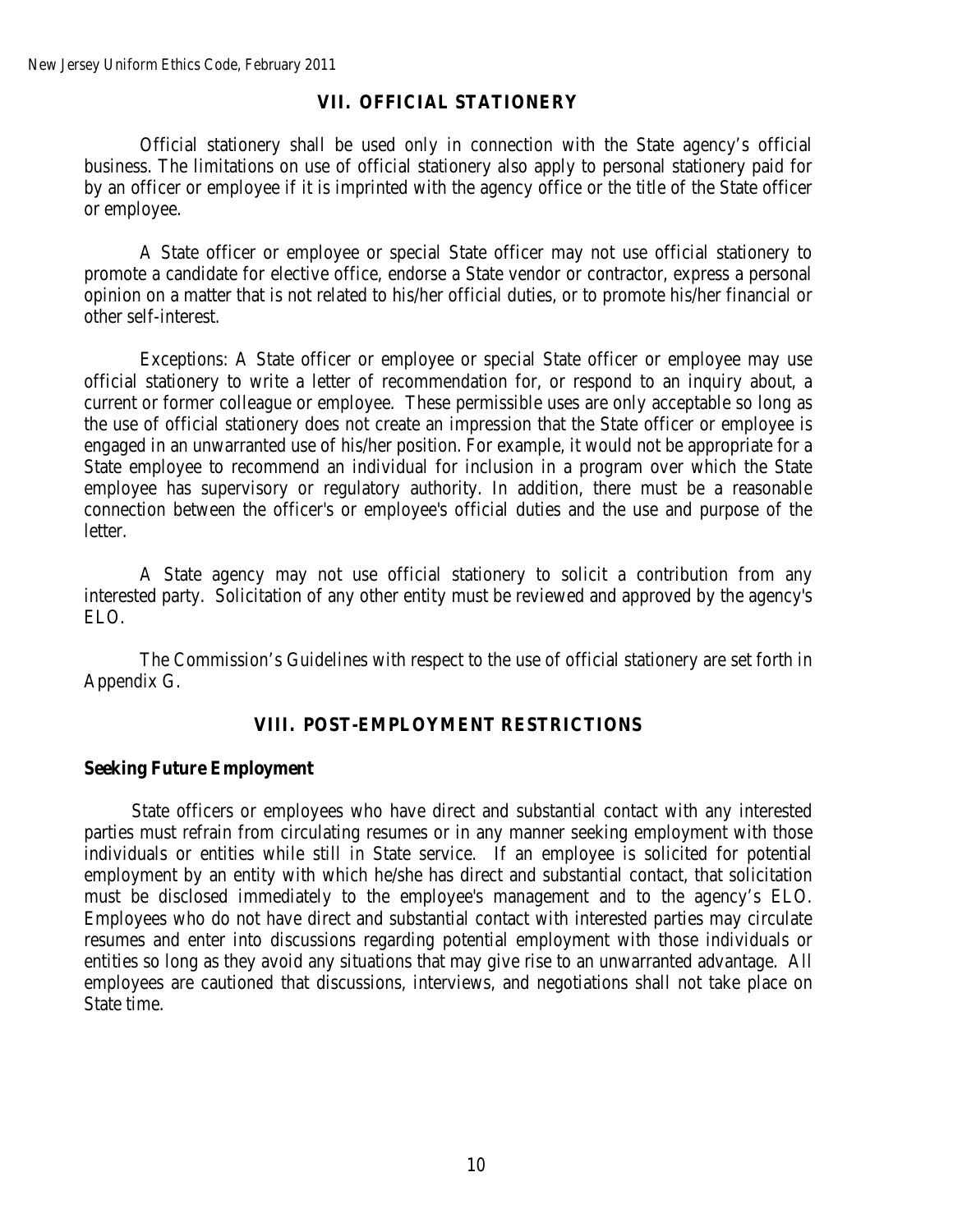### **Lifetime Ban**

At no time subsequent to the termination of his/her office or employment in any State agency may a former State officer or employee or special State officer or employee represent, appear for, negotiate on behalf of, or provide information or services not generally available to members of the public, or agree to perform any of those activities, for any party other than the State in connection with a specific cause, proceeding, application or matter with which the State officer or employee or special State officer or employee had been substantially and directly involved at any time during the course of his/her office or employment. *N.J.S.A.* 52:13D-17. This lifetime ban applies not only to the State officer or employee or special State officer or employee personally, but also to the partnership, firm or corporation under the following circumstances: (1) if the former State officer or employee or special State officer or employee is a shareholder, associate or professional employee of a firm organized as a professional service corporation or (2) if the former State officer or employee or special State officer or employee owns or controls more than 10% of the stock of a corporation or more than 10% of the profits or assets of a firm, association or partnership.

#### **One-Year Ban – Certain State Officials**

In accordance with the recommendation of the Special Counsel for Ethics Review and Compliance, a one-year ban on the activities described in this section shall apply to any head, deputy head or assistant head of any principal department, board, commission or authority, the Superintendent of State Police, the Governor's Chief of Staff, Chief of Management and Operations, Chief of Policy and Communications, Chief Counsel, Director of Communications, Policy Counselor, and any deputy or principal administrative assistant to any of the aforementioned members of the staff of the Office of the Governor.

For one year after the termination of the State office or employment of any of the individuals noted above, he/she shall not represent, appear for, or negotiate on behalf of, or agree to represent, appear for, or negotiate on behalf of any person or party other than the State with or before any officer or employee of the State agency in which he/she served. The provisions of this subsection shall not apply to any partnership, firm or corporation in which he/she has an interest or is employed, or to any partner, officer, director or employee of such partnership, firm or corporation. Nothing contained in this section shall prohibit a State agency from contracting with a former State officer or employee to act on behalf of the State.

In addition, the governor and each head of a principal department in the Executive branch are prohibited, for one year after the termination of office or employment, from registering as a "governmental affairs agent," as that term is defined in *N.J.S.A.* 52:13C-20. *N.J.S.A.* 52:13C-21.4.

#### **Two-Year Casino Employment Restriction**

*N.J.S.A.* 52:13D-17.2 sets forth post-employment restrictions applicable to State officers or employees subject to financial disclosure by law or executive order, and State officers or employees or special State officers or employees with responsibility for matters affecting casino activities.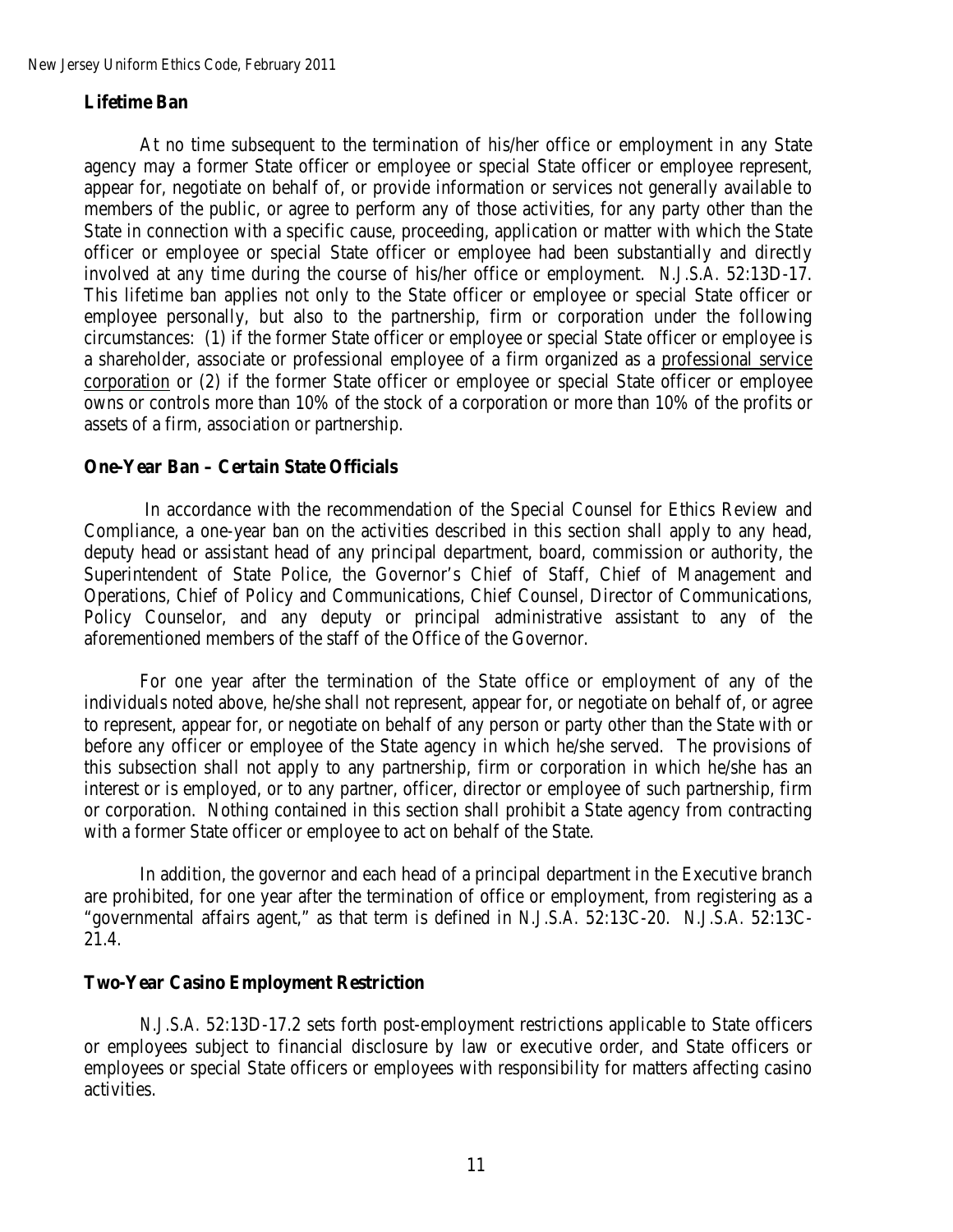Such persons, and members of their immediate families, are prohibited from holding, directly or indirectly, an interest in, or holding employment with, a casino licensee or applicant for a casino license for a period of two years following the termination of their State employment. In addition, such persons may not represent, appear for, or negotiate on behalf of a casino.

If such person or a member of the person's immediate family is employed by a partnership, firm or corporation providing professional services to a casino licensee or applicant or holding or intermediary company of the licensee or applicant, the entity may engage in casinorelated matters but the person or a member of the person's immediate family must be screened from these matters for a period of two years following the termination of the person's State employment.

If such person holds an equity interest in such entity, or is the former Governor, Lieutenant Governor, or Attorney General or a member of the immediate family of one of these individuals, then the entity is also prohibited from representing, appearing for, or negotiating on behalf of a casino licensee or applicant.

### **Waivers**

In accordance with *N.J.S.A.* 52:13D-17.2, the Commission may grant an exception from the above casino employment restrictions for a person's immediate family member or an employee who was terminated as a result of a reduction in force, (provided that the employee did not hold a policy-making management position during the five years prior to termination of employment) whenever it determines that such waiver will not create a conflict of interest or the appearance of a conflict of interest.

The Commission's Guidelines with respect to Post-Employment Restrictions are set forth in Appendix H.

## **IX. RECUSAL ON OFFICIAL MATTERS**

A State officer or employee or special State officer or employee is required to recuse him/herself on an official matter that involves any private sector individual, association, corporation or other entity that employed or did business with the State officer or employee or special State officer or employee during the one year prior to the employee's commencement of State service.

A State officer or employee or special State officer or employee is required to recuse him/herself on an official matter if he/she had any involvement in that matter, other than on behalf of the State, prior to commencement of his/her State service.

A State official is required to recuse himself or herself from an official matter that involves any individual, association, corporation or other entity from which the State official received a campaign contribution, individually or in the aggregate, in an amount required to be reported by *N.J.A.C.* 19:25-10. Recusal is required regardless of whether the State official is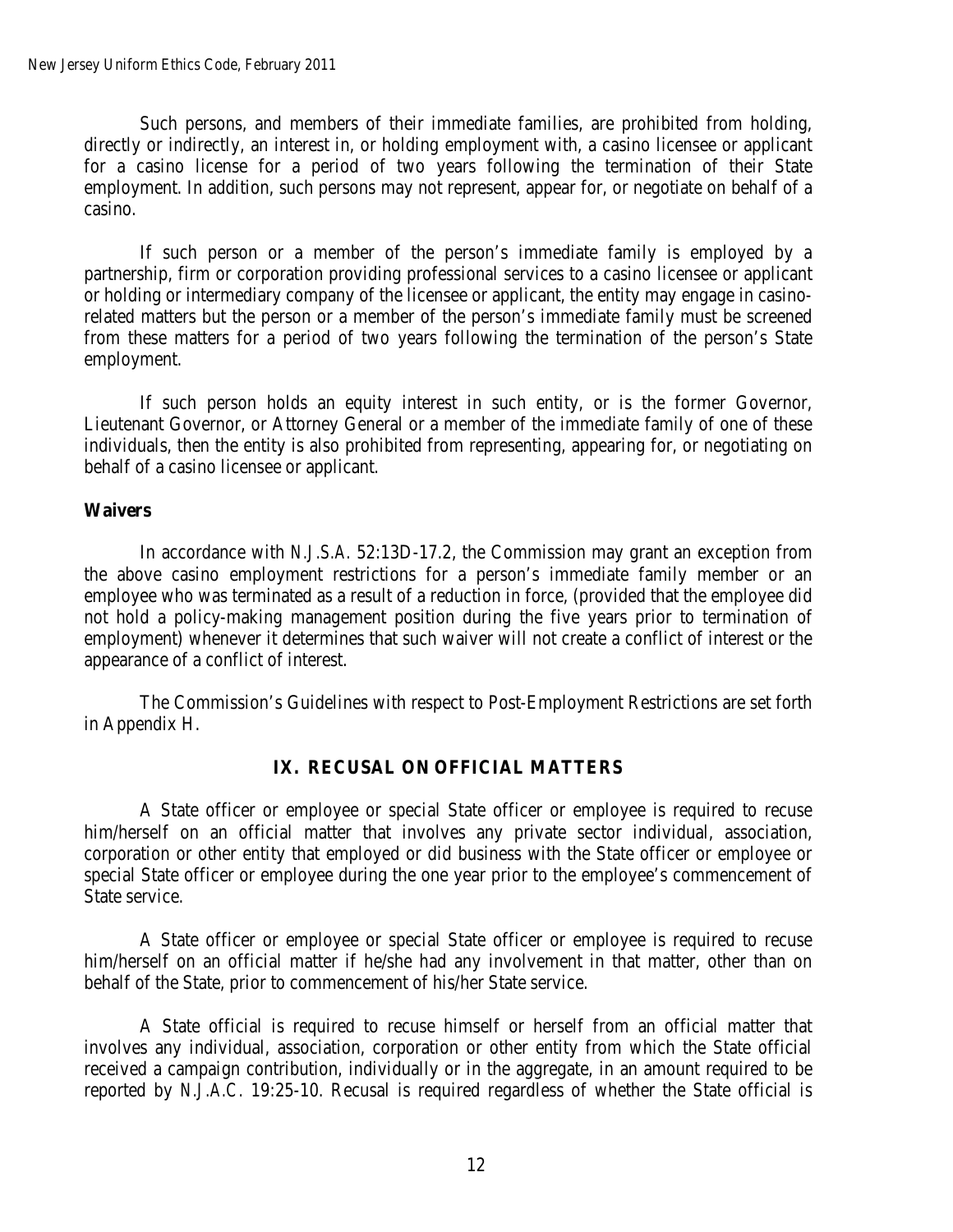elected to the office or position associated with the campaign contribution. The recusal shall remain in effect until the expiration of the term of office which the State official was seeking when the contribution was made.

A State officer or employee or special State officer or employee is required to recuse him/herself on an official matter if he/she has a financial or personal interest that is incompatible with the proper discharge of his/her public duties.

An incompatible personal or financial interest includes, but is not limited to, outside employment; a debtor/creditor relationship; a fiduciary relationship; a source of income; any matter pertaining to or involving a relative or cohabitant; a relationship with a person providing funds, goods or services without compensation; any matter pertaining to or involving a business associate or business investment; and a leadership role in a professional or trade organization, which interest might reasonably be expected to impair a State official's objectivity and independence of judgment in the exercise of his/her official duties or might reasonably be expected to create an impression or suspicion among the public having knowledge of his or her acts that he/she may be engaged in conduct violative of his/her trust as a State official.

Upon determining that a State official shall recuse him/herself on any matter, the State official shall execute the recusal in writing, and shall have no involvement with the subject matter of the recusal. If a State official cannot determine whether he/she should execute a letter of recusal in any matter, the State official shall contact his/her agency ELO or the Commission for guidance. A State official shall seek the advice of the State agency's counsel, agency ELO or the Commission as to the propriety of participation in a matter if any person requests that a State official recuse him/herself from that matter. Oral advice, followed up by a writing, shall be provided by the agency's counsel, the agency ELO or the Commission to avoid delay. Oral advice shall subsequently be memorialized by a writing or by inclusion in public minutes.

The Commission's regulations governing recusal, *N.J.A.C* 19:61-7.1 et seq., which include the required elements for a written recusal, are set forth in Appendix I.

#### **X. CONTRACTS**

With few exceptions, a State employee may not enter into a contractual agreement with the State.

An agency head, deputy head or assistant head is prohibited from engaging in any private business transactions with any employee in his/her agency.

#### **Limitation on contracting by State officer or employee**

Pursuant to *N.J.S.A.* 52:13D-19, no State officer or employee shall knowingly undertake or execute, in whole or in part, any contract, agreement, sale or purchase of the value of \$25.00 or more, made, entered into, awarded or granted by any State agency. The exceptions to this prohibition are set forth below. As used in this section, State officer or employee also includes his or her partners, any other person for the use or benefit of the State employee or on his or her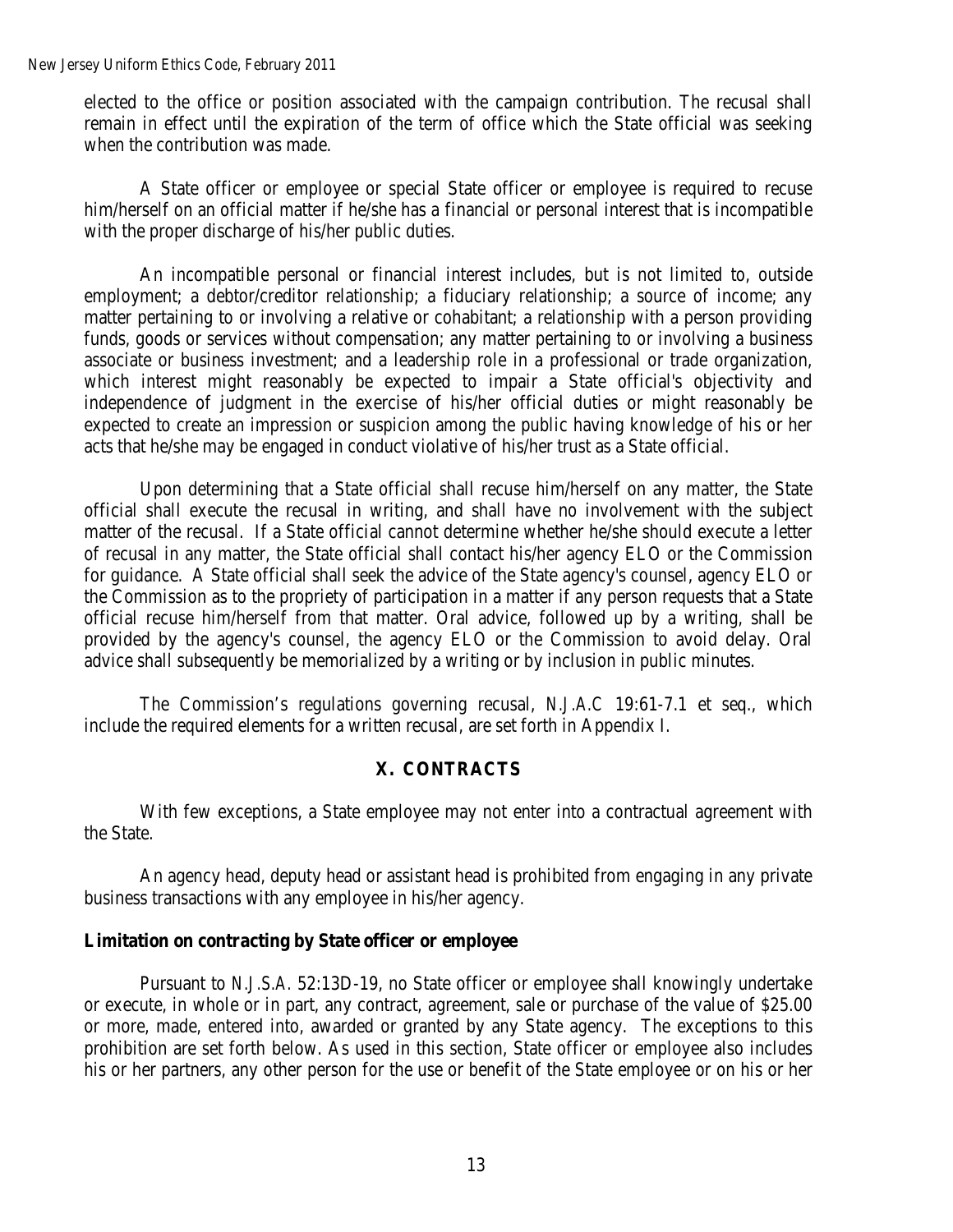account or any corporation which he/she controls or in which he/she owns or controls more than 1% of the stock.

## **Limitation on contracting by special State officer or employee**

Pursuant to *N.J.S.A.* 52:13D-19, no special State officer or employee who has duties or responsibilities in connection with the purchase or acquisition of property or services by the State agency where he/she is employed or an officer shall knowingly undertake or execute, in whole or in part, any contract, agreement, sale or purchase of the value of \$25.00 or more, made, entered into, awarded or granted by that State agency. The exceptions to this prohibition are set forth below. As used in this paragraph, special State officer or employee also includes his/her partners, any other person for the use or benefit of the special State employee or on his/her account or any corporation which he/she controls or in which he/she owns or controls more than 1% of the stock.

The restrictions contained above shall apply to the contracts of interstate agencies to the extent consistent with law only if the contract, agreement, sale or purchase is undertaken or executed by a New Jersey member to that agency or by his/her partners or a corporation in which he/she owns or controls more than 1% of the stock.

### **Permissible Contracts with the State**

(1) With the prior approval of the Commission, a State officer or employee or special State officer or employee is permitted to enter into the following:

(a) purchases, contracts, agreements or sales which are made or let after public notice and competitive bidding or which, in accordance with public bidding laws or regulations applicable to other State agencies, may be made, negotiated or awarded without public advertising for bids, or

(b) any contract of insurance entered into by the Director of the Division of Purchase and Property pursuant to *N.J.S.A.* [52:27B-62.](http://www.lexis.com/research/buttonTFLink?_m=e98ef352522ec860de82def8192a71dd&_xfercite=%3ccite%20cc%3d%22USA%22%3e%3c%21%5bCDATA%5bN.J.%20Stat.%20%a7%2052%3a13D-19%5d%5d%3e%3c%2fcite%3e&_butType=4&_butStat=0&_butNum=3&_butInline=1&_butinfo=NJ%20CODE%2052%3a27B-62&_fmtstr=FULL&docnum=1&_startdoc=1&wchp=dGLbVlb-zSkAB&_md5=9a5b287feee93120d33fd0d737b7bd9e)

(2) A State officer or employee or a special State officer or employee or his partners or any corporation or firm in which he/she owns or controls more than 1% of the stock, assets or profits may enter into a contract or agreement with a State agency where the contract or agreement is for the development of scientific or technological discoveries or innovations in which the State agency has a property right, if the State agency has a procedure in its code of ethics for authorizing these contracts or agreements that minimizes actual conflicts of interest, and the code of ethics was approved in accordance with *N.J.S.A.* [52:13D-23,](http://www.lexis.com/research/buttonTFLink?_m=c8507fb6bbdb6890b8dadb89e3df25eb&_xfercite=%3ccite%20cc%3d%22USA%22%3e%3c%21%5bCDATA%5bN.J.%20Stat.%20%a7%2052%3a13D-19.1%5d%5d%3e%3c%2fcite%3e&_butType=4&_butStat=0&_butNum=3&_butInline=1&_butinfo=NJ%20CODE%2052%3a13D-23&_fmtstr=FULL&docnum=1&_startdoc=1&wchp=dGLbVlb-zSkAB&_md5=3d1165836fe623d23d91cc12c0de805c) and the contract or agreement complies with that code procedure.

(3) A State officer or employee or a special State officer or employee or his/her partners or any corporation or firm in which he/she owns or controls more than 1% of the stock, assets or profits may enter into a rental agreement with a State agency which operates a facility which rents space or provides services to assist small businesses which employ 50 people or less, pursuant to the same terms and conditions as those offered to members of the public generally.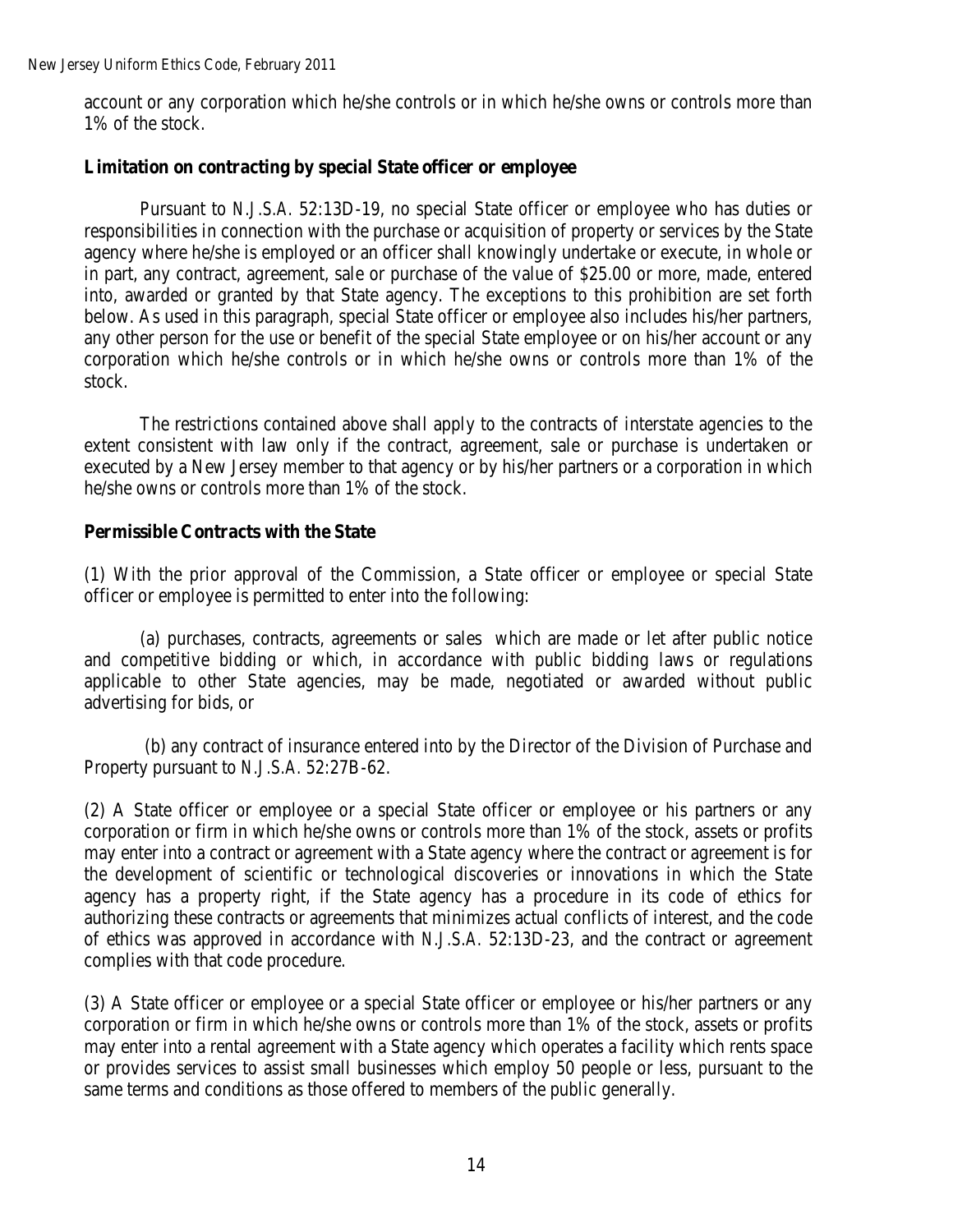## **Please note that the Commission has never approved a request by a State officer or employee, or special State officer or employee, to enter into a contract with his/her own agency.**

The Commission's Guidelines on Privatization, set forth in Appendix J, are applicable to a State employee's participation in an open competitive bid process for the privatization of services currently being provided by his/her agency.

## **XI. RETIREMENT GIFTS**

A gift can be given to a State employee upon his/her retirement from State service. There are specific limits to the value of a permissible retirement gift. A State employee shall refer to Appendix K for the provisions governing retirement gifts.

### **XII. COMPENSATION FOR PUBLISHED WORKS**

A State officer or employee or special State officer or employee may not solicit, receive, or agree to receive, compensation from sources other than the State for published work(s) created as part of his/her official duties on State time and/or using State resources.

However, a State officer or employee or special State officer or employee, other than a "designated State officer," (the Governor, cabinet-level officers and other principal administrative officers of the State) may, in connection with any service, advice, assistance, appearance, speech or other matter related to his/her official duties, receive or agree to receive, whether directly or indirectly, from sources other than the State, reasonable fees for published works on matters within his/her official duties not created on State time and/or using State resources.

In addition, a State officer or employee or special State officer or employee may accept compensation from sources other than the State for published work(s) on matters unrelated to his/her official duties created on his/her own time and with non-State resources.

Before agreeing to accept or accepting any compensation from a source other than the State for any published work, a State officer or employee or special State officer or employee must secure his/her State agency's approval to do so.

In determining whether to grant such approval, the State agency shall consider, among other things, whether the compensation is offered by an interested party, and whether the published work uses or discloses information not generally available to the public. The determination shall be consistent with applicable law and agency policy.

No State officer or employee or special State officer or employee may use his/her official title in soliciting compensation for a published work.

The Commission's Guidelines with respect to Published Works are set forth in Appendix L.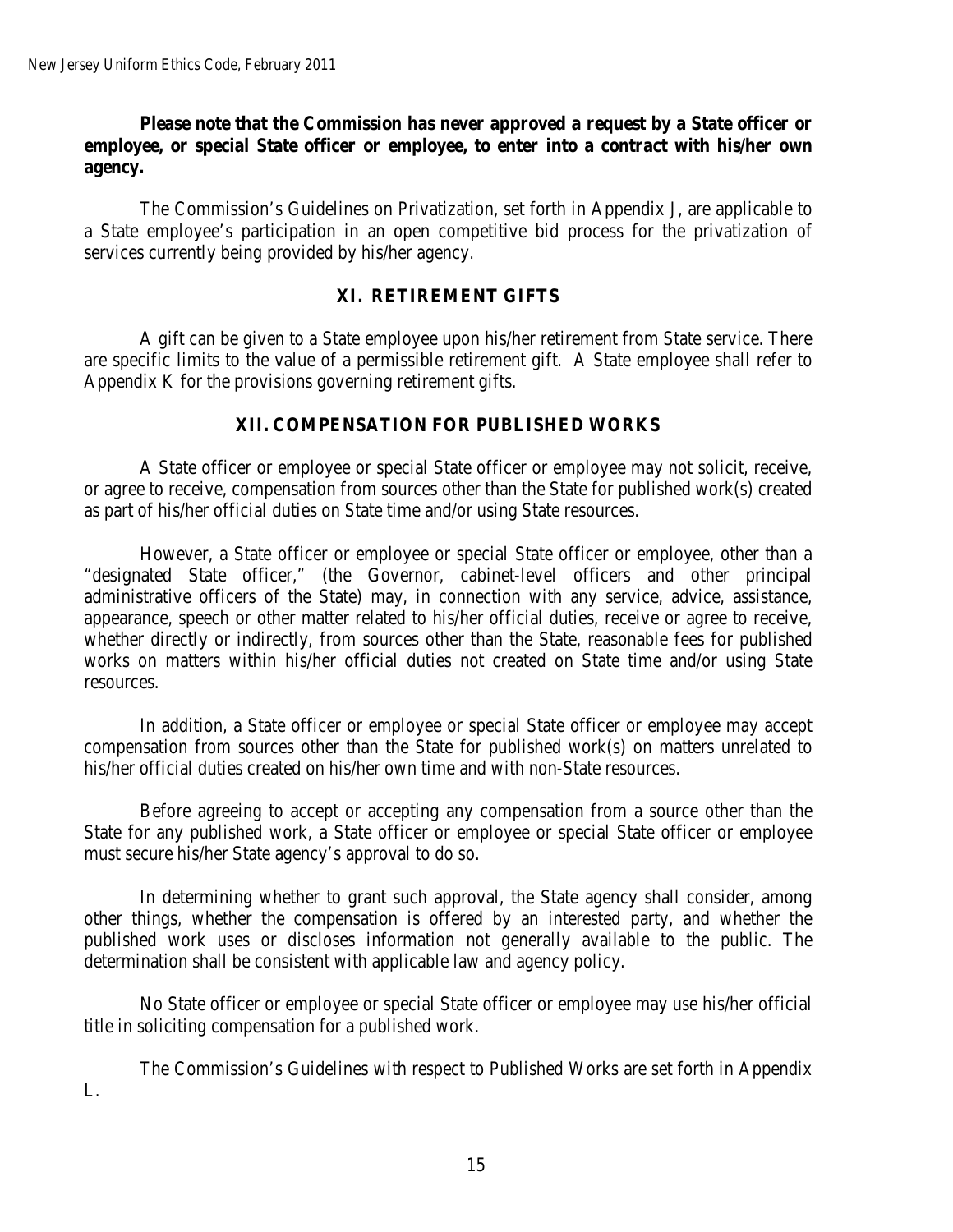# **XIII. FAMILY MEMBERS - CONFLICTS OF INTEREST**

1. No relative of the Governor may be employed in any unclassified office or position within the State.

2. No relative of a commissioner or department head may be employed in any unclassified office or position within the department over which the department head exercises authority.

3. A relative of an assistant or deputy department head may be employed in an unclassified office or position within the department in which the assistant or deputy serves, provided that he/she is not assigned to a position over which the assistant or deputy department head exercises authority.

4. A relative of a head or assistant head of a division within a department may be employed in an unclassified office or position within the department in which the division head or assistant division head serves, provided that he/she is not assigned to a position over which the assistant or deputy department head exercises authority.

5. A relative of an appointed member of a governing or advisory body of an independent authority, board, commission, agency or instrumentality of the State may not be employed in any office or position in that entity.

6. A relative of an appointed New Jersey member of a governing body of a bi-state or multi-state agency may not be employed in an office or position in that bi-state or multi-state agency, unless otherwise permitted by law.

7. No State officer or employee or special State officer or employee may supervise his/her relative, or exercise any authority with regard to personnel actions involving his/her relative

8. Each State agency shall require State officers and employees and special State officers and employees to disclose information sufficient for the agency to determine whether the employment of any individual within the agency is prohibited.

# **Cohabitation**

The Commission has determined that the prohibition regarding personnel actions and the supervision of family members, set forth in paragraph 7 above, is applicable to non-related individuals who share the same household with the same financial interdependence that the Commission views as creating a conflict in spousal situations.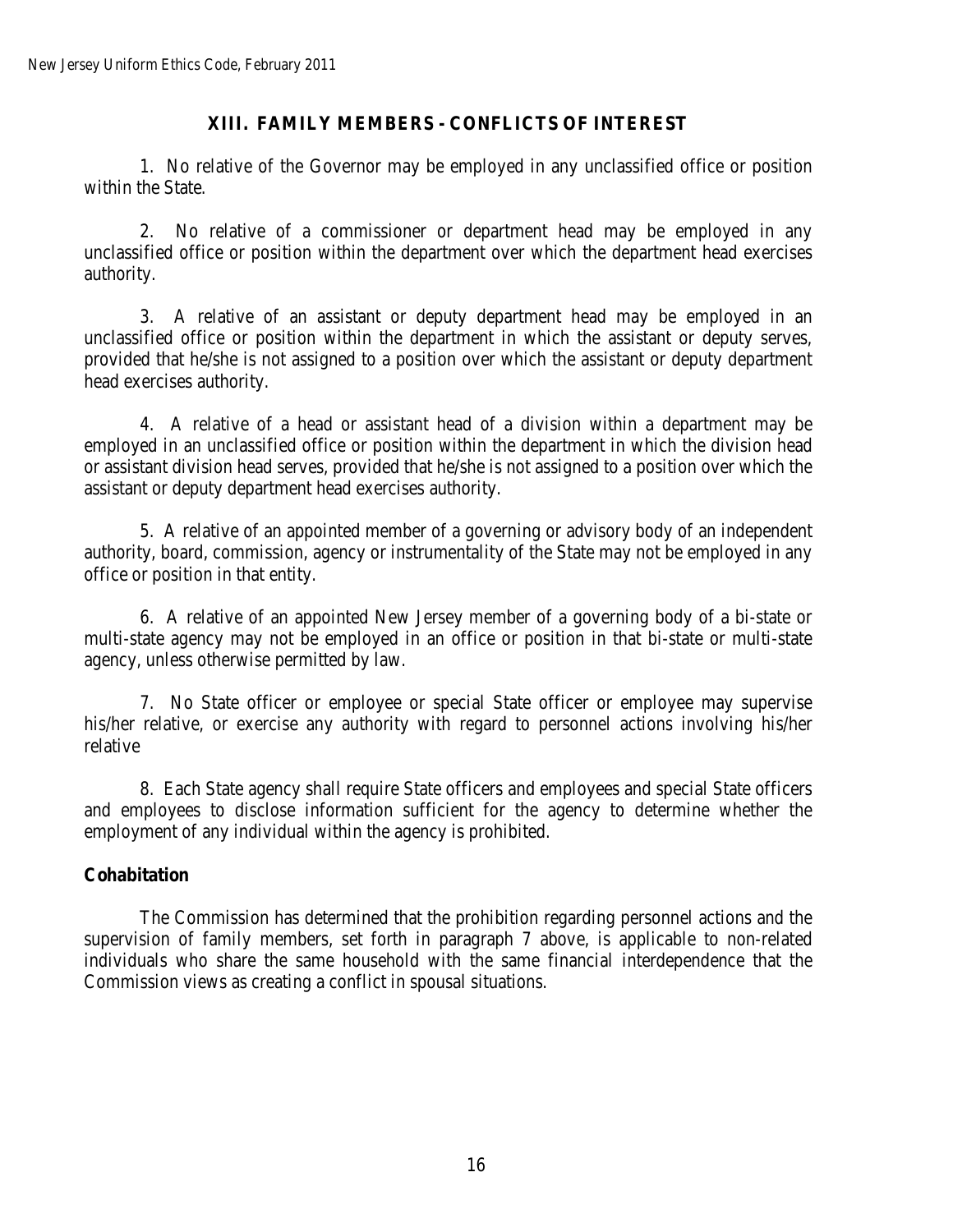## **Dating Relationship**

In the case of individuals involved in dating relationships, the Commission has found violations of the Conflicts Law in situations where the State employee had official involvement in a matter affecting the individual with whom he/she had a dating relationship. Accordingly, a State officer or employee or special State officer or employee shall not have any involvement in his/her official capacity in any matter that pertains to or involves an individual with whom he/she has a dating relationship.

The Commission's guidelines with respect to "Official Interactions with Family Members/Cohabitants and Dating Relationships" is attached hereto as Exhibit M.

### **XIV. CASINO-RELATED FAMILY MEMBER RESTRICTIONS**

### **Concurrent Employment Restriction**

An immediate family member of a State officer or employee, or of any "person," as defined at *N.J.S.A.* 52:13D-17.2(a), may not hold directly or indirectly, an interest in, hold employment with, or represent, appear for, or negotiate on behalf of a holder of, or applicant for, a casino license, or any holding or intermediate company with respect thereto.

However, an immediate family member of a State officer or employee or "person" may be employed by a casino in circumstances where it is determined by the Commission that such employment will not interfere with the responsibilities of the State officer or employee or "person" and will not create a conflict of interest or the appearance of such conflict. *N.J.S.A.* 52:13D-17.2(b).

#### **Post-Employment Restriction**

An immediate family member of a "person," as defined at *N.J.S.A.* 52:13D-17.2(a), may not hold, directly or indirectly, an interest in, hold employment with, or represent, appear for, or negotiate on behalf of, any holder of, or applicant for, a casino license in connection with any phase of casino development permitting, licensure, or any other matter related to casino activity, for a period of two years following the termination of the office or employment of such person.

However, an immediate family member of a "person" may be employed by a casino in circumstances where it is determined by the Commission that such employment will not interfere with the responsibilities of the "person" and will not create a conflict of interest or the appearance of such conflict. *N.J.S.A.* 52:13D-17.2(c)(1).

Casino post-employment restrictions that apply to State officials defined as "persons" are noted in section VIII.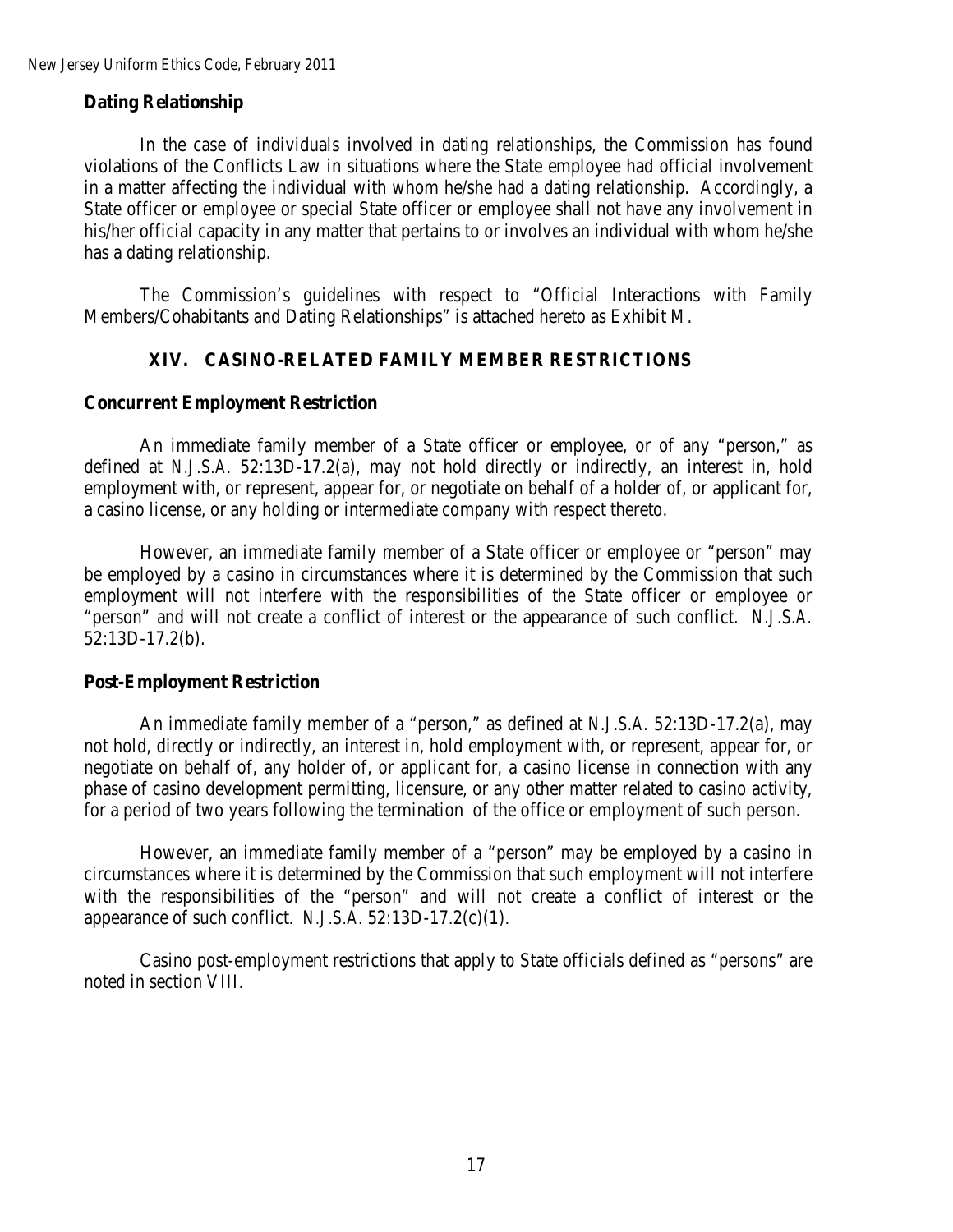## **XV. REPORTING COMPLAINTS**

Allegations that a State officer or employee or special State officer or employee has violated a provision of this Uniform Code, the Conflicts Law, the Commission's rules, an agency code of ethics or any other standard within the jurisdiction of the Commission should be reported to the appropriate agency ELO or the Commission staff. Allegations should contain as much detailed information as possible and, if the complainant chooses to identify him/herself, should include contact information so that the ELO or Commission staff can obtain additional information if necessary. A complainant is not required to disclose his/her identity when reporting an alleged ethics violation.

### **XVI. PENALTIES**

The Commission is empowered to impose the following penalties in accordance with specific provisions of the Conflicts Law. Note that violations committed by a former State officer or employee or special State officer or employee may be subject to penalties so long as the Commission's investigation of same was initiated not later than two years following termination of service.

1. *N.J.S.A.* 52:13D-17 provides that any person who willfully violates the general postemployment restrictions set forth in that provision is a disorderly person, and shall be subject to a fine not to exceed \$1,000 or imprisonment not to exceed six months, or both. In addition, for violations occurring after March 15, 2006, any former State officer or employee or former special State officer or employee found by the Commission to have violated any of the provisions of this section shall be assessed a civil penalty of not less than \$500 or more than \$10,000.

2. *N.J.S.A.* 52:13D-17.2(h) provides that any person who willfully violates the casino-related post-employment restrictions set forth in Section 17.2 (c) is a disorderly person, and shall be subject to a fine not to exceed \$1,000 or imprisonment not to exceed six months, or both. In addition, for violations of Section 17.2(c) occurring after March 15, 2006, any former State officer or employee or former special State officer or employee found to have violated any of the provisions of this section shall be assessed a civil penalty of not less than \$500 or more than \$10,000.

3. *N.J.S.A.* 52:13D-21(i) provides that any current or former State officer or employee or special State officer or employee found guilty by the Commission of violating any provision of the Conflicts Law, the Uniform Ethics Code, or any agency code of ethics, shall be fined not less than \$500 nor more than \$10,000, and may be suspended from office or employment by order of the Commission for a period not to exceed one year. In addition, for violations occurring after March 15, 2006, the State Ethics Commission may also order restitution, demotion, censure or reprimand.

This subsection further provides that if the Commission finds that the conduct of the officer or employee constitutes a willful and continuous disregard of the provisions of the Conflicts Law, the Uniform Ethics Code or any agency code of ethics, it may order that person removed from office or employment and may further bar the person from holding any public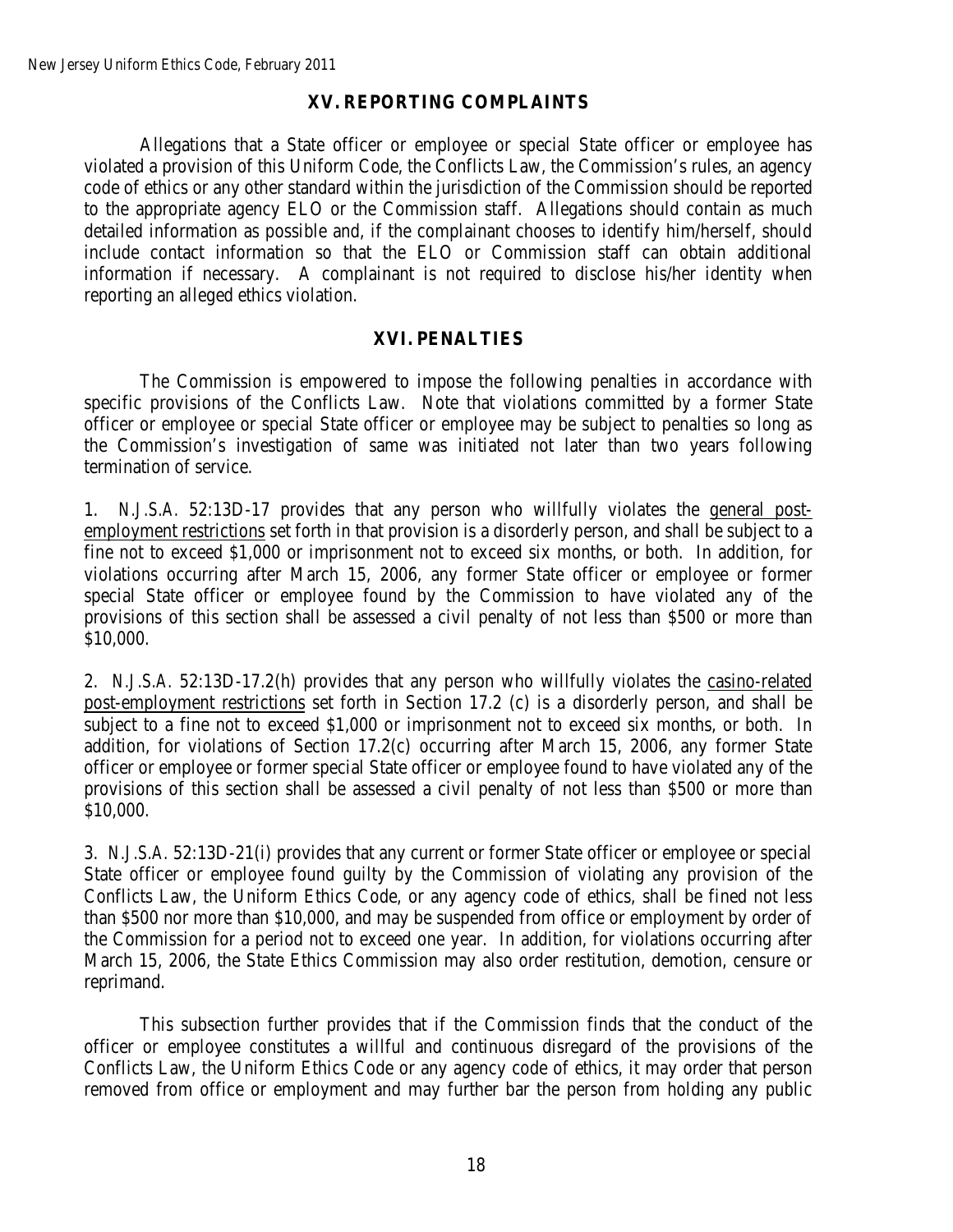New Jersey Uniform Ethics Code, February 2011

office or employment in this State in any capacity whatsoever for a period not exceeding five years from the date on which the person was found guilty by the Commission.

This subsection further provides that the Commission may impose a penalty of \$50 per day of violation for failure to file an appropriate financial disclosure statement required to be submitted to the Commission by law, regulation or executive order.

(See penalty provisions set forth at *N.J.A.C.* 19:61-3.1(j) and *N.J.A.C.* 19:61-5.6(c).)

4. *N.J.S.A.* 52:13D-23(d) provides that violations of the Uniform Ethics Code or any agency code of ethics shall be cause for removal, suspension, demotion or other disciplinary action by the State officer or agency having the power of removal or discipline. With respect to a person who is in the classified civil service, the procedure leading to such removal or discipline shall be governed by the Civil Service Act, *N.J.S.A.* 11A:1-1 et seq. and the Rules of the Department of Personnel. No action for removal or discipline shall be taken under this subsection except upon the referral or with the approval of the Commission.

5**.** *N.J.S.A.* 52:13D-26 provides that any person who willfully induces or attempts to induce a State officer or employee or special State officer or employee to violate any of the provisions of the Conflicts Law is a disorderly person, and shall be subject to a fine not to exceed \$500 or imprisonment not to exceed 6 months, or both.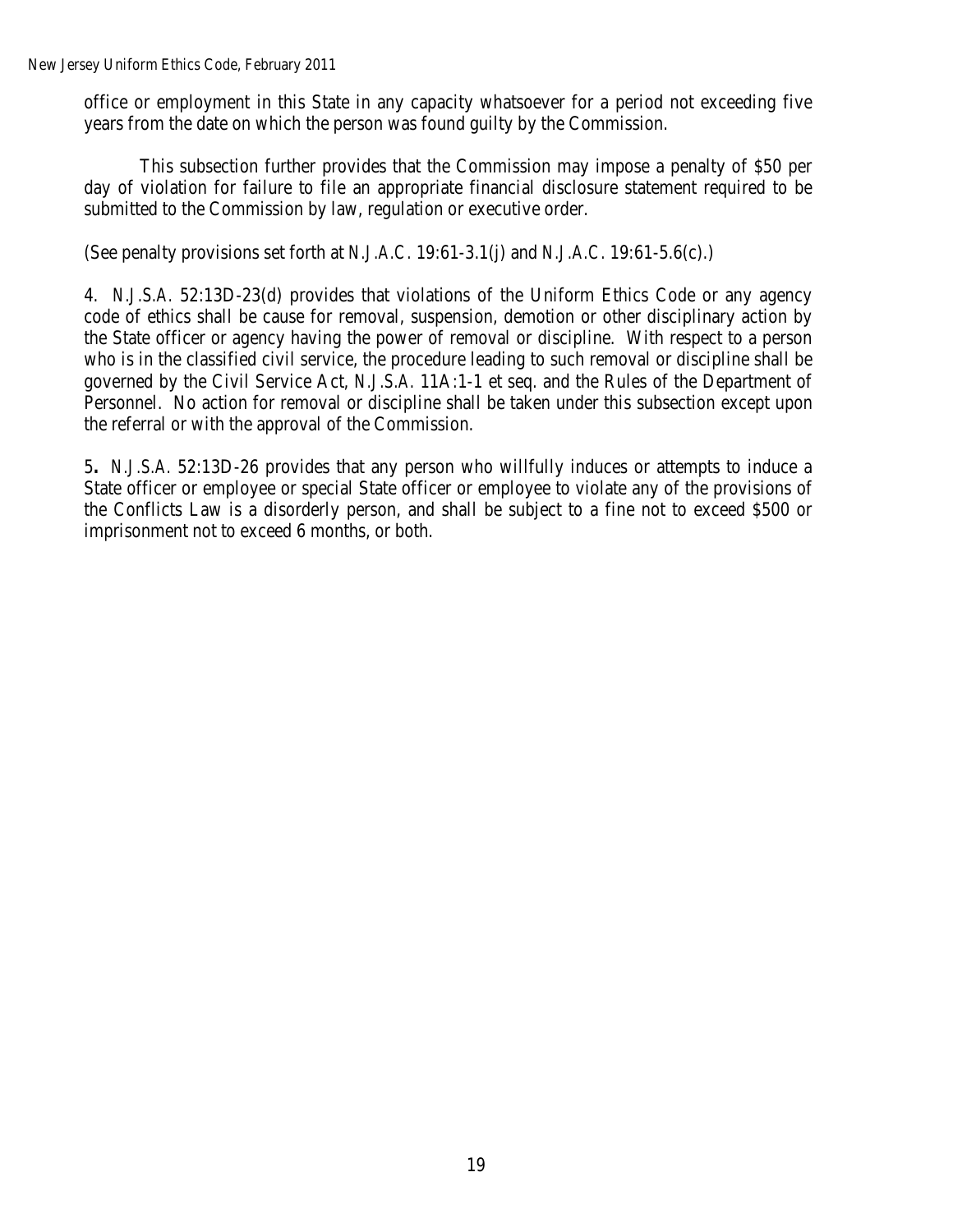## **A-1**

## **APPENDIX A**

# **GUIDELINES GOVERNING RECEIPT OF GIFTS AND FAVORS**

- 1. Each department shall require full disclosure by employees to the office of the department head through the Ethics Liaison Officer upon receipt of a gift or any other thing of value related in any way to the State officer or employee's or special State officer or employee's public duties.
- 2. Each department should designate an Ethics Liaison Officer to monitor compliance with specific procedures under which officers and employees shall proceed upon receipt of a gift or any other thing of value related in any way to their public duties.
- 3. All officers and employees should be instructed that any gift or other thing of value offered to or by an officer or employee that is related in any way to his/her public duties must be reported and remitted immediately to the Ethics Liaison Officer. Similarly, any favor, service, employment or offer of employment from such person or corporation must be reported immediately.
- 4. The Ethics Liaison Officer shall return a gift or thing of value that is related in any way to an officer or employee's public duties to the donor or shall otherwise appropriately dispose of it.
- 5. Unsolicited gifts or benefits of trivial or nominal value, such as complimentary articles offered to the public in general, and gifts received as a result of mass advertising mailings to the general business public may be retained by the recipient or the recipient's department for general use if such use does not create an impression of a conflict of interest or a violation of the public trust. An impression of a conflict may be created, for example, if an employee of a regulatory agency uses a pocket calendar conspicuously marked with the name of a company that it regulates or if an office in a State agency displays a wall calendar from a vendor, creating the impression of an endorsement.
- 6. The Ethics Liaison Officer will have the responsibility of keeping the records of all such occurrences; names of the employees, individuals, and companies involved, and the final disposition of the gift or thing of value.
- 7. The assistance of the Director of the State Ethics Commission will be available to all Ethics Liaison Officers to aid them in individual cases.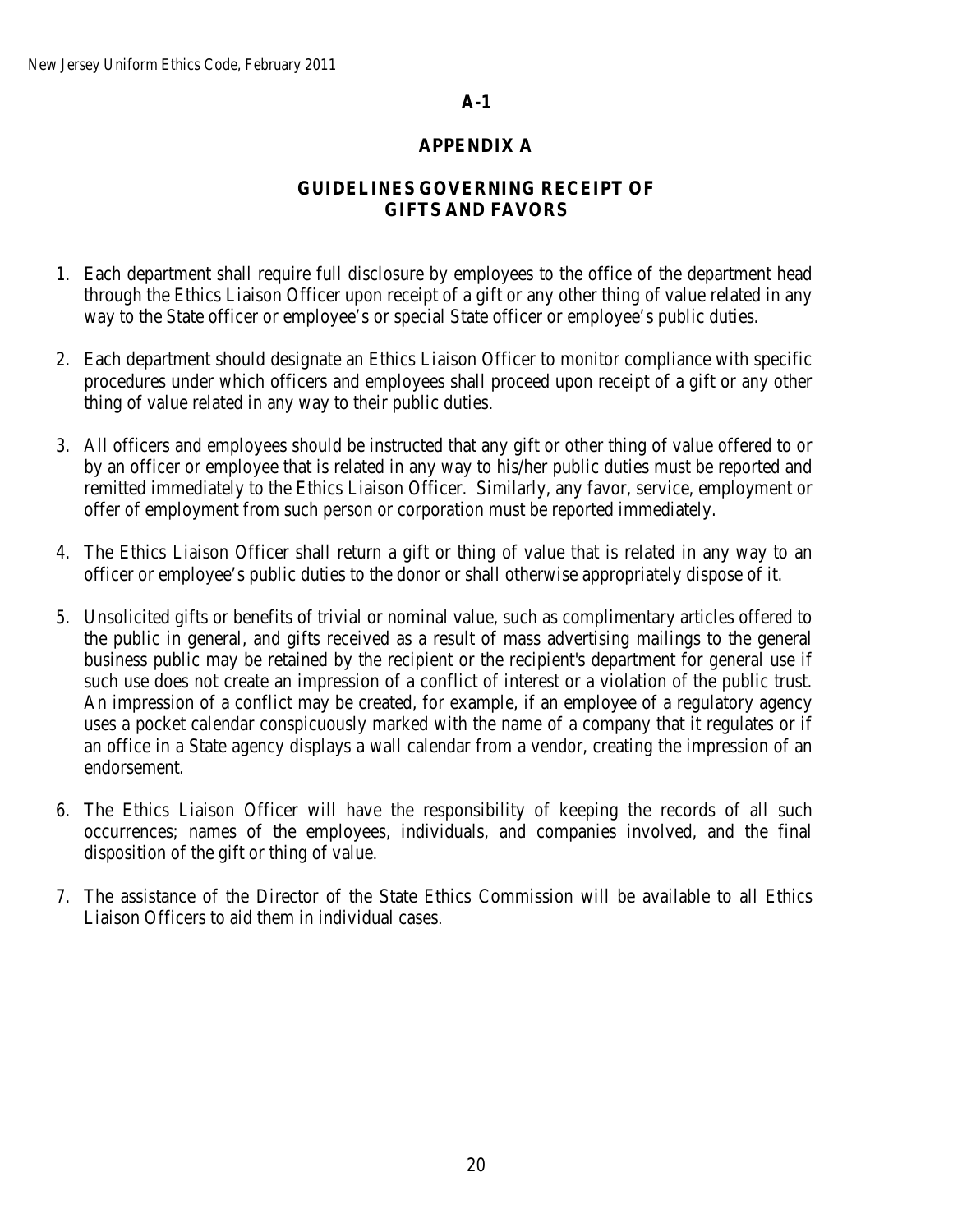#### **B-1**

#### **APPENDIX B**

## SUBCHAPTER 6. ATTENDANCE AT EVENTS, ACCEPTANCE OF HONORARIA, ACCEPTANCE OF COMPENSATION FOR PUBLISHED WORKS, AND ACCEPTANCE OF THINGS OF VALUE

### 19:61-6.1 Applicability

The rules in this subchapter apply to all State officials in the Executive branch of State government.

#### 19:61-6.2 Definitions

The following words and terms, as used in this subchapter, shall have the following meanings, unless the context clearly indicates otherwise.

"Allowable entertainment expenses" means the costs for a guest speaker, incidental music and other ancillary entertainment at any meal at an event, provided they are moderate and not elaborate or excessive, but does not include the costs of personal recreation, such as being a spectator at or engaging in a sporting or athletic activity which may occur as part of that event.

"Approval" means, for the purposes of N.J.A.C. 19:61-6.4 and 6.5, written permission from the department head to attend and/or participate in an event; and/or to accept direct or indirect benefits in connection with attendance.

"Department head" means the administrative or executive head of the State official's agency or his or her designee.

"Direct benefit" means acceptance by a State official from the sponsor of an event or any other person of travel, meals, accommodation, waiver of conference or event fee or any other costs associated with attending the event for which no payment is made by the State but is not intended to mean nominal refreshments such as nonalcoholic beverages and snacks (doughnuts, pastries and cookies).

"Event" means a meeting, conference, seminar, speaking engagement, symposium, training course, ground-breaking, ribbon-cutting, meal, open house, cocktail party, fundraiser, holiday party, social function, or similar event that takes place away from the State official's work location, is sponsored or co-sponsored by a supplier or a non-State government source and the invitation for which is extended to the State official because of his or her official position.

"Indirect benefit" means acceptance by a State official from the event sponsor or any other person of reimbursement for costs of travel, meals, accommodation, event fees, or any other costs associated with attending the event for which no reimbursement is made by the State but is not intended to mean nominal refreshments such as nonalcoholic beverages and snacks (doughnuts, pastries and cookies).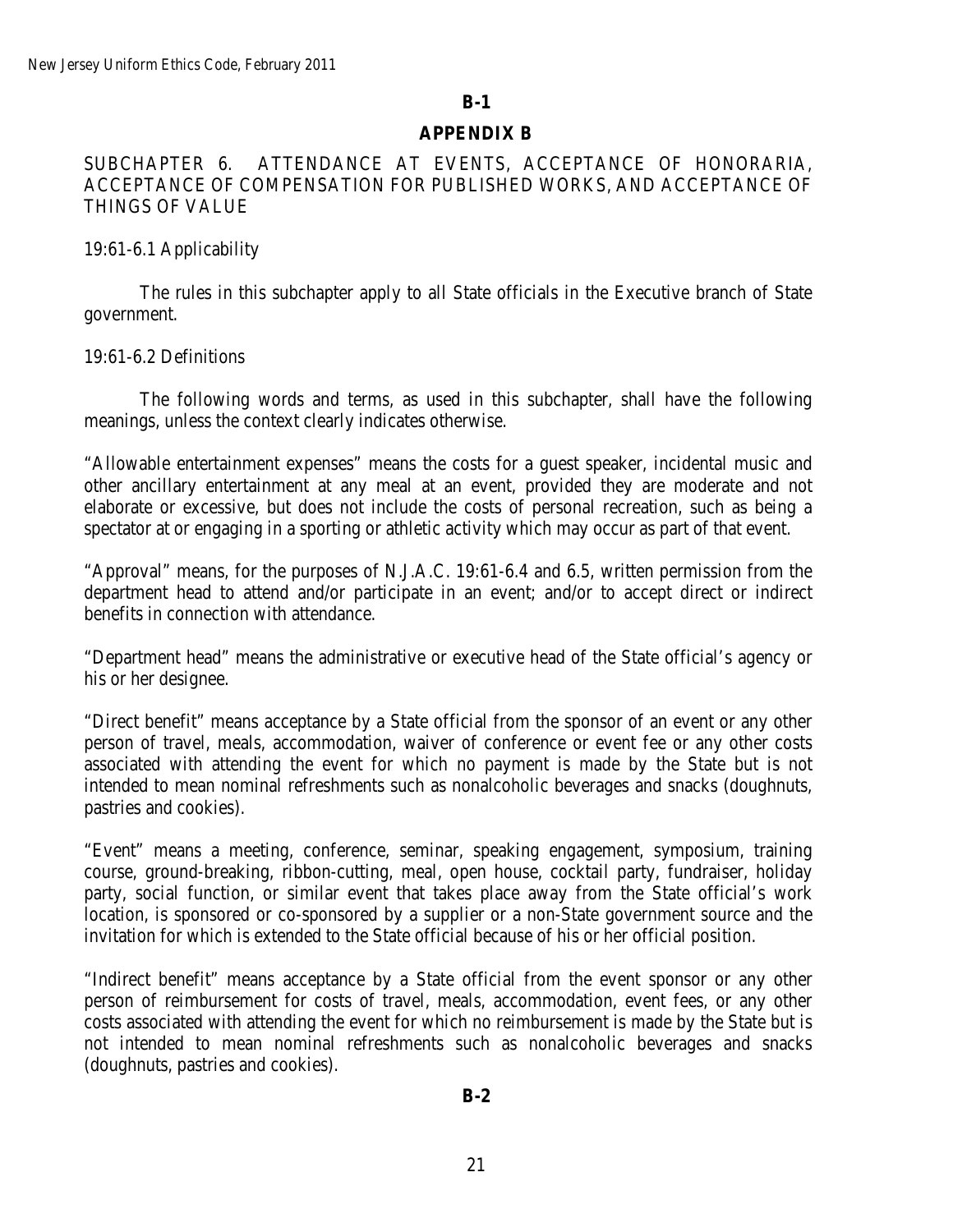"Interested party" means:

1. Any person, or employee, representative or agent thereof, who is or may reasonably be anticipated to be subject to the regulatory, licensing or supervisory authority of the State official's agency;

2. Any supplier, or employee, representative or agent thereof;

3. Any organization that advocates or represents the positions of its members to the State official's agency; or

4. Any organization a majority of whose members are as described in paragraphs 1 through 3 above.

"Personal funds" means funds of a State official. It does not include funds that are loaned, advanced, promised or reimbursed to a State official for any purpose by an interested party.

"Published work" means any tangible medium of expression, including, but not limited to, literary, pictorial, graphic and sculptural matter; sound recordings; and software.

"Reasonable expenditures for travel or subsistence" means commercial travel rates directly to and from an event and food and lodging expenses which are moderate and neither elaborate nor excessive.

"Supplier" means any person that is providing or is seeking to provide or may reasonably be expected to provide goods and/or services to the State official's agency, including, but not limited to, consultants, vendors and lessors.

"Thing of value" includes, but is not limited to, compensation; money; a stock, bond, note or other investment in an entity; employment, offer of employment; gift; reward; honorarium; favor; goods, service; loan; forgiveness of indebtedness; gratuity; property or real property; labor; fee; commission; contribution; rebate or discount in the price of any thing of value; an automobile or other means of personal transportation; entertainment; meal; or any other thing of value offered to or solicited or accepted by a State official in connection with his or her official position.

## 19:61-6.3 Granting of approval

 (a) For the purposes of N.J.A.C. 19:61-6.4 and 6.5, when a department head grants approval to attend an event, the department head shall determine whether a legitimate State purpose will be served by attendance and shall consider the provisions of the Conflicts of Interest Law, the uniform ethics code and the agency code of ethics, any applicable Executive Orders, the guidelines and rules of the Commission, any departmental administrative policies and any other relevant considerations. Relevant considerations include, but are not limited to:

- 1. The identity of the sponsor;
- 2. The purpose of the event;
- 3. The identity of other expected participants;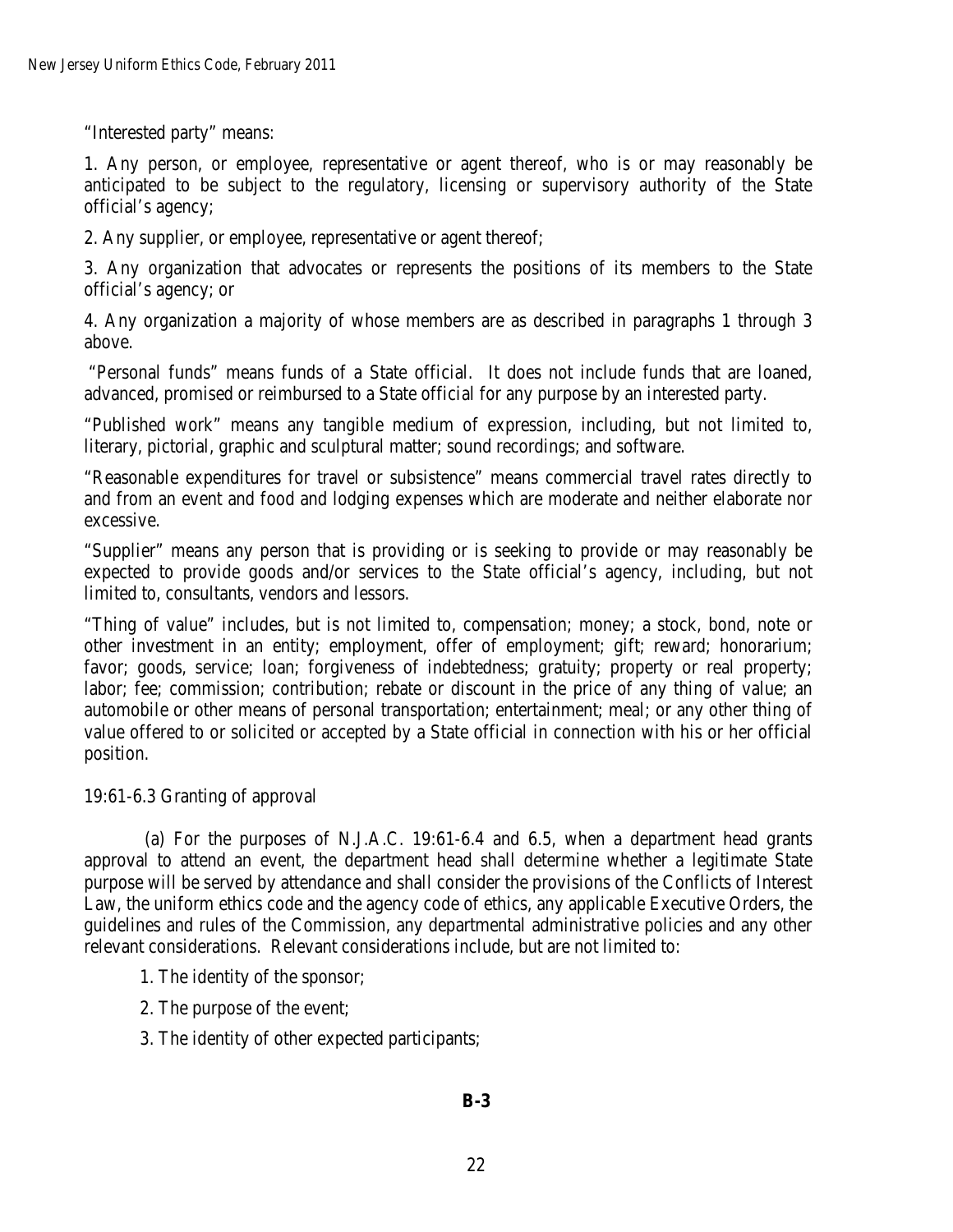4. Whether attendance and/or participation in the event will assist the State official in carrying out his or her official duties and support the mission of the agency; and

5. The monetary value and character of the costs and benefits provided by the sponsor, including whether the costs and benefits are comparable to those offered to or purchased by other attendees.

(b) Approval shall be requested in writing on the form provided in N.J.A.C. 19:61-6.8. Such forms shall be retained by the State agency for a period of five years from the date of approval of the form.

(c) When an agency has numerous divisions or similar subunits with very diverse missions, the department head may request that the Commission permit that such divisions rather than the department State agency be treated as agencies for the purposes of this subchapter. The department head shall provide the Commission with information identifying the diversity of the missions of the divisions and justifying their separate treatment as agencies.

19:61-6.4 Attendance at an event sponsored by an interested party

(a) The State official shall secure the prior approval of the department head to attend such an event.

(b) Except as provided in (c) below:

1. The State shall pay the reasonable expenses of the State official associated with attending the event.

2. Neither the State official nor the State shall receive any direct or indirect benefit from any other source.

(c) The requirement and prohibition in (b) above need not apply if the event is designed to provide training, dissemination of information, or the exchange of ideas and the State official is making a speech, is participating in a panel at the event or is an accompanying resource person for the speaker and/or participant, subject to the reasonable approval of the department head. The direct or indirect benefit provided to the State official by the sponsor of the event may include the following:

1. Reimbursement or payment of actual and reasonable expenditures for travel or subsistence and allowable entertainment expenses associated with attending an event in New Jersey if expenditures for travel or subsistence and entertainment expenses are not paid for by the State of New Jersey;

2. Reimbursement or payment of actual and reasonable expenditures for travel or subsistence outside New Jersey, not to exceed \$500.00 per trip, if expenditures for travel or subsistence and entertainment expenses are not paid for by the State of New Jersey. The \$500.00 per trip limitation shall not apply if the reimbursement or payment is made by:

i. A nonprofit organization of which the State official is, at the time of reimbursement or payment, an active member as a result of the payment of a fee or charge for membership to the organization by the State;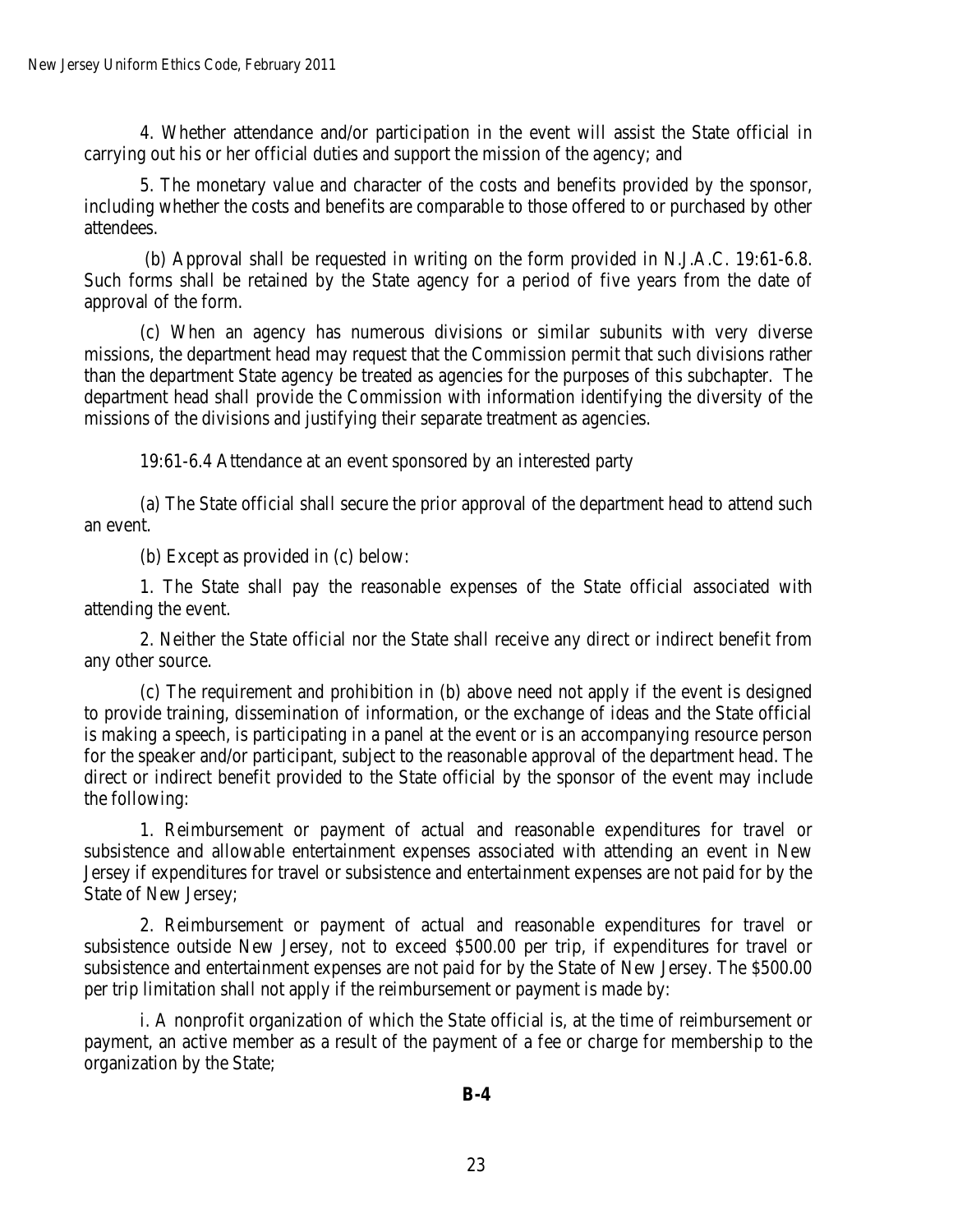ii. A nonprofit organization that does not contract with the State to provide goods, materials, equipment, or services; or

iii. Any agency of the federal government, any agency of another state or of two or more states, or any political subdivision of another state.

(d) If an actual conflict or the appearance of a conflict could arise under the application of (c) above, (b) above shall govern.

(e) Approvals granted under (c) above must be forwarded to the Commission for review.

(f) The State official may pay his or her own expenses with his or her personal funds.

(g) The State official shall not accept an honorarium or fee for a speech or presentation at an event covered by this section.

#### *Examples:*

An employee of the Department of Environmental Protection has been invited to attend a conference of the Association of Environmental Authorities and has been asked to present a short program to explain a new series of forms being proposed by the Department. The Association has offered to waive the \$200.00 conference fee; the conference program includes morning and afternoon refreshments and lunch. If the Department head approves the employee's attendance and participation in the conference, the employee may accept the waiver of the fee and the refreshments and meal included in the program. A copy of the Department head's approval must be forwarded to the Commission.

The Motor Vehicle Commission (MVC) is considering the purchase of new pollution testing equipment. One of the companies that plans to submit a bid invites several MVC employees to a demonstration of the equipment to be held at a hotel conference center. A seafood buffet will be served after the demonstration. With proper approval, the employees may attend the demonstration, but because the company plans to submit a bid to provide this equipment and is therefore an interested party with respect to the MVC, the employees may not partake of the seafood buffet at the expense of the vendor. The employees may, however, pay the cost of the buffet personally.

Three employees from different units of the Department of Transportation are responsible for weekly monitoring of a construction project. Each Friday morning, they meet with the contractor's representative at the site field office to review the week's progress and to assess projected schedules. The meetings generally last one to two hours; coffee is available, but no other refreshments or meals are served or offered. Because no direct or indirect benefits are offered or provided and because the meetings are part of the employees' job responsibilities, the meetings are not "events" for the purposes of this subchapter.

19:61-6.5 Attendance at an event sponsored by an entity other than an interested party

 (a) The State official shall secure the prior approval of the department head to attend such an event.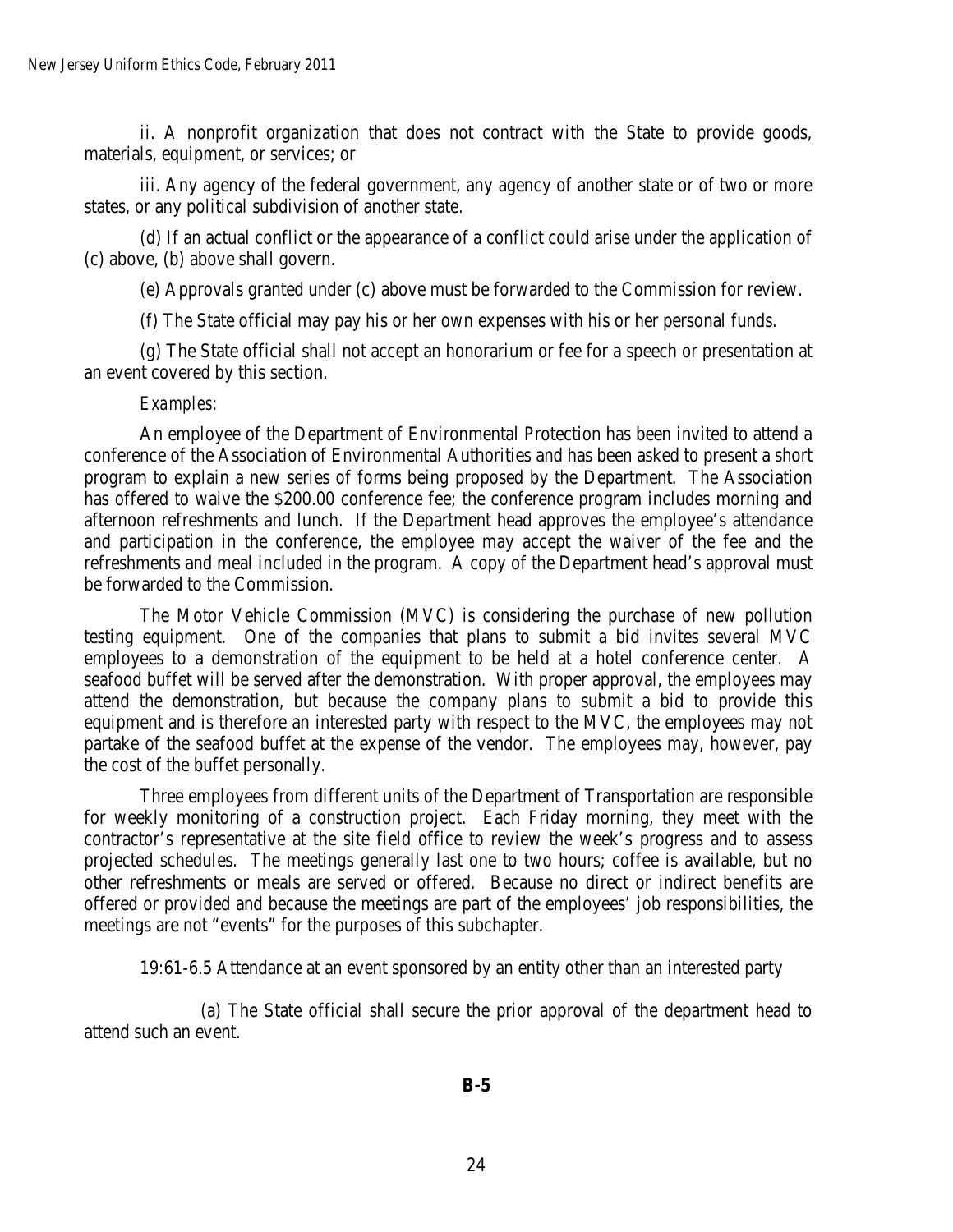(b) The State may pay the reasonable expenses of the State official associated with attending the event or may permit the State official to accept direct or indirect benefits. Direct or indirect benefits may include the following:

1. Reimbursement or payment of actual and reasonable expenditures for travel or subsistence and allowable entertainment expenses associated with attending an event in New Jersey if expenditures for travel or subsistence and entertainment expenses are not paid for by the State of New Jersey;

2. Reimbursement or payment of actual and reasonable expenditures for travel or subsistence outside New Jersey, not to exceed \$500.00 per trip, if expenditures for travel or subsistence and entertainment expenses are not paid for by the State of New Jersey. The \$500.00 per trip limitation shall not apply if the reimbursement or payment is made by:

i. A nonprofit organization of which the State official is, at the time of reimbursement or payment, an active member as a result of the payment of a fee or charge for membership to the organization by the State;

ii. A nonprofit organization that does not contract with the State to provide goods, materials, equipment, or services; or

iii. Any agency of the federal government, any agency of another state or of two or more states, or any political subdivision of another state.

(c) An interested party shall not provide a direct or indirect benefit to the State official in order to facilitate his or her attendance.

(d) A State official making a speech or presentation at the event shall not accept an honorarium or fee from the sponsor.

(e) Under no circumstances shall a State official accept entertainment collateral to the event, such as a golf outing, or meals taken other than in a group setting with all attendees, or reimbursement therefore.

### *Examples:*

An employee of the Commerce, Economic Growth and Tourism Commission has been invited, by the Mexican Tourist Bureau, an agency of the Mexican government, to attend a series of meetings on promoting tourism in both countries. The employee will be giving a speech at dinner on the final day of the meetings and has been offered a \$500.00 honorarium. The employee may attend the meetings but is not permitted to accept an honorarium in connection with his speech. He may accept, directly or by reimbursement, actual expenditures for travel and reasonable subsistence for which no payment or reimbursement is made by the State, not to exceed the statutory limit of \$500.00.

A local non-profit organization would like to hold a dinner/fundraiser honoring a Technical Assistant at the Department of Insurance who has been a long-time supporter of the organization. The organization plans to use the Technical Assistant's picture, name and official title on the promotional literature. The Technical Assistant may attend the event but is prohibited from allowing such use of his official title for fundraising purposes.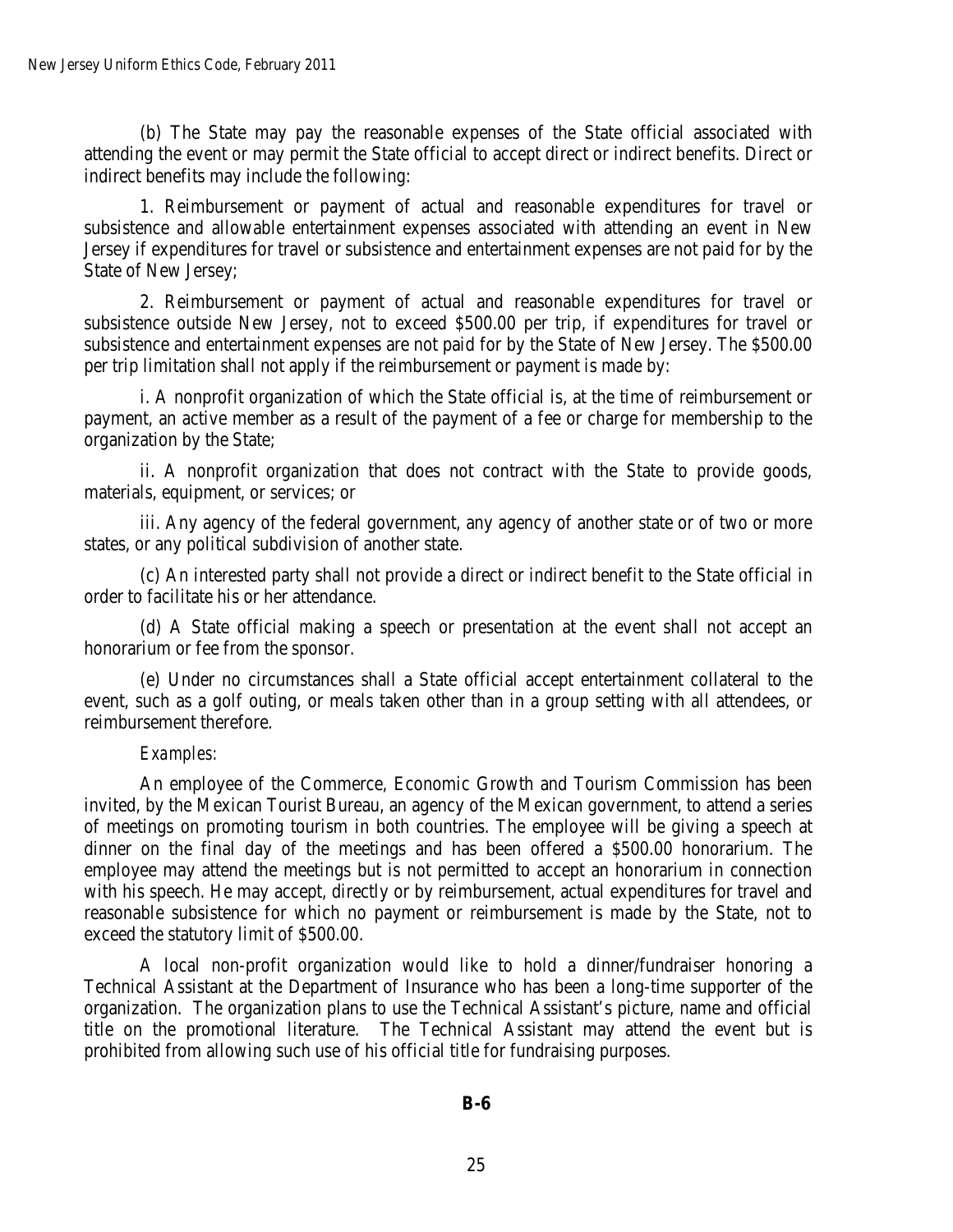19:61-6.6 Use of official title for private fundraising

A State official shall not permit the use of his or her official title for the purpose of fundraising for a private organization.

19:61-6.7 Compensation for published work(s)

(a) A State official shall not accept compensation for published work(s) created as part of his or her official duties on State time utilizing State resources, but may accept compensation for published works not created as part of his or her official duties.

(b) A State official shall secure the permission of the department head to accept compensation for published work(s) not created as part of his or her official duties. In determining whether such approval can be granted, the Department head shall consider the provisions of the Conflicts of Interest Law, the uniform ethics code, the agency code of ethics, any applicable Executive Orders, the Commission's Guidelines for Secondary Employment, any other applicable guidelines or rules of the Commission, any applicable administrative policies of the agency, and the following conditions:

1. Whether compensation is being paid by an interested party;

2. Whether the published work(s) uses or discloses information not generally available to the public;

(c) The State official shall prepare the published work(s) on his or her own time, without using the services of other State officials or resources owned by the State.

(d) The State official shall not use his or her official title in any way in soliciting compensation.

## *Examples:*

As part of his official duties, a Department of Transportation employee evaluates surveying equipment and trains Department employees on its use. The employee recently completed an in-depth evaluation of ten different types of surveying instruments and made a recommendation to the purchasing unit. The employee would like to publish the entire report in Transportation Magazine. He has been offered \$500 for the article. The Department must make a policy decision as to whether the article may be published. The employee is prohibited from accepting compensation for the article, even if the Department grants permission for the publication, since it was created as part of his official duties prepared on State time and utilizing State resources.

An Environmental Technician at the Department of Environmental Protection has been asked to write an article for an environmental journal on how New Jersey's automobile emission standards differ from those of Pennsylvania. He has been offered \$500 for the article. The Environmental Technician is permitted to publish the article and receive compensation since it is on a subject matter related to, but not a part of, his official duties, so long as he prepares the article at home, on his own time, without using any State resources.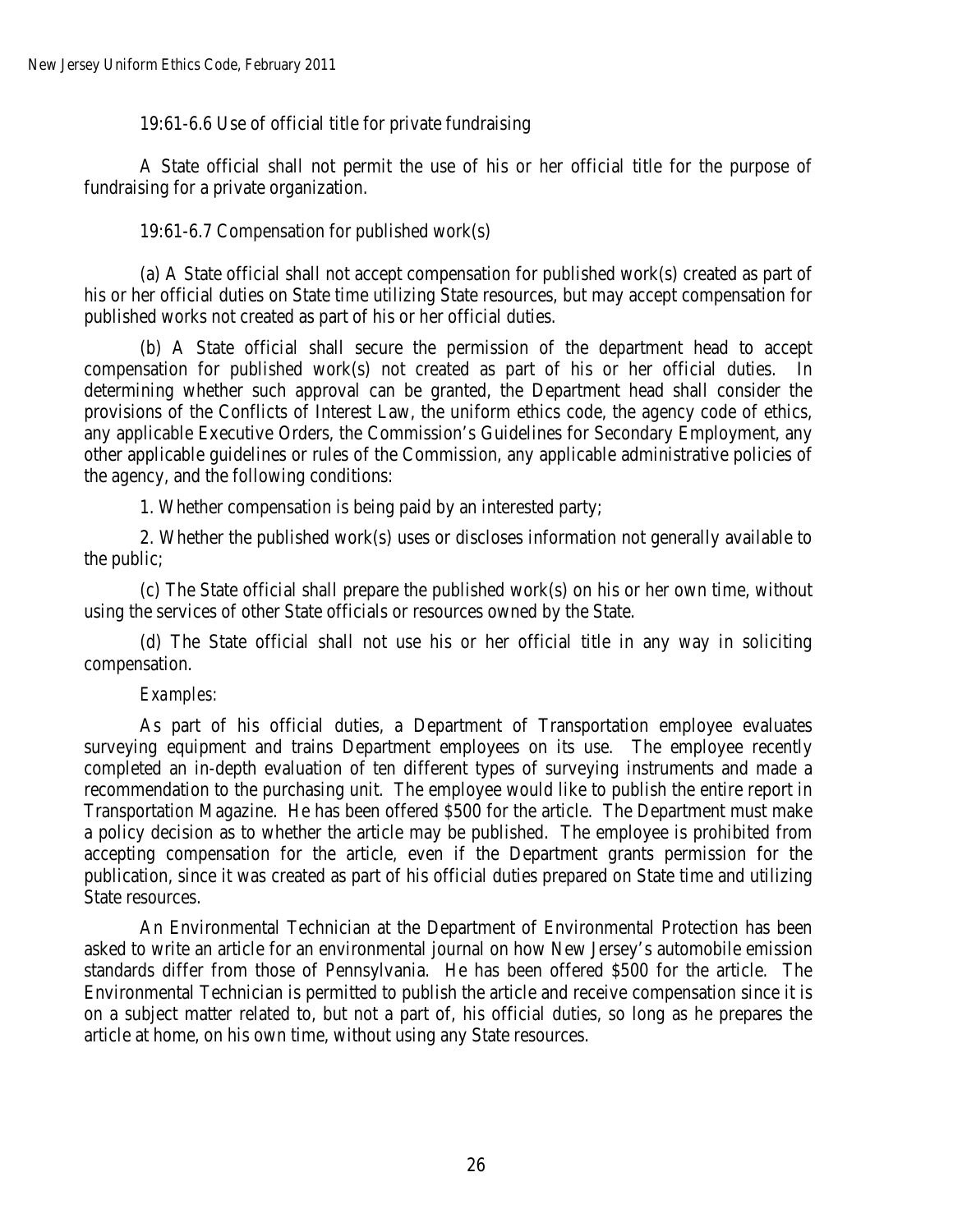**B-7**

# 19:61-6.8 Approval request form

(a) State officials shall use the following form to request approval to attend events.

# **REQUEST FOR APPROVAL FOR ATTENDANCE AT EVENT**

| Name Division Division Division Division Part of the Contract of Telephone PAX Division PAX Division PAX Division PAX Division Contract of the Contract of Telephone PAX Division PAX Division Contract of the Contract of Tel |
|--------------------------------------------------------------------------------------------------------------------------------------------------------------------------------------------------------------------------------|
|                                                                                                                                                                                                                                |
|                                                                                                                                                                                                                                |
|                                                                                                                                                                                                                                |
| Is the sponsor an "interested party"? Yes ______ No _____                                                                                                                                                                      |
| Is the State official a speaker, panel participant or resource person? Yes _____ No __                                                                                                                                         |
| Is the sponsor an agency of the federal government, one or more other states or a political subdivision thereof?<br>$Yes \_ No \_$                                                                                             |
| Is the sponsor a nonprofit organization? Yes _____ No ____                                                                                                                                                                     |
| If Yes, is the employee or agency a member? Yes ______ No _____                                                                                                                                                                |
| Does the nonprofit organization have any contracts with the State? Yes ______ No _____                                                                                                                                         |
| $Location$ $Date(s)$ $Date(s)$ $Note(1)$ $Date(s)$ $Note(2)$ $Note(3)$ $Note(4)$ $Note(5)$ $Note(6)$ $Note(6)$ $Note(6)$ $Date(s)$ $Note(7)$ $Note(7)$                                                                         |
|                                                                                                                                                                                                                                |
| Out-of-state travel required? Yes _______ No _____                                                                                                                                                                             |
| Estimated cost? \$                                                                                                                                                                                                             |
| Agency to pay cost? Yes _______ No _____                                                                                                                                                                                       |
| Sponsor to pay cost? Yes _______ No _____                                                                                                                                                                                      |
| Employee to pay cost? Yes _______ No _____                                                                                                                                                                                     |
|                                                                                                                                                                                                                                |
| Will sponsor offer an honorarium or fee? Yes _____ No _____                                                                                                                                                                    |
| Date<br><b>Employee Signature</b><br>NOTE: Any substitutions or changes of circumstances must be reported.                                                                                                                     |
| Attendance approved Yes ______ No ______ Note: Acceptance of honoraria or fees is not permitted.                                                                                                                               |
|                                                                                                                                                                                                                                |
|                                                                                                                                                                                                                                |
| Signature<br>Date                                                                                                                                                                                                              |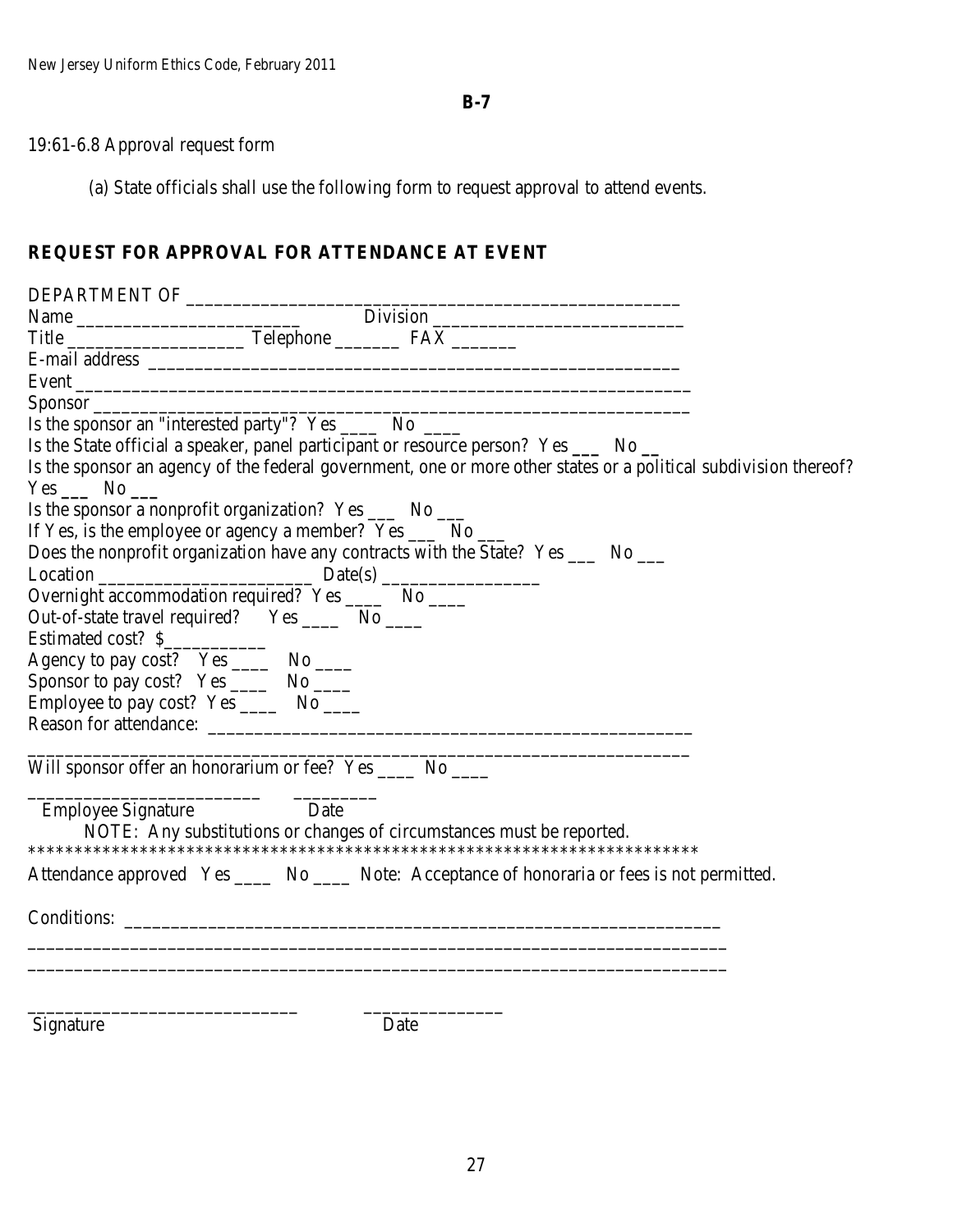## **APPENDIX C**

#### **STATE EMPLOYEES' PARTICIPATION IN POLITICAL ACTIVITIES**

Summarized below are Commission cases addressing State employees' participation in partisan political activities. The Commission permits involvement in partisan political activities provided that there is no provision in the Departmental code of ethics prohibiting such activities. (Election Law Enforcement Commission, State Ethics Commission and several other agency codes have specific provisions prohibiting such activities.) State employees, however, may not use State time or State resources in pursuit of such activities and must provide notice to the Departmental Ethics Liaison Officer.

Two sections of the Conflicts Law, *N.J.S.A.* 52:13D-14 and 24, address the acceptance and/or solicitation of campaign contributions.

Section 14 provides:

No State officer or employee, special State officer or employee, or member of the Legislature shall accept from any person, whether directly or indirectly and whether by himself or through his spouse or any member of his family or through any partner or associate, any gift, favor, service, employment or offer of employment or any other thing of value which he knows or has reason to believe is offered to him with intent to influence him in the performance of his public duties and responsibilities. This section shall not apply to the acceptance of contributions to the campaign of an announced candidate for elective public office.

Section 24 provides:

a. No State officer or employee, special State officer or employee, or member of the Legislature shall solicit, receive or agree to receive, whether directly or indirectly, any compensation, reward, employment, gift, honorarium, out-of-State travel or subsistence expense or other thing of value from any source other than the State of New Jersey, for any service, advice, assistance, appearance, speech or other matter related to the officer, employee, or member's official duties, except as authorized in this section.

…

c. This section shall not apply to the solicitation or acceptance of contributions to the campaign of an announced candidate for elective public office, except that campaign contributions may not be accepted if they are known to be given in lieu of a payment prohibited pursuant to this section.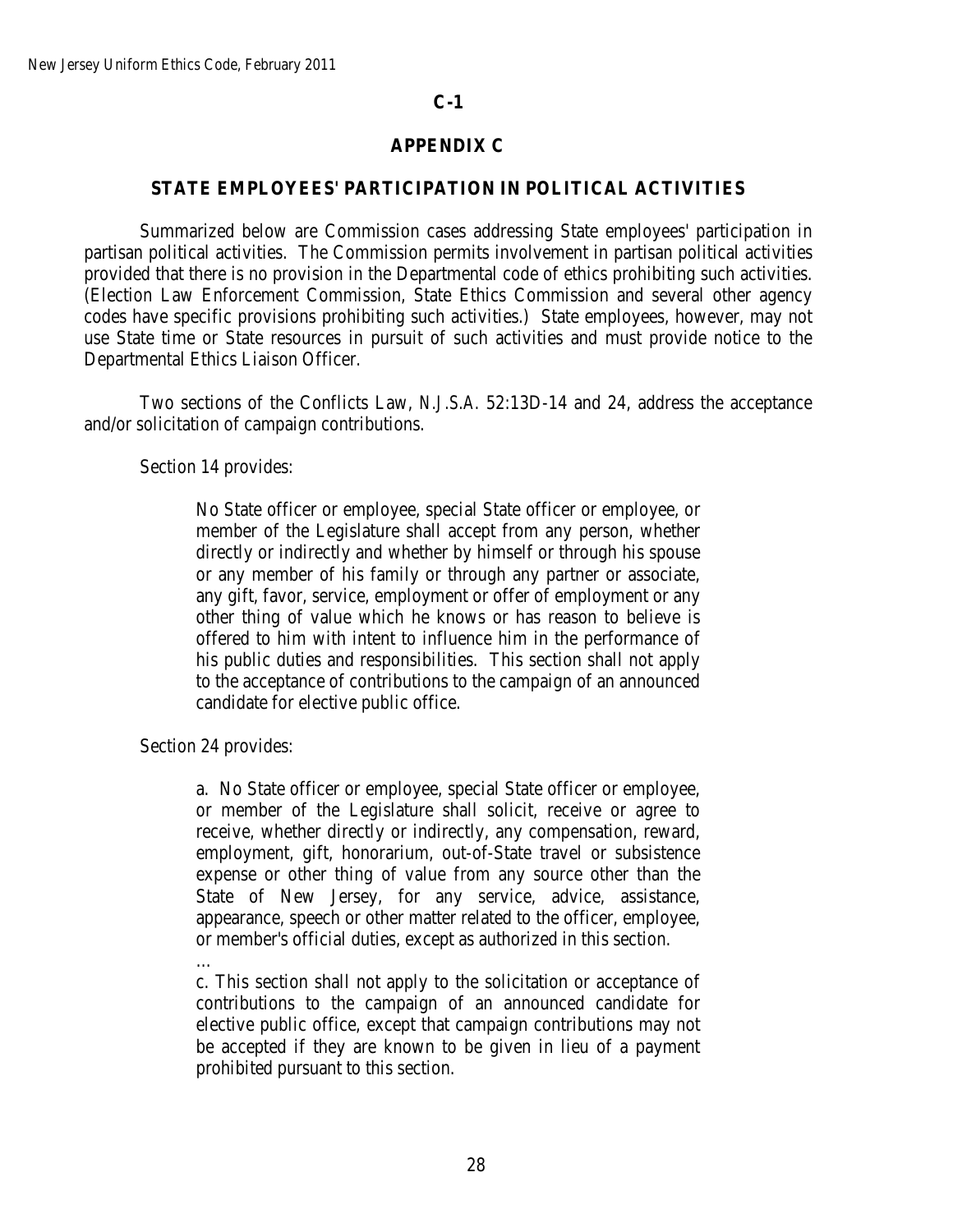In Case No. 45-73, a member of the Commission on Legalized Games of Chance requested an opinion from the Commission as to whether the provisions of the Conflicts of Interest Law would restrict his involvement in political activities in the county where he resided. The Attorney General's Office was asked to review the request and issued an opinion which advised that the State official was permitted to engage in political activities, barring a prohibition against such activities in the Department's Code of Ethics.

In Case No. 201-75, the Commission referred a request for advice as to whether a member of a County Board of Taxation was permitted to become a candidate for and, if elected, hold an Assembly seat, to the Attorney General. Attorney General Opinion M75-2075 concluded that a member of a County Board of Taxation holds a State office of profit within the meaning of Article IV, Section V, Paragraph 4, of the New Jersey Constitution and, as such, was permitted to become a candidate for a seat in the Legislature, but, if elected, must resign as a County Board Member before taking his Legislative seat.

In Case No. 435-77, the Commission determined that a Department of Health employee was permitted to serve as chairman or co-chairman of a public employees' committee in support of a gubernatorial candidate. The State employee was cautioned that he must not use or attempt to use his official position to secure unwarranted privileges or advantages for the candidate of his choice. Further, he must be careful not to permit his political activities to conflict with the proper discharge of his duties in the public interest.

In Case No. 756-79, the Commission determined that it would not be a conflict of interest for a member of a County Board of Taxation to simultaneously serve as a Commissioner on the County Tax Board and hold the position of County Chairman of a political party in the same county.

In Case No. 972-81, the Commission determined that a Housing Finance Agency ("HFA") employee was permitted to run for municipal office in a municipality where housing projects sponsored by the HFA were located. The employee was cautioned that, if elected, she should not have any dealings with any project located in East Orange as long as she was a member of the Council.

In Case No. 987-81, the Commission affirmed the Department of Labor Ethics Committee determination that the employee's position as a Democratic State Committeeman and Member of the Warren County Democratic Committee as well as his candidacy for the Lopatcong Township Council did not constitute a violation of the Conflicts of Interest Law. The Commission also concurred with the caveats imposed by the Department prohibiting the use of State time, stationery and telephones by the employee for his political activities and further extended this prohibition to include any other State resources.

In Case No. 34-85, two members of the Board of Dentistry were advised that *N.J.S.A.* 52:13D-24 expressly permits the solicitation and acceptance of campaign contributions for announced candidates for elective public office. The dentists were cautioned, however, about political activities which directly involve persons subject to licensure and review by the Board of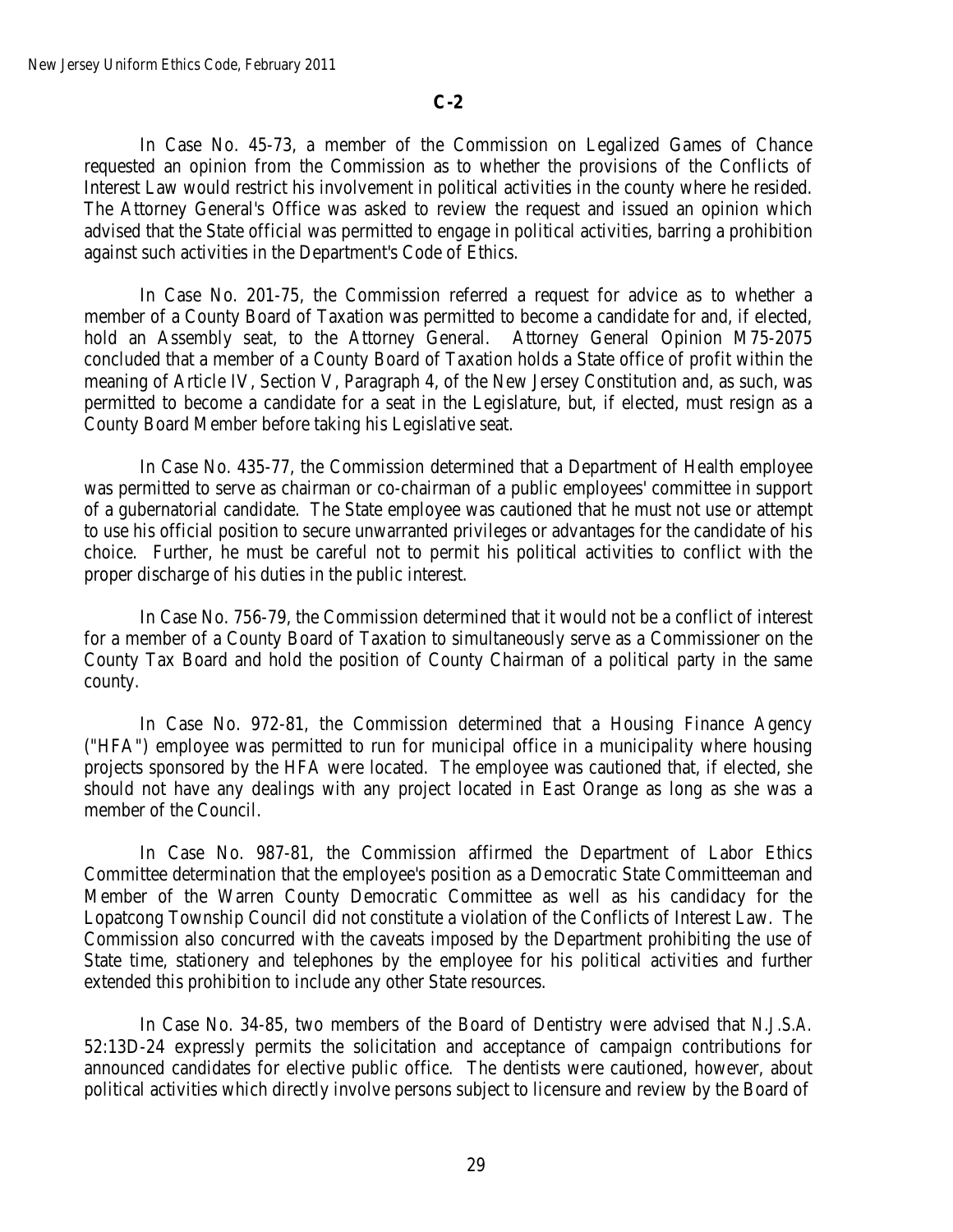Dentistry. The dentists sent letters, on personal stationery, to thousands of New Jersey licensed dentists, to solicit re-election campaign funds for a New Jersey Assemblyman.

In May 1990, the Casino Control Commission ("CCC") requested an Advisory Opinion from the Commission as to whether certain political activities, if engaged in by members of the CCC, would violate ethical restrictions contained in the Casino Control Act or the CCC's Code of Ethics. Because this request involved a statutory interpretation, the Attorney General's Office was asked to review it. An Opinion was received which stated that, given the directive in the Casino Control Act that the CCC promulgate a code of ethics modeled upon the Code of Judicial Conduct, it appeared that without a legislative change to the Casino Control Act, members of the CCC were prohibited from those political and partisan activities that are prohibited by the Code of Judicial Conduct.

In Case No. 17-95, a County Superintendent of Elections employee was advised that she was permitted to run for a council seat in a partisan political election because her responsibilities as Program Coordinator involved only student voter registration, the planning of educational programs and the handling of press releases and correspondence. The employee had no responsibilities in connection with the election process. She was advised, however, that she should have no involvement with student voter registration activities in the municipality in which she was a council candidate.

In 1997, in Case No. 29-97, the Commission considered the effect of section 16(b) of the Conflicts Law on State officers and employees who serve as campaign treasurers. Section 16(b) prohibits State officers and employees from representing, appearing for or negotiating on behalf of, or agreeing to perform any of those activities for, a party other than the State in connection with any matter pending before any State agency. The Commission's precedent has established that signing reports, making telephone calls, attending meetings and/or responding to inquiries by a State agency on behalf of a third party are acts of representation. Campaign reports must be signed by the campaign treasurer and submitted to the Election Law Enforcement Commission ("ELEC"), a State agency, and in the event of a complaint to ELEC, the treasurer would be required to appear in person or respond in writing to ELEC's inquiry. Thus, a State officer or employee is prohibited from serving as a campaign treasurer because the treasurer's duties include representing the campaign organization and/or the candidate before ELEC.

In Case No. 07-01, a County Superintendent of Elections employee was advised that his proposed participation in his friend's campaign for municipal office was not appropriate under the application of section  $23(e)(5)$ , activity which might reasonably be expected to impair objectivity and independence of judgment, and section 23(e)(7), appearance of impropriety. In his official capacity, the employee supervised a staff of 53 employees, represented the Superintendent of Elections at necessary functions, and assisted voters and interested parties by providing requested records.

The employee expected to participate in the following political activities: door-to-door campaigning, participating in phone bank work, coordinating volunteers, giving instructions on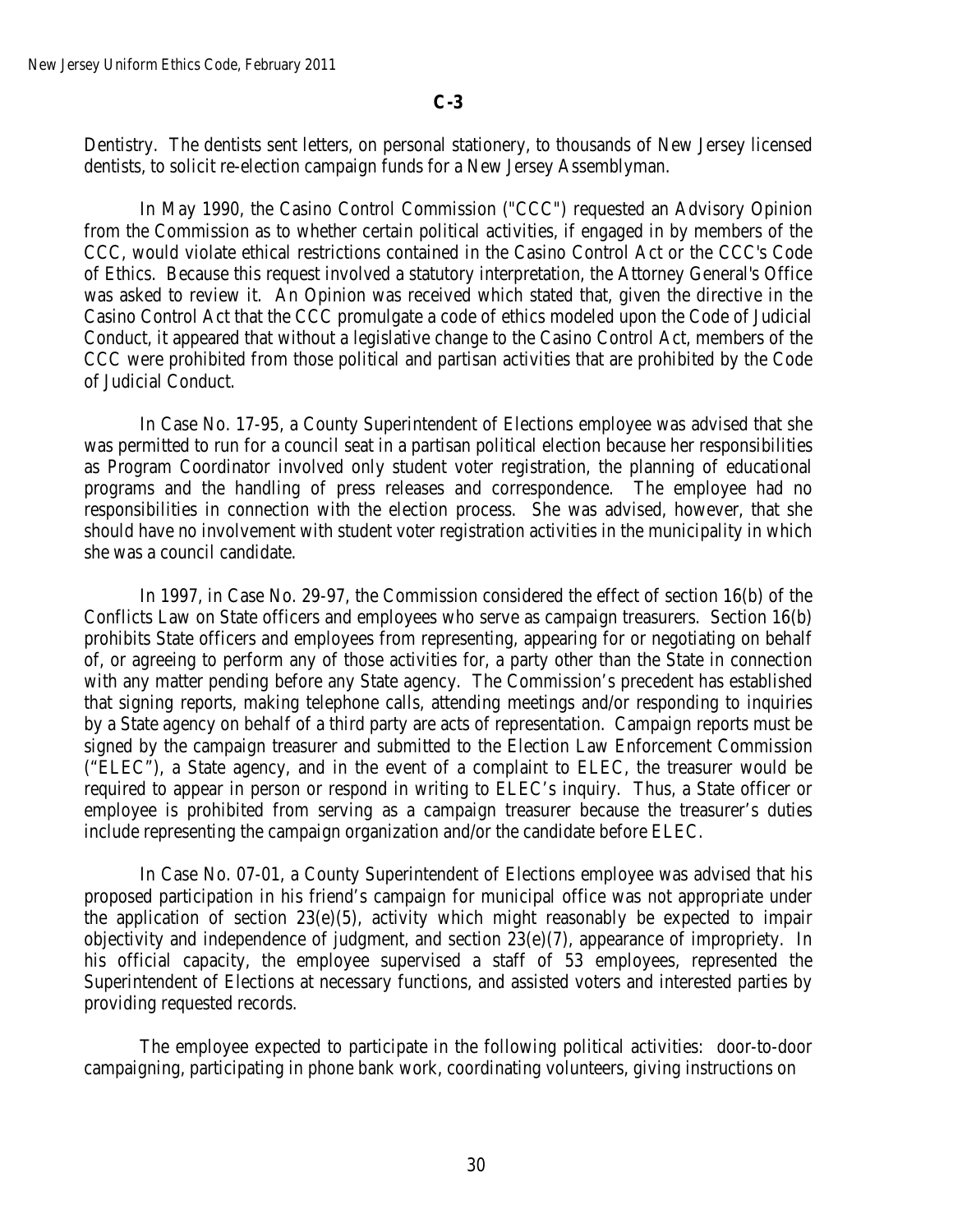election procedures, staffing the campaign headquarters, participating in voter registration drives, attending rallies and fundraising events, and preparing mailings to registered voters.

In prohibiting the activity, the Commission balanced the State employee's interests with the public's interest in ensuring fair and unbiased elections.

In Case No. 05-03, the Commission considered an allegation that a Department of Community Affairs ("DCA") employee violated the Political Activities Prohibition of the DCA Code of Ethics when her name and picture appeared on a campaign mailer for a local mayoral candidate. The campaign mailer prominently featured the State employee in her capacity as a former mayor. It did not mention her role with the State and did not reference any relationship between the municipality and the DCA. Section XI, Political Activities Prohibition, of the DCA Code provides as follows:

> An employee shall not directly or indirectly use or seek to use his authority or the influence of his position to control or modify the political action of another person. An employee during the hours of duty shall not engage in political activity; nor shall he at any other time participate in political activities, which would impair his usefulness in the position in which he is employed. A State employee retains the right to vote as he chooses and to express his opinions on political subjects and candidates.

The Commission dismissed the allegation, noting that Section XI of the DCA Code of Ethics specifically states that a State employee retains the right to express opinions on political subjects and candidates. The State employee exercised that right when she endorsed the candidate in his election campaign.

**Additional Restrictions.** The Department of Personnel has issued regulations that address the political activities of State employees. These regulations, which reference the Federal Hatch Act, are not administered or enforced by the Commission and are printed here for the reader's information and convenience.

## *N.J.A.C.* **4A:10-1.2 Political Activity**

a. No employee in the career or senior executive service shall directly or indirectly use or seek to use his or her position to control or affect the political action of another person or engage in political activity during working hours. See *N.J.S.A.* 11A:2-23.

b. No employee in the career, senior executive or unclassified services whose principal employment is in connection with a program financed in whole or in part by Federal funds or loans, shall engage in any of the following prohibited activities under the Hatch Act (5 U.S.C. 1501 et seq.):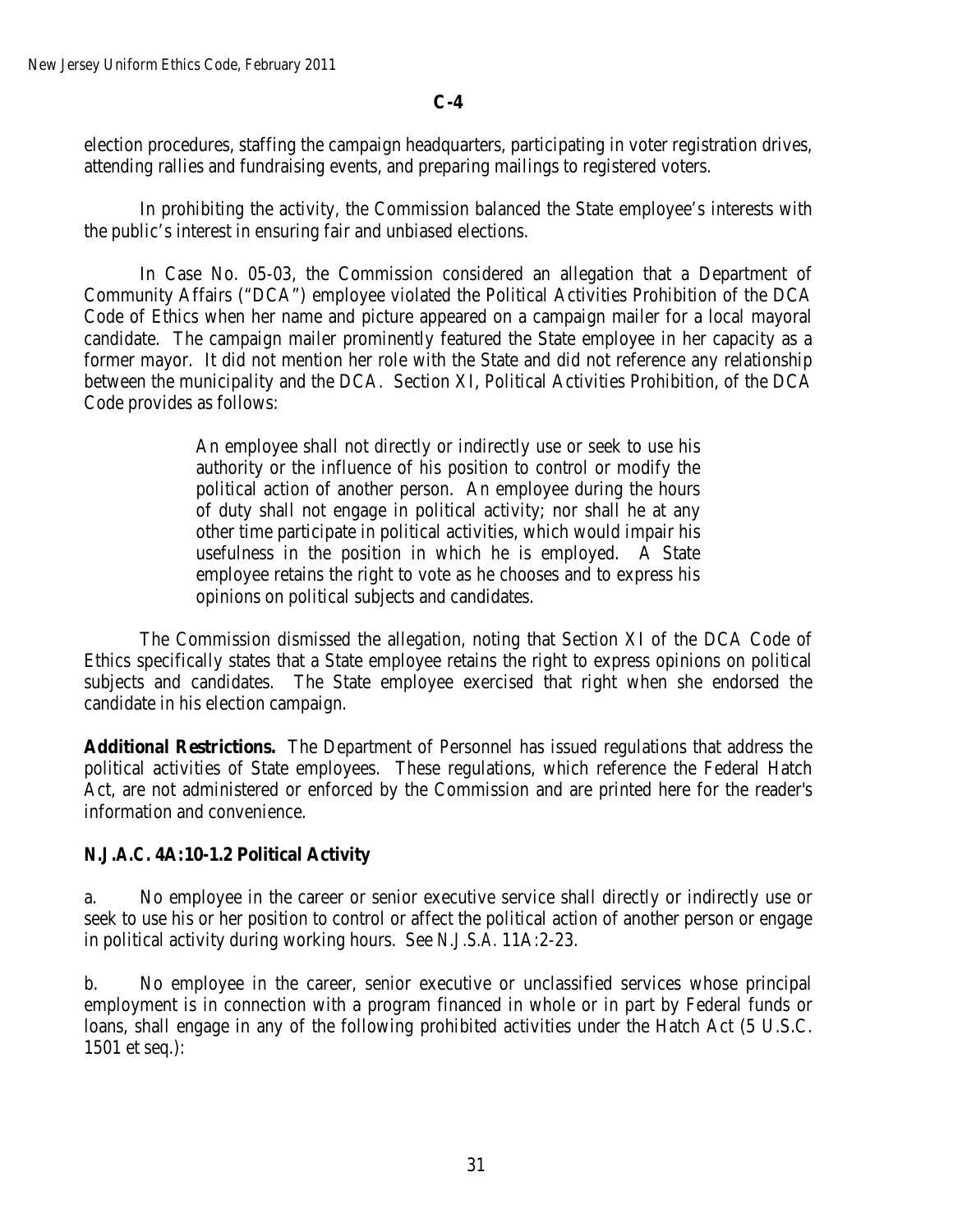1. Be a candidate for public office in a partisan election. This provision does not apply to the Governor, the mayor of a city, the elected head of an executive department or an individual holding elective office, where that office is the sole employment connection to federally funded programs;

2. Use official authority or influence that interferes with or affects the results of an election or a nomination for office; or

3. Directly or indirectly coerce contributions from subordinates in support of a political party or candidate.

c. The office of the Special Counsel of the United States Merit System Protection Board has responsibility for the investigation of Hatch Act matters.

# *N.J.A.C.* **4A:2-5.1 General provisions**

b. An appointing authority shall not take or threaten to take any action against an employee in the career service or an employee in the senior executive service with career status based on the employee's permissible political activities or affiliations. This subchapter shall also apply to State service employees in the unclassified service who do not serve in policy-making or confidential positions.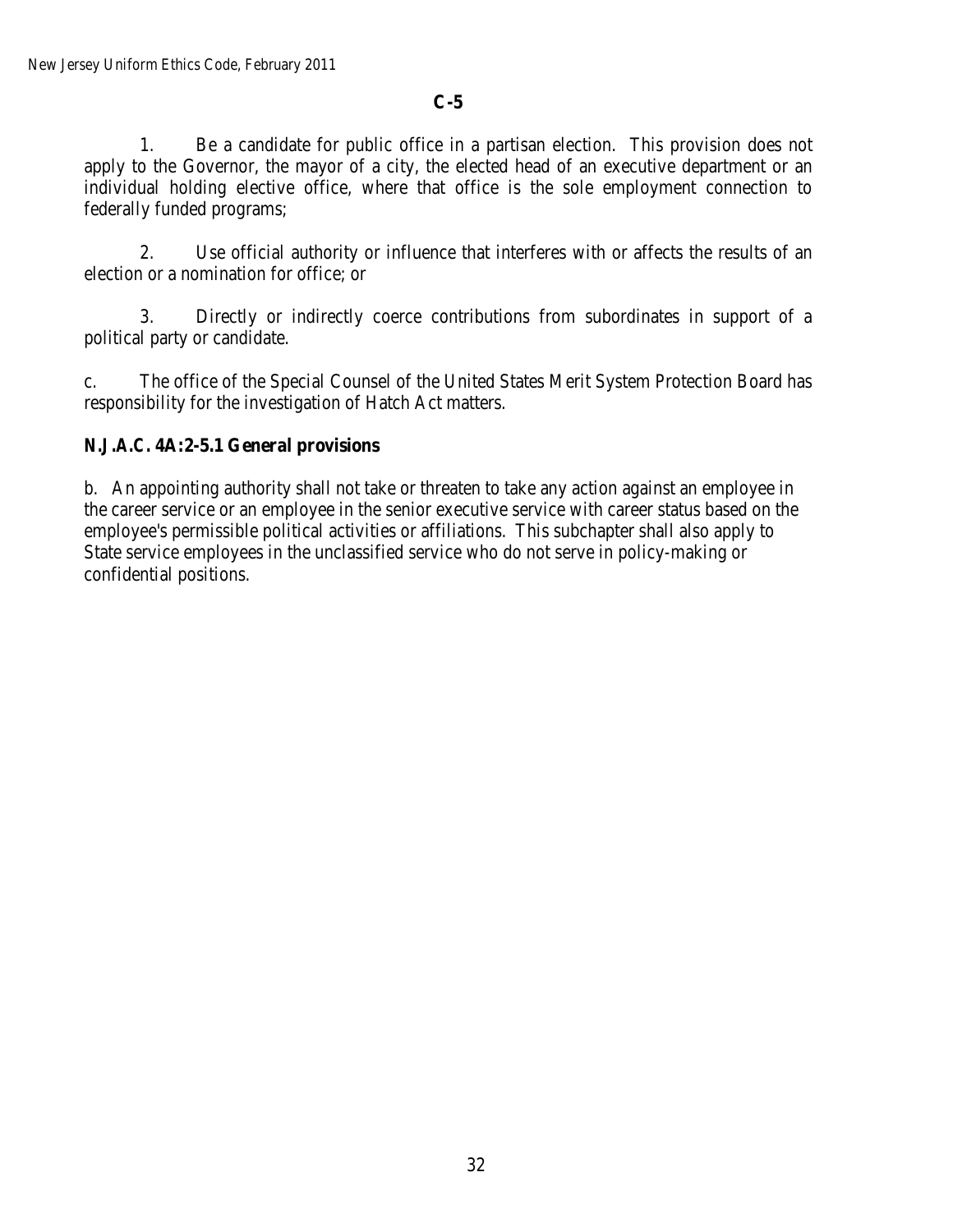**D-1**

# **STATE OF NEW JERSEY OUTSIDE ACTIVITY QUESTIONNAIRE**

**Name:**

**Work Address:**

**Department:**

**Division/Bureau: Telephone Number:**

**Civil Service Title: Functional Title (if different):**

**Job Duties:**

**1.** Are you currently engaged in any business, trade, profession and/or part-time or full-time employment outside of or in addition to your State employment?

If yes, you must answer question 2. Yes No

**2.** Name of Outside Employer(s) or Business(es). Please indicate if you are an owner, partner or corporate officer.

Address:

Type of Business:

Describe responsibilities:

Outside Employment (please specify):

Days Worked per Week:

Hours Worked: Per Day Per Week

Is your employment or business being performed for or with any other Department employee or official?

Yes No

If yes, name of employee or official and title:

Does your outside employment or business require/cause you to have contacts with other NJ State agencies, vendors, consultants or casino license holders?

Yes No

If yes, explain.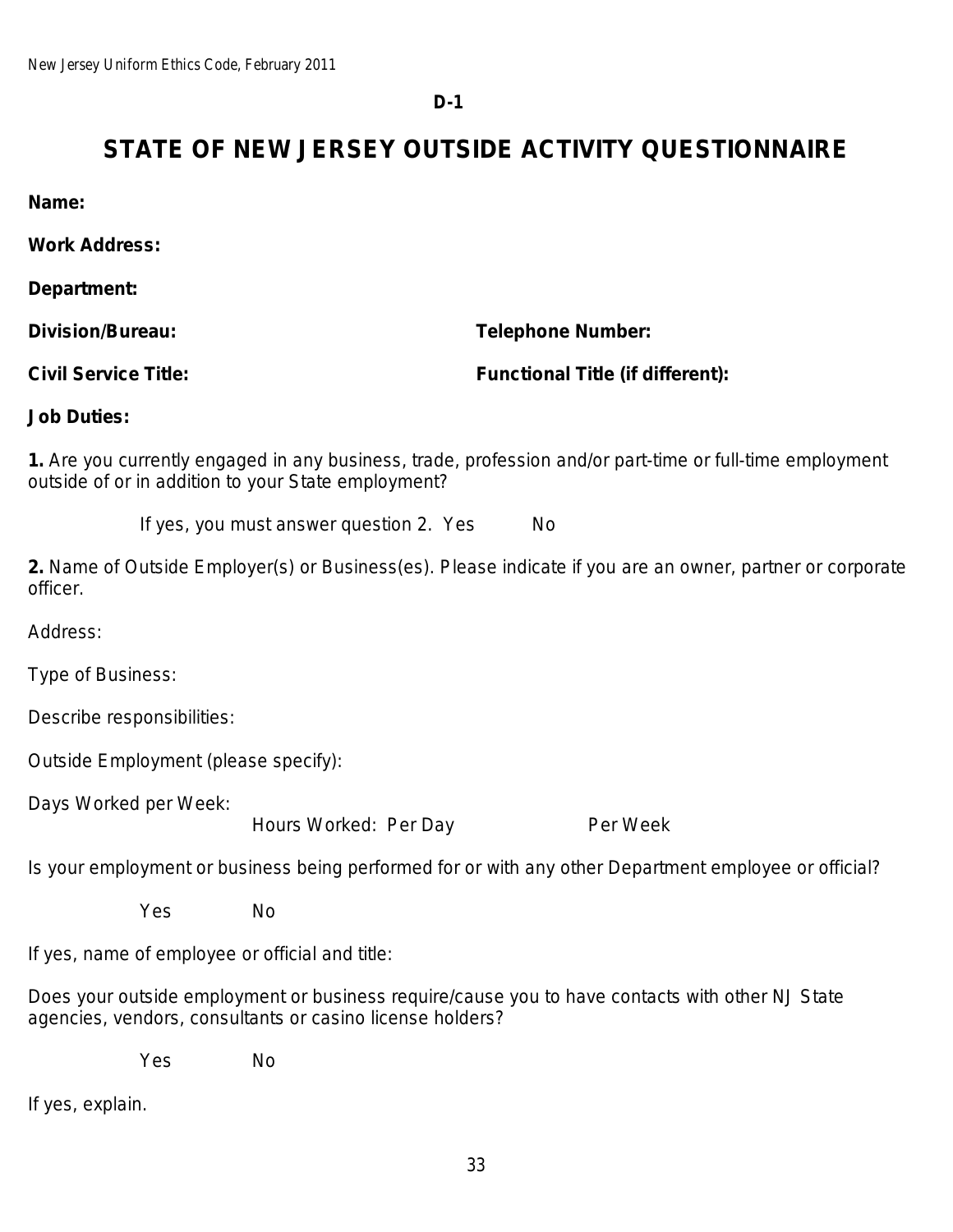**D-2**

**3.** Do you hold a license issued by a State agency that entitles you to engage in a particular business, profession, trade or occupation?

Yes No If yes, type of license.

| When was license issued:<br>Active                                             |  | Inactive |           |
|--------------------------------------------------------------------------------|--|----------|-----------|
| 4. Do you currently hold or plan to hold outside voluntary position(s)?        |  | Yes      | <b>No</b> |
| If yes, explain.                                                               |  |          |           |
| 5. Are you an officer in any professional, trade or business organization? Yes |  |          | No.       |
| If yes, explain.                                                               |  |          |           |

**6.** Are you serving in any public office, or considering appointment or election to any public office?

Yes No

What is the type of elective / appointive position?

What are your duties?

Hours engaged in elective / appointive activity:

**7.** Do any members of your immediate family, either through employment with or through a partnership or a corporate office, hold an interest in any firm or entity that is (a) performing any service for the State of New Jersey, (b) directly or indirectly receiving funding from the State, or (c) regulated by the State?

Yes No

Family Member's name

Nature of Employment

Duration: Permanent Temporary

**8.** Are any members of your immediate family employed by a New Jersey casino or an applicant for a NJ casino license?

Yes No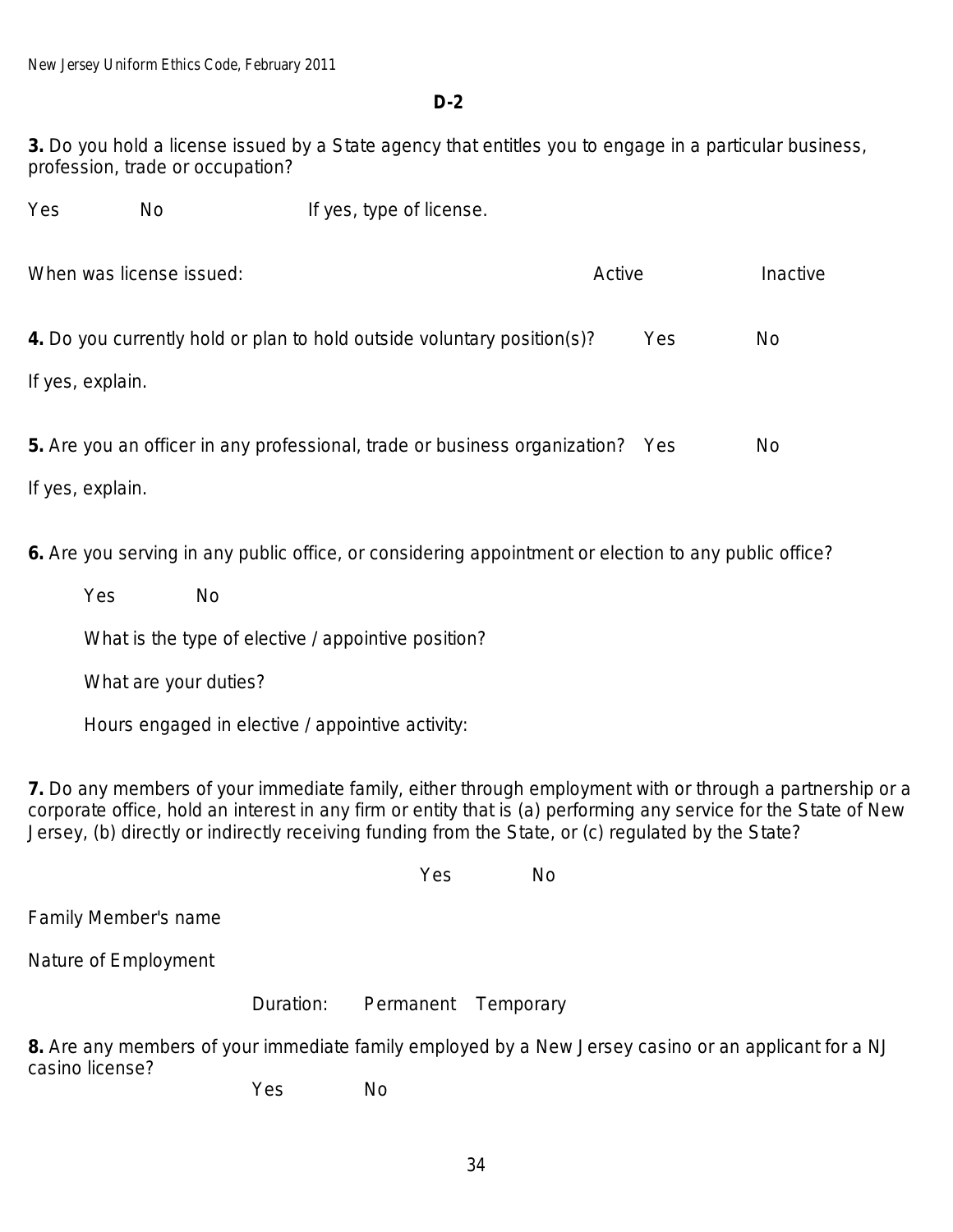New Jersey Uniform Ethics Code, February 2011

**D-3**

Family Member's Name **Relationship:** Relationship:

Name of Casino:

**I certify that this questionnaire contains no willful misstatement of fact or omission of material fact and that after it is submitted, any future activity subject to disclosure will be reported before I engage in such activity.**

| Signature of Employee                     |             |            | Date |
|-------------------------------------------|-------------|------------|------|
| <b>Immediate Supervisor (check one)</b>   |             |            |      |
| Approved                                  | Disapproved |            |      |
|                                           |             | Signature: |      |
|                                           |             | Date:      |      |
| Comments and/or reason for disapproval:   |             |            |      |
| <b>Ethics Liaison Officer (check one)</b> |             |            |      |
| Approved                                  | Disapproved |            |      |
|                                           |             | Signature: |      |
|                                           |             | Date:      |      |
| Comments and/or reason for disapproval:   |             |            |      |

**Please provide the employee with a copy of the Approved/Disapproved Form.**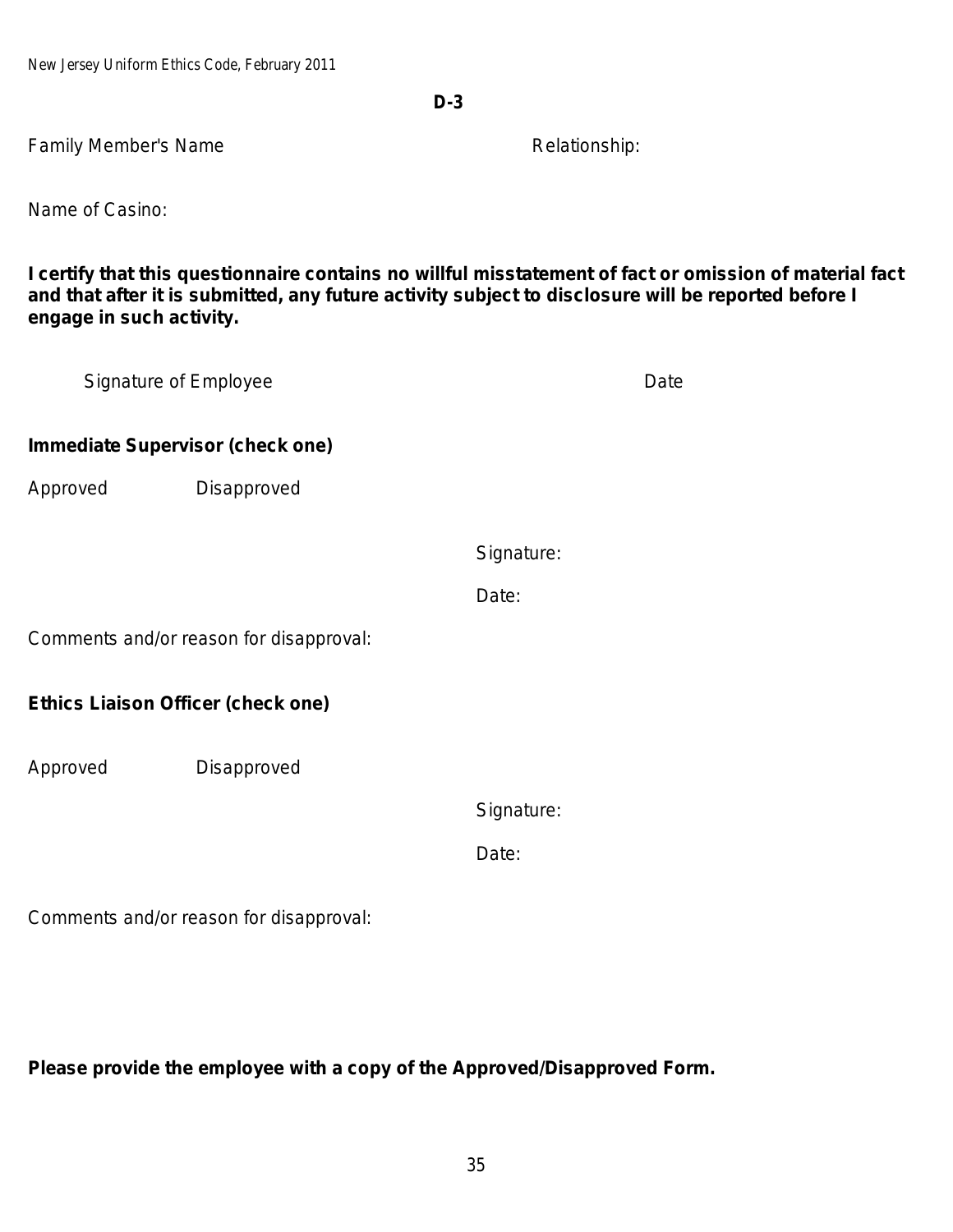# **APPENDIX E**

## **GUIDELINES GOVERNING OUTSIDE ACTIVITIES**

These Guidelines present a comprehensive overview of decisions and policies of the State Ethics Commission concerning outside activities, both compensated and uncompensated. The Commission has addressed outside activities under the application of standards embodied in the New Jersey Conflicts of Interest Law, *N.J.S.A.* 52:13D-12 et seq.: sections 16, representation, appearance or negotiation regarding a proceeding pending before a State agency; 17.2(b), State employee/family member relationships with casino applicants or licensees; 19, contracts with State agencies;  $23(e)(1)$ , interest in substantial conflict with official duties;  $23(e)(2)$ , licensed or regulated activities; 23(e)(3), unwarranted privilege; 23(e)(5), employment or service reasonably expected to impair objectivity and independence of judgment;  $23(e)(7)$ , appearance of impropriety; 24, receipt of thing of value for service related to official duties; 25, information not generally available to the public; and *N.J.A.C.* 19:61-6.7(b), compensation for published works.

**Uniform Ethics Code**. Pursuant to Section VI of the Uniform Ethics Code, State officers and employees must obtain the approval of the agency Ethics Liaison Officer prior to engaging in any outside activity. An agency may find it administratively efficient to exempt disclosure of specific kinds of outside employment; for example, part-time work for businesses not related to the position of employment in the agency.

**Agency Code of Ethics.** Each State agency is required to promulgate a code of ethics to address the particular needs and problems of the agency. The agency code of ethics is a supplement to the Uniform Ethics Code and may prohibit certain types of outside employment.

Outside activities disapproved by a State employee's agency may be appealed to the Commission. Appeals should be directed in writing to the Executive Director, State Ethics Commission, 28 West State Street, P.O. Box 082, Trenton, NJ 08625.

**Review/Approval Process.** The following issues must be examined by the agency Ethics Liaison Officer in determining whether an outside activity can be approved. Does the outside position require representation before a State agency? Does the outside position involve a casino licensee or applicant for a casino license? Does the outside activity involve contracting with a State agency? Is there a significant overlap in the duties and responsibilities of the two positions? Does the State employee's agency have control, supervision, or jurisdiction over the outside entity? Does the outside entity receive grants from or contract with the State employee's agency? Does the outside activity involve a published work? Does the outside interest involve political activity? These Guidelines present summaries of past Commission cases, organized under the questions listed above. The case presentations are solely to provide examples of outside activities that have been addressed by the Commission. Also included are general explanations of the statutory provisions applicable to outside employment/volunteer activities.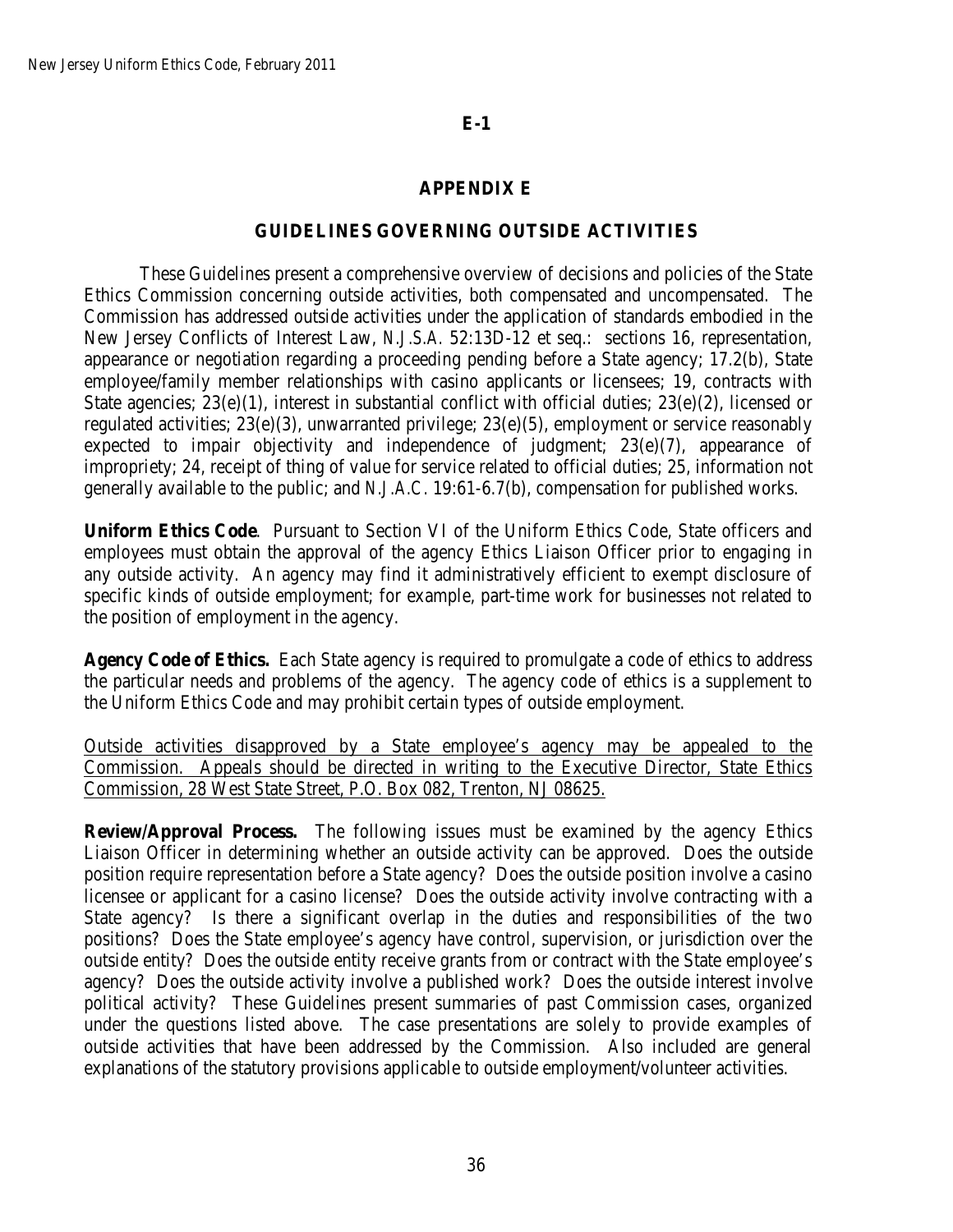**Does the Outside Position Require Representation Before a State Agency?** Section 16(a) of the Conflicts Law prohibits a special State officer or employee, or any partnership, firm or corporation in which he has an interest, from representing, appearing for, or negotiating on behalf of, or agreeing to perform any of the aforementioned, on behalf of any person or party other than the State in connection with any cause, proceeding, application or other matter pending before the particular agency in which such special State officer or employee holds office or employment.

Section 16(b) of the Conflicts Law prohibits a State officer or employee, or any partnership, firm or corporation in which he has an interest, from representing, appearing for, or negotiating on behalf of, or agreeing to perform any of the aforementioned, on behalf of, any person or party other than the State in connection with any cause, proceeding, application or other matter pending before *any* State agency.

"Interest" is defined in section  $13(g)$  of the Conflicts Law as (1) the ownership or control of more than 10% of the profits or assets of a firm, association, partnership, or more than 10% of the stock in a for-profit corporation, other than a professional service corporation or (2) the ownership or control of more than 1% of the stock in any corporation which is the holder of or applicant for a casino license or in any holding or intermediary company with respect thereto. In the case of a professional service corporation, the provisions governing the conduct of individuals are applicable to shareholders, associates or professional employees regardless of the extent or amount of their shareholder interest in such corporation.

Section 16(c) sets forth exceptions to the general prohibitions of sections 16(a) and 16(b). Those exceptions include matters (1) pending before any court of record in the State, (2) in regard to a workers' compensation claim, (3) in connection with the determination or review of transfer, inheritance or estate taxes, (4) in connection with filing of corporate or other documents in the Office of the Secretary of State, (5) before the Division on Civil Rights, (6) before the State Board of Mediation, (7) before the Public Employment Relations Commission, (8) before the Unsatisfied Claim and Judgment Fund Board, (9) before any State agency on behalf of a county, municipality or school district or any authority, agency or commission thereof except where the State is an adverse party and provided the State employee does not hold office or employment in the State agency where the matter is pending.

**Engineers.**In Case No. 6-93, the Commission was asked to consider the extent of the section 16(b) prohibition in the case of a Department of Transportation Project Engineer. The Project Engineer requested an opinion as to whether his secondary employment performing dam inspections for private land owners and completing reports to be submitted to the Department of Environmental Protection and Energy ("DEPE") constituted representational activity prohibited by section 16(b). The Commission determined that the preparation of the dam inspection reports, attendance at meetings at the DEPE, telephone conversations with DEPE employees regarding the reports and the submission of correspondence to DEPE on behalf of clients constituted representational activity prohibited by section 16(b) of the Conflicts Law. The Commission also determined that submission of the reports by the third-party clients would not mitigate the violation.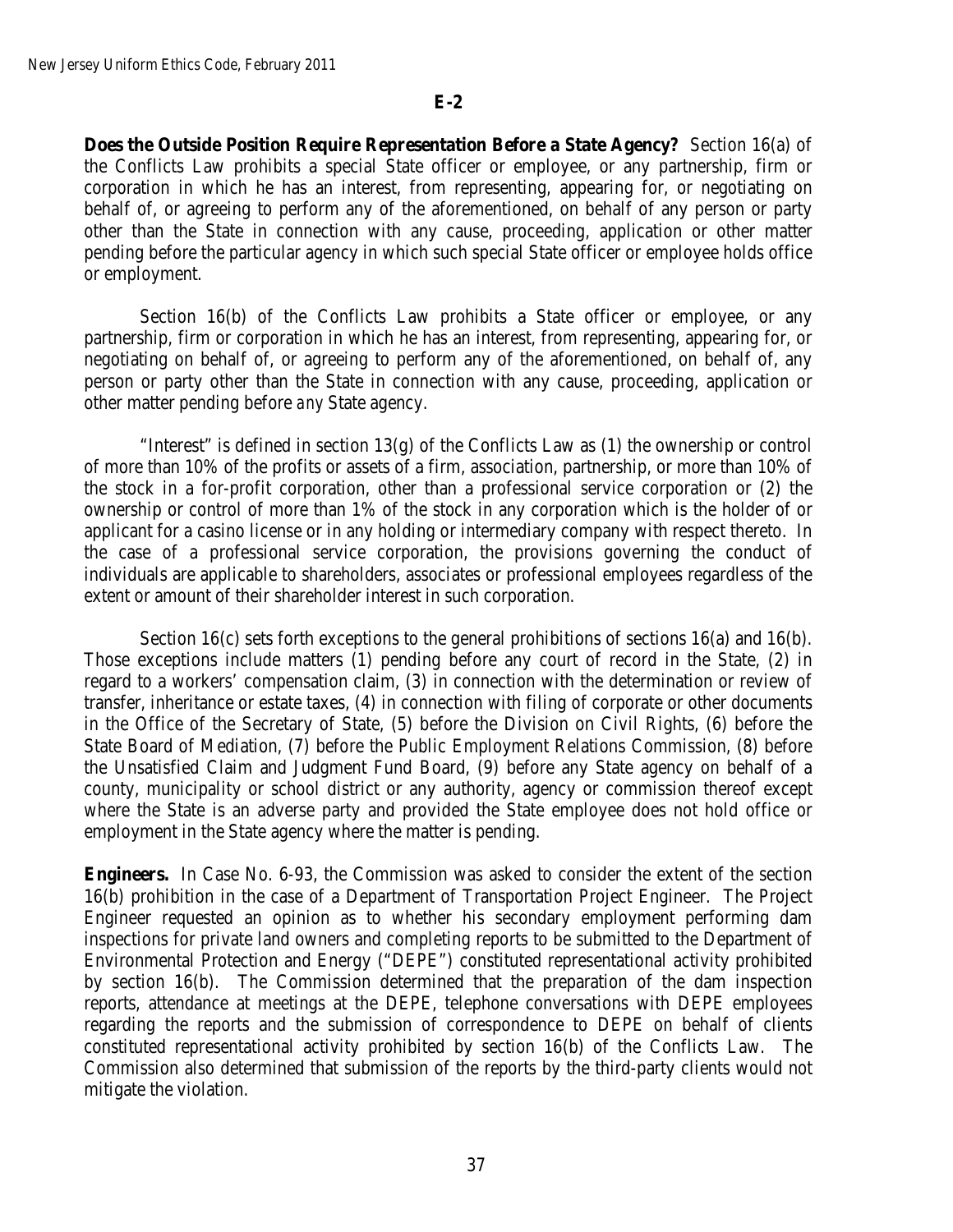In several cases since 1993, the Commission has found that State employees who sign documents, make telephone calls or submit correspondence in connection with matters pending before a State agency are in violation of section 16.

**Tax Preparers.** The Commission has addressed the issue of whether a State employee's outside employment preparing State income tax returns is violative of section 16(b) of the Conflicts Law on a number of occasions (Cases No. 619-77, 830-79, 828-79, 908-80). In these cases, the Commission permitted the State employees to continue their outside employment as tax preparers, but advised them that they had an obligation to inform clients that in the event of a dispute, the State employees could not appear before the Division of Taxation or any other State agency. In 1993, the Commission revisited the issue, determined that the preparer's signature on the State tax return does not constitute representational activity, and confirmed its earlier rulings.

**Attorneys.** In Case No. 48-89, a Member of the Statewide Health Coordinating Council ("SHCC") requested advice from the Commission as to the applicability of Section 16(a) of the Conflicts Law to her situation. The Member secured employment in the health care department of a New Jersey law firm and asked what effect her employment with the firm would have on the firm and its clients. The firm, a partnership, represented providers of healthcare goods and services before the Department of Health, the SHCC, and other related public bodies. The Member's status with the firm was that of employee; she had no interest in the firm as defined in section 13(g) of the Conflicts Law.

The Commission advised the Member that section 16(a) prohibited her from representing, appearing for, or negotiating on behalf of any party other than the State in connection with any matter pending before the SHCC. This prohibition did not extend to the law firm because the Member had no interest in the firm.

In Case No. 394-76, the Commission considered whether it would be a conflict of interest for a Project Specialist, Department of Health ("DOH"), to maintain a part-time law practice out of his home. In his official capacity, the employee was responsible for developing and evaluating a rate system for payment of hospital costs based on diagnostically related illness. The Commission determined that the DOH employee was permitted to engage in the outside practice of law with the understanding that he refrain from representing any person or party, including non-New Jersey governmental agencies, in any case related to rate-setting in health care facilities or other providers of medical care. This would avoid any possibility that decisions or conclusions rendered in such a case could be used to challenge the rate systems in New Jersey. The DOH employee had voluntarily agreed that he would not represent any health care facilities or other providers of medical care within the State while employed by the DOH.

In Case No. 355-76, Administrative Assistant, Child Care Licensing Section, Division of Youth and Family Services, Department of Human Services, the Commission determined that no conflict existed between the Administrative Assistant's State position and his private law practice provided that he refrain from offering services in any child, family, or licensing matters in which DYFS was involved or might be involved.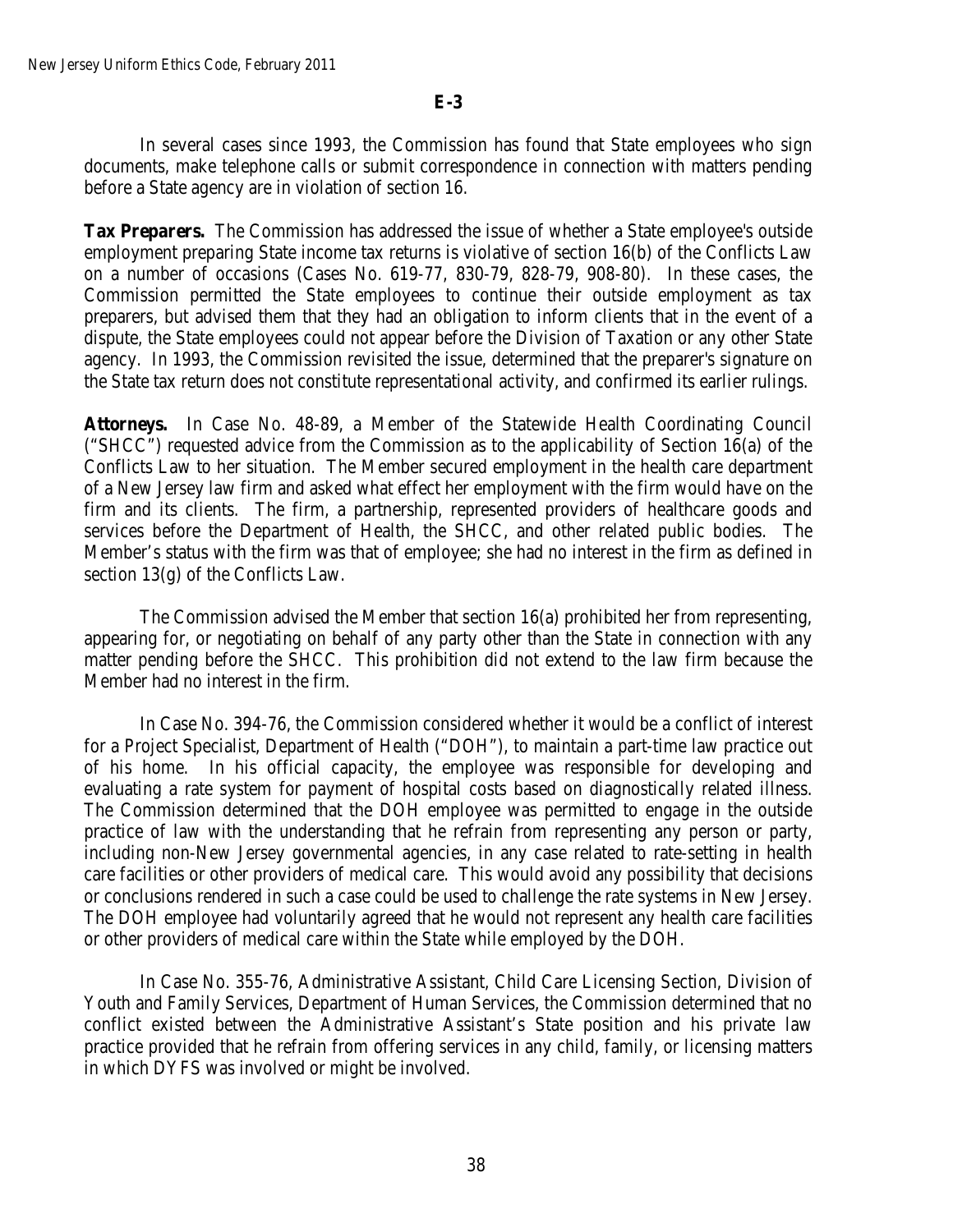**Campaign Treasurer.** In Case No. 29-97, the Commission determined that, under the operation of section 16(b) of the Conflicts Law, State employees are prohibited from acting as campaign treasurers because campaign reports signed by them must be submitted to the Election Law Enforcement Commission ("ELEC"), and, in the event of a complaint to ELEC, a State employee would be required to appear in person or respond in writing to ELEC's inquiry.

## **Does the Outside Position Involve a Casino Licensee or Applicant for a Casino License?**

**State Officer or Employee.** A State officer or employee, other than a State officer or employee included in the section 17.2(a) definition of "person," may hold employment with the holder of or applicant for a casino license only if the Commission grants a waiver. A waiver of the prohibition can be granted if, in the Commission's judgment, such employment will not interfere with the responsibilities of the State officer or employee and will not create a conflict of interest or reasonable risk of the public perception of a conflict of interest. Waivers may be sought by contacting the Commission.

**Family Members.** Members of the immediate family of a State officer or employee, or of a person, may also hold employment with the holder of or applicant for a casino license by obtaining a waiver from the Commission. An immediate family member is defined as a spouse, child, parent or sibling residing in the same household.

**Does the Outside Activity Involve Contracting With a State Agency?** Section 19(a) of the Conflicts Law prohibits a State officer or employee or from entering into a contract, valued at \$25 or more, with any State agency. A special State officer or employee having any duties or responsibilities in connection with the purchase or acquisition of property or services by the State agency is restricted from contracting with his/her agency. This prohibition also extends to partners or any corporation which the State officer or employee or special State officer or employee controls or in which he owns or controls more than 1% of the stock.

Section 19 exempts only three categories of contracts from this general prohibition: (1) contracts made after public notice and competitive bidding; (2) contracts that may be awarded without public advertising and competitive bidding pursuant to *N.J.S.A.* 52:34-10 or similar provisions; and (3) contracts of insurance entered into by the Director of the Division of Purchase and Property, Department of the Treasury, pursuant to *N.J.S.A.* 52:27(b)-62.

State employees must receive the approval of the Commission prior to contracting under any of the section 19(b) exceptions. The Commission has approved many requests over the years by State employees to bid on contracts that are subject to public notice and competitive bidding. Such requests are generally approved if the contract in question is not with the State employee's own agency. The Commission has relied on section 23(e)(7), the appearance section of the statute, in limiting a State employee's participation in the contracting process when the contract is with his/her own agency.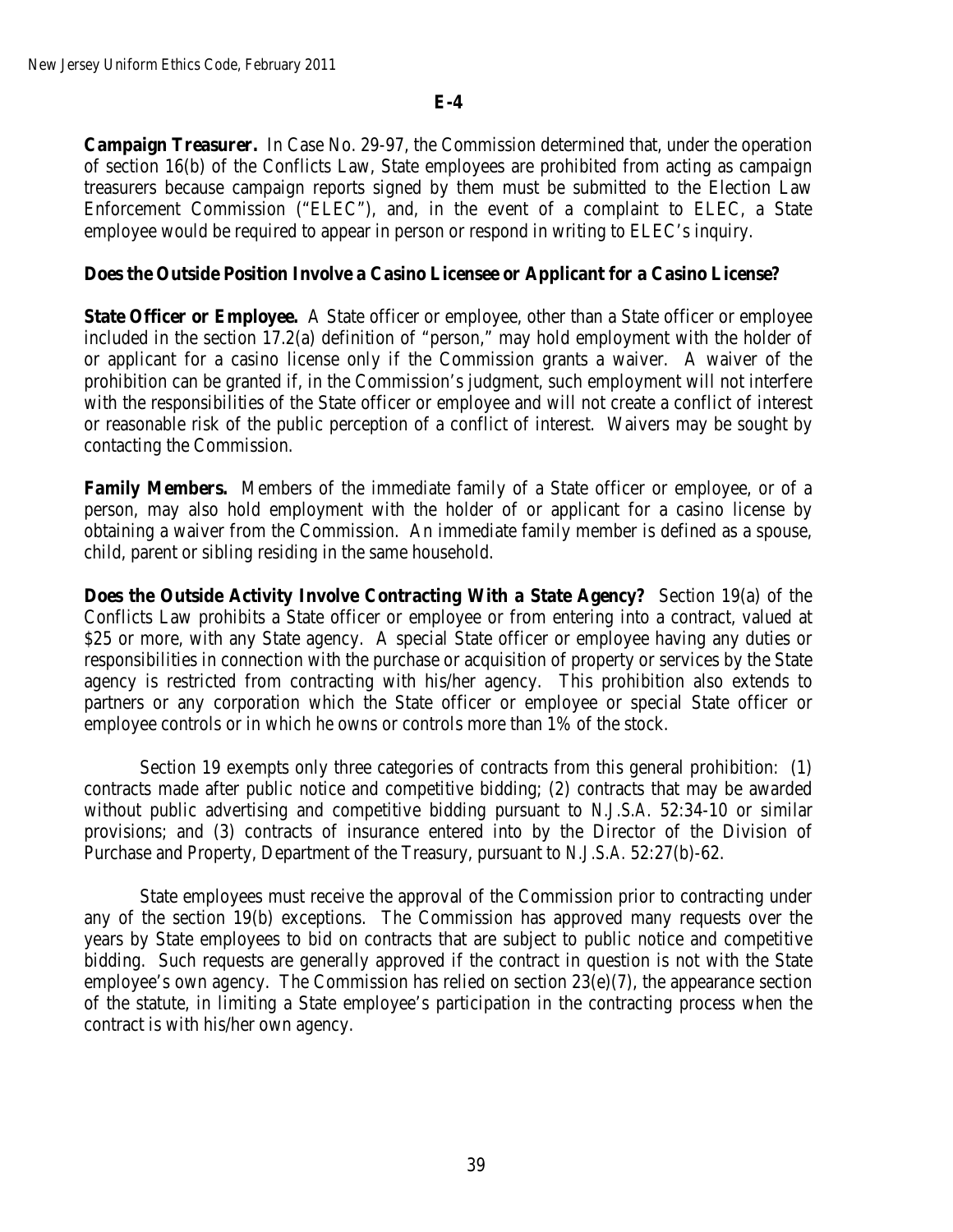The Commission has also granted approval for contracts that may be awarded without public advertising and competitive bidding pursuant to *N.J.S.A.* 52:34-10, where the State employee is the sole source of supply for a particular good or service. *N.J.S.A.* 52:34-10 also exempts purchases from the federal or any State government or any agency or political subdivision thereof; public exigency; contracts where more favorable terms can be obtained from a primary source of supply; seasonal articles or wearing apparel; where commodities traded on a national commodity exchange are to be purchased and fluctuations of the market require immediate action; or the equipment to be purchased is of a technical nature and procurement without advertising is necessary in order to assure standardization of equipment and interchangeability of parts.

In Case No. 7-91, the Commission for the Blind and Visually Impaired ("CBVI") requested that the Commission approve an exception to section 19 to permit the CBVI to contract with a State employee for the development of a computer software package. The State employee was identified by the CBVI as the sole source of supply for generating this program. The Commission approved the contract, pursuant to *N.J.S.A.* 52:34-10, with the understanding that all work would be performed on the State employee's own time and without the use of State resources.

In 1992, the Commission considered whether a Department of Human Services caseworker could continue to perform psychosocial evaluations of juvenile inmates for the Department of Corrections ("DOC"), Case No. 30-92. The Commission determined that section 19 permitted dual employment by two different State agencies but did not permit personal service contracts. The Commission determined that caseworker's arrangement with the DOC was a personal service contract that did not fall within the exception of section 19(b). They noted that while it was a contract that could be awarded without public notice and competitive bidding, the authority for such an award was *N.J.S.A.* 52:34-9; section 19(b) only allows contracts which are awarded pursuant to *N.J.S.A.* 52:34-10.

In Case No. 25-94, the Commission considered whether a Statistical Engineer, Bureau of Materials Engineering, Department of Transportation, was permitted, under section 19, to provide photography services to the State Museum and other State agencies. The Commission determined that the Statistical Engineer could not contract with the State Museum to perform photography work because the contracts were not subject to public notice and competitive bidding and did not fall within the exceptions of *N.J.S.A.* 52:34-10.

In Case No. 15-99, the Commission affirmed a Department of Human Services ("DHS") decision that a DHS employee was prohibited, under section 19 of the Conflicts Law, from serving as a pool attorney for the Office of the Public Defender ("OPD"). The OPD uses the services of licensed New Jersey attorneys to handle "pool" cases, cases that have multiple defendants or cases that employees of the OPD cannot handle because of the volume or backlog of work or a conflict of interest. The DHS employee appealed to the Superior Court, Appellate Division, which upheld the Commission's decision.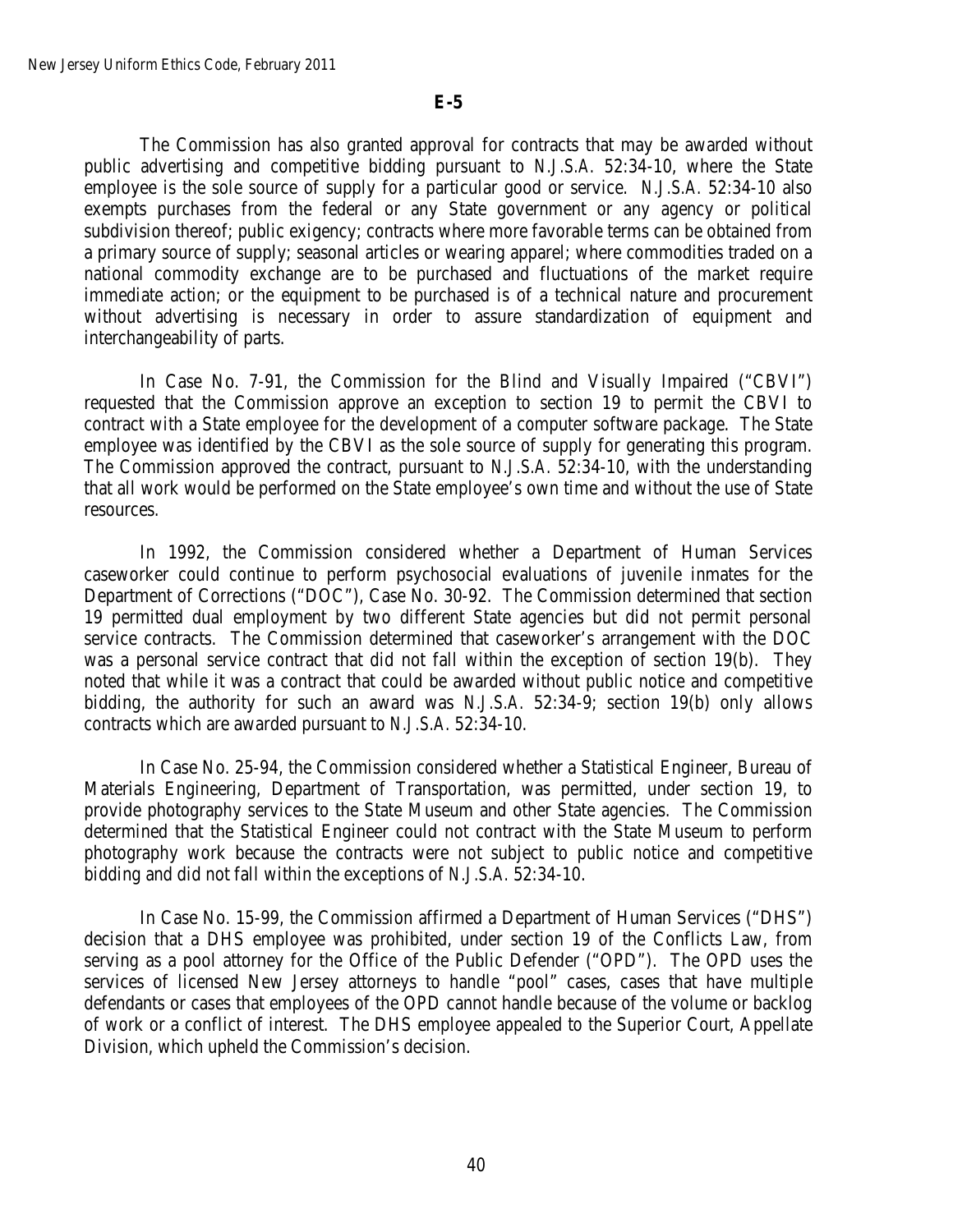**Licensed or Regulated Activities**. Pursuant to section 23(e)(2) of the Conflicts Law, all occupational, trade, business, or professional licenses issued by a State agency must be reported to the Commission. Such licenses include, but are not limited to, attorney, physician, nurse, pharmacist, engineer, real estate, insurance, private detective, and teacher. If the license is inactive, please so note. As is the case with any secondary employment activity, a State employee must receive the prior approval of the agency Ethics Liaison Officer prior to any outside use of a professional license.

**Is There a Significant Overlap in the Duties and Responsibilities of the Two Positions?** In Case No. 40-91, the Commission considered an appeal by the Director of Social Services, Office of Public Guardian ("OPG"), Department of Community Affairs ("DCA"), that her proposed pursuit of a private practice as an "Eldercare Consultant" was incompatible with her State position of Director of Social Services, OPG. The DCA Ethics Committee denied the secondary employment based on the fact that the two positions dealt with the same general area, the duties and responsibilities of the two positions were similar, and the possibility existed that there were individuals, organizations, and entities that the DCA employee might deal with in both positions. The Commission confirmed the ruling of the DCA Ethics Committee. The Commission reviewed the situation under sections 16(b), 23(e)(3), (5) and (7) of the Conflicts Law.

In Case No. 769-79, the Commission considered whether it would be a conflict of interest for the Coordinator, Government and Small Business Aids, Division of Economic Development, Department of Labor and Industry, to serve as a trustee of a local development corporation designed to help small businesses on a local level. The Commission noted that it appeared that the Coordinator would be providing on a local level the same service that he was authorized to offer in his State position. Moreover, it would not be unreasonable to expect that he would review applications for State aid submitted by the small businesses he had assisted on a local level. The Commission determined that it would be a conflict for the Coordinator to hold his present State position and concurrently serve as a trustee of the local development corporation. The Commission cited section 23(e)(5) in its determination.

In Case No. 1127-82, the Commission considered an appeal by the Assistant Chief of Vital Statistics and Registration, Department of Health ("DOH"), from a determination by the DOH that he should discontinue activities in connection with a company owned by him and a coworker. The company sold vital records binders to municipalities for use by local registrars for the purpose of filing original vital records. In his official capacity, the State employee was responsible for assisting and instructing local registrars in a number of matters including maintenance of vital records files. His partner had even more contact with local registrars in that he was responsible for supervising and training vital statistics field personnel who provided technical assistance and guidelines to them. He further was responsible for conducting inspections of offices of local registrars to ensure compliance with federal and State laws and to ensure the proper maintenance of records. The Commission upheld the DOH's determination that the sales activity had sufficient relationship to their official responsibilities so as to come within the prohibition of section 23(e)(5).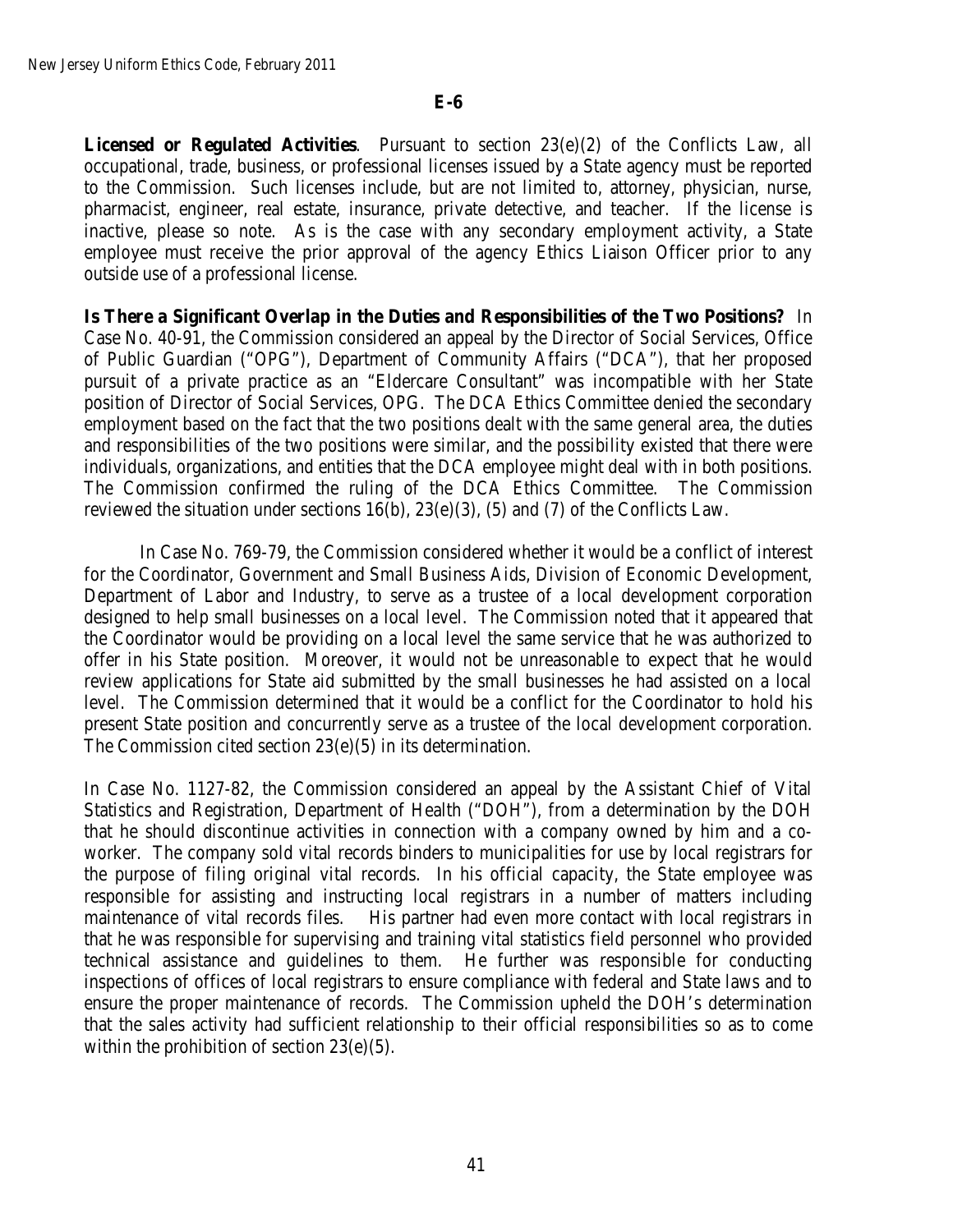**Does the State Employee's Agency Have Control, Supervision, or Jurisdiction over the Outside Employer?** In numerous cases, the Commission has determined that State employees cannot engage in secondary employment when their activities are subject to regulation or inspection by the agency for which they work.

In Case No. 20-92, a Public Health Representative 1, Office of Emergency Medical Services ("OEMS"), Division of Health Facilities Evaluation and Licensing ("DHFEL"), Department of Health ("DOH"), appealed a decision of the DOH Ethics Committee that her secondary employment as a per diem evening shift nursing supervisor at a local hospital constituted a conflict of interest with her Departmental employment. The OEMS is responsible for certifying and conducting routine inspections of hospital-based Mobile Intensive Care Unit programs.

In her capacity as an evening nursing supervisor at the hospital, the DOH employee was the on-site administrator in charge of the hospital during her shift. She had received approval from her supervisor prior to accepting the outside employment. Subsequent to that approval, OEMS was transferred to the DHFEL. The DHFEL is responsible for licensing health facilities in the State and for conducting inspections of the facilities to ensure compliance with statutory and regulatory requirements. The Commission found that the DOH Ethics Committee had balanced the integrity of the DOH's inspection system against the employee's ability to pursue part-time employment and affirmed the ruling of the Committee and the policy prohibiting such activities. The Commission reviewed the situation under sections  $23(e)(5)$  and  $(7)$  of the Conflicts Law.

In Case No. 26-92, the Commission concurred with the Department of Law and Public Safety that a Safety Specialist, Division or Motor Vehicles ("DMV"), could not engage in outside employment repairing small holes, chips and cracks in automobile windshields because his customers would be subject to DMV inspection.

In Case No. 24-97, a Conservation Officer III, Division of Fish, Game and Wildlife, Department of Environmental Protection ("DEP"), appealed the DEP's denial of his secondary employment request to participate in the commercial harvest of eels/elvers. The DEP, through the Division, regulates and oversees New Jersey's freshwater fisheries and regulates the commercial harvest of elvers. The DEP employee, in his official capacity, spent between 40 and 60 percent of his enforcement hours working on elvering enforcement during the season. The Commission concurred with the DEP's decision that the employee be denied permission to engage in the commercial harvest of eels/elvers. The Commission reviewed the situation under sections  $23(e)(1)$ ,  $(4)$ ,  $(5)$ , and  $(7)$  of the Conflicts Law.

**Does the Outside Entity Receive Grants from or Contract with the State Employee's Agency?** In July 2000, in Case No. 20-00, the Commission determined that, in the absence of enabling legislation, code of ethics or other applicable guidelines, regulations, or policies that prohibit such activity, that all outside employment situations involving grant or contractual relationships take into account the following factors, in addition to the other factors set forth in these Guidelines, in determining whether approval may be granted.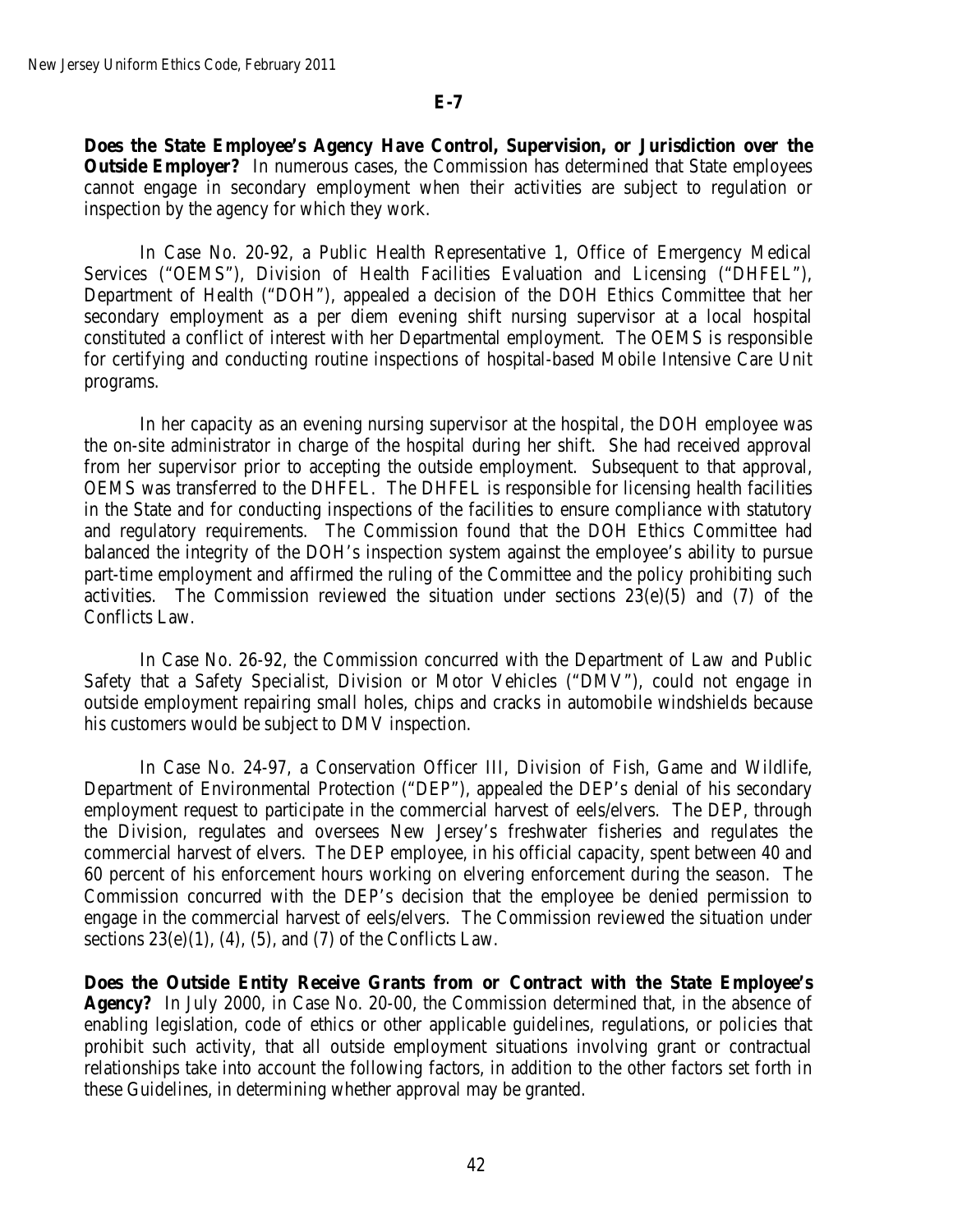- Whether the position in question was created as a result of the State grant or contract.
- Whether the State employee is in a policymaking or decisionmaking position.
- Whether the State employee had any involvement in the drafting or review of the RFP, the award of the grant, negotiation of the contract, or has oversight responsibilities in connection with the grant or contract.
- Whether the State employee, in his/her official capacity, has authority to refer clients to the outside entity.
- Whether the outside position is in the same geographic area as the employee's State position.
- Whether the State employee has had or can be expected to have any official interaction with the grant recipient or contractor in his/her official capacity.

In Case No. 20-00, the Commission noted that its previous decisions regarding special State officers remained unchanged. Board and commission members make policy, establish grant criteria, review proposals, make decisions, oversee grants and can be expected to have official interaction with the grant recipient(s). Thus, special State officers cannot represent parties before their agencies, cannot receive funding, directly or indirectly, from their agencies, and cannot provide services for agency-funded programs.

**Published Works.** Under N.J.A.C. 19:61-6.7(b), section 24 of the Conflicts Law, and Commission precedent, a State employee may accept compensation for published works under the following conditions.

- There is no prohibition governing such activity in the Department's enabling legislation or Code of Ethics.
- The State employee must obtain prior approval from his/her Department head.
- The published work must not use or disclose information not generally available to the public.
- The State employee must not use State time or resources in connection with the published work.
- The State employee must not use his/her official title in connection with publication or promotion of the published work.
- The State employee cannot promote, advertise or solicit sales of the published work to co-workers or individuals with whom he/she has official dealings.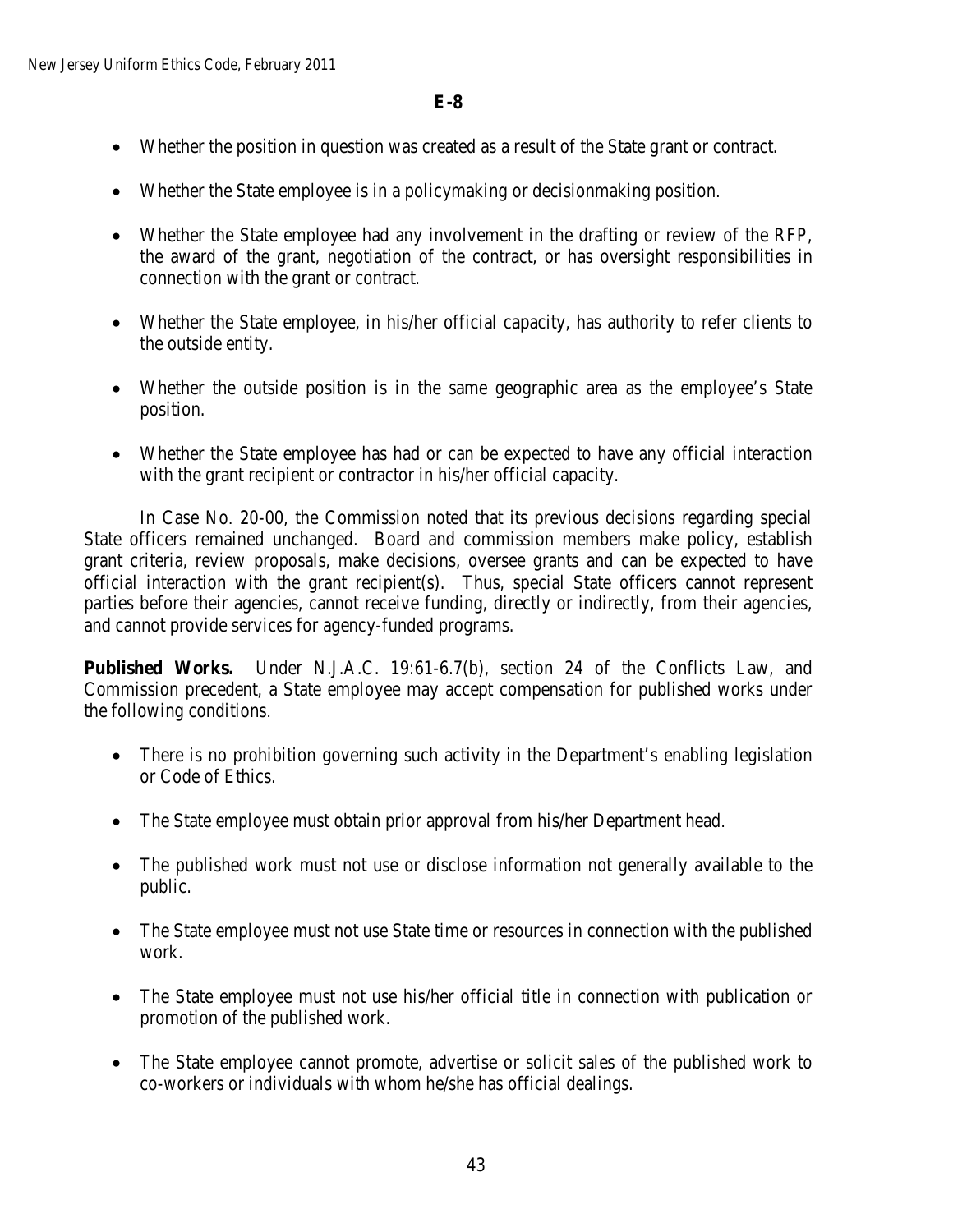- The State employee may not contract to sell the published work to the State except in compliance with section 19 of the Conflicts Law.
- The published work must not have been prepared as part of the State employee's official duties.

In addition, under the current rule, the receipt of compensation from an "interested party" is not prohibited, but is a factor to be considered in deciding whether to grant approval.

In Case No. 255-75, the Commission considered whether employees of the Public Broadcasting Authority ("PBA") could receive a compensation fee for journalistic work used on a commercial station. Various journalists employed full-time by the PBA were approached for the use of news items that they wrote during the hours that they were employed by the State. These scripts, films or tapes were being used on commercial TV channels. The commercial stations wished to compensate the journalists for the use of their work. The Commission determined that it would be a violation of section 24 of the Conflicts Law for State employees to receive compensation from any source other than the State for news items created as part of their official duties.

In Case No. 3-84, the Commission found that the Supervising Program Development Specialist, Bureau of Research, Division of Youth and Family Services ("DYFS"), Department of Human Services ("DHS"), could not accept a cash award from a gerontological society for a paper prepared by him as a DYFS employee.

The DHS was awarded a grant to study abuse of the elderly. Because of his experience in the field of gerontology, the State employee was assigned the task of preparing a paper on the subject as part of his official duties. The paper was prepared entirely on State time with grant monies administered by the State. The State employee

then submitted the paper for consideration for an annual research award and was the recipient of that award. The Departmental Ethics Review Board concluded that the acceptance of the cash award was violative of the Department's Code of Ethics. The Commission noted that the employee had solicited the award and affirmed the DHS' determination. The State employee appealed the Commission's decision to the Superior Court, Appellate Division, which upheld the Commission's determination.

In 1997, the Department of Law and Public Safety requested an opinion as to whether a Division of Law Deputy Attorney General ("DAG") was permitted to co-author a book about psychics and the paranormal, Case No. 3-97. The DAG wanted to write the book in her private capacity and use her married name (she is known by her maiden name in her employment with the Department). The Commission determined that the DAG was permitted to co-author the book under the following conditions: that she not refer to her status as a DAG or member of the Department; that she not permit the use of her title or employment in connection with publication or promotion of the book; that she not write about an active case or use information not generally available to the public; that she avoid any legal analysis that could be interpreted as Division of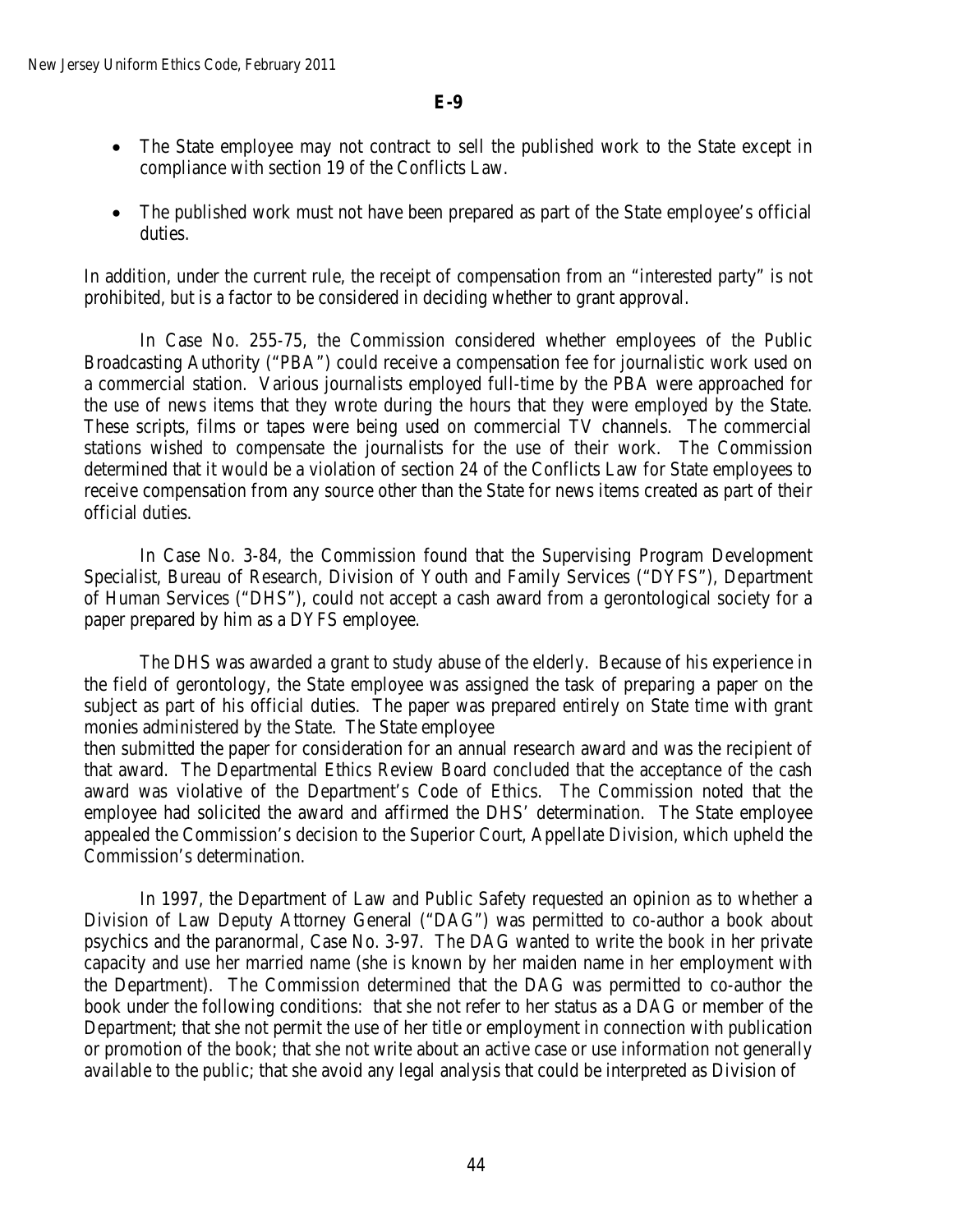Law work product; that she not use State time or resources in connection with her outside activity.

In Case No. 34-98, the Commission determined that the Managing Actuary, Division of Life and Health, Department of Banking and Insurance ("DOBI"), was permitted to co-author and market a study guide utilized by students preparing to take the Society of Actuaries ("SOA") professional examination under the Commission's rules, precedent, the Conflicts of Interest Law and the DOBI Code of Ethics. In approving the activity, the Commission took into account the following factors: the study guide is sold nationally and not just to New Jersey exam registrants, the employee co-authored the book while at Temple, uses only his name and not his official title in connection with the study guide and does not directly solicit regulated entities.

Additional examples of published works situations that have been addressed by the Commission can be found under "Published Works" at [http://nj.gov/ethics/statutes/guide/published\\_works.html](http://nj.gov/ethics/statues/guide/published_works.html) .

**Political Activity.** The Commission permits involvement in partisan political activities provided that there is no provision in the agency code of ethics prohibiting such activities. State employees, however, may not use State time or State resources in pursuit of such activities and must notify their Departmental Ethics Liaison Officer. The Department of Personnel has issued regulations that address the political activities of State employees. These regulations, which reference the Federal Hatch Act, are not administered or enforced by the Commission.

In Commission Case No. 435-77, the Commission determined that a Department of Health employee was permitted to serve as chairman or co-chairman of a public employees' committee in support of a gubernatorial candidate. The State employee was cautioned that he must not use or attempt to use his official position to secure unwarranted privileges or advantages for the candidate of his choice. Further, he must be careful not to permit his political activities to conflict with the proper discharge of his duties in the public interest.

In Commission Case No. 34-85, two members of the Board of Dentistry were advised that *N.J.S.A*. 52:13D-24 expressly permits the solicitation and acceptance of campaign contributions for announced candidates for elective public office. The dentists were cautioned, however, about political activities which directly involve persons subject to licensure and review by the Board of Dentistry. The dentists sent letters, on personal stationery, to thousands of New Jersey licensed dentists, to solicit re-election campaign funds for a New Jersey Assemblyman.

Additional examples of political activity situations that have been addressed by the Commission can be found under "Political Activities" at [http://nj.gov/ethics/statutes/guide/political\\_activities.html](http://nj.gov/ethics/statues/guide/political_activities.html) .

**Prohibited Outside Activity – Certain Officials.** Section 24d.(1) of the Conflicts Law prohibits certain designated State officers from soliciting, receiving or agreeing to receive, whether directly or indirectly, any compensation, salary, honorarium, fee, or other form of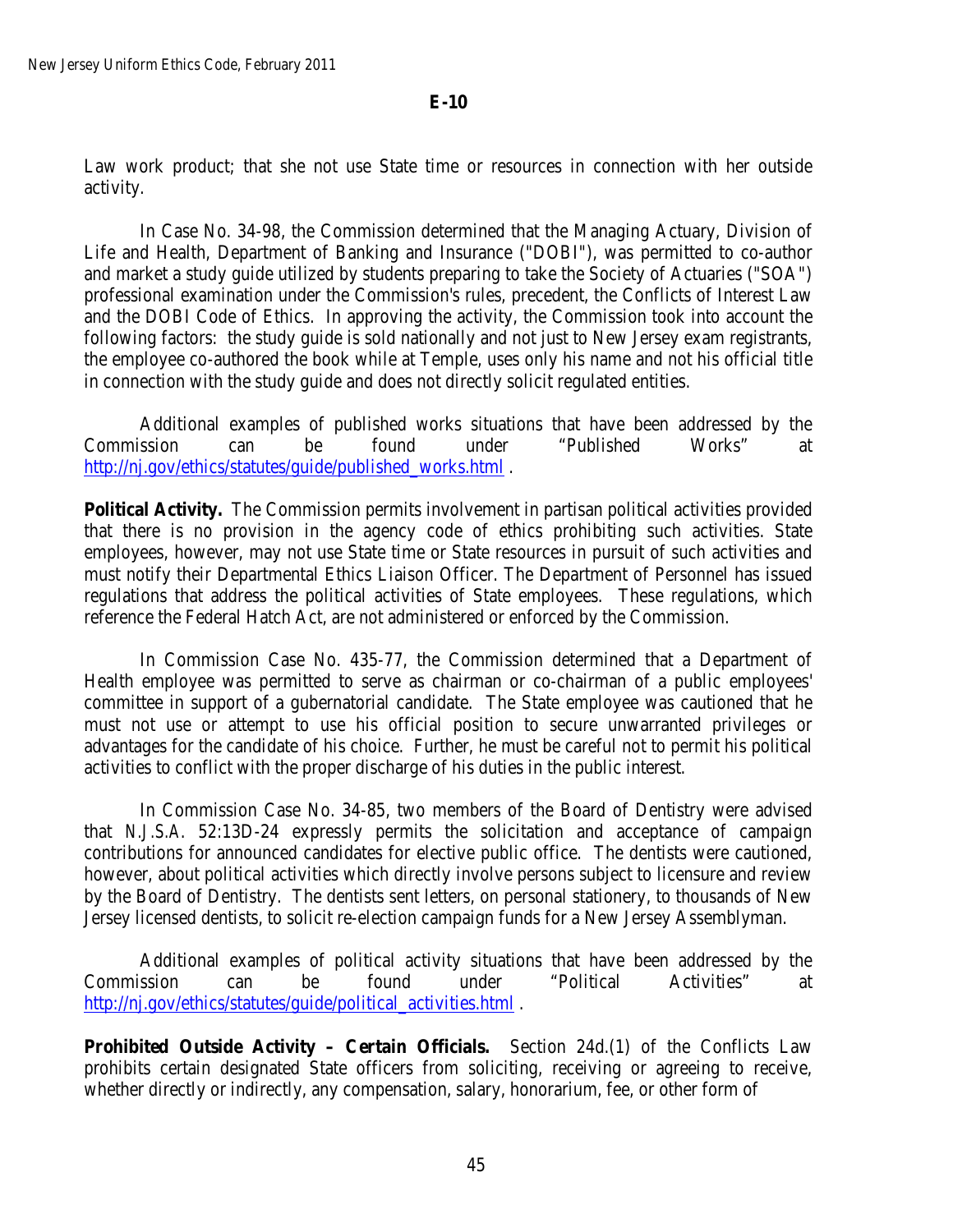income from any source, other than the compensation paid or reimbursed to him/her by the State for the performance of official duties, for any service, advice, assistance, appearance, speech or other matter, except for investment income from stocks, mutual funds, bonds, bank accounts, notes, a beneficial interest in a trust, financial compensation received as a result of prior employment or contractual relationships, and income from the disposition or rental of real property, or any other similar financial instrument and except for reimbursement for authorized travel.

For the purposes of this provision, designated State officer includes: the Governor, the Adjutant General, the Secretary of Agriculture, the Attorney General, the Commissioner of Banking and Insurance, the Secretary and Chief Executive Officer of the Commerce and Economic Growth Commission, the Commissioner of Community Affairs, the Commissioner of Corrections, the Commissioner of Education, the Commissioner of Environmental Protection, the Commissioner of Health and Senior Services, the Commissioner of Human Services, the Commissioner of Labor and Workforce Development, the Commissioner of Personnel, the President of the State Board of Public Utilities, the Secretary of State, the Superintendent of State Police, the Commissioner of Transportation, the State Treasurer, the head of any other department in the Executive Branch, and the following members of the staff of the Office of the Governor: Chief of Staff, Chief of Management and Operations, Chief of Policy and Communications, Chief Counsel to the Governor, Director of Communications, Policy Counselor to the Governor, and any deputy or principal administrative assistant to any of the aforementioned members of the staff of the Office of the Governor.

Note also that, pursuant to Section X of the Uniform Ethics Code, an agency head or assistant head is prohibited from engaging in any private business transactions with any employee of his/her agency.

**General Caveats.** The Commission generally provides the following advice to individuals with approved outside activities. State time cannot be used for outside activities. State resources, including but not limited to telephones, facsimile machines. e-mail, copy machines, mail service and office supplies, cannot be used for outside activities. Coworkers and/or individuals with whom the State employee comes in contact in his/her official capacity cannot be solicited as clients for outside activities, including but not limited to real estate services, cosmetic sales, consulting services, and legal services. State employees are also prohibited from referring clients to any firm with which they are associated.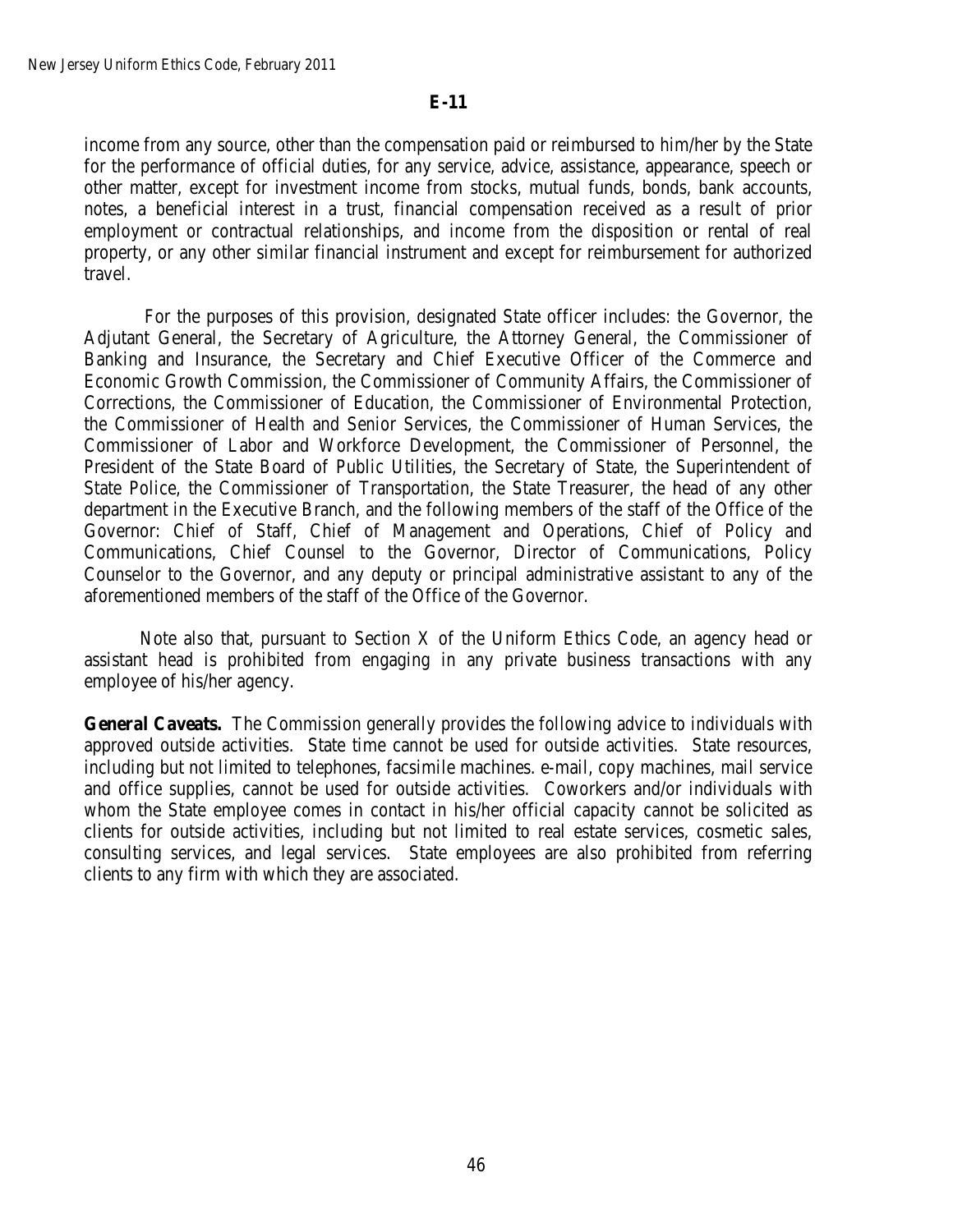# **F-1**

# **APPENDIX F**

# **Blind Trusts**

1. For those situations where a blind trust may be utilized by a State officer or employee or special State officer or employee, his/her spouse or domestic partner or dependent children, and approved by the Commission, such trust shall contain the following characteristics:

a. The trust shall not contain investments or assets in which the holder's ownership right or interest is required to be recorded in a public office or those assets whose permanency makes transfer by the trustee improbable or impractical; these investments or assets would include, but not be limited to, businesses, real estate, security interests in personal property and mortgages;

b. The trust shall contain a clear statement of its purpose, namely, to remove from the grantor control and knowledge of investment of trust assets so that conflicts between grantor's responsibilities and duties as a public employee or public officer and his or her private business or financial interests will be eliminated;

c. The trust shall be irrevocable, and shall be terminated only upon the death of the public employee or public officer or upon termination of his or her status as a public employee or public officer whichever shall first occur;

d. The trustee shall be directed not to disclose to the grantor any information about any of the assets in the trust;

e. The trustee shall be required either to:

(1) prepare and file the grantor's personal income tax returns, withholding from distribution of the trust's net income amounts sufficient to pay the grantor's tax; and further to participate in the audit of the grantor's returns during the period of the trust with authority to compromise the grantor's tax liability; or

(2) submit to the grantor, for income tax purposes, a certification of income paid without identifying the assets producing such income;

f. Among its other powers, the trustee shall have authority to determine whether any of the assets originally transferred to the trustee are to be sold and, if so, when;

g. A provision shall be included in the trust agreement prohibiting the trustee from investing the trust property in corporations or businesses which do a significant amount of business with the State of New Jersey or from knowingly making any investment in a corporation, business or venture over which the grantor has regulatory or supervisory authority by virtue of his or her official position;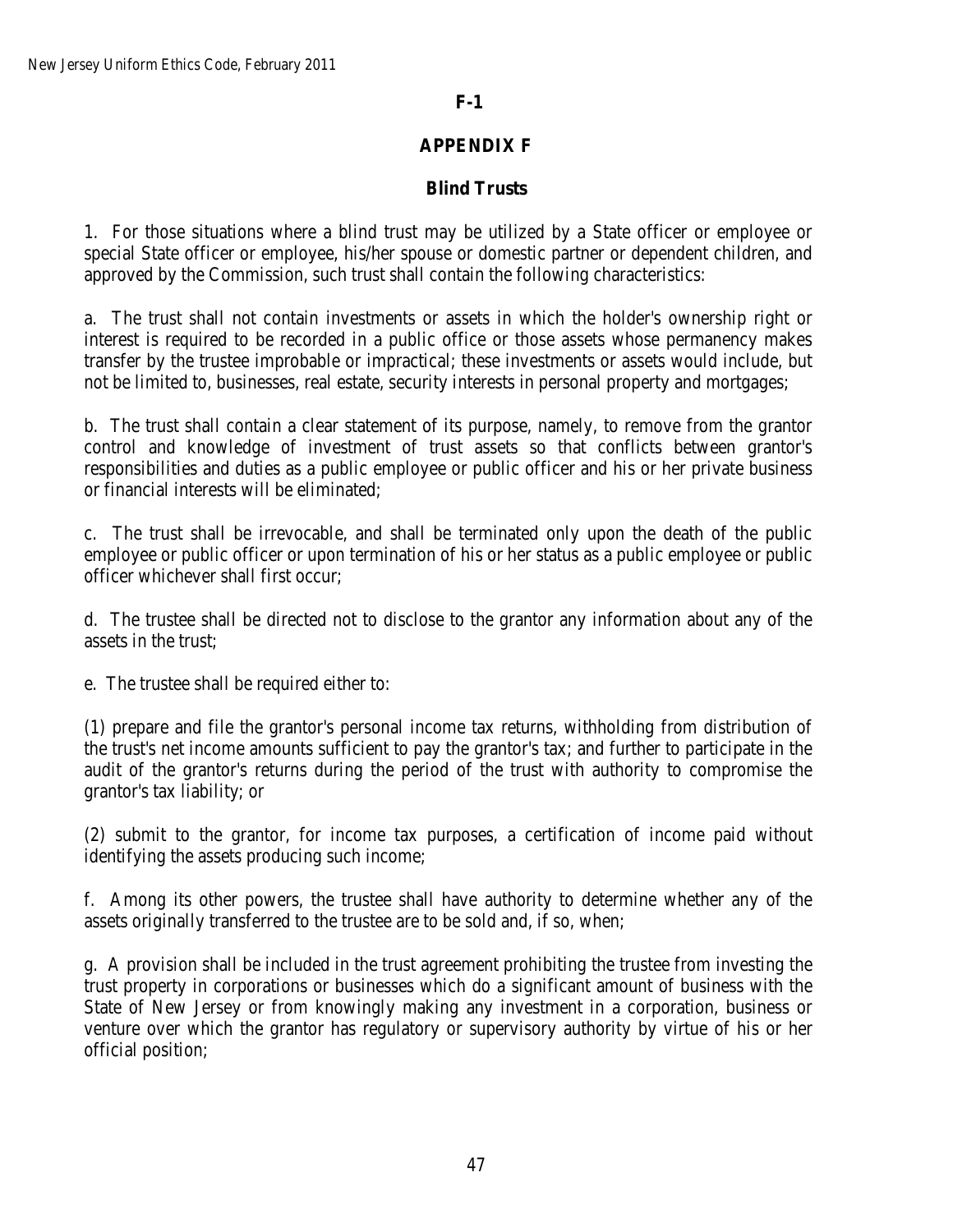**F-2**

h. The grantor shall retain no control over the trustee nor shall he or she be permitted to make any recommendations or suggestions as to the trust property;

i. The trustee shall be a commercial trustee and not a natural person;

j. The principal benefit to be retained by the grantor shall be the right to receive income from the assets transferred to the trust;

k. The trust shall not become effective until submitted and approved by the Commission; and

l. The trust agreement shall provide the trustee will give the Commission access to any records or information related to the trust which is necessary for the performance of the Commission's duties.

2. A copy of the executed blind trust agreement shall be filed with the Commission and with the head of the department in which the State officer or employee holds his/her position. If the grantor is the head of the department, a copy of the executed blind trust shall be filed with the Chief Counsel to the Governor. Attached to such copy shall be a brief statement outlining the business or financial interests from which the State officer or employee seeks to remove himself/herself and the actual or potential conflicts of interest, or appearance of such conflicts, which he/she seeks to avoid by use of the trust agreement.

Blind Trust.doc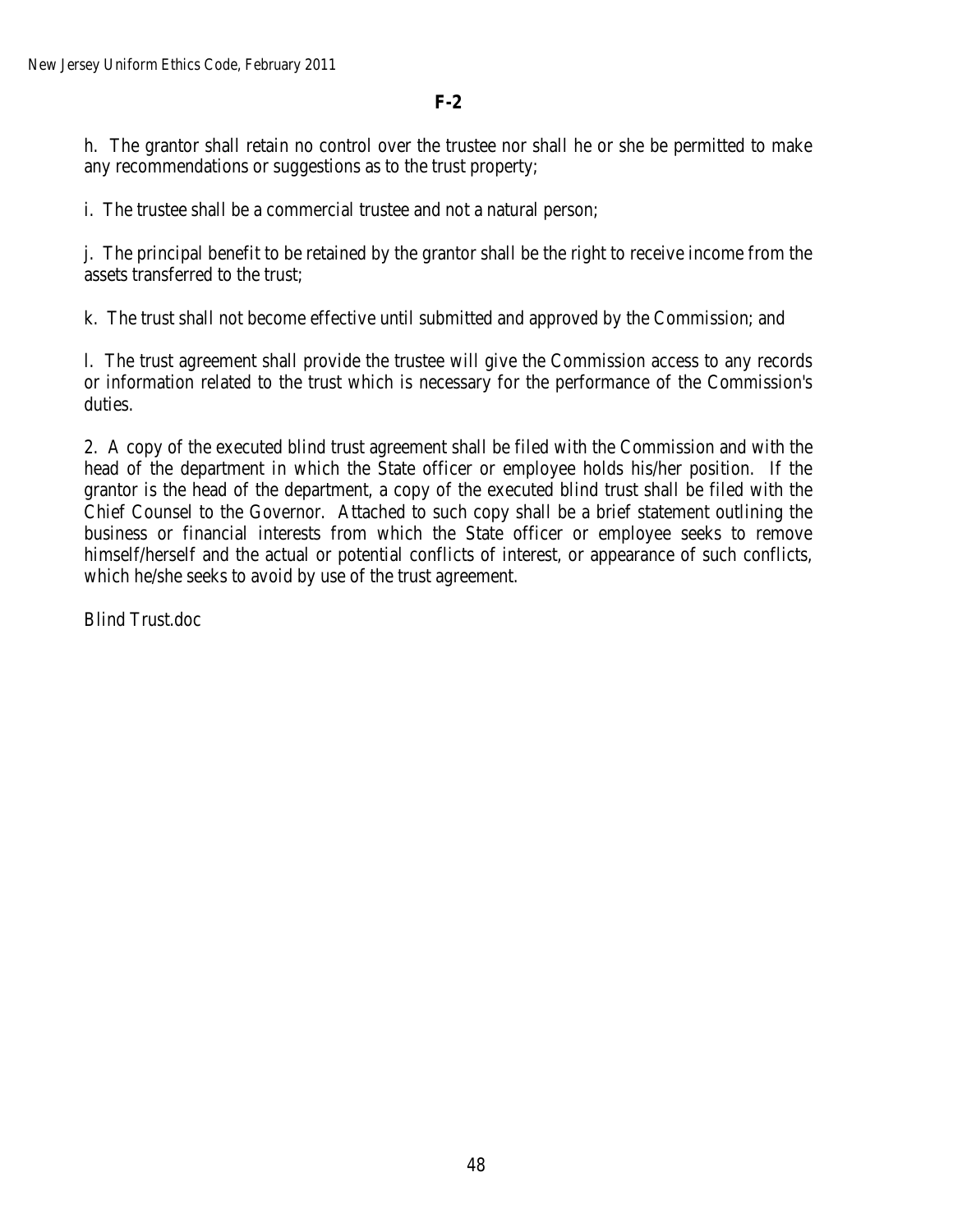# **G-1**

# **APPENDIX G**

## **GUIDELINES GOVERNING THE USE OF OFFICIAL STATIONERY**

State officers and employees and special State officers and employees frequently write letters for various purposes which are not always related to their official duties. Questions about the propriety of letters written on State stationery to further the personal interest of the officer or employee or another individual or entity have been addressed to the State Ethics Commission. To help resolve these questions, the Commission has established the following Guidelines to clarify the use of official stationery for purposes other than the conduct of a State agency's business.

## **Permissible Uses of Official Stationery**

The Commission has determined that the following uses of State stationery are generally permissible:

1. To recommend a current or former employee or colleague for another position, admission to a school or program, etc.

Example: Recommending a subordinate for admission to graduate school.

2. To respond to inquiries from a private entity about a current or former employee or colleague.

Example: Providing a character reference for an employee to an adoption agency during the course of the employee's application to adopt a child.

**Note**: These permissible uses are only acceptable so long as the use of official stationery does not create an impression that the State officer or employee is engaged in an unwarranted use of his or her position. For example, it would not be appropriate for a State employee to recommend an individual for inclusion in a program over which the State employee has supervisory or regulatory authority. In addition, there must be a reasonable connection between the officer's or employee's official duties and the use and purpose of the letter.

### **Impermissible Uses of Official Stationery**

The Commission has determined that the following examples represent clearly impermissible uses of State stationery:

1. To promote a candidate for elective office.

Example: Writing an endorsement of a candidate for the legislature for inclusion in a campaign pamphlet.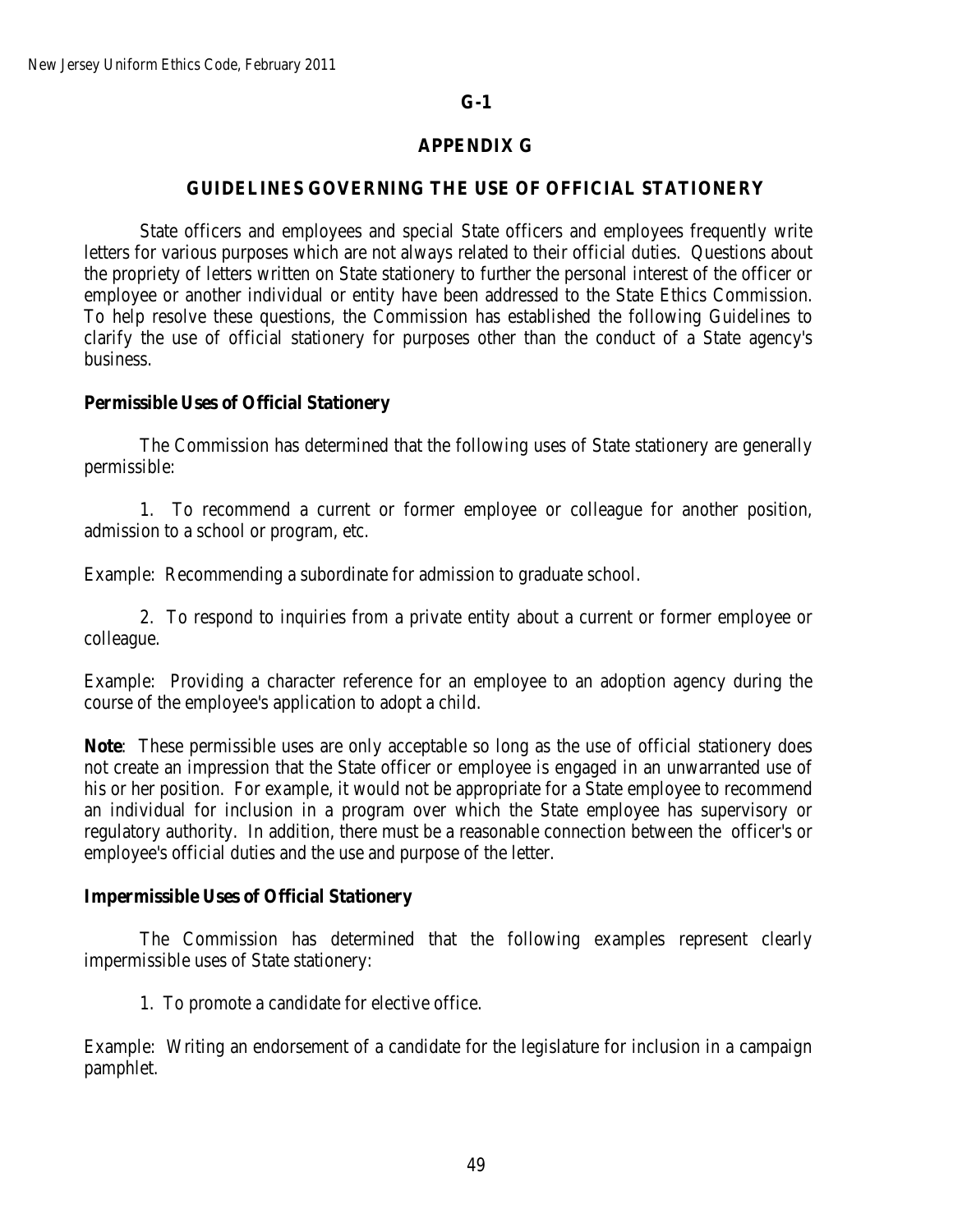2. To endorse a State vendor or contractor.

Example: Writing a letter of general recommendation for a State vendor for dissemination by the vendor. Note, however, that a letter complimenting the vendor for a job well done may be acceptable even though the vendor may later display the letter.

3. To express a personal opinion on a matter that is not related to one's official duties.

Example: Sending a letter to the editor of a newspaper commenting on a matter that is not related to the duties of the State officer or employee or his or her agency.

4. To secure a personal financial gain or pursue a vested interest for one's self.

Example: Writing to a private contractor (plumber, electrician) demanding a refund or a reduction in a quoted price.

# **Personal Stationery Imprinted with Agency, Office or Title**

The Commission has determined that use of personal stationery imprinted with the agency office or title of a State officer or employee, even though paid for personally, is impermissible. Such stationery may create the appearance of official stationery or may create an impression that the State officer or employee is acting in an official capacity.

The Commission acknowledges that there are occasions when it may be appropriate for a State officer or employee to identify himself or herself by position or title in correspondence on personal stationery (i.e., stationery bearing the individual's name and home address).

## **Agency Use of Official Stationery for Solicitations**

1. State agencies shall not solicit contributions of any kind from vendors to the agency or from entities regulated by the agency.

2. Solicitation of any other entities is subject to review and approval by the agency's Ethics Liaison Officer prior to any contact by the agency. The Ethics Liaison Officer must be advised of the purpose of the solicitation, the expected result, the identities of the entities to be solicited, whether there is any personal connection between the agency employees and the solicited entity, and must be provided with a sample of the solicitation letter.

3. The Ethics Liaison Officer should determine whether the solicitation would be problematic under the Uniform Ethics Code, the agency's code of ethics, the Conflicts of Interest Law, any Guidelines promulgated by the Commission, and/or any statutory provisions dealing with charitable contributions. The Ethics Liaison Officer should consider such factors as whether the agency has any business contacts with the recipients of the solicitation, whether any solicited products or services will directly benefit any agency employees, whether the solicitation is of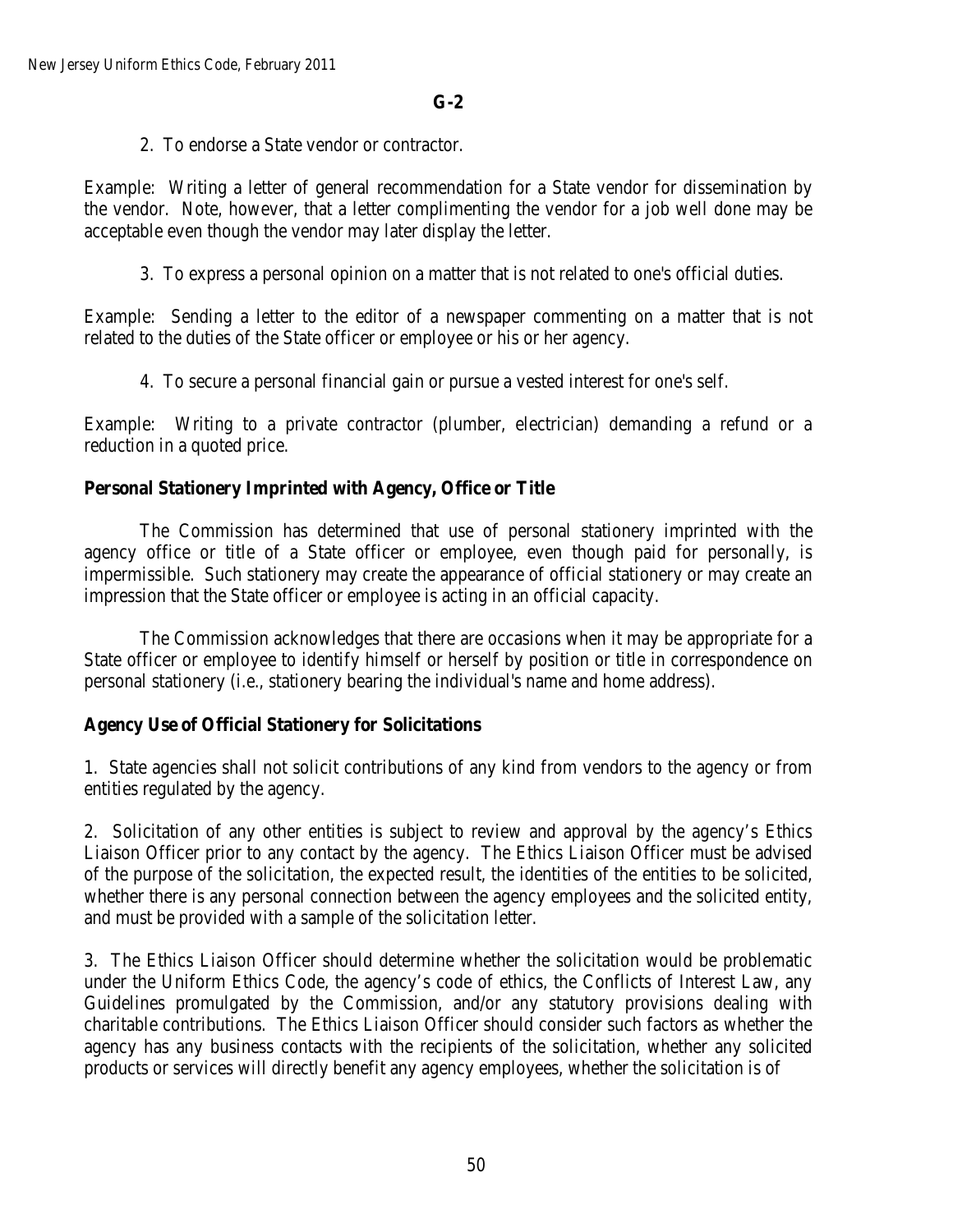# **G-3**

such magnitude that it could be burdensome to the recipient, and whether the language of the solicitation is coercive.

4. The Ethics Liaison Officer shall copy the Commission on all determinations regarding solicitations.

Circumstances that do not fall within the permissible or impermissible examples above require an individual determination by the Commission. Questions and inquiries should be addressed to: State Ethics Commission, P.O. Box 082, Trenton, New Jersey 08625-0082; (609) 292-1892.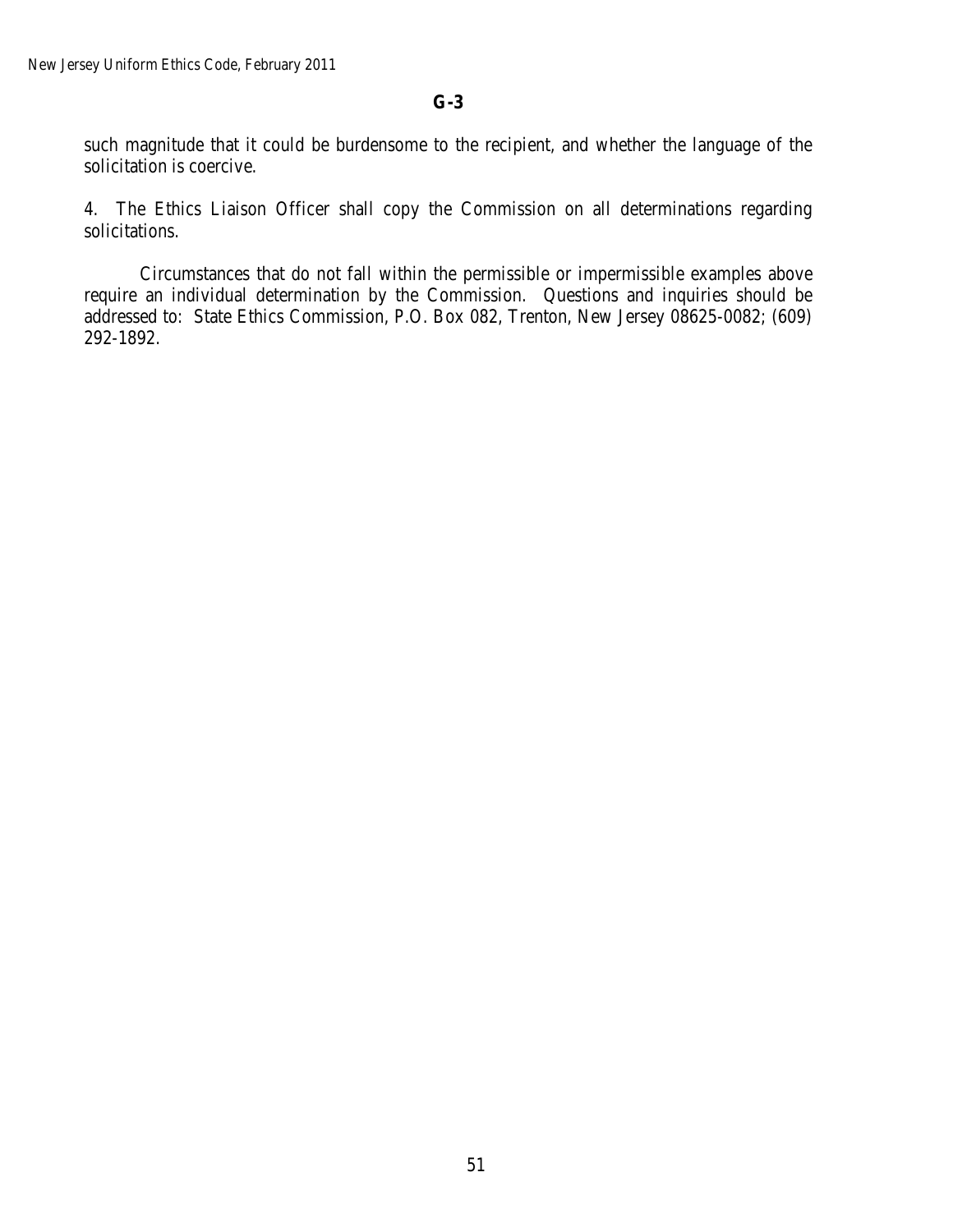### **APPENDIX H**

## **POST-EMPLOYMENT RESTRICTIONS NEW JERSEY CONFLICTS OF INTEREST LAW**

This memorandum presents a comprehensive overview of the State Ethics Commission's decisions, policies and guidelines concerning the post-employment provisions of the Conflicts Law. Presented below are general explanations of the statutory provisions as well as summaries of past Commission cases. The case presentations are designed only to provide examples of post-employment issues that have been addressed by the Commission. Specific questions regarding a particular situation should be addressed directly to the Commission.

The sections of the Conflicts Law covering post-employment are *N.J.S.A.* 52:13D-17, the general prohibition, and 17.2(c) and (d), the casino post-employment restrictions. In addition, the Uniform Ethics Code contains a one-year ban on certain State officials' interactions with their former agencies.

#### *N.J.S.A.* 52:13D-17 provides:

No State officer or employee or special State officer or employee, subsequent to the termination of his office or employment in any State agency, shall represent, appear for, negotiate on behalf of, or provide information not generally available to members of the public or services to, or agree to represent, appear for, negotiate on behalf of, or provide information not generally available to members of the public or services to, whether by himself or through any partnership, firm or corporation in which he has an interest or through any partner, officer or employee thereof, any person or party other than the State in connection with any cause, proceeding, application or other matter with respect to which such State officer or employee or special State officer or employee shall have made any investigation, rendered any ruling, given any opinion, or been otherwise substantially and directly involved at any time during the course of his office or employment. Any person who willfully violates the provisions of this section is a disorderly person, and shall be subject to a fine not to exceed \$1,000 or imprisonment not to exceed six months, or both.

In addition, for violations occurring after the effective date of P.L.2005, c.382, any former State officer or employee or former special State officer or employee of a State agency in the Executive Branch found by the State Ethics Commission to have violated any of the provisions of this section shall be assessed a civil penalty of not less than \$500 nor more than \$10,000, which penalty may be collected in a summary proceeding pursuant to the "Penalty Enforcement Law of 1999," P.L.1999, c.274 (*C.2A:58-10* et seq.).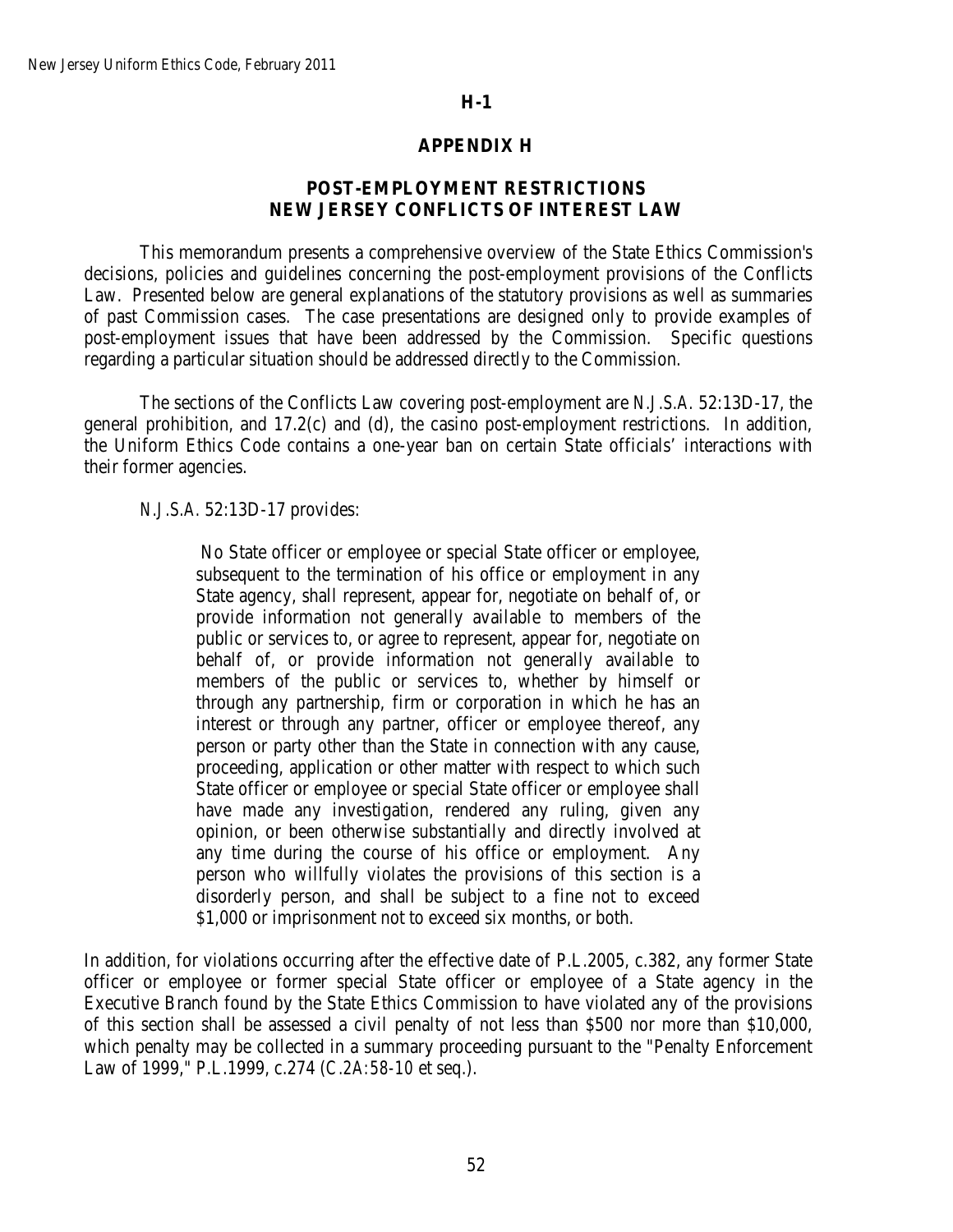# *N.J.S.A.* 52:13D-13(g) defines "interest" as:

"Interest" means (1) the ownership or control of more than 10% of the profits or assets of a firm, association, or partnership, or more than 10% of the stock in a corporation for profit other than a professional service corporation organized under the "Professional Service Corporation Act," P.L. 1969, c.232 (C. 14A:17-1 et seq.); or (2) the ownership or control of more than 1% of the profits of a firm, association, or partnership, or more than 1% of the stock in any corporation, which is the holder of, or an applicant for, a casino license or in any holding intermediary company with respect thereto, as defined by the "Casino Control Act," P.L. 1977, c.110 (C. 5:12-1 et seq.). The provisions of this act governing the conduct of individuals are applicable to shareholders, associates or professional employees of a professional service corporation regardless of the extent or amount of their shareholder interest in such a corporation.

# **APPLICATION OF SECTION 17 - GENERAL POST-EMPLOYMENT PROHIBITION**

## **Specific Cause, Proceeding, Application or Other Matter**

Section 17 prohibits a former State officer or employee or special State officer or employee from representing, appearing for, negotiating on behalf of, providing information or services not generally available to the public or agreeing to perform any of those activities for any party, other than the State, in connection with those causes, proceedings, applications or other matters in which the officer or employee had made any investigation, rendered any ruling, given any opinion or been otherwise substantially and directly involved while in State employment. There is no time limit on this prohibition.

It is important to note that these restrictions apply to specific causes, proceedings, applications or other matters. This restriction does not extend to "determinations of general applicability or the preparation or review of legislation which is no longer pending before the Legislature or the Governor." In addition, the Commission determined *In the Matter of Walter J. Maibach*, Case No. 179-93, that a regulation enacted pursuant to rulemaking authority is analogous to legislation and, in accordance with the definition of section 13(h), is not a "matter" when it is no longer pending.

Whether a cause, proceeding, application or other matter at issue in a post-employment question is categorized as specific or general is a determination made by the Commission on a case-by-case basis. Questions about the nature of matters with which employees had involvement during the course of their official duties should be directed to the Commission.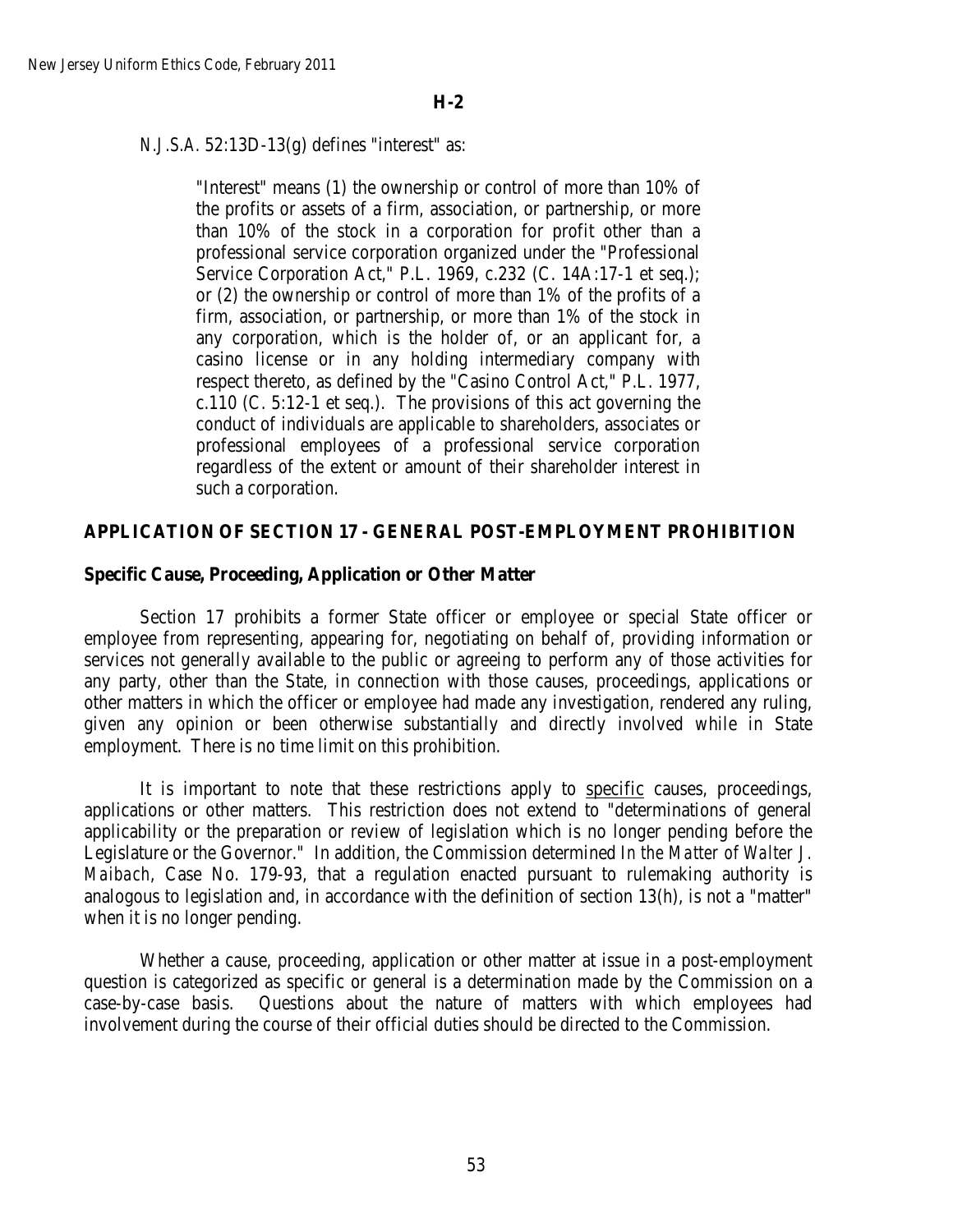## **Substantial and Direct Involvement**

In certain situations it may be difficult to determine whether a former State officer or employee or special State officer or employee was "substantially and directly involved" in a certain matter or whether such officer or employee had merely been technically or formally involved. Such determinations are made as individual cases arise. In considering whether a former State employee had substantial and direct involvement in a matter, the Commission has typically reviewed such factors as whether the individual had supervisory responsibility, provided input, submitted reports, signed contracts on behalf of the agency, attended meetings, approved applications, had access to confidential information, or was directly involved in decision making.

#### **Providing Information Not Generally Available to the Public**

Section 17 prohibits former State officers and employees or special State officers or employees from providing information not generally available to the public. The Commission normally solicits input from the former officer's or employee's agency and also considers whether the information is available under the Open Public Records Act, *N.J.S.A.* 47:1A-1 et seq.

#### **Application of Restriction to Partnership, Firm or Corporation**

The restrictions contained in the Conflicts of Interest Law apply to the partnership, firm or corporation under the following circumstances: (1) if the former State officer or employee or special State officer or employee is a shareholder, associate or professional employee of a firm organized as a professional service corporation or (2) if the former State officer or employee or special State officer or employee owns or controls more than 10% of the stock of a corporation or more than 10% of the profits or assets of a firm, association or partnership.

The post-employment restrictions extend, therefore, to former State officers or employees and special State officers or employees personally and to any employees or officers of any professional service corporation with which he/she is employed or associated or is a shareholder. In addition, the restriction also extends to those employees or officers of partnerships, firms or corporations in which the former State officer or employee or special State officer or employee has more than 10% ownership or control. If a former State officer or employee or special State officer or employee is employed by a company in which he/she does not have more than a 10% interest, and the company is not a professional service corporation, the restrictions contained in the Conflicts Law pertain to him/her personally but do not extend to the corporation by which he/she is employed.

### **Penalty**

Section 17 of the Conflicts Law was amended in 2006. For violations occurring after the effective date of the amendment, March 15, 2006, any former State officer or employee or former special State officer or employee of a State agency in the Executive Branch found by the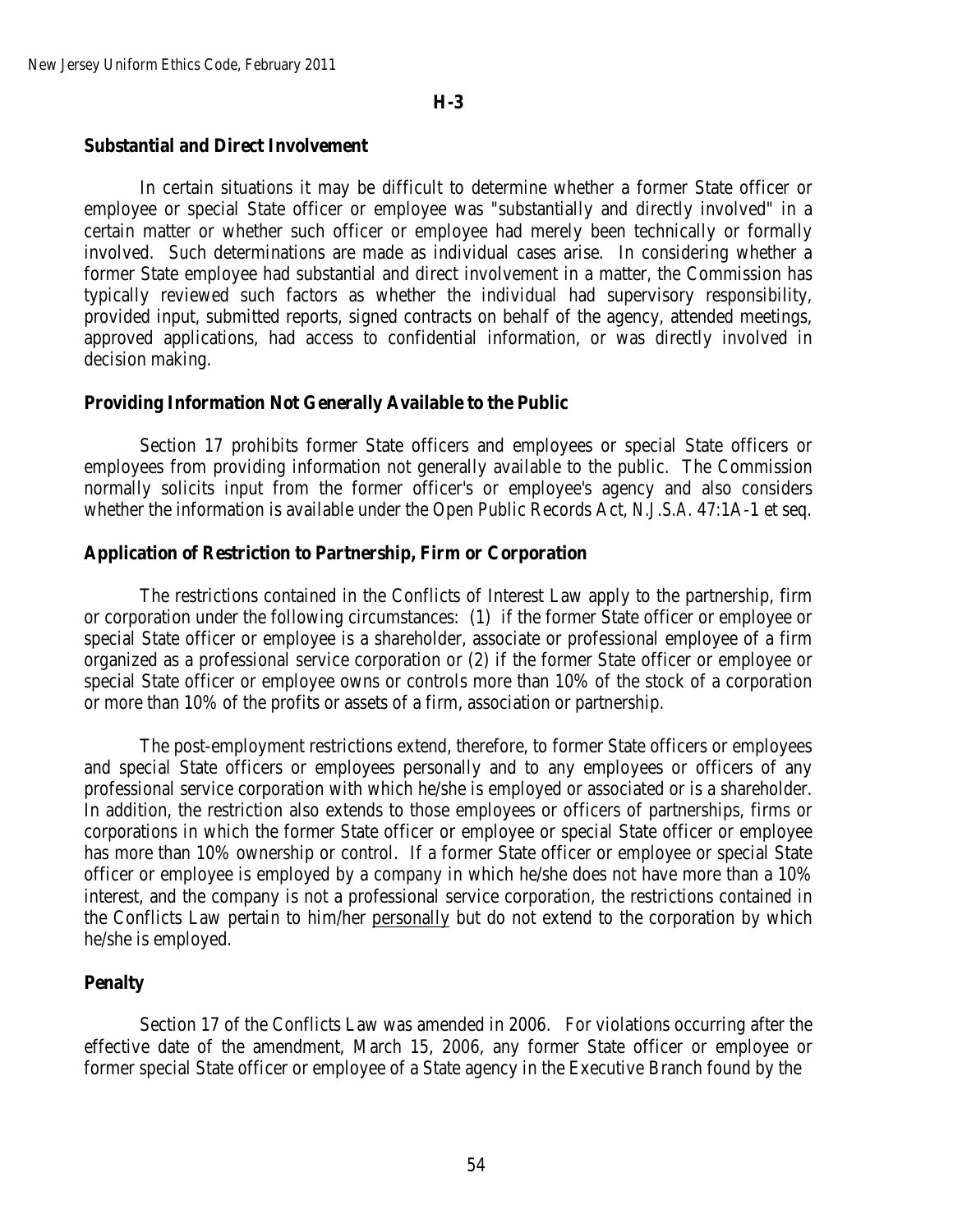Commission to have violated any of the provisions of section 17 shall be assessed a civil penalty of not less than \$500 nor more than \$10,000.

In addition, the fine for a violation of section 17 that is punishable as a disorderly persons offense was increased from \$500 to \$1,000.

# **SAMPLE GENERAL POST-EMPLOYMENT CASES ADDRESSED BY THE COMMISSION**

### **Employment With a Firm With Which State Officer or Employee Has Contact in His/Her Official Capacity**

The Commission has addressed the issue of employment with a firm with which a State officer or employee or special State officer or employee has contact in his/her official capacity on numerous occasions. Listed below are some examples.

In 1979, the State employee, a Highway Supervisor, Division of Design at the Department of Transportation ("DOT") requested permission to accept a position with a firm with which he came in contact in his official capacity. The Division of Design was responsible for all phases of projects involving bridges, drafted the actual contract agreement, supervised its administration, and acted as liaison between the consultant and the Department. The actual choice of the consulting firm was the responsibility of the Contract Selection Committee which was separate and apart from the Division of Design. The employee was not a member of the Contract Selection Committee.

The Commission determined that it would not be a conflict of interest for the employee to accept a consultant position with the firm. He was, however, permanently restricted from representing, appearing for or negotiating on behalf of the firm on any matter in which he had been substantially and directly involved during his State employment. The Commission requested that as a member of the consulting firm, he refrain from working on any bridge projects that were before the DOT while he was a State employee. There were no restrictions on his participation on behalf of the consulting firm on new matters. *In the Matter of Gary Case*, Commission Case No. 763-79.

In 1980, a Department of Energy employee received an offer of employment from a subcontractor with whom she had interaction in her official capacity. The interaction included accompanying the subcontractor on "walk throughs" of institutions applying for grants from the Department and auditing and monitoring the status of grant applications.

The Commission reviewed the matter under the section 17 post-employment restriction and also considered whether the employee had exercised an unwarranted privilege prohibited by section 23(e)(3) of the statute. The Commission determined that although the employee had some involvement and contact with the subcontractor in her official capacity, there did not appear to have been any substantial and direct involvement in a specific matter by the employee during the course of her employment. As to the unwarranted privilege provision, the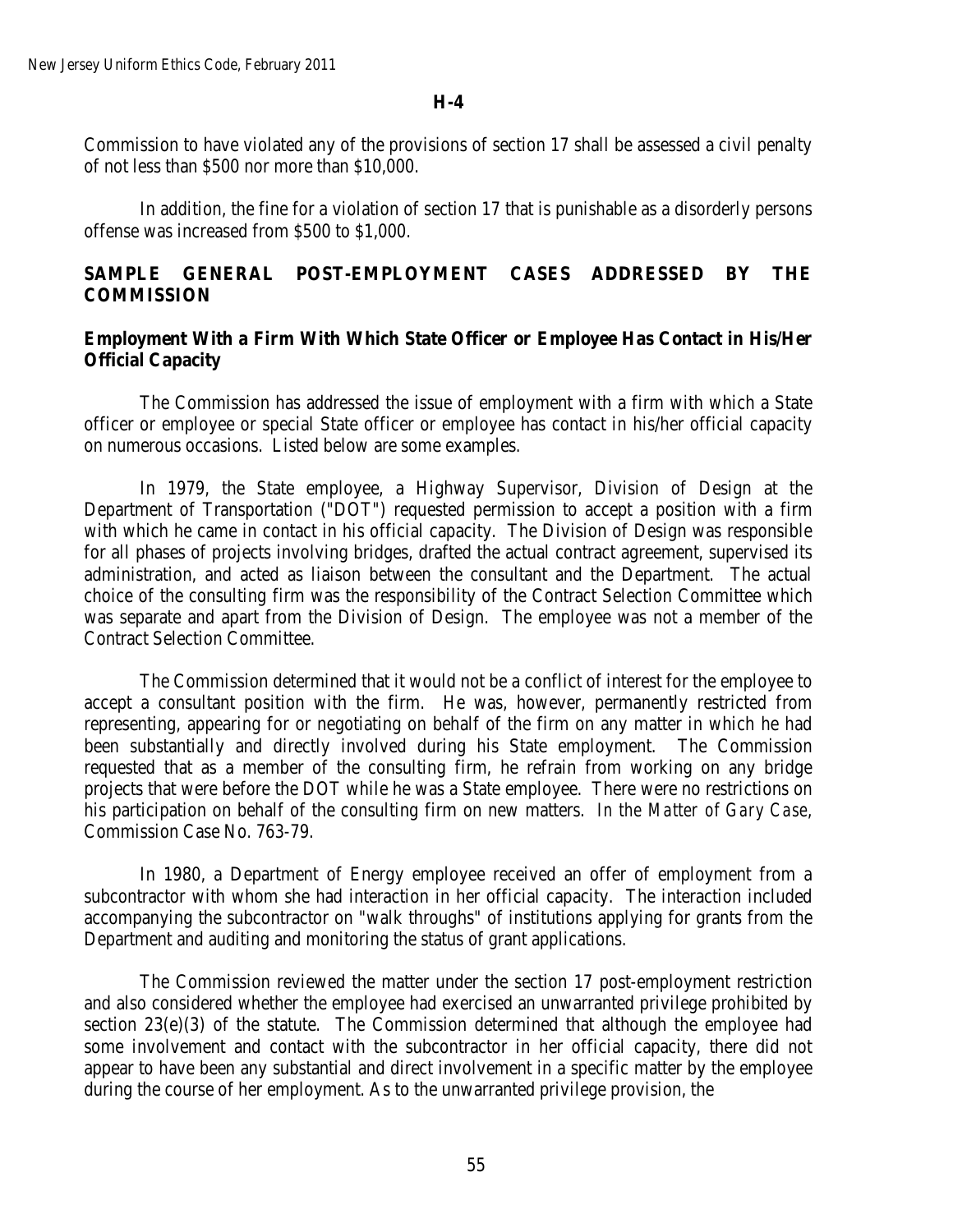Commission determined that since the employee did not solicit the position with the subcontractor but rather was approached by the subcontractor and immediately contacted her supervisor regarding the offer of employment, no unwarranted privilege existed. *In the Matter of Frances Kelly*, Commission Case No. 875-80.

In 1990, the Commission considered a situation in which the State employee was offered a position as vice-president of Facilities Maintenance for a construction management and development company. As a State employee, the individual had been an engineer in the Bureau of Lease Construction, Department of the Treasury, and had been involved in monitoring construction at 2 of the 14 properties owned by the company and leased to the State.

The Commission discussed whether there was an improper "revolving door" appearance to the employee being offered the position. Upon learning that the development company had solicited the employee for the vice-president position and that the employee had not sought the position, the Commission considered the appearance issue to be resolved. The Commission then determined that section 17 did not bar the employment with the development company but that the employee could not represent the company with respect to the two properties with which he had involvement as a State employee. *In the Matter of Lewis Ischinger*, Commission Case No. 5-90.

#### **Matters Pending Before Former Employee's Former Agency**

Former State officers and employees or special State officers or employees are not prohibited from working on matters that originated in their former agencies subsequent to their leaving State service so long as they had no substantial and direct involvement in those matters.

In 1974, the former Acting Director of the Division of Water Resources in the Department of Environmental Protection ("DEP") requested an opinion from the Commission as to whether he could accept employment with a consulting firm that had several matters before the Division. These matters included a stream encroachment permit, two water pollution control permits, a loan offer and grant offer.

The Commission determined that since the Acting Director's signature appeared as approving the two water pollution control permits, the loan offer and the grant offer, he was precluded from becoming involved in those matters during his employment with the firm. Because he was not involved with the stream encroachment permit, the Commission found that it did not fall with the section 17 prohibition. *Advisory Opinion No. 23.*

In 2001, the Commission considered whether the former Administrator, Office of Finance and Management, Division of Solid Waste, DEP, was permitted to represent ABC in connection with efforts to obtain a solid waste facility permit to operate a transfer station.

In 1994, XYZ had filed an application with the Division for a solid waste facility permit to expand its then operating transfer station and materials recovery facility. Staff who reported to the former Administrator reviewed the application and prepared a draft permit. A public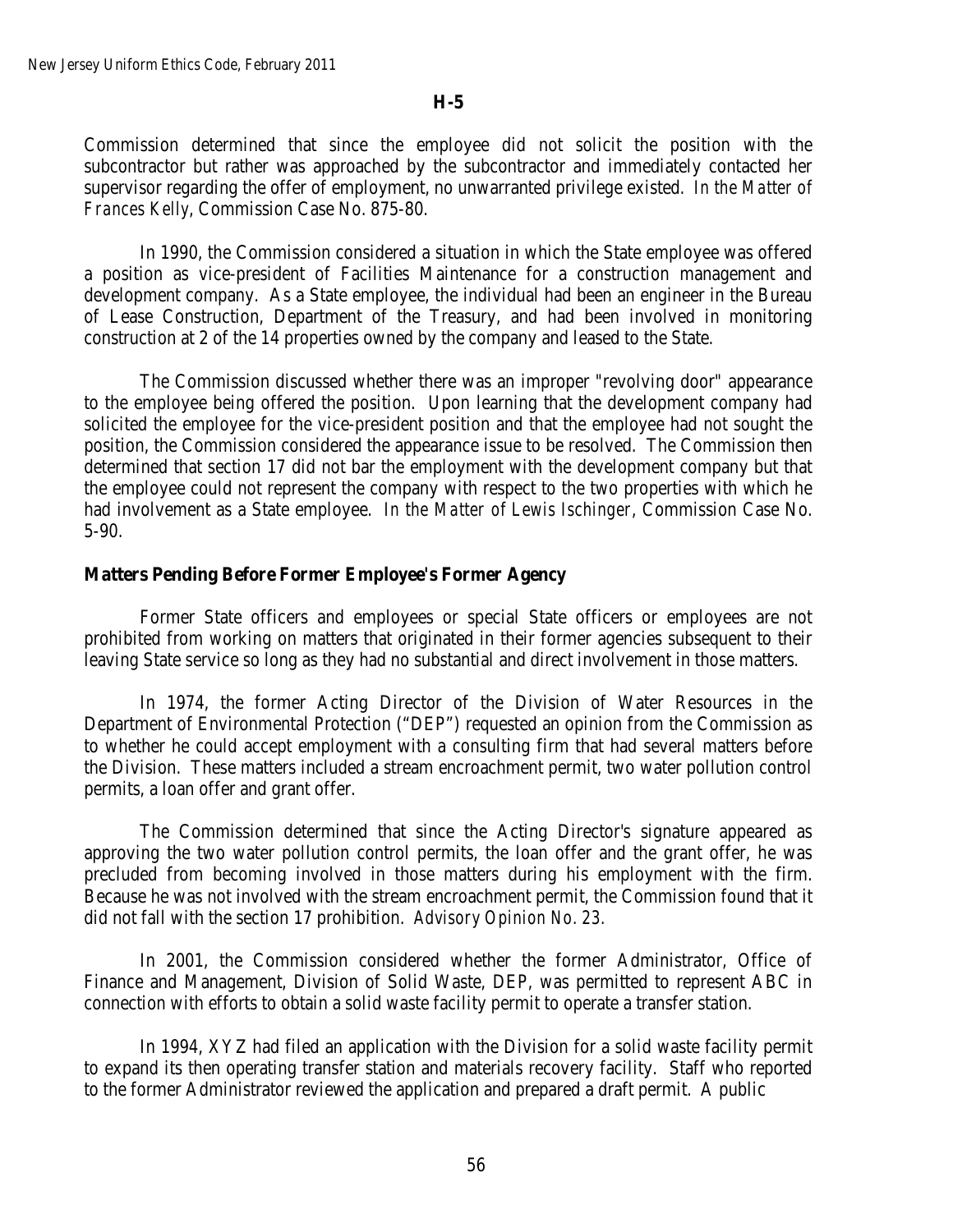hearing on the draft permit was held in July; the former Administrator acted as the hearing examiner. In August, the final permit was issued under the former Administrator's signature, with an expiration date of August 2000. In 1995, the permit was further modified to include a recycling operation. The modification was issued under the former Administrator's signature; his employment with the Division and with the State terminated in March 1997.

XYZ filed a permit renewal application in the spring of 2000 and that application was pending with the Division at the time of the Commission's review. ABC was in the process of purchasing the assets of XYZ and wished to become the owner/operator of the transfer station. The former Administrator, or the firm with which he was currently associated, wanted to represent ABC in its efforts to obtain a solid waste facility permit to operate the transfer station.

The Commission determined that the ABC permit application was a new matter for the purposes of section 17. The XYZ permit was not transferable. When the sale of XYZ's assets to ABC took place, the existing permit would be revoked and ABC would then be required to comply with DEP regulations applicable to new permits. *In the Matter of Robert C. Ciolek*, Case No. 39-01.

### **Employment by Entities Contracting With Former Agency**

In 1972, the former Chief of the Bureau of Financial Aid at the Department of Community Affairs ("DCA") requested permission to accept employment with the City of Orange, whose program he was responsible for coordinating during his tenure at the DCA. The employee made the contract arrangements with the city for funding from DCA; however, he did not sign off on the pending contracts.

The Commission determined that the former employee made the contract arrangement for funding by the DCA and that such activity on the part of the employee constituted direct involvement within the meaning of section 17. All monies for administering the municipality's program came from the DCA. *Advisory Opinion No. 2.*

Subsequent to the rendering of *Advisory Opinion No. 2*, the contract in which the former Bureau Chief was originally involved expired. A new contract between Orange and the DCA was ready for execution. Orange wished to engage the former Bureau Chief under this new contract. The Commission sought advice from the Attorney General's Office. In Attorney General Opinion M72-0414, it was determined that the employment of the former Bureau Chief by Orange under a newly executed contract would not violate section 17. The Opinion noted that when the new contract is signed, the direct connection between the funded program and the former employee is severed. The Opinion further stated that "termination of the contract in which the former employee was directly involved appears to be the reasonable point at which the restriction upon the former employee's post-employment activities should also be terminated."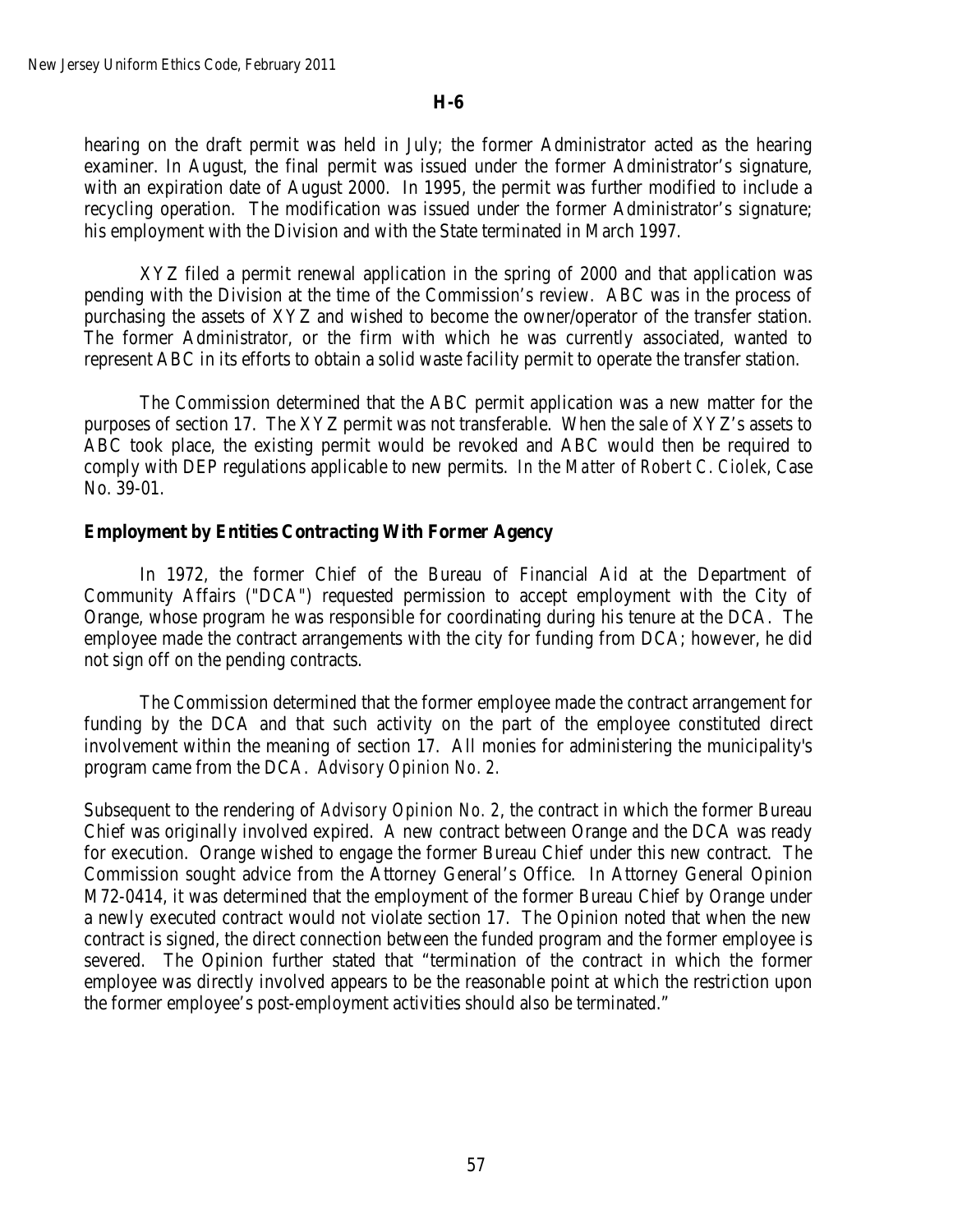In subsequent cases, the Commission has affirmed its position that a new contract is a new matter for the purposes of the post-employment restriction. (*In the Matter of Rose Zeltzer*, Case No. 3-95, *In the Matter of Michael Rowe,* Case No. 2-96, *In the Matter of Patricia A. Stolpe*, Case No. 35-03).

In 1980, the Commission issued two advisory opinions dealing with employment by entities receiving funding from a former agency and distinguished the cases based on the "substantial and direct" involvement criteria articulated in the statute.

In the first instance, the Commission addressed a situation that involved an individual who worked for the State Law Enforcement Planning Agency ("SLEPA") as a Senior Planner. During the course of his employment, he had official associations with a County Director of a Planning Board who was anxious to participate in a SLEPA Planning Program. The Senior Planner advised the Director to send a letter to SLEPA stating the county's interest in the program, which the Director did. Several months subsequent to receiving information from SLEPA, the Director submitted an application seeking SLEPA funding for his County Planning Program. The Senior Planner then assisted the Director in completing the application by providing data relative to the program and, in particular, to the county's personnel and financial needs. The Senior Planner then became interested in the position that was funded by the SLEPA grant.

The Commission determined that since the individual was substantially and directly involved in the awarding of the SLEPA grant, he was precluded from such employment due to the post-employment restriction. *Advisory Opinion No. 37.*

The Commission considered two related requests for advice involving former SLEPA employees who had accepted or desired to accept positions of employment with county agencies receiving SLEPA grants. The individuals, in their capacities as State employees, had no involvement in processing or otherwise acting upon the grant applications of the county agencies that later became their employers.

The Commission determined that the employment was not proscribed as the former State employees were not substantially and directly involved in these matters during the course of their State employment. The Commission determined that, in and of itself, a grantor-grantee relationship between an individual's former State agency and his subsequent non-State employer normally does not give rise to a prohibited post-employment situation within the framework of section 17. The Commission noted that, of course, the applicability of the post-employment restriction of the Conflicts Law to any given sets of facts and circumstances ultimately can be determined only by direct inquiry to the Commission. *Advisory Opinion No. 39.*

### **Multi-faceted Projects**

The Commission has considered a number of cases involving multi-faceted projects that are of long duration or sequential in development and has declined to segment the projects for the purposes of the post-employment restriction.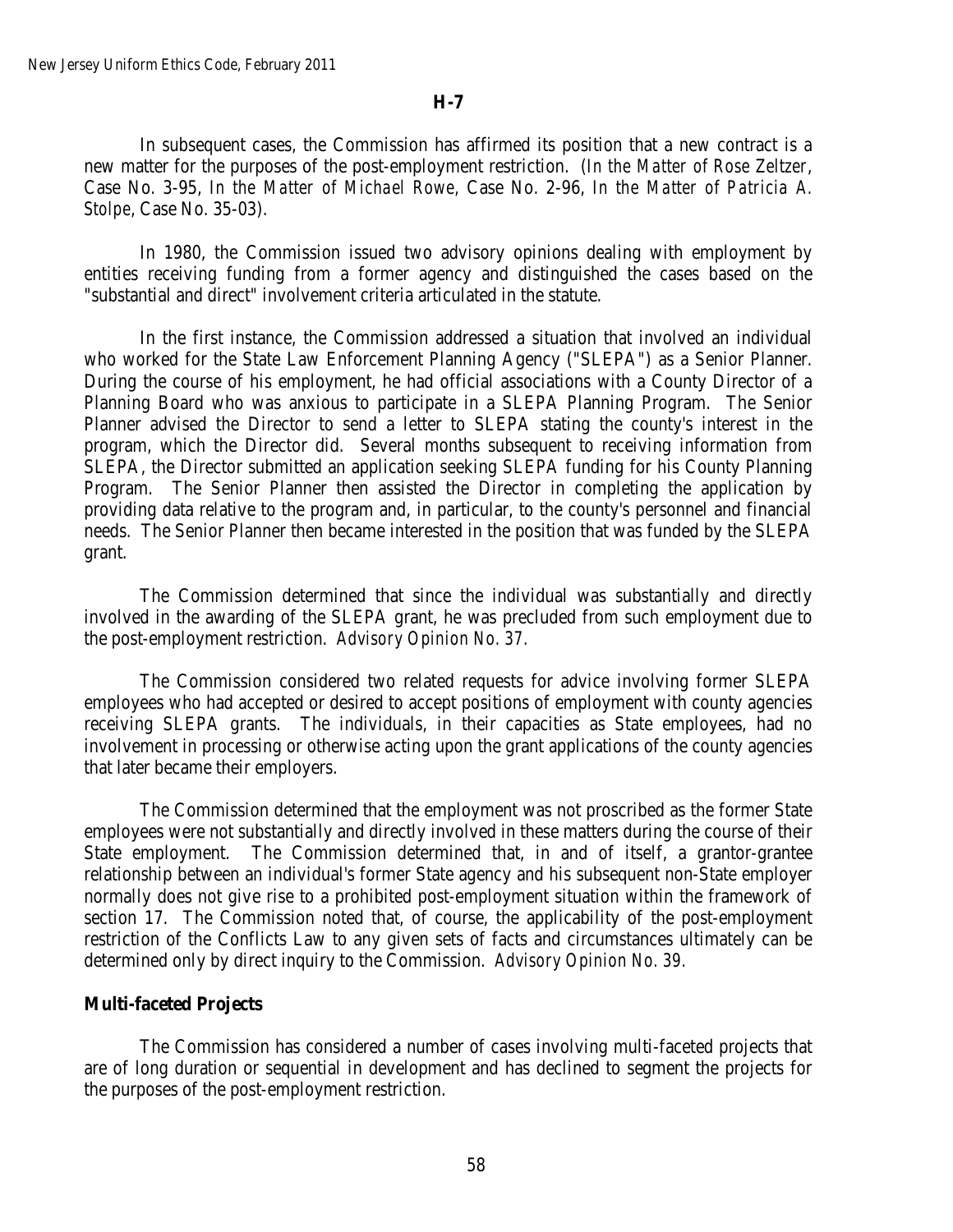In 1998, the Commission was asked whether modifications to an RFP constituted a new matter for the purposes of the post-employment restriction. The former employees acknowledged that they were substantially and directly involved with the original RFP during their State employment. However, they advanced the position that the modified RFP was a new matter because the earlier RFP intended that the work be accomplished through the mandatory use of a particular system. The use of that system was not mandatory in the later RFP on which they bid. The Commission found that the utilization of alternate methodologies to accomplish project goals does not constitute a new matter for the purposes of the post-employment restriction. *In the Matter of Linda Anselmini and Lora Levosky,* Commission Case No. 22-98.

In 1999, the Commission considered whether the former State employee's postemployment activities in connection with the closure of several contaminated sites were violative of section 17. The Commission determined that the former employee was substantially and directly involved in the closure while he was a DEP employee based on a sizable record indicating his participation in meetings and correspondence dealing with specifics of the closure. With respect to the matter, the Commission had to determine whether the matter involved the entire closure process or whether the closure process should be segmented based on changes in regulations and modifications in the technologies applied to the site. After an extensive review, the Commission determined that the closure process should not be segmented for the purposes of the post-employment restriction and, thus, determined that section 17 precluded the former employee's involvement in the closure on behalf of his employer. *In the Matter of Kenneth Siet*, Commission Case No. 6-99,

In 2004, a former State employee requested that the Commission consider whether his previous involvement in a 1996 Landfill Closure/Post Closure Plan ("1996 Plan") during his tenure with the DEP precluded him, or the law firm with which he was now associated, from representing a party other than the State in litigation stemming from the closure.

The employee's position was that the 1996 Plan had been superseded by a 2002 Plan, with which he had had no involvement, and, thus, the post-employment prohibition did not apply. The Commission viewed the 2002 Plan as a revision to the 1996 Plan, not as a new matter. Because the former employee was substantially and directly involved in the 1996 Plan, the Commission determined that he was precluded from having any involvement in the landfill closure. The former employee had no ownership or shareholder interest in the law firm, and the firm was not organized as a professional service corporation; therefore, the restriction on the former State employee did not apply to the firm. *In the Matter of Robert C. Ciolek,* Commission Case No. 13-04.

### **One-Year Ban – Certain State Officials**

In accordance with the recommendation of the Special Counsel for Ethics Review and Compliance, the Uniform Ethics Code specifies that for one year after the termination of the State office or employment of any of the individuals noted below, he/she shall not represent, appear for, or negotiate on behalf of, or agree to represent, appear for, or negotiate on behalf of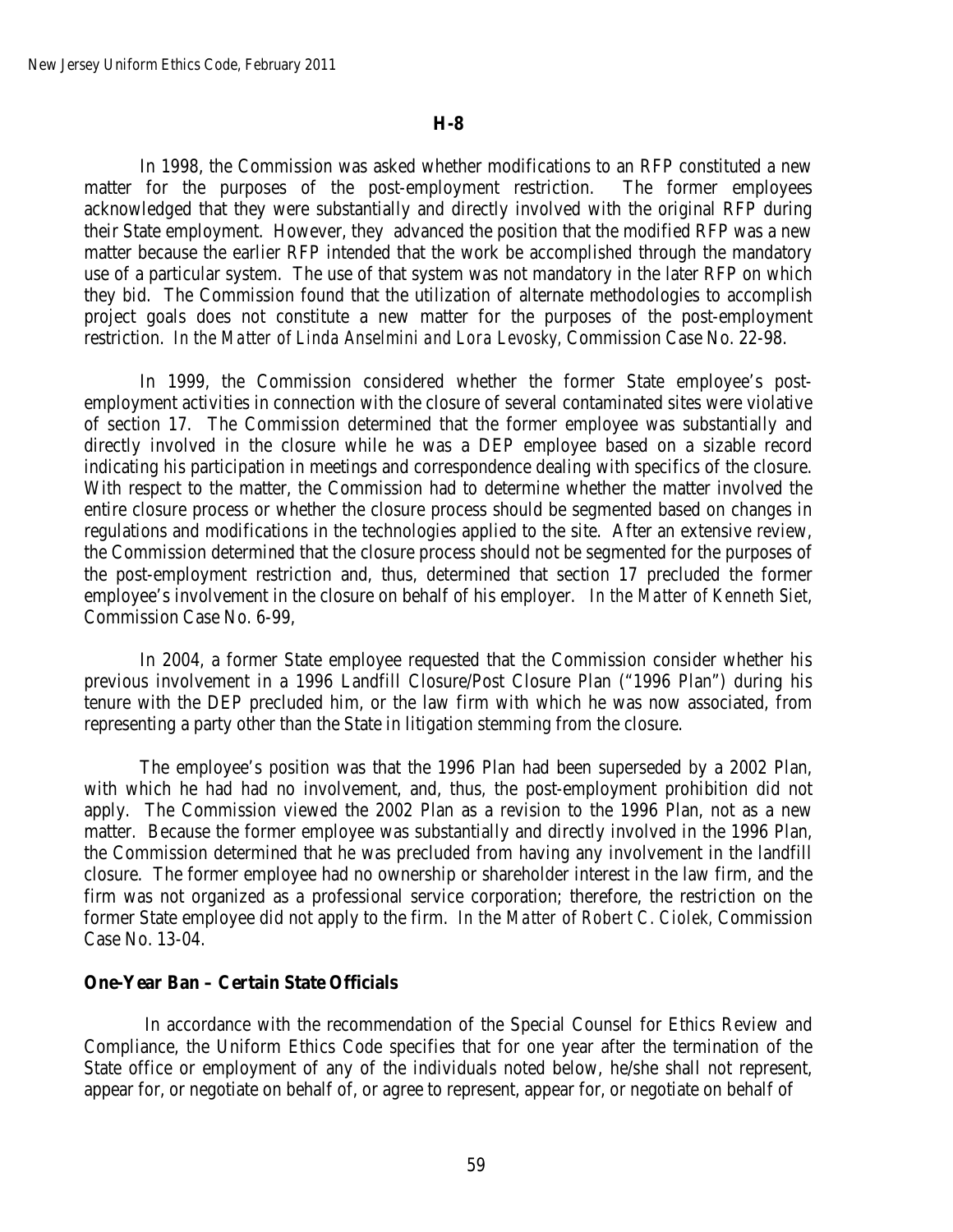any person or party other than the State with or before any officer or employee of the State agency in which he/she served. The provisions of this subsection shall not apply to any partnership, firm or corporation in which he/she has an interest or is employed, or to any partner, officer, director or employee of such partnership, firm or corporation. Nothing contained in this section prohibits a State agency from contracting with a former State officer or employee to act on behalf of the State.

The one-year ban applies to any head, deputy head or assistant head of any principal department, board, commission or authority, the Superintendent of State Police, the Governor's Chief of Staff, Chief of Management and Operations, Chief of Policy and Communications, Chief Counsel, Director of Communications, Policy Counselor, and any deputy or principal administrative assistant to any of the aforementioned members of the staff of the Office of the Governor.

In addition to the prohibition dealing with one's former agency, the governor and each head of a principal department in the Executive branch are prohibited, for one year after the termination of office or employment, from registering as a "governmental affairs agent," as that term is defined in *N.J.S.A.* 52:13C-20. *N.J.S.A.* 52:13C-21.4. This provision is not enforced by the State Ethics Commission.

### **Summary**

In summary, the general post-employment restrictions do not prohibit a former State officer or employee or special State officer or employee or any firm in which he/she has an interest from representing a party other than the State concerning:

- Determinations of general applicability.
- Preparation or review of legislation that is no longer pending before the Legislature or the Governor.
- Regulations no longer pending before an agency since these are not specific causes and are analogous to legislation.
- Any matter pending before any State agency, including the individual's former agency, if the former officer or employee or special State officer or employee was not "substantially and directly" involved in the matter while employed by the State.
- Accepting employment with entities that contract with the individual's former agency or any other State agency if the State officer or employee or special State officer or employee was not "substantially and directly" involved in the matter in question.
- Providing information generally available to the public.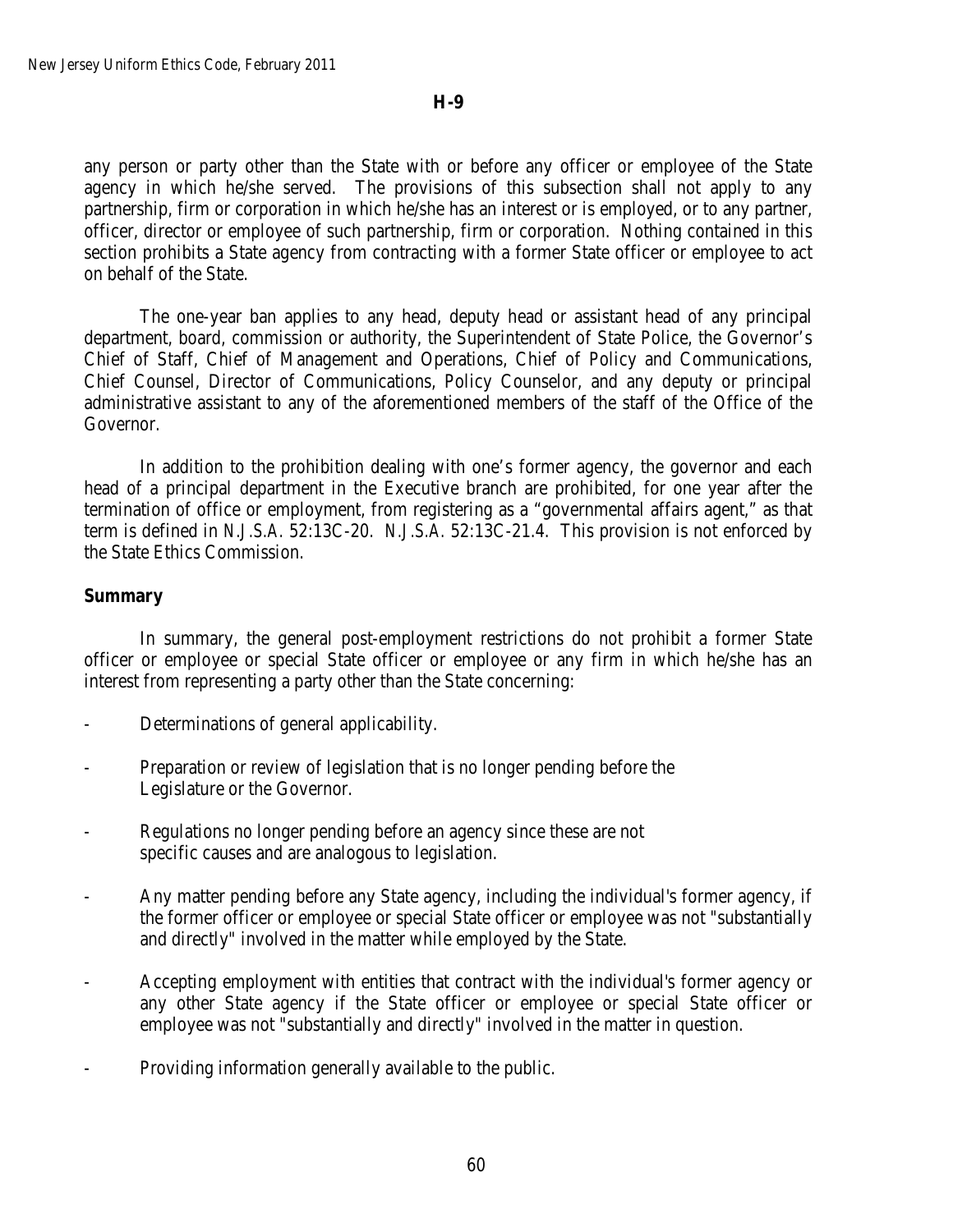- Accepting employment with a firm with which the State officer or employee or special State officer or employee had contact in his/her official capacity.

However, certain State officials are subject to additional one-year bans on their postemployment activities.

## **Seeking Future Employment**

In the past, the Commission has determined that employees who have direct and substantial contact with any interested parties must refrain from circulating resumes or in any manner initiating employment discussions with those individuals or entities while still in State service. If an employee is solicited for potential employment by an interested party, that solicitation must be disclosed immediately to the employee's management and to the departmental ethics liaison officer to avoid a situation where an employee may appear to be using his/her official position to gain an unwarranted advantage. Employees who do not have direct and substantial contact with interested parties may circulate resumes and enter into discussions regarding potential employment with those firms as long as they avoid a situation that may give rise to an unwarranted advantage. All employees are cautioned that discussions, interviews, and negotiations should not take place on State time. *In the Matter of Theodore Fischer*, Commission Case No. 83-88.

## **SECTION 17.2(c) and (d) - CASINO POST-EMPLOYMENT RESTRICTION**

*N.J.S.A.* 52:13D-17.2 (c) and (d) provide:

c. No person or any member of his immediate family, nor any partnership, firm or corporation with which such person is associated or in which he has an interest, nor any partner, officer, director or employee while he is associated with such partnership, firm or corporation, shall, within two years next subsequent to the termination of the office or employment of such person, hold, directly or indirectly, an interest in, or hold employment with, or represent, appear for or negotiate on behalf of, any holder of, or applicant for, a casino license in connection with any cause, application or matter, or any holding or intermediary company with respect to such holder of, or applicant for, a casino license in connection with any phase of casino development, permitting, licensure or any other matter whatsoever related to casino activity, except as provided in section 3 of P.L.2009, c.26 (*C.52:13D-17.3*), and except that: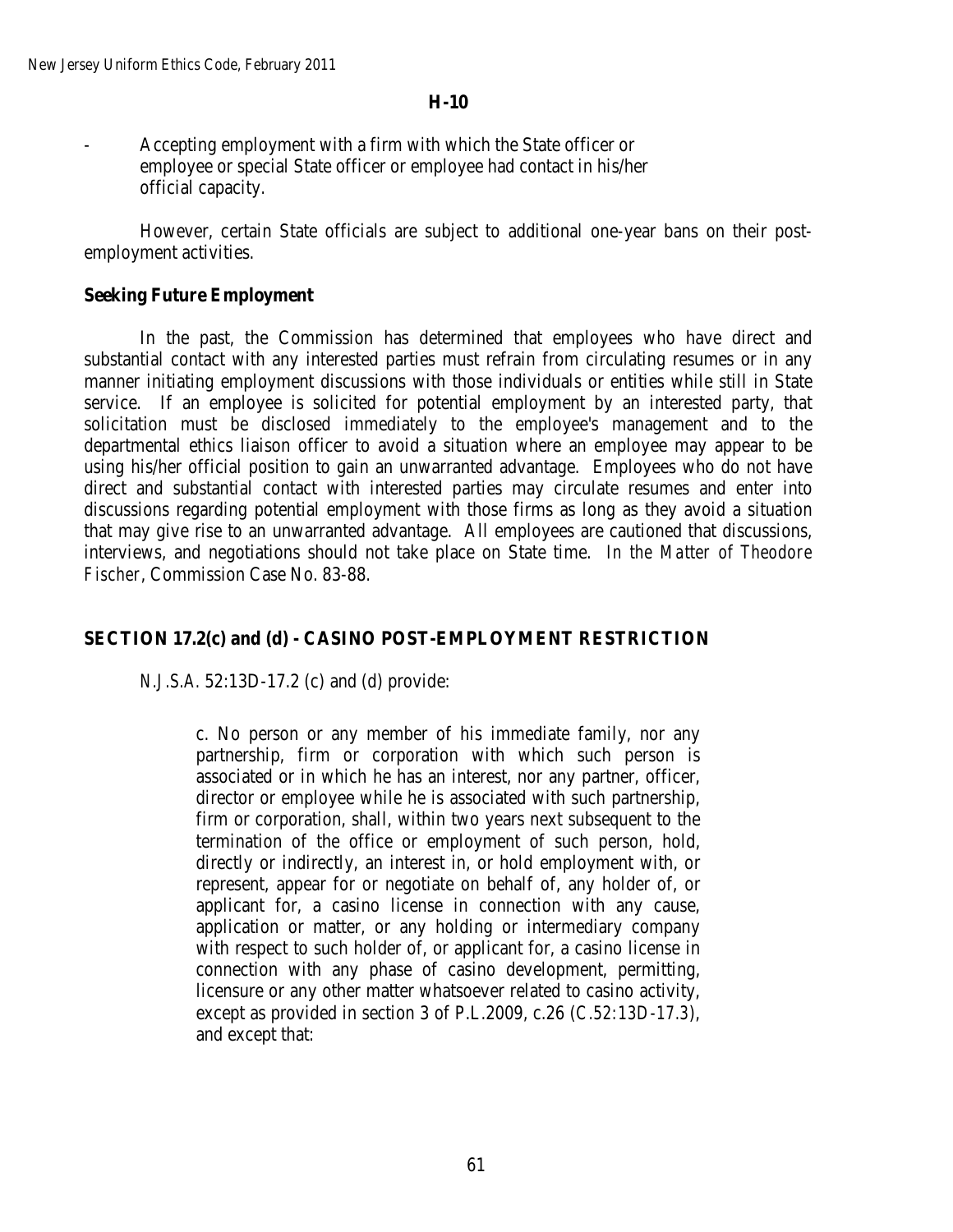(1) a member of the immediate family of a person may hold employment with the holder of, or applicant for, a casino license if, in the judgment of the State Ethics Commission, the Joint Legislative Committee on Ethical Standards, or the Supreme Court, as appropriate, such employment will not interfere with the responsibilities of the person and will not create a conflict of interest, or reasonable risk of the public perception of a conflict of interest, on the part of the person;

(2) an employee who is terminated as a result of a reduction in the workforce at the agency where employed, other than an employee who held a policy-making management position at any time during the five years prior to termination of employment, may, at any time prior to the end of the two-year period, accept employment with the holder of, or applicant for, a casino license if, in the judgment of the State Ethics Commission, the Joint Legislative Committee on Ethical Standards, or the Supreme Court, as appropriate, such employment will not create a conflict of interest, or reasonable risk of the public perception of a conflict of interest, on the part of the employee. In no case shall the restrictions of this subsection apply to a secretarial or clerical employee. Nothing herein contained shall alter or amend the post-employment restrictions applicable to members and employees of the Casino Control Commission and employees and agents of the Division of Gaming Enforcement pursuant to subsection e.(2) of section 59 and to section 60 of P.L.1977, c.110 (*C.5:12-59* and *C.5:12-60*); and

(3) any partnership, firm or corporation engaged in the practice of law or in providing any other professional services with which any person included in paragraph (1) of subsection a. of this section, or a member of the immediate family of that person, is associated, and any partner, officer, director or employee thereof, other than that person, or immediate family member, may represent, appear for or negotiate on behalf of any holder of, or applicant for, a casino license in connection with any cause, application or matter or any holding company or intermediary company with respect to such holder of, or applicant for, a casino license in connection with any phase of casino development, permitting, licensure or any other matter whatsoever related to casino activity, and that person or immediate family member shall not be barred from association with such partnership, firm or corporation, if for a period of two years next subsequent to the termination of the person's office or employment, the person or immediate family member (a) is screened from personal participation in any such representation, appearance or negotiation; and (b) is associated with the partnership, firm or corporation in a position which does not entail any equity interest in the partnership, firm or corporation. The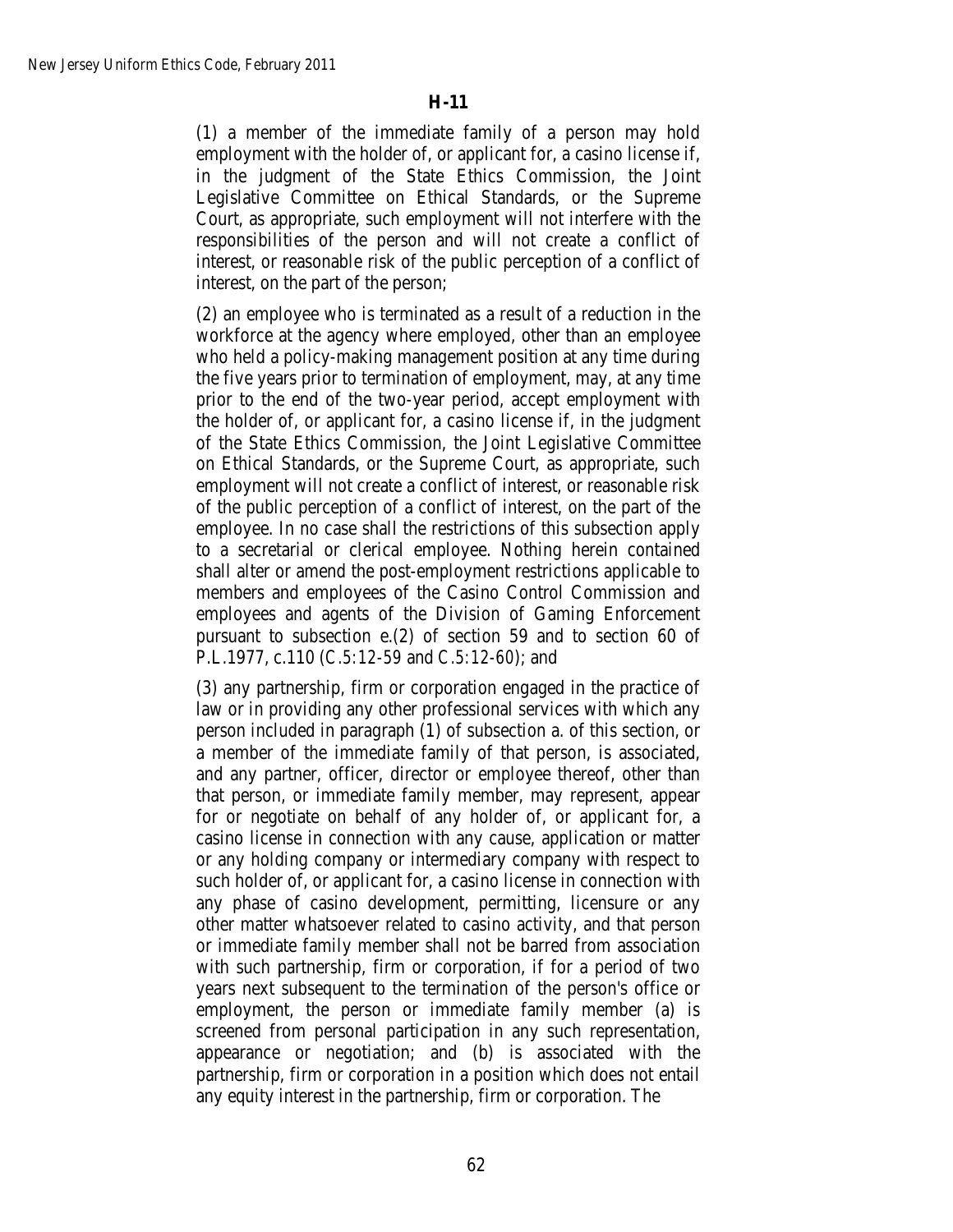exception provided in this paragraph shall not apply to a former Governor, Lieutenant Governor, Attorney General, member of the Legislature, person included in paragraph (2) of subsection a. of this section, or to the members of their immediate families.

d. This section shall not apply to the spouse of a State officer or employee, which State officer or employee is without responsibility for matters affecting casino activity, who becomes the spouse subsequent to the State officer's or employee's appointment or employment as a State officer or employee and who is not individually or directly employed by a holder of, or applicant for, a casino license, or any holding or intermediary company**.** 

Section 17.2(c) prohibits a "person" from holding, directly or indirectly, an interest in, or holding employment with, or representing, appearing for, or negotiating on behalf of, any holder of, or applicant for, a casino license in connection with any cause, application or matter, or any holding or intermediary company with respect to such holder of, application for, a casino license in connection with any phase of casino development, permitting, licensure or any other matter whatsoever related to casino activity. This prohibition extends for a period of two years. Section 17.2(c) was amended on December 20, 1993 to provide an exception for members of a "person's" immediate family. Under the amendment, a family member is permitted to hold employment with the holder of, or applicant for, a casino license, if the Commission determines that such employment will not create a conflict of interest or reasonable risk of the public perception of a conflict of interest. An amendment effective January 25, 1995 provides that a non-policymaking employee terminated as a result of a reduction in force may, prior to the end of the twoyear period, accept employment with a casino license holder or applicant if the Commission determines that there is no actual conflict of interest or the public perception of a conflict. An amendment dated January 12, 2010 provides an exception to the two year ban if the "person" or a member of the "person's" immediate family is employed by a partnership, firm or corporation providing professional services to a casino licensee or applicant or holding or intermediary company of the licensee or applicant. Under the exception, the entity may engage in casinorelated matters but the "person" or member of the "person's" immediate family must be screened from these matters for a period of two years following the termination of the person's State employment. This exception is not applicable if the "person" holds an equity interest in such entity, or is the former Governor, Lieutenant Governor, or Attorney General or a member of the immediate family of one of these individuals.

Section 17.2(a) defines "person" as:

any State officer or employee subject to financial disclosure by law or executive order and any other State officer or employee with responsibility for matters affecting casino activity; any special State officer or employee with responsibility for matters affecting casino activity; the Governor; any member of the Legislature or full-time member of the Judiciary; any full-time professional employee of the Office of the Governor, or the Legislature;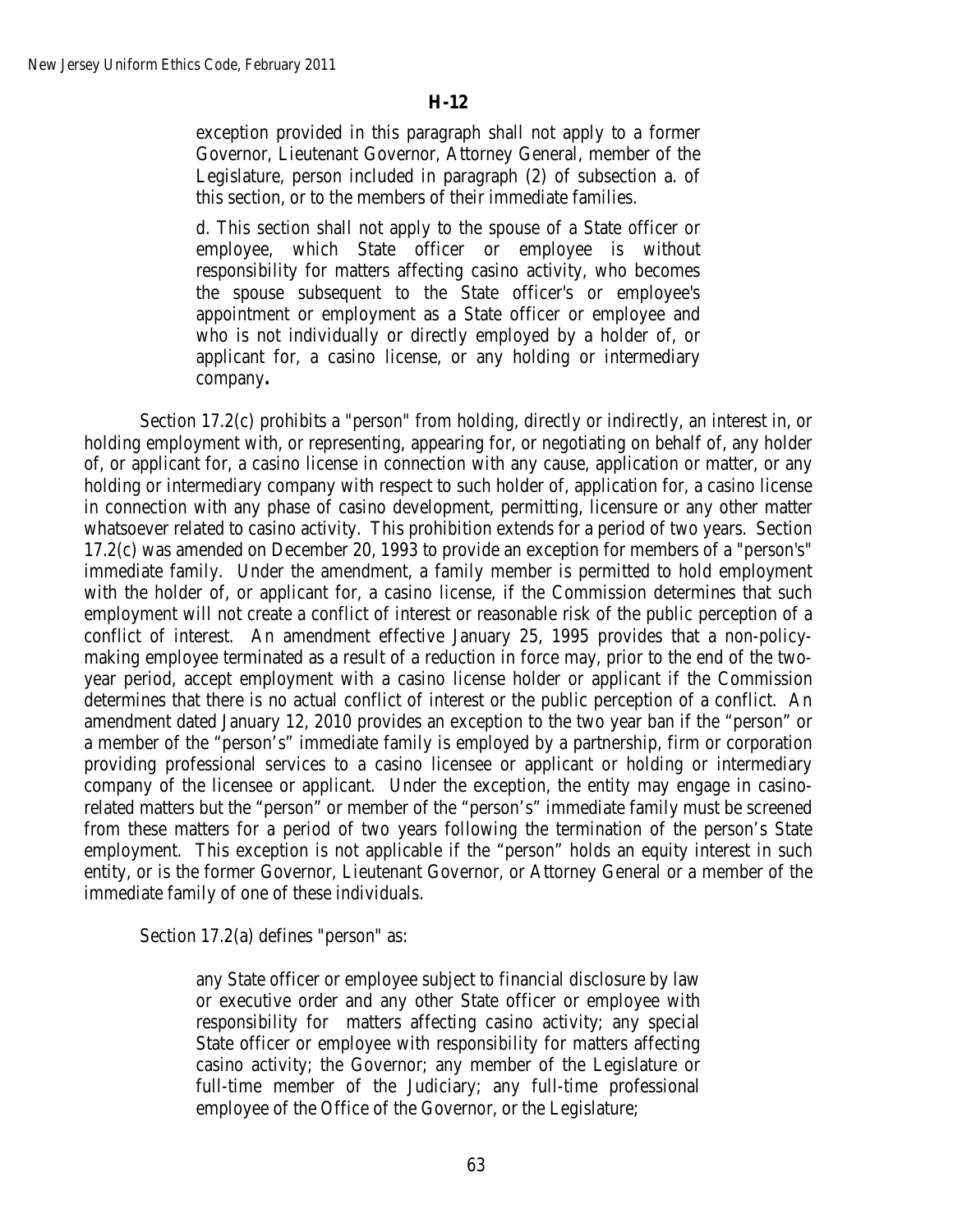members of the Casino Reinvestment Development Authority; the head of a principal department; the assistant or deputy heads of a principal department, including all assistant and deputy commissioners; the head of any division of a principal department; any member of the governing body, or the municipal judge or the municipal attorney of a municipality wherein a casino is located; any member of or attorney for the planning board or zoning board of adjustment of a municipality wherein a casino is located, or any professional planner, or consultant regularly employed or retained by such planning board of zoning board of adjustment.

Section 13(i) defines "member of the immediate family" as:

the person's spouse, child, parent or sibling residing in the same household.

## **Application of Restriction to Partnership, Firm or Corporation**

The restrictions contained in section 17.2(c) apply to "persons" and immediate family members not granted a waiver and to any partnership, firm or corporation with which such "person" is associated or in which he/she has an interest. The Conflicts Law defines "interest" as the ownership or control of more than 10% of the stock of a corporation or more than 10% of the profits or assets of a firm. The restrictions in 17.2(c) do not extend to a partnership, firm or corporation that is providing professional services if the "person" is not an equity partner.

## **Effect of Restriction on Employment by Casino Association**

In Advisory Opinion No. 41, the Commission determined that, under the application of section 17.2(c), a "person" may not become employed by the Casino Association of New Jersey ("Casino Association") immediately upon leaving State service.

The Casino Association is a non-profit corporation and holder of a non-gaming casino service industry license that operates as a trade association representing the collective interests of Atlantic City casino licensees. Among other things, the Association works to promote the common good of the industry and its members and to provide liaison between the industry and other parties, be they governmental, business, labor, social or civic.

In Advisory Opinion No. 41, the Commission noted that section 17.2 is a part of the Conflicts Law which has as its paramount objective to "ensure propriety and preserve public confidence." *N.J.S.A.* 52:13D-12(b). Section 17.2 supplements both the Casino Control Act and the Conflicts Law in fostering and maintaining this objective. It represents an additional step "to sanitize casino gambling and its potentially corrupting effect upon government." See *Knight v. Margate*, 88 *N.J.* 374, 392 (1981). It is the Commission's view that a technical interpretation of section 17.2(c) that would allow "persons" leaving State service to be employed by the Casino Association would be inconsistent with the overall objectives and purposes of the statute even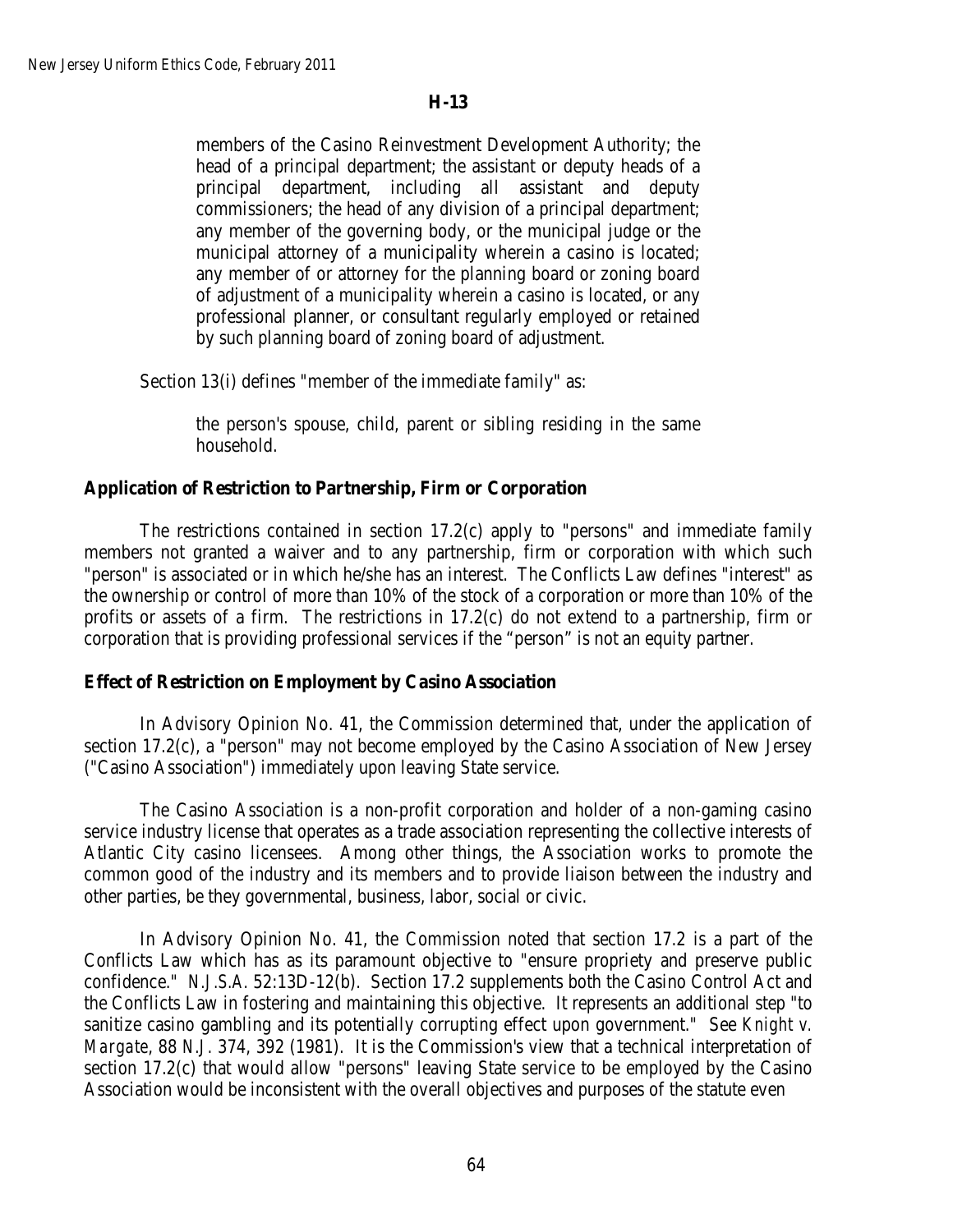though the Casino Association is not a casino license holder. Its membership is exclusively casino license holders and it acts to further the aggregate interests of those casino license holders in a number of areas, including interaction with State government. This is exactly the kind of relationship between State "persons" and the casinos that is intended to be regulated by the section 17.2(c) post-employment ban. *Advisory Opinion No. 41.*

### **Members of the Bar**

Former State officers and employees who are also members of the bar must also adhere to the ethical standards adopted by the New Jersey Supreme Court:

Except as law may otherwise expressly permit, and subject to RPC 1.9, a lawyer who formerly has served as a government lawyer or public officer or employee of the government shall not represent a private client in connection with a matter: (1) in which the lawyer participated personally and substantially as a public officer or employee, or (2) for which the lawyer had substantial responsibility as a public officer or employee; or (3) when the interests of the private party are materially adverse to the appropriate government agency, provided, however, that the application of this provision shall be limited to a period of six months immediately following the termination of the attorney's service as a government lawyer or public officer. (RPC 1.11 (a)).

The scope of New Jersey's Conflicts of Interest Law is at least as broad as the rules covering attorney ethics. Requests for advice on the application of the Rules of Professional Conduct should be directed to the Supreme Court Advisory Committee on Professional Ethics.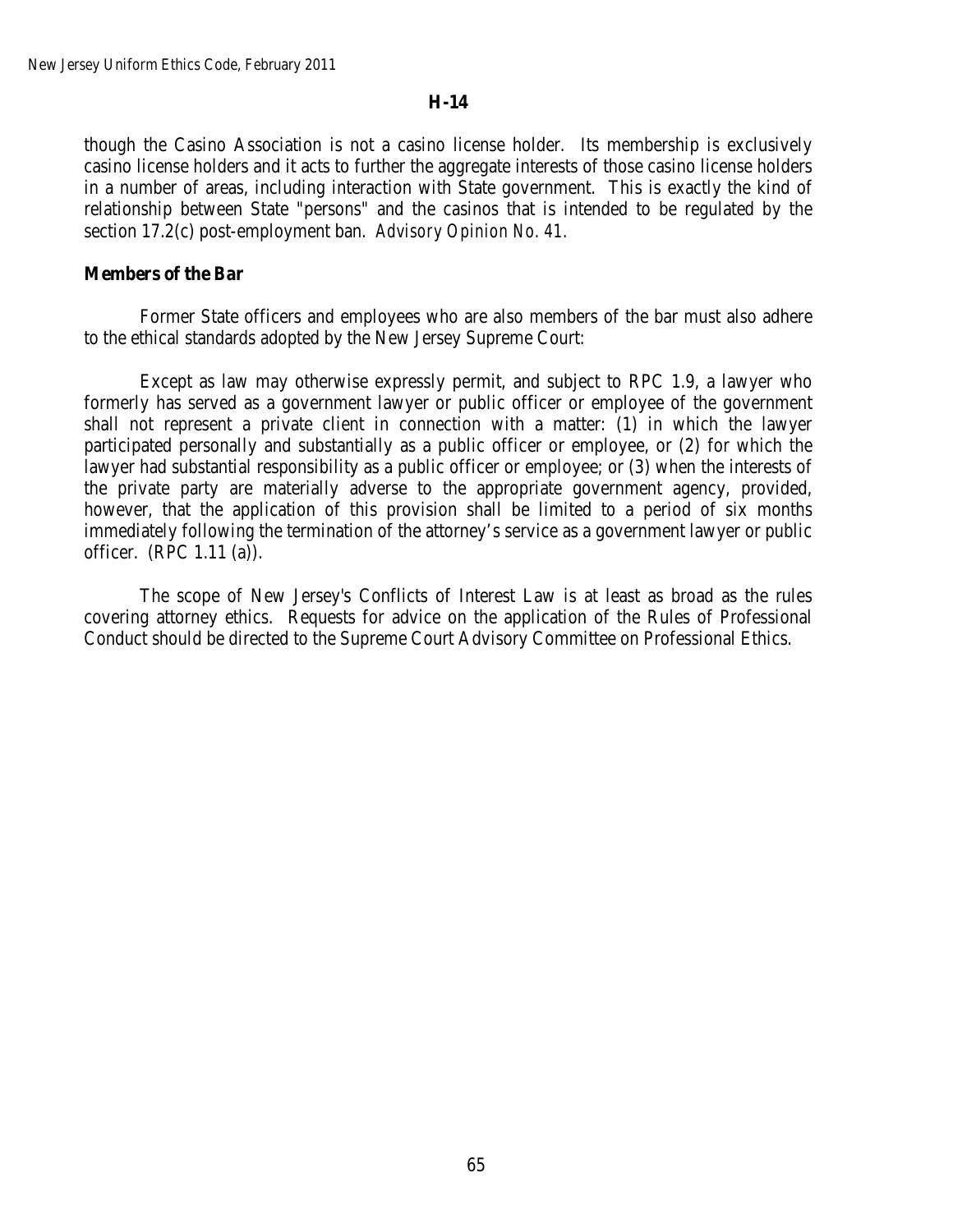# **I-1**

# **APPENDIX I**

## SUBCHAPTER 7. RECUSAL PROCESS

19:61-7.1 Purpose

The purpose of this subchapter is to provide State officials with guidance regarding the circumstances under which a State official must recuse himself or herself and procedures as to properly effectuating a recusal.

19:61-7.2 Scope

The rules in this subchapter apply to all State officers and employees and to all special State officers and employees as defined in the Conflicts of Interest Law, N.J.S.A*.* 52:13D-13(b) and (e), which definitions are incorporated in N.J.A.C*.* 19:61-1.10.

19:61-7.3 Definitions

The following words and terms, as used in this subchapter, shall have the following meanings, unless the context clearly indicates otherwise.

"Recusal" means the process by which a person is disqualified, or disqualifies himself or herself, from a matter because of a conflict of interest.

"Relative" means a spouse, parent, child, sibling, grandparent, grandchild, uncle, aunt, nephew, niece, father-in-law, mother-in-law, daughter-in-law, son-in-law, brother-in-law, sisterin-law, or first cousin, whether in whole or half blood, by marriage, adoption or natural relationship, and the spouse of any such person.

19:61-7.4 Situations where recusal is required

(a) A State official is required to recuse himself or herself from an official matter that involves any private sector individual, association, corporation or other entity that employed or did business with the State official during the one year prior to the official's commencement of State service. This recusal shall remain in effect for one year after the commencement of the official's State service.

(b) A State official is required to recuse himself or herself on an official matter if he or she had any involvement in that matter, other than on behalf of the State, prior to commencement of his or her State service. The recusal shall remain in effect until the agency no longer has any interest in the matter.

(c) A State official is required to recuse himself or herself from an official matter that involves any individual, association, corporation or other entity from which the State official received a campaign contribution, individually or in the aggregate, in an amount required to be reported by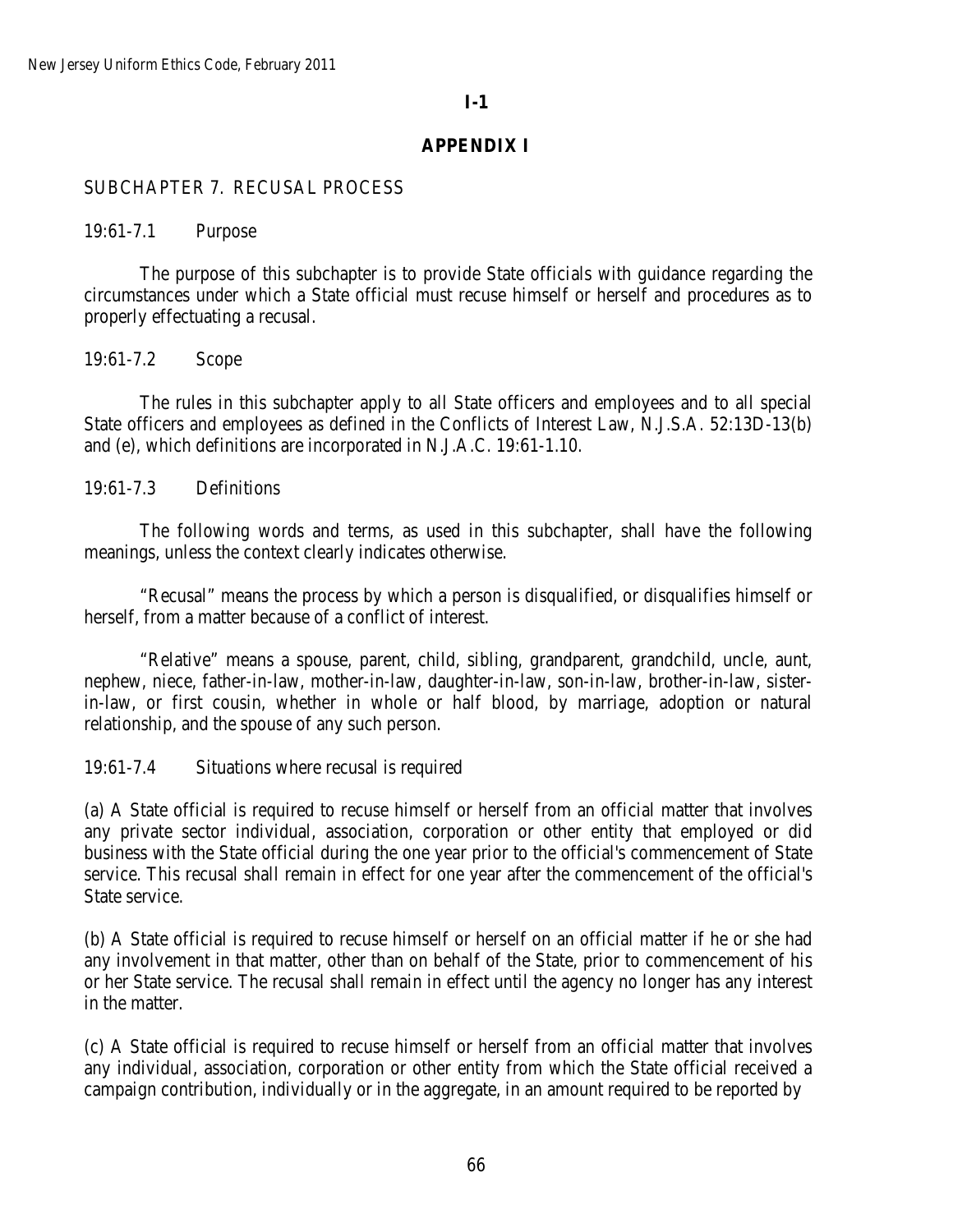# **I-2**

N.J.A.C. 19:25-10. Recusal is required regardless of whether the State official is elected to the office or position associated with the campaign contribution. The recusal shall remain in effect until the expiration of the term of office which the State official was seeking when the contribution was made.

(d) A State official must recuse himself or herself from a matter if he or she has:

1. Any financial interest, direct or indirect, that is incompatible with the discharge of the State official's public duties; or

2. Any personal interest, direct or indirect, that is incompatible with the discharge of the State official's public duties.

(e) For purposes of (d) above, an incompatible financial or personal interest includes, but is not limited to, outside employment; a debtor/creditor relationship; a fiduciary relationship; a source of income; any matter pertaining to or involving a relative or cohabitant; a relationship with a person providing funds, goods or services without compensation; any matter pertaining to or involving a business associate or business investment; and a leadership role in a professional or trade organization, which interest might reasonably be expected to impair a State official's objectivity and independence of judgment in the exercise of his or her official duties or might reasonably be expected to create an impression or suspicion among the public having knowledge of his or her acts that he or she may be engaged in conduct violative of his or her trust as a State official.

(f) An incompatible financial or personal interest may exist in other situations which are not clearly within the provisions of (d) and (e) above, depending on the totality of the circumstances. A State official should contact his or her agency ethics liaison officer or the Commission for guidance in such cases.

(g) A State official must seek the advice of the State agency's counsel, agency ethics liaison officer or the Commission as to the propriety of participation in a matter if any person requests that a State official recuse himself or herself from that matter. Oral advice, followed up by a writing, may be provided by the agency's counsel, the agency ethics liaison officer or the Commission to avoid delay. Oral advice should subsequently be memorialized by a writing or by inclusion in public minutes.

Examples:

1. The spouse of the Director of the Division of Solid and Hazardous Waste (Division), Department of Environmental Protection, recently became a partner in ABC, an environmental consulting firm that represents clients before the Division. The Director must recuse himself from any involvement with ABC matters that come before the Division. The recusal must be memorialized in writing and conform to the standards of N.J.A.C. 19:61-7.5(b).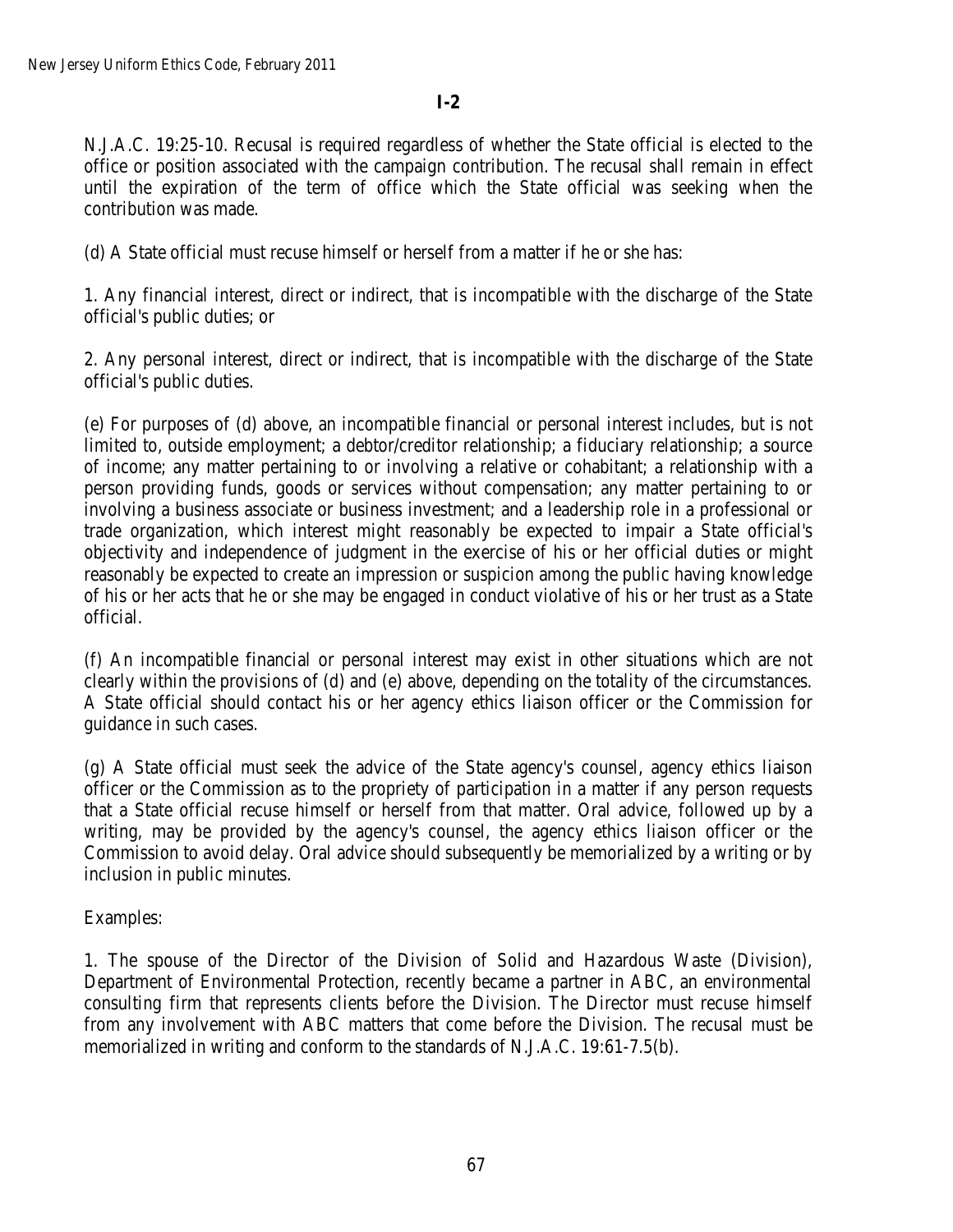2. The Director of a program that regulates health insurance carriers has been approached about possible employment by a regulated entity. The entity does not currently have any specific cause, proceeding, application or other matter pending. The solicitation must immediately be disclosed to the Director's supervisor and the Department Ethics Liaison Officer to avoid a situation where the State official may appear to be using his or her official position to gain an unwarranted advantage. The circumstances surrounding the solicitation and the State official's official interactions with the entity must be reviewed before the official proceeds with any job-seeking activities. If it is determined that the State official may respond to the solicitation, he must recuse himself from any involvement with the entity in his official capacity. Such recusal must conform to the standards of N.J.A.C. 19:61-7.5(b).

3. Pursuant to N.J.A.C. 19:61-3.1(e), if a member of the Commission holds office or employment in the same Department which employs a State official named in an allegation, he or she must disqualify himself or herself from participation in any decisional process relating to that particular case. One of the Commission meeting agenda items is an allegation that a Department of Personnel employee has violated the Conflicts of Interest Law. Because the Commission Chairwoman is the Commissioner of the Department of Personnel, materials associated with this matter would not be forwarded to her. In addition, the Chairwoman would place her recusal and the reason for such recusal on the record at the meeting and leave the room during non-public deliberations.

4. A member of the Real Estate Commission (REC) is a Director and past President of the New Jersey Association of Realtors (NJAR). The NJAR currently opposes a regulation proposed by the REC, has submitted a letter outlining its position, and plans to attend the REC meeting to express its opposition to the regulation. Because the REC member is an officer of the NJAR, he must recuse himself from discussions and voting on the regulation in question.

5. The Governor signed an Environmental Act that requires the establishment of a nine member Oversight Council, four of whom must be county and municipal officials from the region. One of the municipal officials appointed to the Council was recently elected and one of the county officials appointed to the Council recently lost his bid for State Senate. A local engineering firm made a substantial campaign contribution to the successful campaign of the municipal official, and another large donation to the county official's unsuccessful campaign for the State Senate.

Pursuant to N.J.A.C. 19:61-7.4(c), the recently elected municipal official would have to recuse on those matters involving the engineering firm until his current term of office expires. If he sought re-election and received no contribution from the same engineering firm, the recusal rule would no longer be applicable once the new term commences.

Similarly, the county official who unsuccessfully sought a State Senate seat would also have to recuse from matters involving the engineering firm for the duration of the term of that Senate seat because the engineering firm's donation to his campaign could create the impression of conduct violative of his trust as a State official in his current position. If this county official subsequently runs for the State Senate seat again and he accepted another contribution from this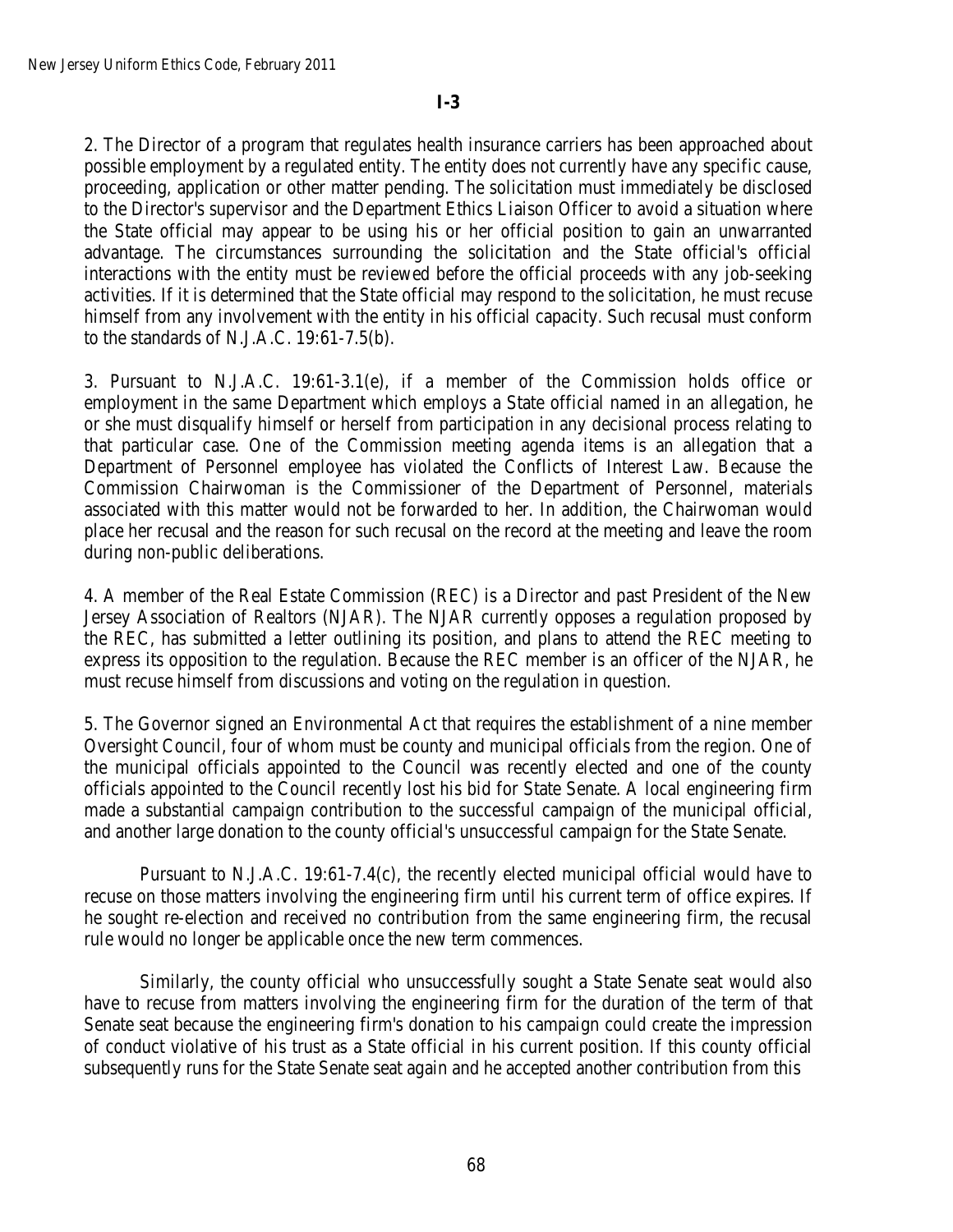**I-4**

engineering firm, he would also have to recuse for the next term of office for the State Senate seat.

19:61-7.5 Procedure for recusal

(a) If a State official finds, or is advised by agency counsel or the agency ethics liaison officer, that an incompatible financial or personal interest exists on a matter, the State official must recuse himself or herself from that matter or seek advice from the Commission. The recusal must be absolute, that is, the State official must have no involvement with the matter from which he or she has recused himself or herself.

*(b) All recusals, other than those provided for in (c) below, must be memorialized in writing. See the subchapter Appendix for samples. The writing must:* 

- 1. Specify the reason for and the date of the recusal;
- 2. Specify the duration of the recusal (which may be expressed in terms related to the pendency of the matter in the State agency);
- 3. Specify the effect of the recusal on the State official and his or her State agency (for example, that the State official is not to be contacted or involved or participate in any manner concerning the matter from which he or she has been recused);
- 4. Name the person who is to assume responsibility and authority for the matter from which the State official has been recused (if applicable); and
- 5. Be disseminated to all persons who might be affected by the State official's recusal and to the agency ethics liaison officer, who shall maintain the writing for as long as the State official serves in his or her position.

(c) In the case of a State agency that maintains a public record of a proceeding, that is, a Board or Commission meeting, formal written recusal is not required; however, the following procedures must be followed:

- 1. To the extent feasible, meeting materials involving a matter from which the State official must recuse himself or herself should not be distributed to the State official;
- 2. At the subject meeting, the State official must place his or her recusal and the reason for such recusal on the record prior to any discussion of the matter; and
- 3. The State official must leave the room at a non-public portion of the meeting while the matter in question is under discussion.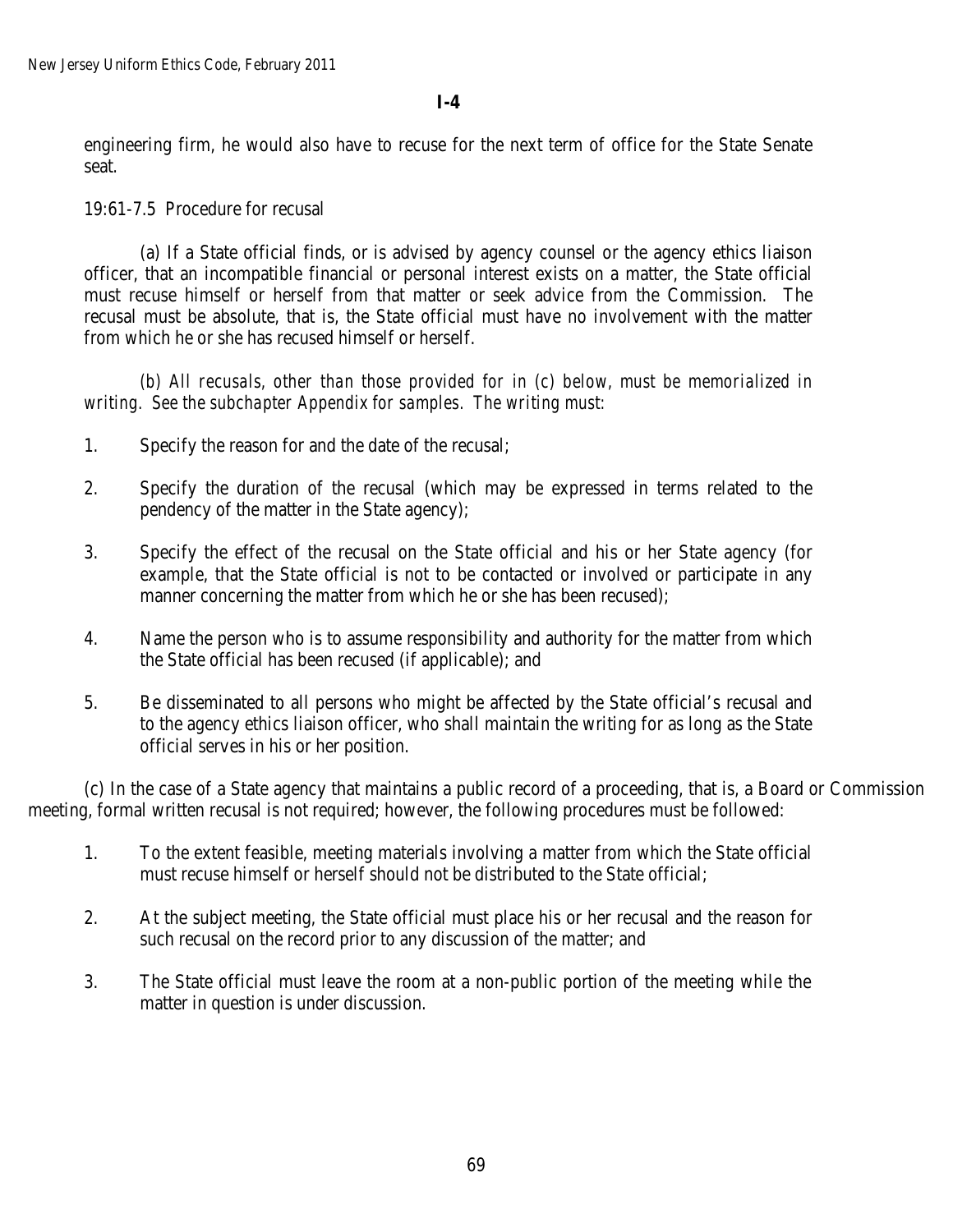# **I-5**

## APPENDIX Sample Recusal Statements Sample Recusal Statement: Seeking Employment

DATE:

TO: Agency Ethics Liaison Officer

State Ethics Commission

FROM: Name of Employee

SUBJECT: Recusal – Seeking Employment with (Name of Outside Organization)

This is to notify you that I am (seriously considering employment with, discussing employment with, or seeking employment with) (Name of Outside Organization).

My seeking employment may present an actual or appearance of a conflict of interest; therefore, I must disqualify/recuse myself from any official duties that involve the above organization. I understand that I may not participate in any way as a State official in any matters regarding the above organization. Furthermore, I understand that it would be appropriate for any matters specifically involving the above-named organization to be referred to my supervisor (or subordinate, if no other option) without consulting me or informing me that such matters are pending. This action is taken with the concurrence of my supervisor (or subordinate), as indicated below.

I understand that this recusal will remain in effect until I inform you in writing that all employment seeking activity has terminated and I receive written permission from the agency ethics liaison officer to resume interactions with the outside organization.

Employee's Name

Recommend:

(Name of Employee's Director/Supervisor) Date

Approve: \_\_\_\_\_\_\_\_\_\_\_\_\_\_\_\_\_\_\_\_\_\_\_\_\_\_\_\_\_\_\_\_\_ \_\_\_\_\_\_\_\_\_\_\_\_

\_\_\_\_\_\_\_\_\_\_\_\_\_\_\_\_\_\_\_\_\_\_\_\_\_\_\_\_\_\_

Ethics Liaison Officer Date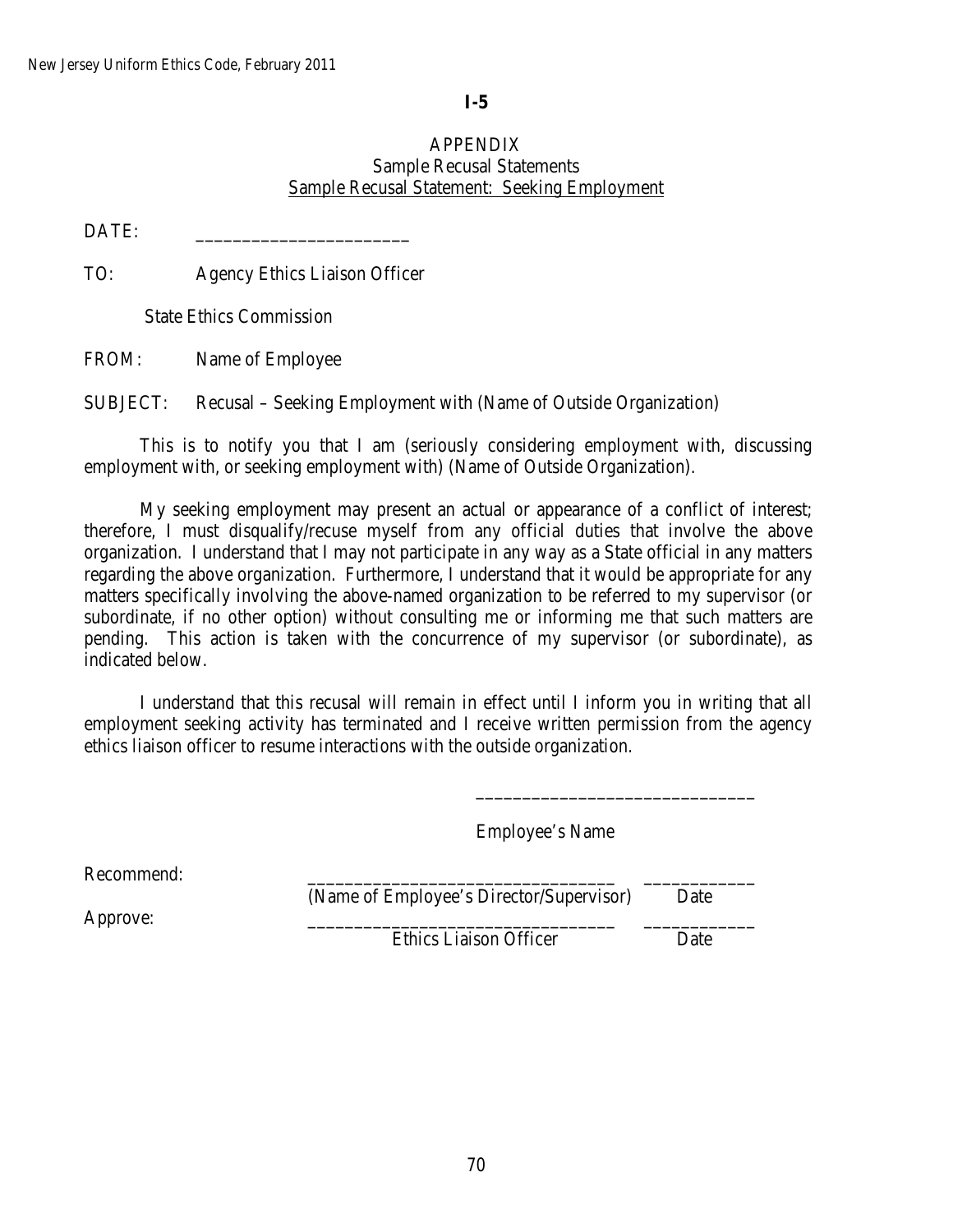# **I-6**

# Sample Recusal Statement: Conflicts

DATE:

TO: Designee(s)

FROM: Name of Employee

SUBJECT: Recusal

Because I may be seen to have a conflict of interest in matters affecting (name of entity or individual) relating to (family relationship, former affiliation with firm, etc.), I am delegating all responsibility and authority for handling any such matters to you. Please ensure that I am screened from any information or communications on any such matters.

By copy of this memorandum, I am instructing (appropriate contacts in office**)** to ensure that I do not receive any communications on any matters affecting (name of entity or individual)**.** This recusal will remain in effect until (state duration of recusal).

c: subordinates responsible for screening communications Ethics Liaison Officer State Ethics Commission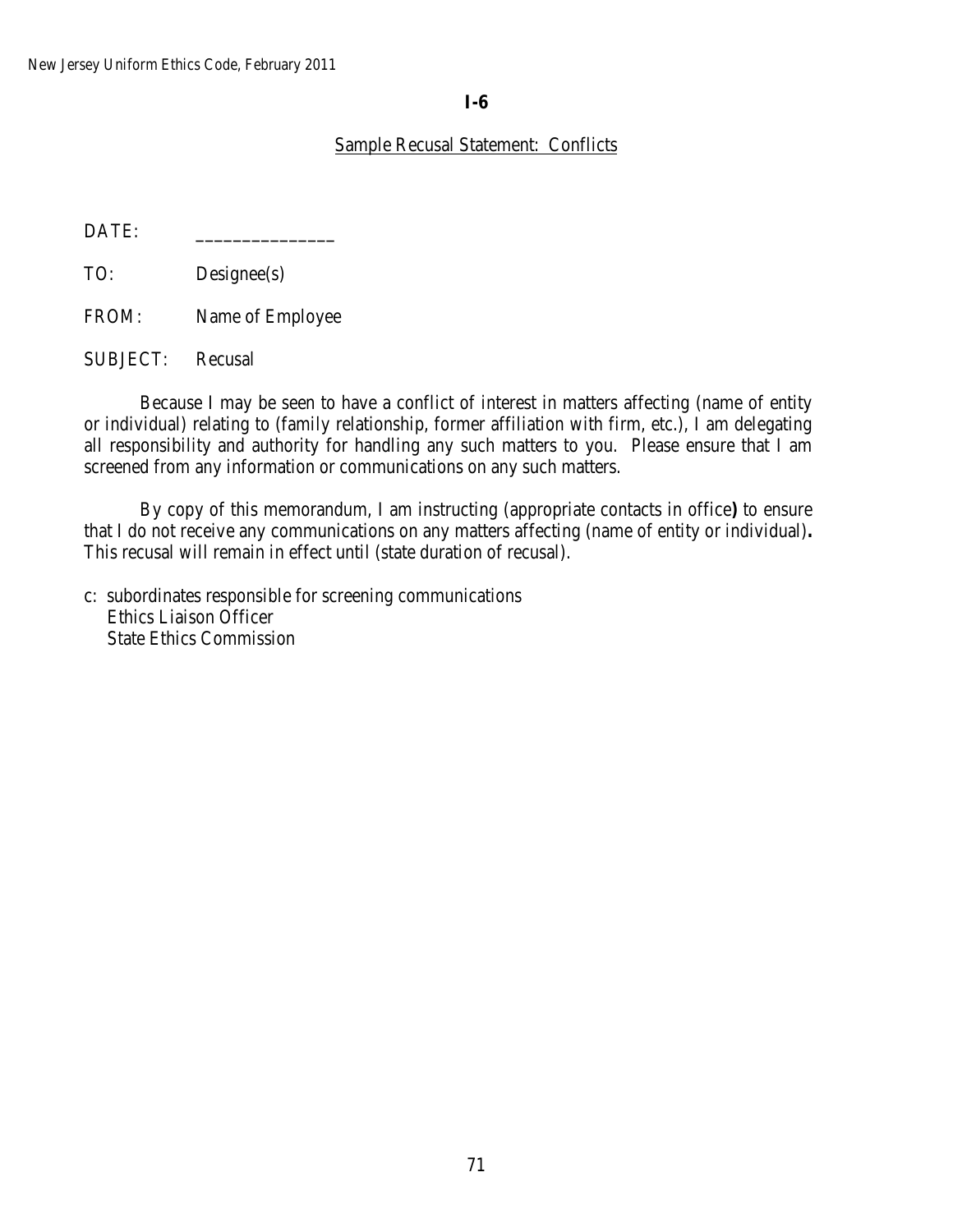# **J-1**

## **APPENDIX J**

### **State Ethics Commission Position on Privatization Issues**

At its December 7, 1994 meeting, the State Ethics Commission considered whether State employees could, under the application of section 19 of the Conflicts Law, participate in an open competitive bid process for the privatization of services currently being provided by their agency and, if successful, could operate the service under the application of section 17.

**Application of Section 19:** Section 19 prohibits a State officer or employee from entering into a contract, valued at \$25 or more, with any State agency. This prohibition also extends to partners or any corporation which the State officer or employee controls or in which he owns or controls more than 1% of the stock. Section 19(b) exempts only three categories of contracts from this general prohibition:

- 1. Contracts made after public notice and competitive bidding;
- 2. Contracts that may be awarded without public advertising and competitive bidding pursuant to *N.J.S.A.* 52:34-10 or similar applicable provisions; and
- 3. Any contract of insurance entered into by the Director of the Division of Purchase and Property, Department of the Treasury, pursuant to *N.J.S.A.* 52:27B-62.

Each of these exceptions requires prior approval of the Commission.

Because the contract for the privatization of the program at issue will be made after public notice and competitive bidding, the Commission approved the employees' participation in the bid process. To deal with concerns expressed in past Commission cases regarding whether State employees could bid on contracts to be awarded by their own agencies, the Commission outlined several safeguards. These safeguards are intended to prevent perceptions of State employees gaining unwarranted advantages or using insider information.

In order to approve an employee's participation in an open competitive bid process for services being privatized by his/her agency, the Commission requires an affidavit to the Commission from the agency management specifying that the employee is not or has not been involved in the privatization decision and will have no involvement in the privatization process, e.g., development of the RFP and winding down of the State-provided service. The affidavit must also specify that the employee will have no involvement in the evaluation of bids. The Commission also requires that the agency maintain records identifying all individuals involved in the privatization process. This requirement will facilitate investigation of any future complaints charging an employee with the use of insider information.

**J-2**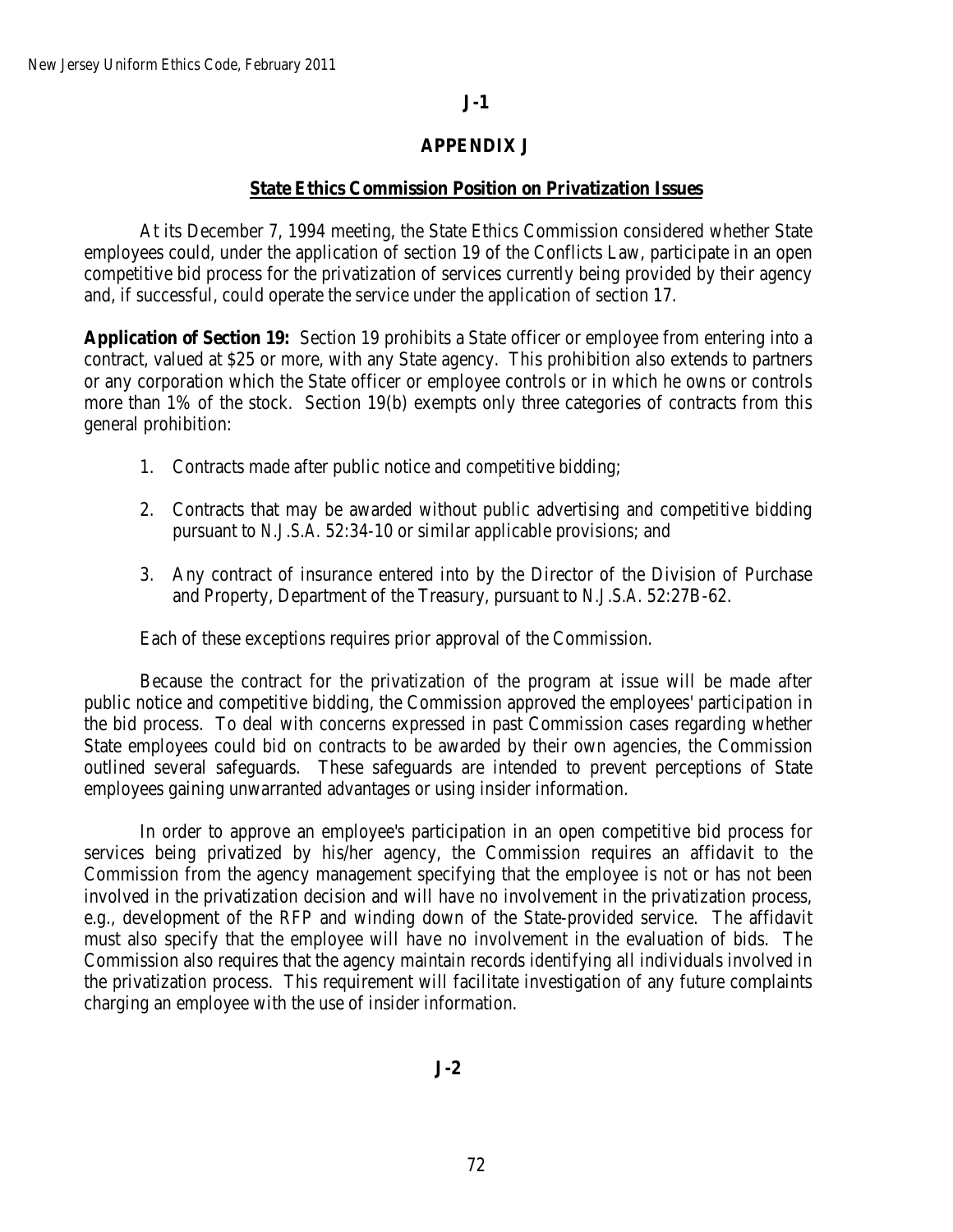The Commission recommends that the RFP contain a notice to all bidders that agency employees or former employees may be submitting proposals. The Commission also recommends the "blind" review of the proposals to the maximum extent feasible. This would involve identifying bidders only by numbers or letters and not by personal or corporate identity.

**Application of Section 17:** The post-employment restriction of the Conflicts Law prohibits a former State employee from representing, appearing for, negotiating on behalf of or providing information or services not generally available to the public to any person or party other than the State in connection with any specific cause, proceeding, application or matter in which he/she had substantial and direct involvement during his/her State employment.

The Commission has taken the position that privatized services that are no longer pending, active or on-going in the State agency that formerly provided the services are not "matters" within the scope of section 17.

The Commission is concerned that individuals who expect to have involvement in the privatized services not participate, while State employees, in the privatization decision and process because of the Conflicts Law provisions that prohibit employees from using their official positions to gain an unwarranted advantage (section  $23(e)(3)$ ), acting in their official capacities in matters where they have an interest that may impair their objectivity (section  $23(e)(4)$ ), acting in a way that might create the impression of a violation of the public trust (section  $23(e)(7)$ ) and using or disclosing information not generally available to the public (section 25). Thus, procedurally, the Commission requires that an employee express his/her intention to be involved in any private sector efforts in connection with the privatization to the agency's management and the Commission as soon as it is feasible so that appropriate steps can be taken to screen the employee from the agency's privatization activities.

The Commission will require notice that the employee was not involved in the privatization decision or in the privatization process, e.g., preparation of the RFP, review of bids, evaluation of potential providers. The agency will be required to maintain records identifying all employees involved in the privatization process.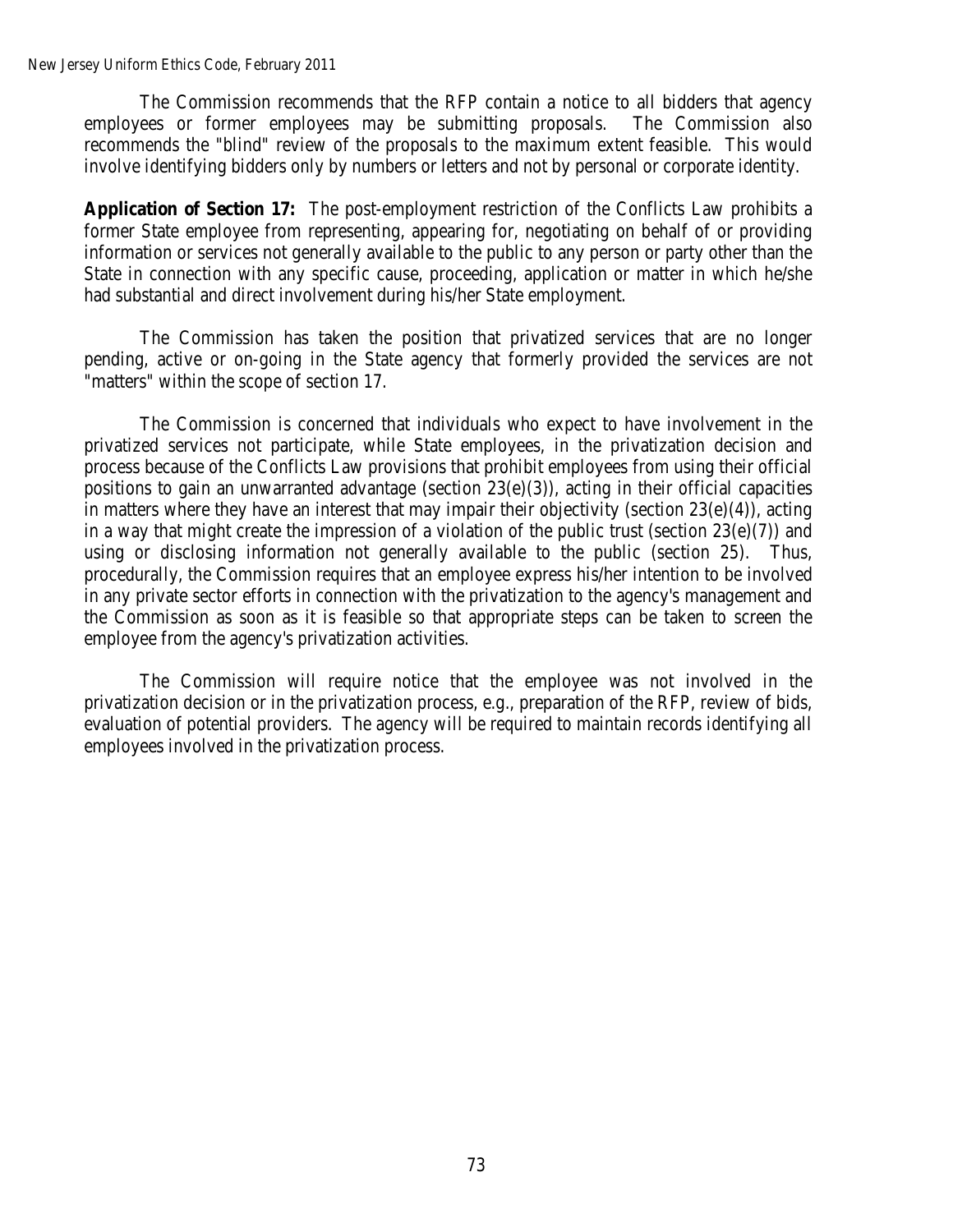# **K-1**

# **APPENDIX K**

## **GUIDELINES REGARDING RETIREMENT GIFTS**

These guidelines address the circumstances under which appropriate recognition can be given to retirees from State service without exceeding the bounds of propriety or giving rise to an impression of violation of the public trust.

Typically, retirement functions comprise a get-together, with or without a meal, and the presentation of a gift or monetary token to the retiree, to his or her spouse, and/or to his or her dependent(s). In planning such events, the responsible group or individual must choose between two approved alternatives with regard to funding and the value of any and all gifts to be presented.

1. Gifts may be funded by a maximum contribution of \$5 per person, collected from invitees to the retirement function. If this method of funding is used, no maximum value is set for the cost of the gifts, but contributions of more than \$5 per invitee are not permitted. or

2. The maximum value of retirement gifts cannot exceed \$1,000. If this method is used, there is no maximum set on individual contributions, but the total value of retirement gifts and/or monetary tokens to the retiree, spouse, and dependent(s) cannot exceed \$1,000.

If, instead of presenting gifts and/or monetary tokens to the retiree, spouse, and dependent(s), a decision is made to make monetary contribution to a qualified organization (under I.R.S. Code  $501(c)(3)$ ), no limit is placed on the maximum value of the contribution.

Retirement gifts from parties with whom the employee has had involvement in his/her official capacity are permissible provided the gift is not excessive or inappropriate for the purpose for which it is given.

Any questions about these guidelines or their implementation should be addressed to:

State Ethics Commission 28 West State Street Room 1407 – P.O. Box 082 Trenton, New Jersey 08625 (609) 292-1892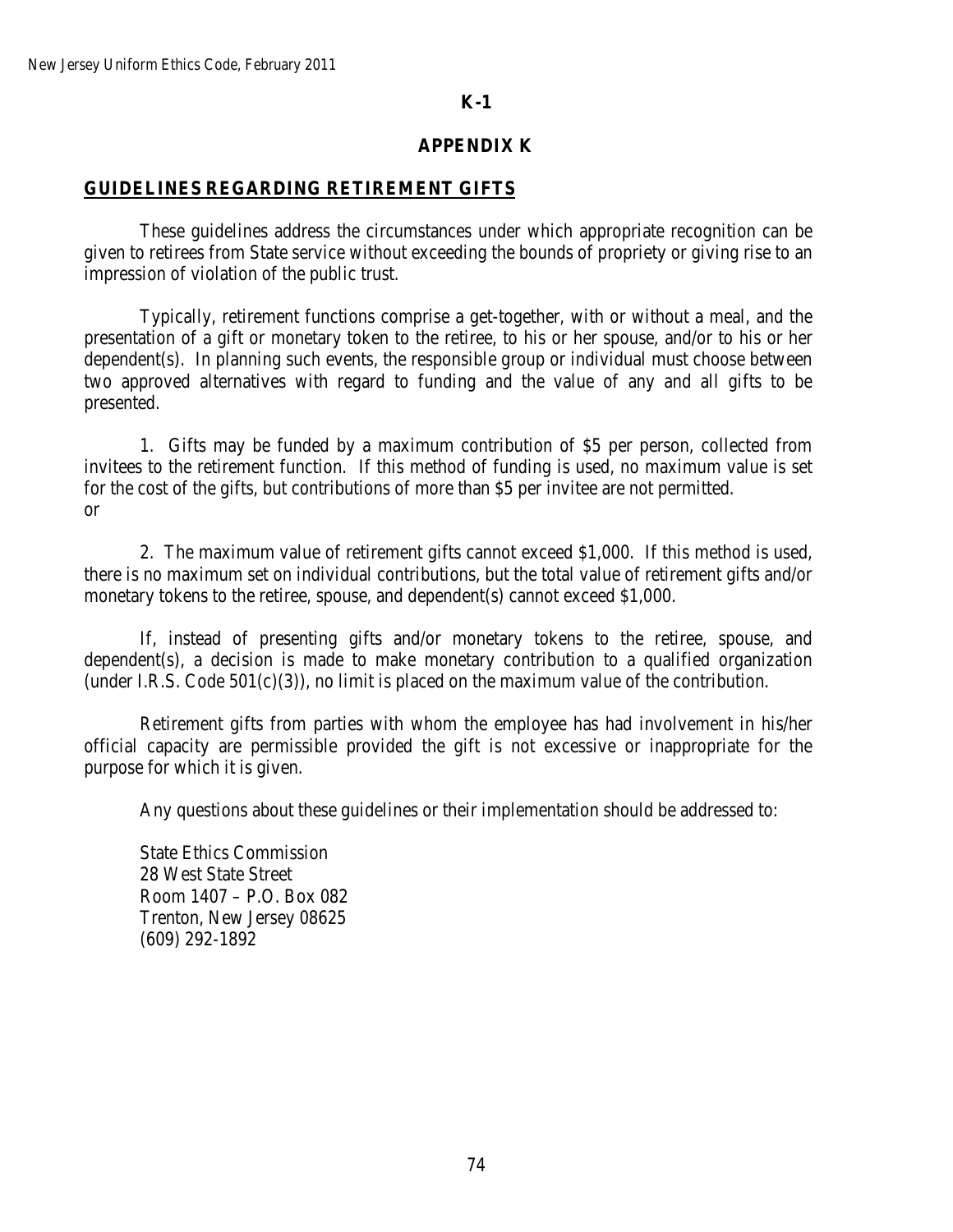## **APPENDIX L**

### **PUBLISHED WORKS**

The State Ethics Commission staff frequently receives inquiries regarding State employees' activities in connection with authoring and publishing research papers, articles and books. The Commission has addressed these situations over the years, primarily under the application of sections 23(e)(1), direct or indirect financial or other interest; 23(e)(5), impairment of objectivity and independence of judgment; 23(e)(7), the appearance of impropriety; 24, receipt of compensation for a matter related to official duties; and 25, disclosure or use for personal gain of information not available to the public. Subsequent to March 1997, the Commission has also considered such inquiries under *N.J.A.C.* 19:61-6.7(b), compensation for published works.

Section 23(e)(1) of the Conflicts Law provides:

No State officer or employee or special State officer or employee should have any interest, financial or otherwise, direct or indirect, or engage in any business or transaction or professional activity, which is in substantial conflict with the proper discharge of his duties in the public interest.

Section 23(e)(5) of the Conflicts Law provides:

No State officer or employee or special State officer or employee should undertake any employment or service, whether compensated or not, which might reasonably be expected to impair his objectivity and independence of judgment in the exercise of his official duties.

Section 23(e)(7) of the Conflicts Law provides:

No State officer or employee or special State officer or employee should knowingly act in any way that might reasonably be expected to create an impression or suspicion among the public having knowledge of his acts that he may be engaged in conduct violative of his trust as a State officer or employee or special State officer or employee.

Section 24 of the Conflicts Law provides:

a. No State officer or employee, special State officer or employee, or member of the Legislature shall solicit, receive or agree to receive, whether directly or indirectly, any compensation, reward, employment, gift, honorarium, out-of-State travel or subsistence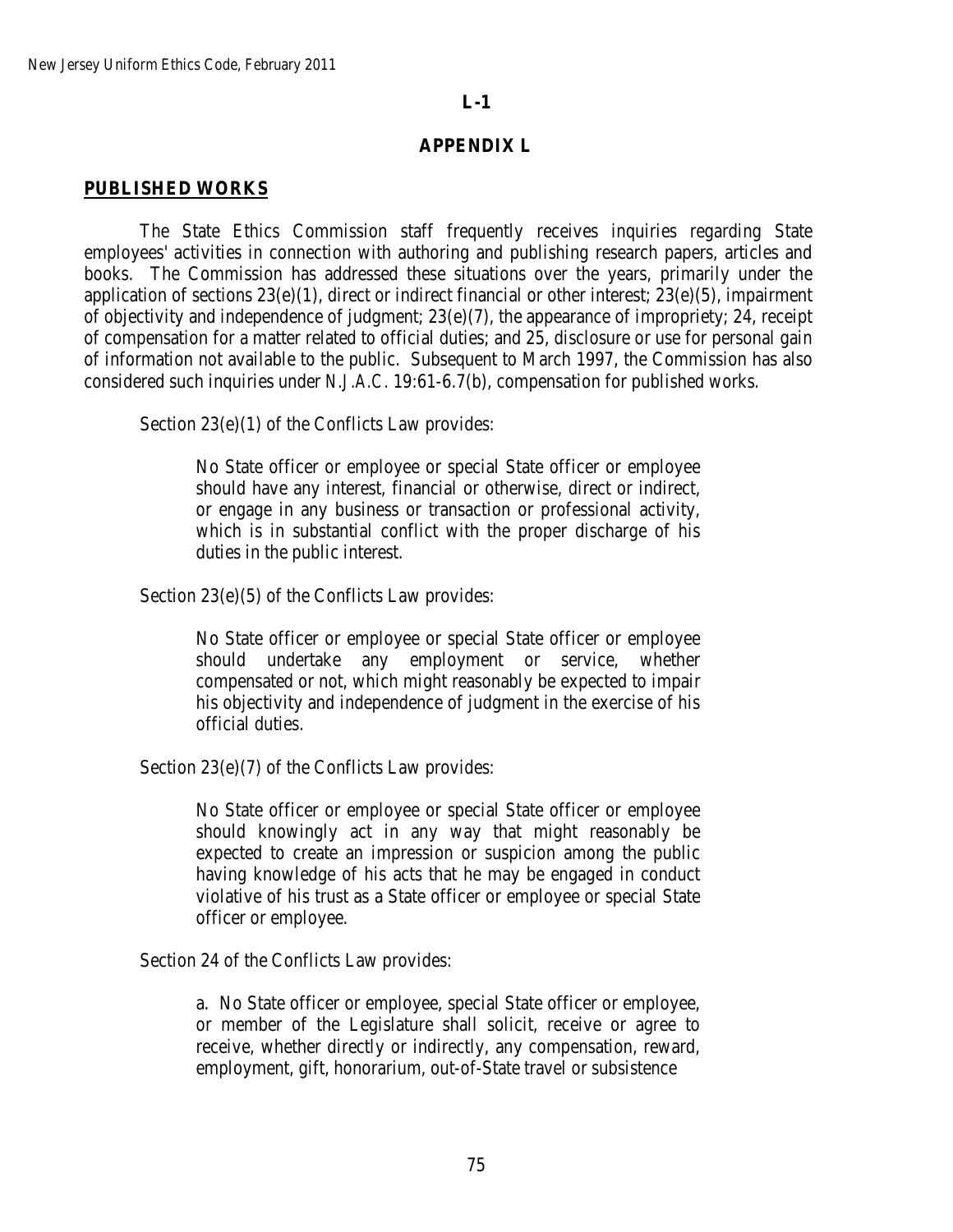expense or other thing of value from any source other than the State of New Jersey, for any service, advice, assistance, appearance, speech or other matter related to the officer, employee, or member's official duties, except as authorized in this section.

b. A State officer or employee, special State officer or employee, or member of the Legislature may, in connection with any service, advice, assistance, appearance, speech or other matter related to the officer, employee, or member's official duties, solicit, receive or agree to receive, whether directly or indirectly, from sources other than the State, the following:

(1) reasonable fees for published books on matters within the officer, employee, or member's official duties…

Section 25 of the Conflicts Law provides:

No State officer or employee, special State officer or employee, or member of the Legislature shall willfully disclose to any person, whether or not for pecuniary gain, any information not generally available to members of the public which he receives or acquires in the course of and by reason of his official duties. No State officer or employee, special State officer or employee, or member of the Legislature shall use for the purpose of pecuniary gain, whether directly or indirectly, any information not generally available to members of the public which he receives or acquires in the course of and by reason of his official duties.

*N.J.A.C.* 19:61-6.7, Compensation for Published Works, provides:

(b) A State official shall secure the permission of the department head to accept compensation for published work(s) not created as part of his or her official duties. In determining whether such approval can be granted, the Department head shall consider the provisions of the Conflicts of Interest Law, the uniform ethics code, the agency code of ethics, any applicable Executive Orders, the Commission's Guidelines Governing Outside Activities, any other applicable guidelines or rules of the Commission, any applicable administrative policies of the agency, and the following conditions.

- 1. Whether compensation is being paid by an interested party;
- 2. Whether the published work(s) uses or discloses information not generally available to the public;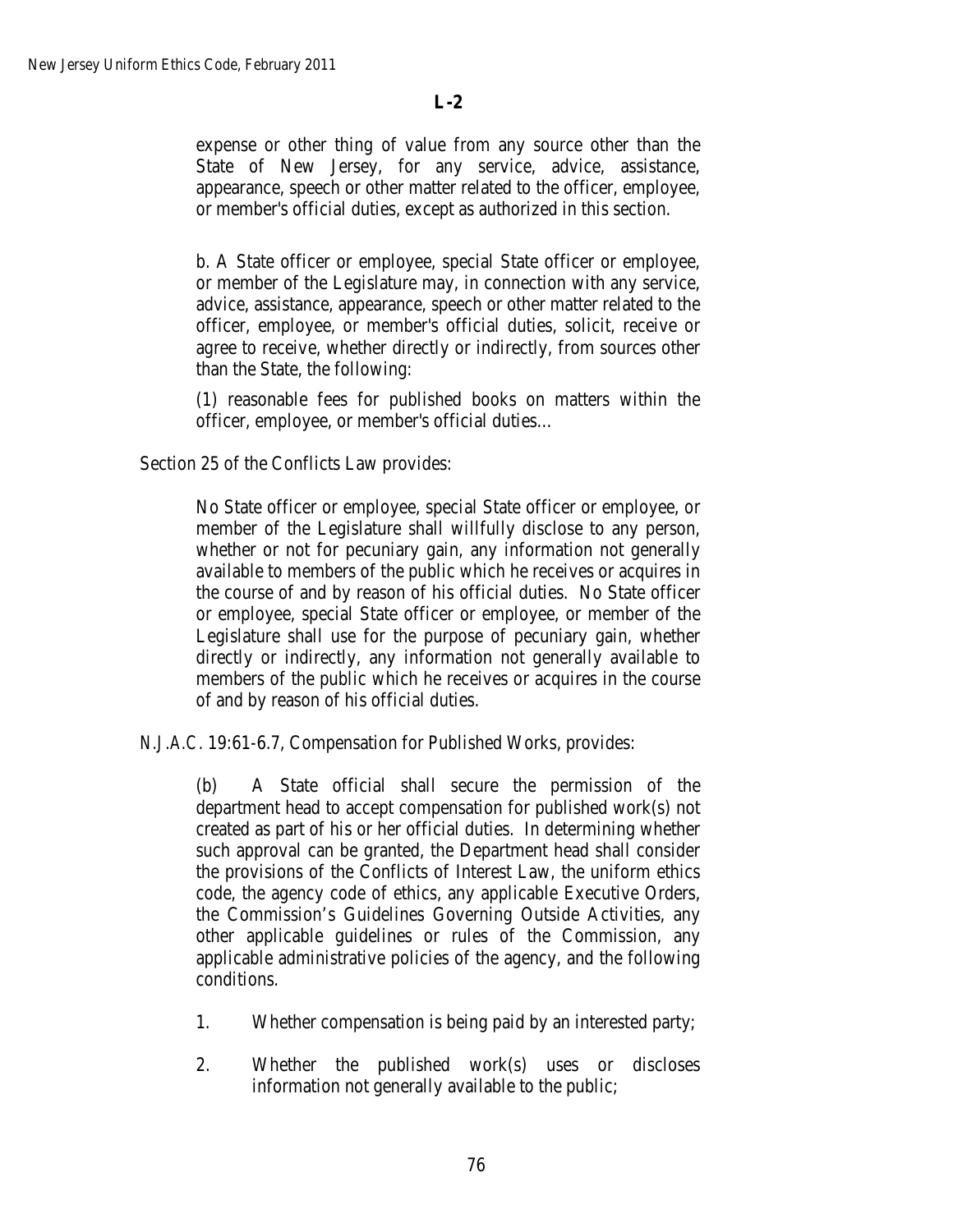(c) The State official shall prepare the published work(s) on his or her own time, without using the services of other State officials or resources owned by the State.

(d) Except as provided in (e) below, the State official shall not use his or her official title in any way in soliciting compensation. (e) A State official acting in a scholarly capacity may accept compensation for published works created as part of his or her official duties on State time utilizing State resources.

Summarized below are Commission cases dealing with published works.

In Case No. 255-75, the Commission considered whether employees of the Public Broadcasting Authority ("PBA") could receive a compensation fee for journalistic work used on a commercial station. Various journalists employed full-time by the PBA were approached for the use of news items that they wrote during the hours that they were employed by the State. These scripts, films or tapes were being used on commercial TV channels. The commercial stations wished to compensate the journalists for the use of their work.

The Commission determined that it would be a violation of section 24 of the Conflicts Law for State employees to receive compensation from any source other than the State for news items created as part of their official duties.

In Case No. 402-76, the Commission considered whether a professor at a State college was permitted, under the Conflicts Law, to receive payment of royalties for a book he published prior to his State employment and for an instructional manual to be used in conjunction with the book. The instructional manual was authored by him during his State employment.

Prior to his State position, while employed at a New York university, the professor devised a method to teach philosophy to elementary school children and authored a book on the topic. Two years after the professor joined the State college, the Board of Trustees formed the Institute for the Advancement of Philosophy for Children ("IAPC") as a means of further research and curriculum development for the purpose of training elementary school teachers to teach philosophical thinking to children. The professor was appointed Director of the IAPC.

The Commission determined that it would not be a violation of the Conflicts Law for the professor to receive royalties from the original book, written materials related to the original book or future materials authored on the subject of the development of philosophy in the elementary grades. This decision was based on the fact that the State college did not have a specific policy governing receipt of royalties for published works written by faculty members during their employment with the college. The agreement between the professor and the State college to act as Director of the IAPC did not provide that he author any publications in connection with this topic. The Commission thus determined that writing the instructional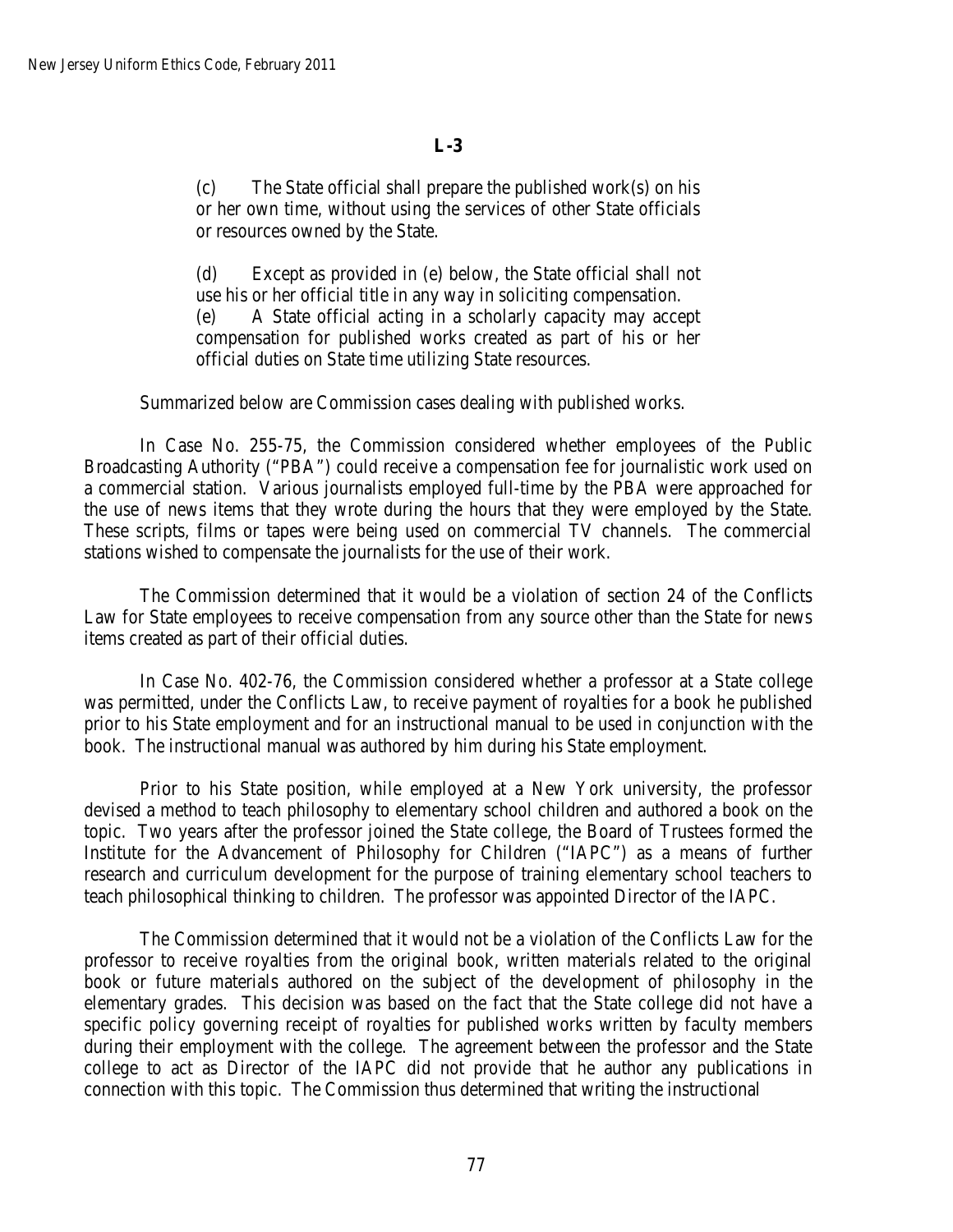manual and any future curriculum materials related to this issue could not be said to be related to his official duties. The professor was advised that, in his official capacity, he could not encourage the purchase of any materials that he authored.

In Case No. 427-76, the Commission considered whether the Deputy Director, Division of Field Services, Department of Education, could collect royalties from a book which he coauthored, with his wife, on the subject of communicating with hearing impaired and autistic individuals. Prior to his employment with the State, the Deputy Director had been associated with a school for the deaf in another state.

The Commission determined that the State employee was permitted to collect royalties from the sale of the book because the subject matter was unrelated to his official duties and he had no authority or control over the education of hearing impaired or autistic children. The State employee was advised that he could not promote the sale of the book to entities in New Jersey.

In Case No. 601-77, the Commission determined that it would not be a conflict of interest for the Chief Engineer, Operations and Local Aid, DOT, in his private capacity, to write an article on transportation systems to be contained in a book entitled "Focus on New Jersey: Problems and Prospects," to be published by a private publisher. In his official capacity, the employee functioned as a traffic engineer designing roads for counties and municipalities. The employee was well known in his field and as a result had given lectures in approximately 50 universities throughout the country on the topics of highway safety and highway traffic.

In Case No. 1028-82, the Department of Education requested that the Commission review the outside activities of three Department employees. The three employees were approached by an entity that received funding from the Department to assist in the production of a multi-cultural handbook to be used in teacher training. The Department was responsible for appointing the Board of Directors of the outside entity and provided funding for administrative purposes. The State employees' Division used the facilities of the private entity for training workshops. The project in question was being funded by a federal grant. All three employees' official responsibilities included the development of instructional programs for students not proficient in English.

The Commission found that a potential for an appearance of a conflict existed because the State employees dealt with the private entity in their official capacity and were involved with essentially the same subject matter in both positions. The Commission also advised the Department that the private entity should have solicited assistance from the Department rather than directly approaching the State employees.

In Case No. 1160-83, the Commission considered whether a Teacher, Adult Basic Education Program, New Lisbon State School, Department of Human Services, was permitted to publish a cookbook written on her own time. In her official capacity, the State employee was responsible for teaching home economics and nutrition programs to the adult developmentally disabled population at New Lisbon State School. The cookbook was a pictorial cookbook/teachers guide for non-readers and the handicapped. The development of the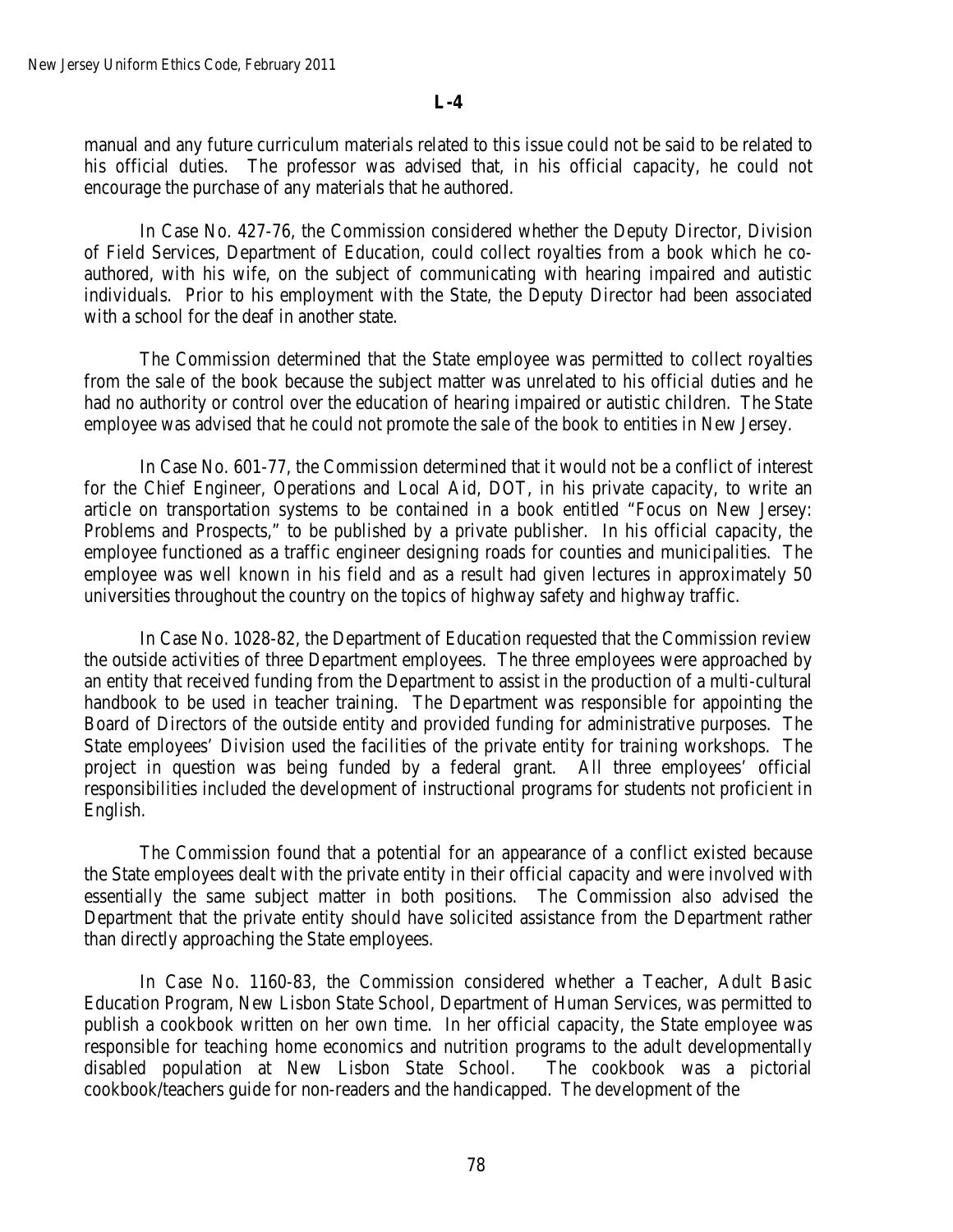cookbook was not part of the employee's official duties and responsibilities. She was advised not to make use of the cookbook in her classes after it appeared in published form.

In Case No. 1186-83, the Commission considered whether Coordinator III, Office of Equal Educational Opportunity, Department of Education, was permitted to publish a book entitled "Analogies and Black History," developed and financed by him for the purpose of assisting minority students in taking college entrance exams. The publication was not developed as part of his official duties, although part of his official function was to conduct black history inservice courses. At the meeting where this matter was considered, the Commission's Counsel at the time indicated that State employees may receive reasonable compensation for published works so long as they are not directly compensated by the State for those same works. Counsel explained that State employees would not be permitted to receive compensation if they were designated to prepare a book for the State as part of their official duties.

The Commission permitted the publication but placed the following restrictions on the employee. He could not conduct any field testing of his material within the area of his geographic assignment; he could not directly promote, advertise or solicit sales of his book to any State employee or any person with whom he had or may have official

dealings; he could not contract to sell these materials to the State of New Jersey unless in compliance with section 19 of the Conflicts Law.

In Case No. 3-84, the Commission found that the Supervising Program Development Specialist, Bureau of Research, Division of Youth and Family Services ("DYFS"), Department of Human Services ("DHS"), could not accept a cash award from a gerontological society for a paper prepared by him as a DYFS employee.

The DHS was awarded a grant to study abuse of the elderly. Because of his experience in the field of gerontology, the State employee was assigned the task of preparing a paper on the subject as part of his official duties. The paper was prepared entirely on State time with grant monies administered by the State. The State employee then submitted the paper for consideration for an annual research award and was the recipient of that award. The Departmental Ethics Review Board concluded that the acceptance of the cash award was violative of the Department's Code of Ethics. The Commission noted that the employee had solicited the award and affirmed the DHS' determination. The State employee appealed the Commission's decision to the Superior Court, Appellate Division, which upheld the Commission's determination.

In 1997, the Department of Law and Public Safety requested an opinion as to whether a Division of Law Deputy Attorney General ("DAG") was permitted to co-author a book about psychics and the paranormal, Case No. 3-97. The DAG wanted to write the book in her private capacity and use her married name (she is known by her maiden name in her employment with the Department). The Commission determined that the DAG was permitted to co-author the book under the following conditions: that she not refer to her status as a DAG or member of the Department; that she not permit the use of her title or employment in connection with publication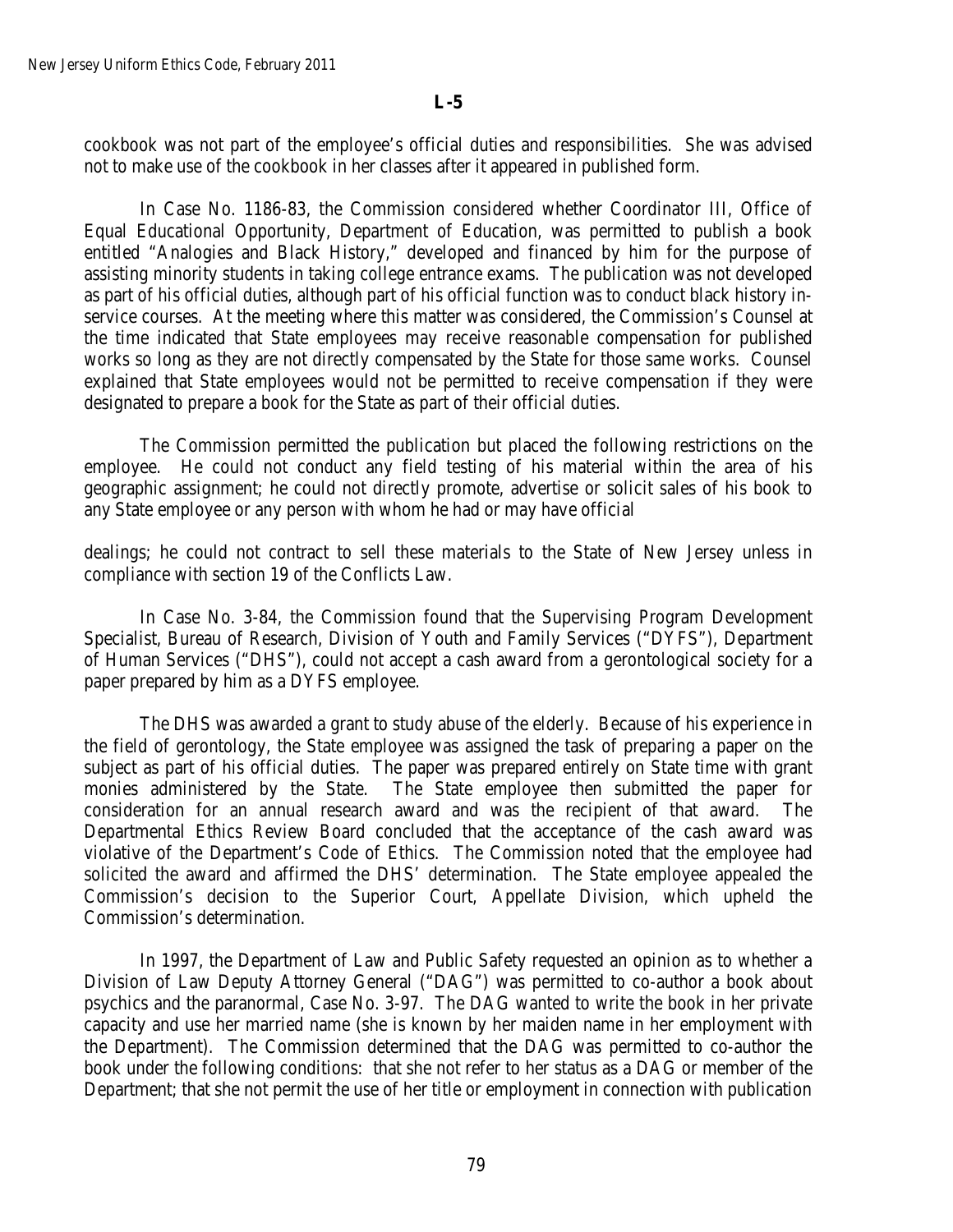or promotion of the book; that she not write about an active case or use information not generally available to the public; that she avoid any legal analysis that could be interpreted as Division of Law work product; that she not use State time or resources in connection with her outside activity.

In Case No. 34-96, Assistant Director, Division of Administrative Rules ("DAR"), Office of Administrative Law ("OAL"), and Case No. 35-96, Assistant Director, Judicial Standards and Procedures ("JSP"), OAL, the employees requested an opinion regarding outside employment. They were co-authors of an annual update of the Administrative Law Volume of the New Jersey Practice Series published by West Publishing Company ("West"). The matter at issue was the pocket part which updates the main text. West paid royalties to the employees.

West was an "interested party" under the Commission's rules. West did business with the OAL in two ways: it was the sole supplier of law library materials and also had the exclusive license to publish the New Jersey Register and the New Jersey Administrative Code. The OAL formerly produced these materials. West had a 7-year contract with three 1-year extensions which could be exercised at the State's option. The JSP Assistant Director had no involvement with West in any of its OAL dealings. The DAR Assistant Director had official contact with West regarding the license agreement.

As to the JSP employee, the Commission determined that she was permitted to engage in the outside employment. Under the Commission's rules governing compensation for published works in effect at the time, State employees were flatly prohibited from accepting compensation from an interested party. West was an interested party, but after reviewing all of the facts and circumstances, the Commission determined that her arrangement with West did not do violence to the intent of the rule. The Commission noted that the intent of the interested party provision was to prevent any influence by a discretionary vendor. This did not appear to be the situation in her case.

West was a sole-source provider, and she would not be able to influence any decision regarding West. The royalties were not subject to negotiation; there was a formula based on the sale of the books.

As to the DAR employee, the Commission determined that his co-authorship did not constitute a conflict with his official duties and permitted the outside employment, subject to the condition that he recuse himself from any actions in connection with contract renewals or rebidding at the conclusion of the current 7-year contract.

The Commission determined that the interested party prohibition was overly broad. Subsequent to the two decisions, in March 1997, the Commission proposed and adopted the current provision regarding compensation for published works. Under the amended rule, *N.J.A.C.* 19:61-6.7, the fact that compensation is from an interested party does not automatically preclude acceptance of compensation, but is only one of a number of factors to be considered.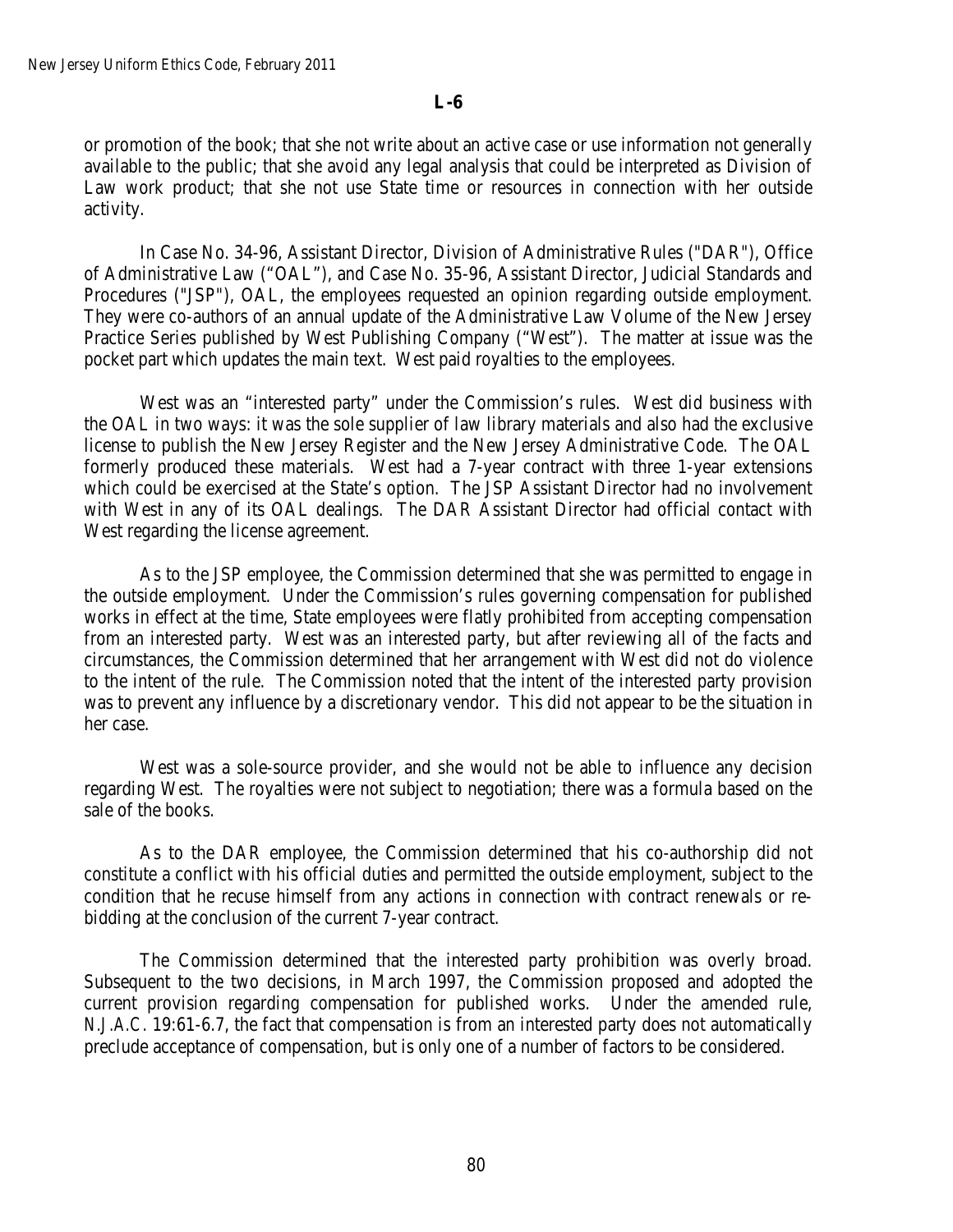In Case No. 17-98, a Principal Environmental Specialist, Department of Transportation, requested an opinion from the Commission as to whether he was permitted to author a book on New Jersey archeological sites to be published by Rutgers University Press ("RUP"). Rutgers University is a State agency for the purposes of the Conflicts Law, and RUP is fully integrated into the University. The employee's proposed outside activity raised a number of issues: the use of DOT archeological reports prepared by the employee or consultants supervised by him, the receipt of compensation for published works based on these reports, and contracting with Rutgers, a State agency.

The Commission determined that the use of DOT archeological reports in connection with the proposed published work appeared to be approvable under *N.J.A.C.* 19:61-6.7 and section 25 of the Conflicts Law. While there was no precedent directly on point, the Commission noted that State employees have been permitted to accept compensation for published works on subject matters related to their official duties. While the employee's activity was approvable under the rules governing published works and under section 25 of the Conflicts Law, the Commission determined that he was prohibited under section 19 of the Conflicts Law from undertaking or executing a contract or agreement for \$25 or more with RUP.

In Case No. 34-98, the Commission determined that the Managing Actuary, Division of Life and Health, Department of Banking and Insurance ("DOBI"), was permitted to co-author and market a study guide utilized by students preparing to take the Society of Actuaries ("SOA") professional examination under the Commission's rules, precedent, the Conflicts of Interest Law and the DOBI Code of Ethics.

The employee co-authored the study guide in 1995 while on the faculty of Temple University. The examination contains ten segments; the study guide deals with only one particular segment of the exam. The book previously identified the employee as a faculty member at Temple, but new copies identify him only by name and give no indication of his current employment with the DOBI. The authors distribute approximately one third of the books themselves through direct mail; they purchased an advertisement which is distributed with materials sent by the SOA to all exam registrants. The remaining two thirds of the book are sold through several mail order books stores that specialize in actuarial books. The study guide is used by student actuaries; the majority of them are employees of insurance companies or actuarial consulting firms. Some students are employed by insurance companies and are reimbursed by their employers when they purchase books; insurance companies also purchase the study guide directly.

In approving the activity, the Commission took into account the following factors: the study guide is sold nationally and not just to New Jersey exam registrants, the employee coauthored the book while at Temple, uses only his name and not his official title in connection with the study guide and does not directly solicit regulated entities.

**Summary.** Under the rule addressing compensation for published works, *N.J.A.C.* 19:61-6.7, and under Commission precedent, a State employee not acting in a scholarly capacity may accept compensation for published works under the following conditions.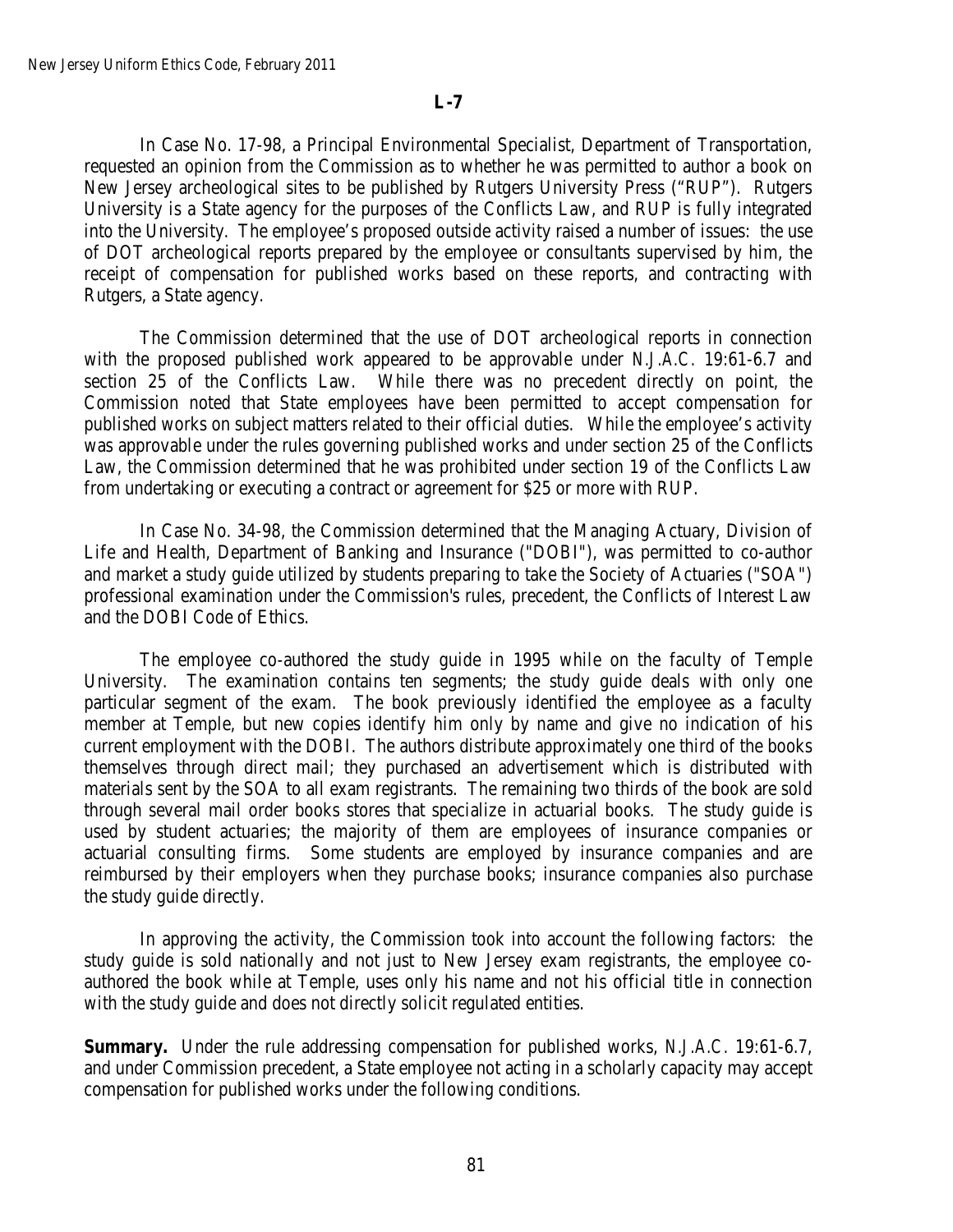- There is no prohibition governing such activity in the Department's enabling legislation or Code of Ethics.
- The State employee must obtain prior approval from his/her Department head.
- The published work must not use or disclose information not generally available to the public.
- The State employee must not use State time or resources in connection with the published work.
- The State employee must not use his/her official title in connection with publication or promotion of the published work.
- The State employee cannot promote, advertise or solicit sales of the published work to co-workers or individuals with whom he/she has official dealings.
- The State employee may not contract to sell the published work to the State except in compliance with section 19 of the Conflicts Law.
- The published work must not have been prepared as part of the State employee's official duties.

pubworks.doc August 1999 June 2006 August 2006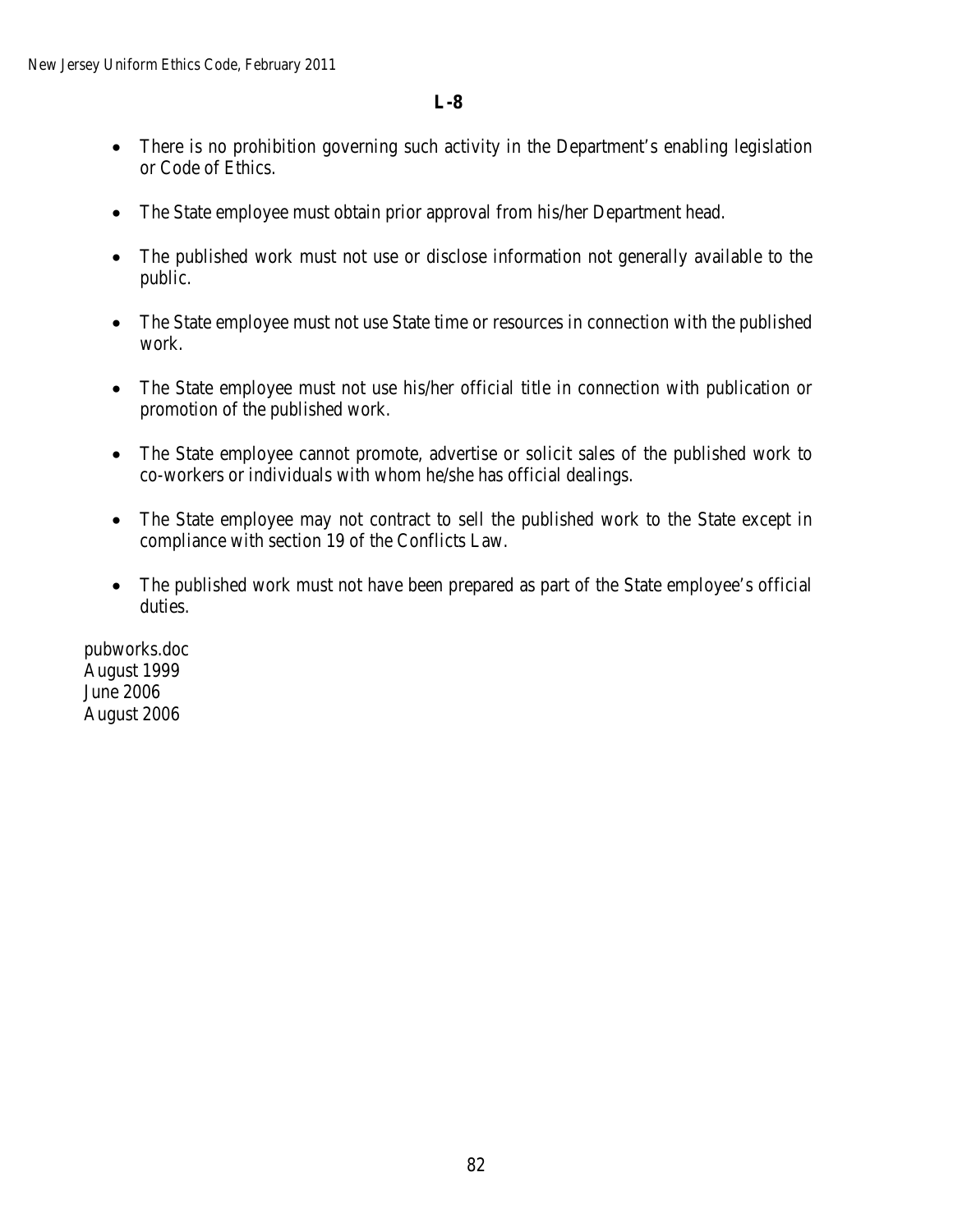### **APPENDIX M**

# **OFFICIAL INTERACTIONS WITH FAMILY MEMBERS/COHABITANTS AND DATING RELATIONSHIPS**

The State Ethics Commission staff frequently receives inquiries regarding the propriety of State officials interacting in the course of their duties with family members. The majority of the inquiries concern relatives employed by the same State agency or interactions with family members employed in the private sector. Prior to 2006, the New Jersey Conflicts of Interest Law, *N.J.S.A.* 52:13D-12 et seq., did not contain an anti- nepotism provision. However, the statute was amended, effective March 15 2006, to prohibit certain relatives of certain State officials from holding particular governmental positions and also to prohibit State officials from supervising, or exercising authority with regard to personnel actions over, a relative of the State official.

#### *N.J.S.A*. 52:13D-21.2 provides:

a. (1) A relative of the Governor shall not be employed in an office or position in the unclassified service of the civil service of the State in the Executive Branch of State Government.

(2) A relative of the commissioner or head of a principal department in the Executive Branch of State Government shall not be employed in an office or position in the unclassified service of the civil service of the State in the principal department over which the commissioner or head of the principal department exercises authority, supervision, or control.

(3) A relative of an assistant or deputy commissioner or head of a principal department in the Executive Branch of State Government who is employed in an office or position in the unclassified service of the civil service of the State may be employed in the principal department in which the assistant or deputy commissioner or head serves, but shall not be assigned to a position over which the assistant or deputy commissioner or head exercises authority, supervision, or control.

(4) A relative of a head or assistant head of a division of a principal department in the Executive Branch of State government who is employed in an office or position in the unclassified service of the civil service of the State may be employed in the principal department in which the head or assistant head of a division serves, but shall not be assigned to a position over which the head or assistant head exercises authority, supervision, or control.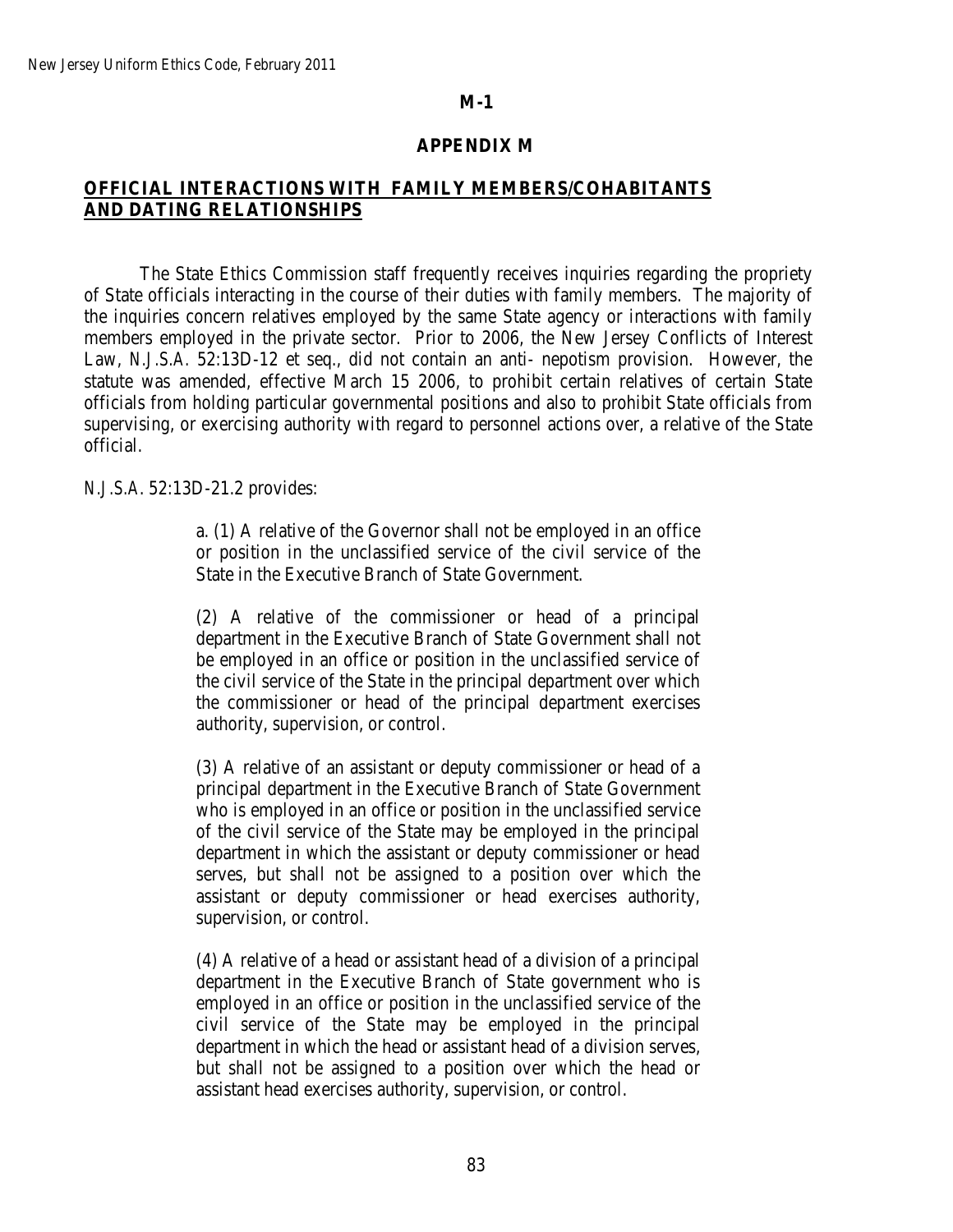b. (1) A relative of an appointed member of a governing or advisory body of an independent authority, board, commission, agency or instrumentality of the State shall not be employed in an office or position in that independent authority, board, commission, agency or instrumentality.

(2) A relative of an appointed New Jersey member of a governing body of a bi-state or multi-state agency shall not be employed in an office or position in that bi-state or multi-state agency, to the extent permitted by law.

c. A State officer or employee or a special State officer or employee of a State agency in the Executive Branch shall not supervise, or exercise authority with regard to personnel actions over, a relative of the officer or employee.

d. As used in this section, "relative" means an individual's spouse or the individual's or spouse's parent, child, brother, sister, aunt, uncle, niece, nephew, grandparent, grandchild, son-in-law, daughter-in-law, stepparent, stepchild, stepbrother, stepsister, half brother or half sister, whether the relative is related to the individual or the individual's spouse by blood, marriage or adoption.

Attorney General Opinion 06-0006 addresses the issue of the application of the antinepotism provision, *N.J.S.A*. 52:13D-21.2, to previously hired employees and advises that a State employee is not required to be terminated when a relative is subsequently appointed to a high level position within the agency. However, arrangements must be made to prohibit the relative's involvement in the exercise of authority, supervision, or control with regard to the incumbent holder of the affected State office or position.

The casino-related provisions of the Conflicts Law also contain prohibitions that apply to a State official's immediate family members, defined in *N.J.S.A.* 52:13D-13(i) as the person's spouse, child, parent or sibling residing in the same household. *N.J.S.A.* 52:13D-17.2(b) deals with the concurrent casino-related employment of immediate family members while *N.J.S.A.* 52:13D-17.2(c) deals with post-employment situations of immediate family members. These two provisions are discussed below under "Casino-Related Prohibitions."

The Commission has addressed various family member issues over the years, primarily under the application of sections  $23(e)(3)$ , unwarranted privilege,  $23(e)(4)$ , direct or indirect personal financial interest that might reasonably be expected to impair objectivity and independence of judgment, and 23(e)(7), the appearance of impropriety. Summarized below are sample Commission cases that address a number of common family member scenarios. It should be noted that these cases were decided prior to the March 2006 Nepotism amendment.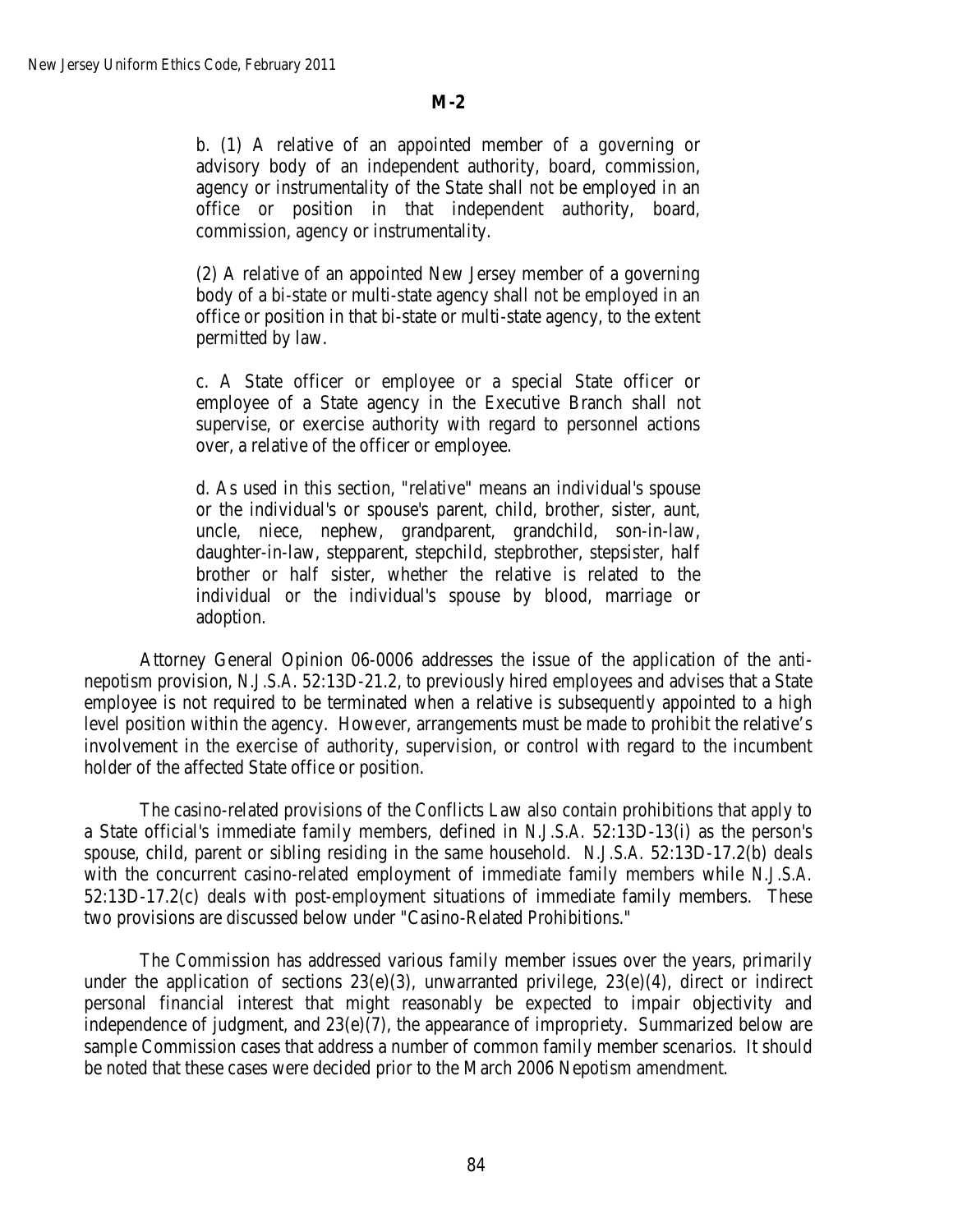#### **STATE EMPLOYMENT**

**Family Members Employed by the Same Agency.** In Case No. 27-91, the Commission considered whether the spousal relationship of the Chief of the Department of Labor Appeal Tribunal and her husband, a member of the Department of Labor Board of Review ("Board"), gave rise to a conflict of interest or appearance of a violation of the public trust. The Appeal Tribunal reviews determinations of the Division of Employment Security that are appealed by an aggrieved or dissatisfied claimant. The three-member Board of Review decides appeals of decisions issued by the Appeal Tribunal. The Chief did not decide cases; her job duties consisted of devising strategy and creating administrative policies for the Appeal Tribunal.

The Board adopted a policy precluding the Member from reviewing or having any connection with decisions issued by the Chief on those rare occasions when it was necessary for the Chief to conduct a hearing and function as an Appeals Examiner. The Commission concurred with the Deputy Attorney General who represented the Board that the recusal policy in place at the Board was a sufficient mechanism to avoid a conflict situation.

In Case No. 19-98, the Commission issued a complaint charging the Chairman of the Ocean County Soil Conservation District, Department of Agriculture, with violating sections 23(e)(4) and (7) of the Conflicts Law when he participated in a controversial matter pending before the District Board in which his brother, an employee of the District, had substantial involvement and for voting on matters that involved personnel and salary issues affecting his brother.

**Supervisor/Subordinate Relationships.** In Case No. 1161-83, the Commission considered whether a situation where spouses worked for the same agency and had a supervisor-subordinate relationship constituted a conflict of interest. This situation was reviewed under the application of section 23(e)(4) of the Conflicts Law which prohibits State employees from acting in their official capacity in a matter wherein they have a direct or indirect personal financial interest that might reasonably be expected to impair their objectivity or independence of judgment.

The Commission determined that one spouse has a direct personal financial interest in the salary and continued employment of the other spouse and thus should not be in a position to provide direct supervision or to take personnel actions such as performance evaluations and salary increases. The Commission advised the agency to take administrative action to resolve the conflict situation, and the agency transferred one of the spouses out of the work unit.

In Case No. 182-93, the Department of Community Affairs requested an opinion as to whether Commission precedent prohibiting family members from having supervisor/subordinate relationships should also apply to non-related individuals who share the same household with the same financial interdependence that the Commission viewed as creating a conflict in spousal situations. The Commission determined that where non-related supervisor/subordinate employees share the same household under circumstances where there is financial interdependence, there must be an intermediate supervisory level between the two and the higher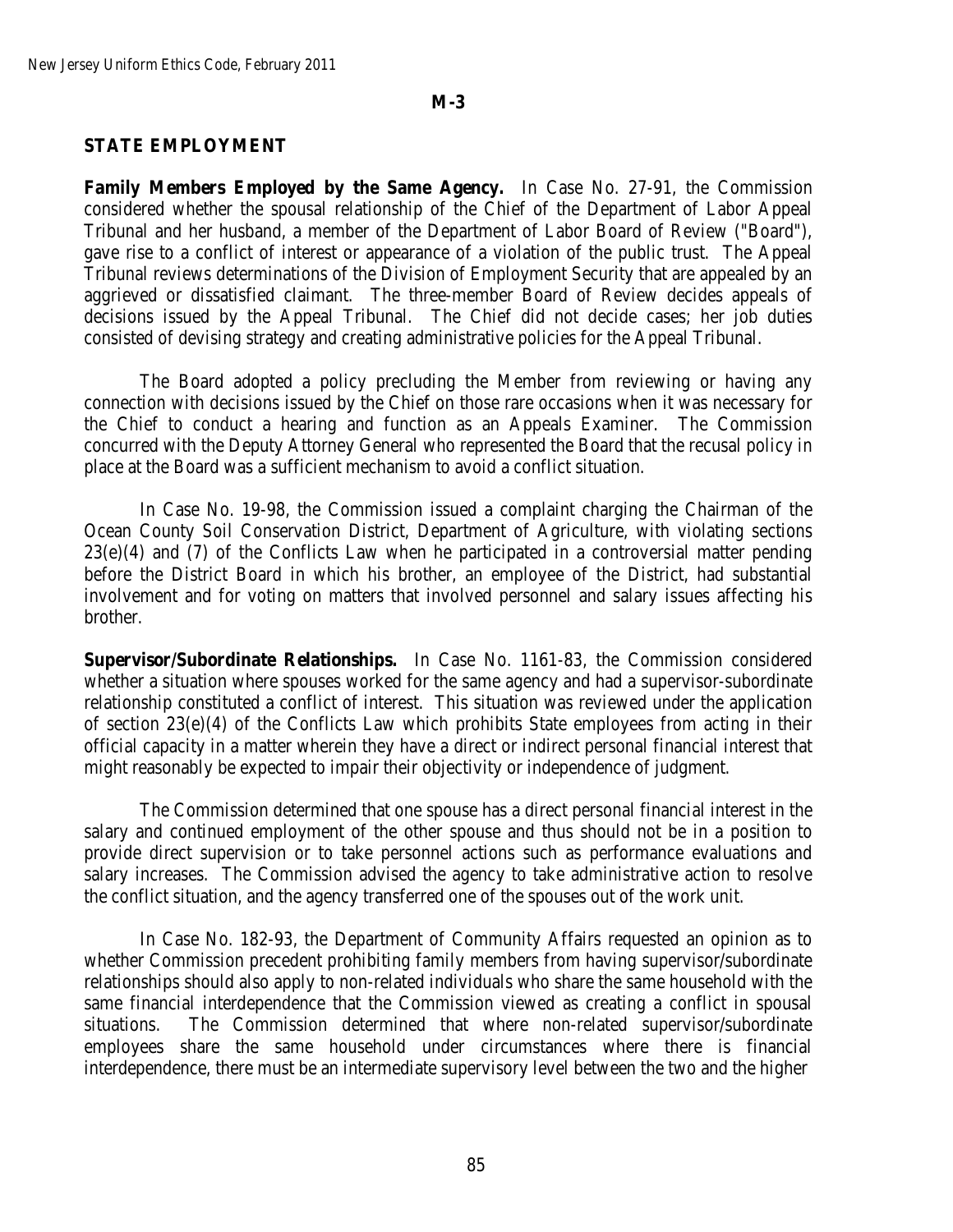placed employee should have no supervisory or signing authority regarding personnel matters affecting the subordinate employee.

In Case No. 9-94, the Commission determined that the Conflicts Law was not violated by virtue of the fact that a Manager, Division of Motor Vehicles, Department of Law and Public Safety, worked in the same facility as his two cousins. Because the cousins were not members of the Manager's immediate family, as defined in section 13(i) of the Conflicts Law, the Commission determined that a supervisor/subordinate relationship was not per se prohibited under Commission precedent. The Commission reviewed the specifics of this particular situation and noted that the Manager did not directly supervise his cousins, complete their PARS or sign their time sheets. Thus, it was unlikely there could be an appearance of impropriety by virtue of his cousins working in the same facility.

**Hiring of Family Members.** In Case No. 23-88, the Commission was asked to approve the Department's removal of an employee from his position due to a number of violations of the Department's Code of Ethics. Among the violations was one that the employee secured employment for his daughter with a private organization that received funding from the Department. The employee directly monitored the organization's performance under the contract. After the employee's supervisor learned of his daughter's employment, the employee was relieved of all monitoring responsibilities. After reviewing the various violations, the Commission concurred with the Department's findings and approved the proposed sanction.

In Case No. 32-90, the Commission reviewed an allegation that the Warren County Conservation District ("District") had contracted with the District Manager's wife for financial and bookkeeping services without public announcement or advertisement of the availability of the contractual position. The Commission determined that the circumstances surrounding the contract were violative of section  $23(e)(3)$ , the unwarranted privilege section of the statute. The contract between the District and the District Manager's wife was terminated.

In Case No. 34-92, the Commission found indications of violations of sections  $23(e)(3)$ , unwarranted privilege, and  $23(e)(7)$ , appearance of impropriety, in connection with the Sussex County District ("District") Manager's hiring and supervising of her son. The manager and her son resided in the same household. The Commission ordered that her son's employment with the District be terminated and that a complaint against the District Manager be prepared. The Commission later approved a consent order in this matter.

In Case No. 2-93, the Commission found indications of violations of section  $23(e)(3)$ , unwarranted privilege, and  $23(e)(7)$ , appearance of impropriety, in connection with the Director of the Library of the Blind and Handicapped's hiring and supervision of her daughter for summer employment. The position was never advertised to the job-seeking public and the Director did not use any of the State contractors who normally performed the services in question. The Commission approved a consent order with the Director.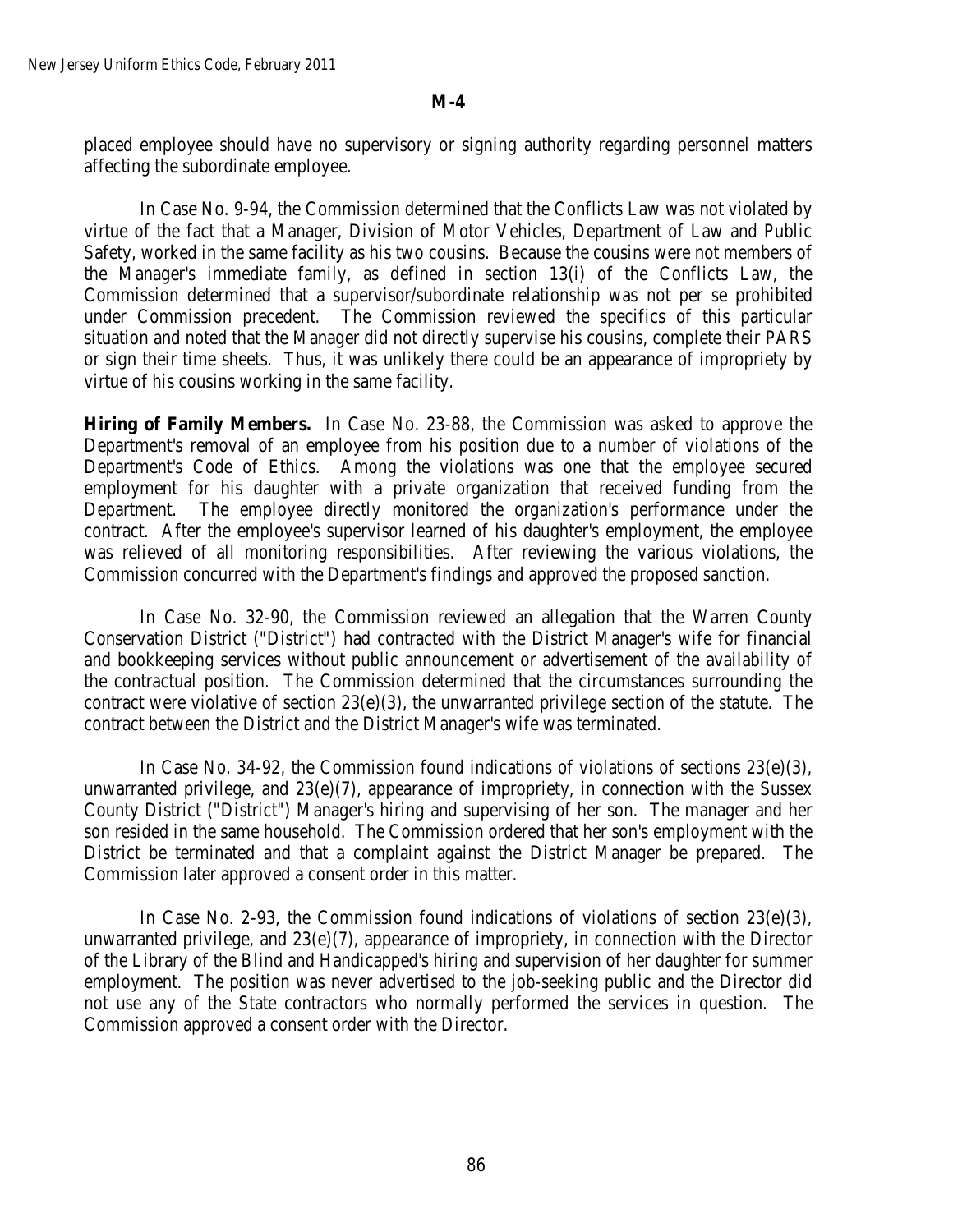In Case No. 23-96*,* the Commission issued a complaint alleging that a Deputy Superintendent of Elections violated the Conflicts Law when, among other activities, she hired and supervised six family members. The Deputy Superintendent entered into a consent order with the Commission.

In Case No. 9-98(B), the Commission reviewed an allegation concerning the hiring of the son of the Director of Human Resources, Department of Corrections ("DOC"), for a position within the DOC. The Director had asked the Chief of the Bureau of Parole if he would be interested in hiring his son while a DOC employee was out on sick leave. The Bureau Chief then forwarded a personnel action request to the DOC Office of Human Resources seeking a freeze exemption to appoint a new employee. The form was signed by the Director. Other individuals were on the certified list who ranked higher than the Director's son and were not advised of the interim position. The Commission determined that there were indications that the State employee violated sections 23(e)(3) and (7) of the Conflicts Law. The Director entered into a consent order with the Commission.

## **STATE PROGRAMS**

In Case No. 30-04, the Commission reviewed an allegation that an Assistant Commissioner, Department of Personnel ("DOP"), used her official position to attempt to place her nephew in the Pilot Program of a course developed by the DOP's Human Resource Development Institute ("HRDI") to prepare individuals to take the Law Enforcement Examination. The Assistant Commissioner's responsibilities included oversight of the HRDI.

The Commission determined that there were indications that the Assistant Commissioner violated sections 23(e)(3) and (7) of the Conflicts Law and authorized the drafting of a complaint. The Assistant Commissioner entered into a consent order with the Commission and agreed to a civil penalty of \$750.

#### **PRIVATE SECTOR SITUATIONS**

In *Advisory Opinion No. 33*, issued September 17, 1975, the Commission determined that a Member of a County Board of Taxation must disqualify himself from hearing tax appeals when the assessor of the responding city is his second cousin or is more closely related to the Board Member. Because Members of the County Boards of Taxation act in a quasi-judicial capacity, the Commission was guided by cases interpreting the Canons of Judicial Ethics as applied to family member situations. It was noted that the need for unquestionable integrity, objectivity and impartiality is just as great for quasi-judicial personnel as for judges.

In Case No. 344-76, the Commission considered whether the Chief Engineer, Cable Television Section, Department of Public Utilities, was permitted to become involved in a challenge to the award of a franchise by the cable television company of which his son was President. If a company is denied a franchise in a municipality in favor of another company, it is the duty of the Chief Engineer to pass upon the engineering qualifications of the successful applicant. The Commission determined that it would be an appearance of a conflict if the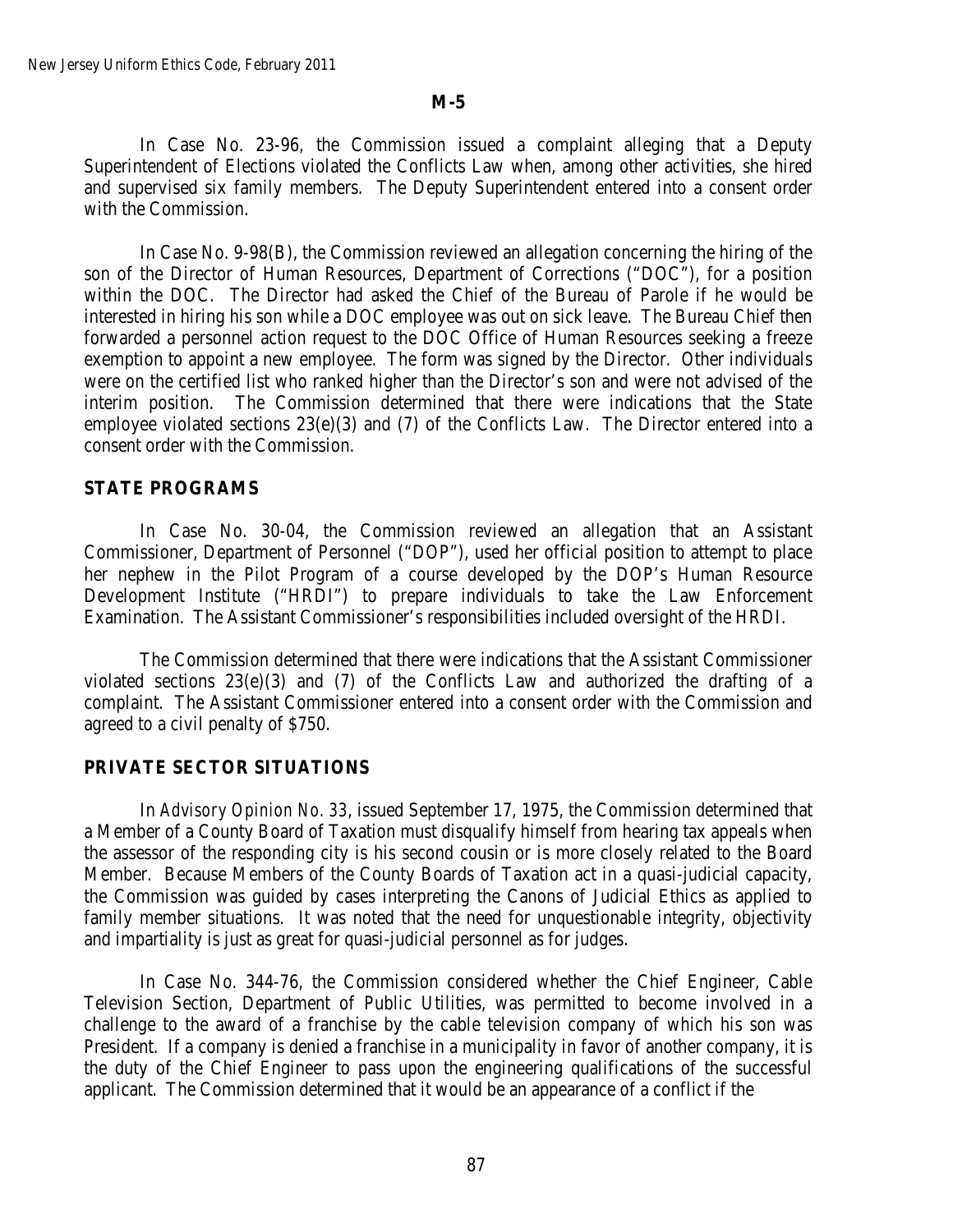engineer were to become involved in any way in the challenge of the subject franchise or any future action with respect to the company that employed his son.

In Case No. 651-78, a Member of the New Jersey State Council on the Arts, Department of State, requested advice from the Commission regarding actions affecting a grant recipient. The Member's husband was president of an advertising agency which performed public relations work for the grant recipient. The Member asked if it was necessary for the advertising agency that employed her husband to resign from the account. The Commission determined that it did not have the authority to require the private public relations firm to relinquish the account and recommended that the Member refrain from participation in discussion and voting on any matters pertaining to the grant recipient.

In Case No. 35-79, the Division of Youth and Family Services ("DYFS"), Department of Human Services, requested an opinion from the Commission as to whether there was a violation of the Conflicts Law for a DYFS employee to serve as Administrator of Management Operations while his brother was employed as a salesman for a company that sold equipment to DYFS. The Commission determined that to avoid any potential conflict or appearance of a conflict, the Administrator should in no way be involved in contracts negotiated or executed by DYFS or DHS with the company that employed his brother. Further, in his State capacity, the Administrator should not solicit any State business for nor refer any State business to his brother's employer. Also, neither his brother nor any representatives of the company should call on the Administrator and the Administrator should have no involvement with matters pertaining to the company.

In Case No. 941-80, the Commission determined that it would not violate the Conflicts Law for the Director, Division of Hazard Management ("DHM"), Department of Environmental Protection, to review and approve contracts with an environmental company which was a subsidiary of the company that employed the Director's father-in-law. The parent organization had more than 30 subsidiary companies segmented into 9 control groups. The control group with which the Director's father-in-law was affiliated had no direct relationship with the environmental company that contracted with DHM. The Commission determined that the nexus was too remote to suggest that the Director was acting in his official capacity in a matter wherein he had a direct or indirect personal financial interest that might reasonably be expected to impair his objectivity or independence of judgment.

In Case No. 1176-83, the Commission determined that no conflict would result from the award of the Lottery Commission's advertising contract to the firm that employed the wife of the Deputy Chief of Staff, Office of the Governor, or by her assignment to perform work under that contract. The Commission noted the absence of any indication that the Deputy's spouse's position was offered to her for the purpose or with the intent of influencing him nor was there any evidence that the Deputy had used his position to obtain employment for his spouse with the bidder or to secure her assignment under the proposed contract. There was also no indication of any interest held by the Deputy in the bidder that would bar the contract under section 19, the contracting section of the statute.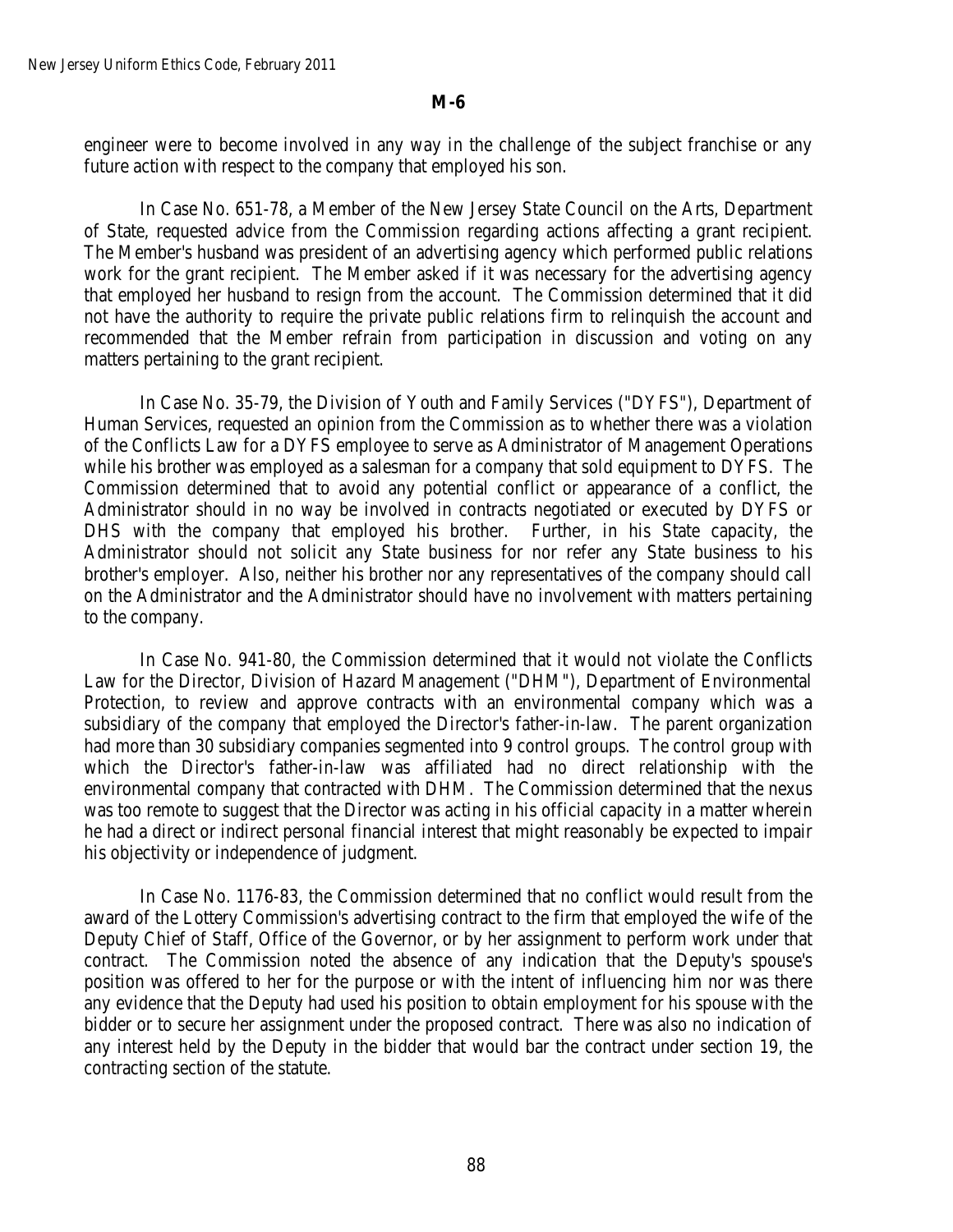As for the appearance of impropriety, the Commission noted that the Deputy's spouse had obtained employment with the bidder prior to their marriage and long before his appointment as Deputy and that the lack of involvement by him in bidding process matters involving the Lottery Commission, on the part of the Governor's Office, would substantially ameliorate any appearance problems. The Commission based its advice on the assumption that he would have no duties concerning this contract or the Lottery Commission in general, such as appointment of members, which might raise impairment of objectivity issues due to his personal financial interest in his spouse's employment. The Commission also cautioned the Deputy that willful disclosure or use of information not generally available to the public received or acquired in the course of or by reason of official duties is prohibited.

In Case No. 25-84, the Commission considered whether it was a conflict of interest for the Ombudsman, Department of Corrections, to handle inmate complaints concerning Corrections Officers represented by the union of which her husband was State President. The Ombudsman was generally responsible for receiving, investigating and making recommendations concerning complaints received from persons incarcerated or on parole. The Commission determined that the Ombudsman and the Department should be advised that it is not consistent with the Conflicts Law for her to have involvement as Ombudsman in handling complaints concerning Correction Officers represented by the Union while her husband served as President. The advice was based on considerations of indirect interest, impairment of objectivity and appearance of impropriety.

In Case No. 14-85, the Commission approved the Department of Education's handling of a matter wherein the Program Manager, Gifted Education Contracts, Division of General Academic Education, recommended that her husband be employed as a consultant to the Division. The employee also recommended her husband as a consultant to a school district which received funding from the Department for a project related to the education of gifted students. The Department determined that the manager's recommendation of her husband as a Division consultant was violative of the Conflicts Law. She was also advised that she should not implicitly or explicitly make recommendations to local districts as to consultants or programs for gifted and talented education with which she has a direct or indirect relationship.

In Case No. 17-85, the Commission determined that the Medical Director, Division of Disability Determinations ("DDD"), did not use her official position to advance her husband's private medical practice. As a private practitioner in the field of internal medicine, her husband worked in conjunction with the DDD as a Consultative Examining Physician ("CEP"). The Commission based its determination on the fact that while the Medical Director's responsibilities placed her in direct contact with CEPs, she recused herself from all involvement regarding her husband and/or his specialty of internal medicine. The Medical Director had no direct control over the scheduling of examinations between DDD clients and CEPs. In addition, while it was the Director's responsibility to review a physician's qualifications prior to acceptance as a CEP, her husband became a CEP four years before she became Medical Director.

In Case No. 25-85, the Commission determined that the Chief, Bureau of Construction Code Enforcement ("BCCE"), Department of Community Affairs, violated the Conflicts Law by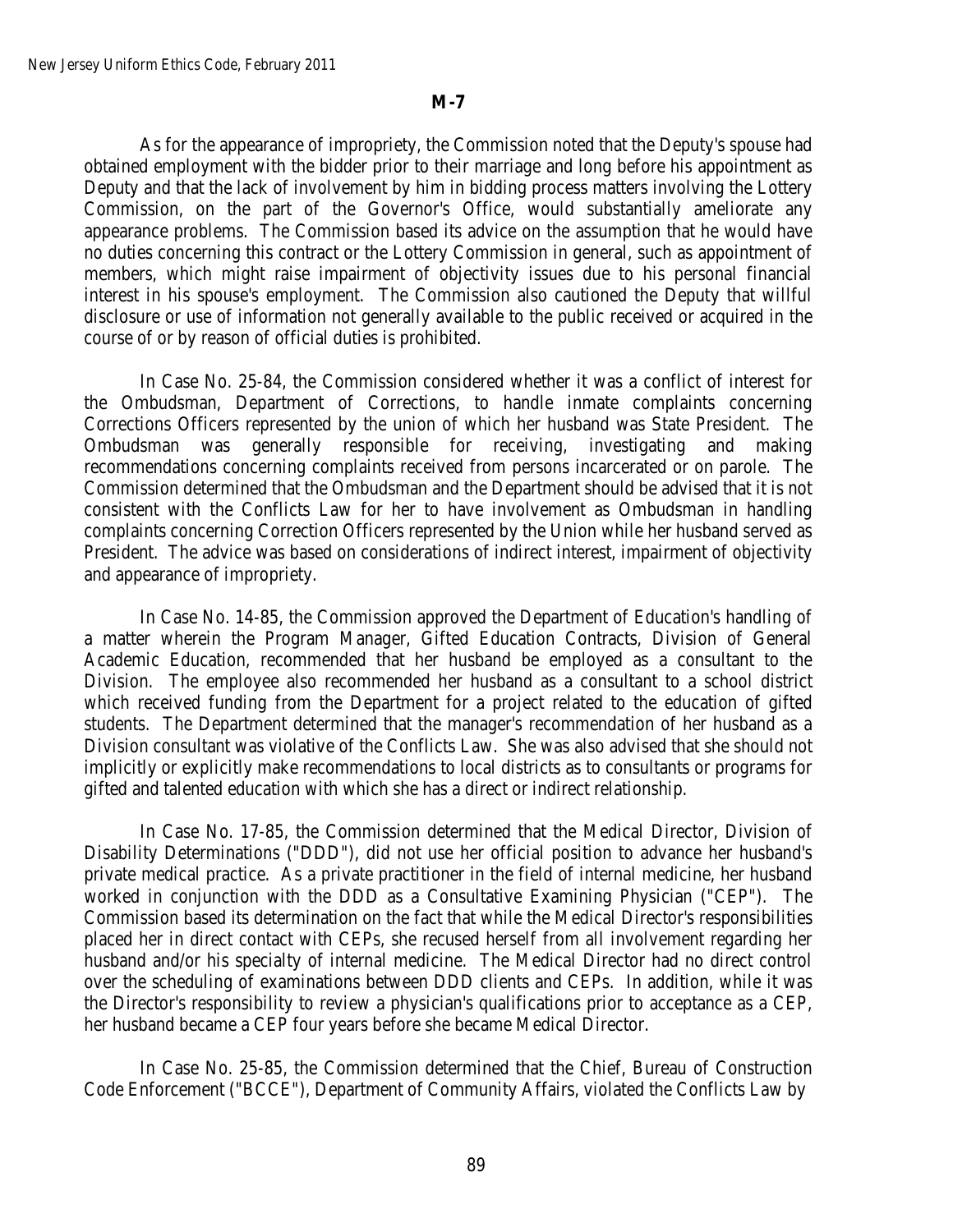soliciting and receiving, on behalf of his daughter, a scholarship award from an organization whose members were regulated by the BCCE. The Chief's daughter received the award for academic year 1983. In 1984, she applied personally for the scholarship. The organization's Board of Directors questioned the propriety of awarding the scholarship to the daughter of the Chief of the BCCE and advised the Chief that the award would not be granted until the conflicts issue was resolved. The Commission determined that the Conflicts Law was violated and ordered the Chief to reimburse the organization for the amount of scholarship monies awarded to his daughter.

In Case No. 9-86, the Commission considered a request for advice as to whether a nominee to the Racing Commission was in a conflict situation due to his son's business relationship, as an insurance broker, for an organization regulated by the Racing Commission. The Racing Commission does not regulate the selection of insurance brokers but does require that a surety bond be submitted by the track owner's insurance broker. The nominee's son provided this bond to the Racing Commission. The Commission determined that there was no conflict of interest per se; however, the nominee was cautioned to abstain from discussions and voting on any insurance matters that came before the Racing Commission.

In Case No. 27-89, the Commission considered whether a Casino Control Commission Member was required to recuse herself on matters where one of the parties was represented by a law firm for whom her father worked as an accountant. The Commissioner had been associated with the same law firm that employed her father prior to entering State service. The Commissioner had recused herself on eight previous occasions. The Commission determined that the Commissioner should continue to recuse herself from all matters related to the law firm in order to support her ability to render independent decisions and to be so perceived.

In Case No. 42-90, the Chairman of the Casino Control Commission ("CCC") requested an opinion as to whether he was required, under the operation of the Casino Control Act, the CCC Code of Ethics or the Conflicts of Interest Law, to recuse himself from matters involving his brother-in-law, a credit executive with a casino hotel, and/or his brother-in-law's employer. The Commission determined that the Chairman should recuse himself from participation in any matter involving his brother-in-law or the credit department of the casino hotel by which he was employed and advised him that his intention, in any matters involving his brother-in-law's employer, to advise the interested parties on the record of his relationship and to provide the opportunity for any interested party to seek his recusal was an adequate measure to protect the public interest.

In Case No. 245-93, the Commission reviewed an allegation that the Administrator, Office of Set-Aside and Certification, Department of Commerce, certified a business owned by his son for eligibility to participate in a program administered by his office. The Commission determined that the employee violated section 23(e)(3), the unwarranted privilege provision, section 23(e)(4), the prohibition against acting in one's official capacity if one has a direct or indirect personal financial interest in a matter, and section 23(e)(7), the appearance provision, in regard to certifying a business owned by his son. The Administrator should have delegated another employee in the office to handle his son's application.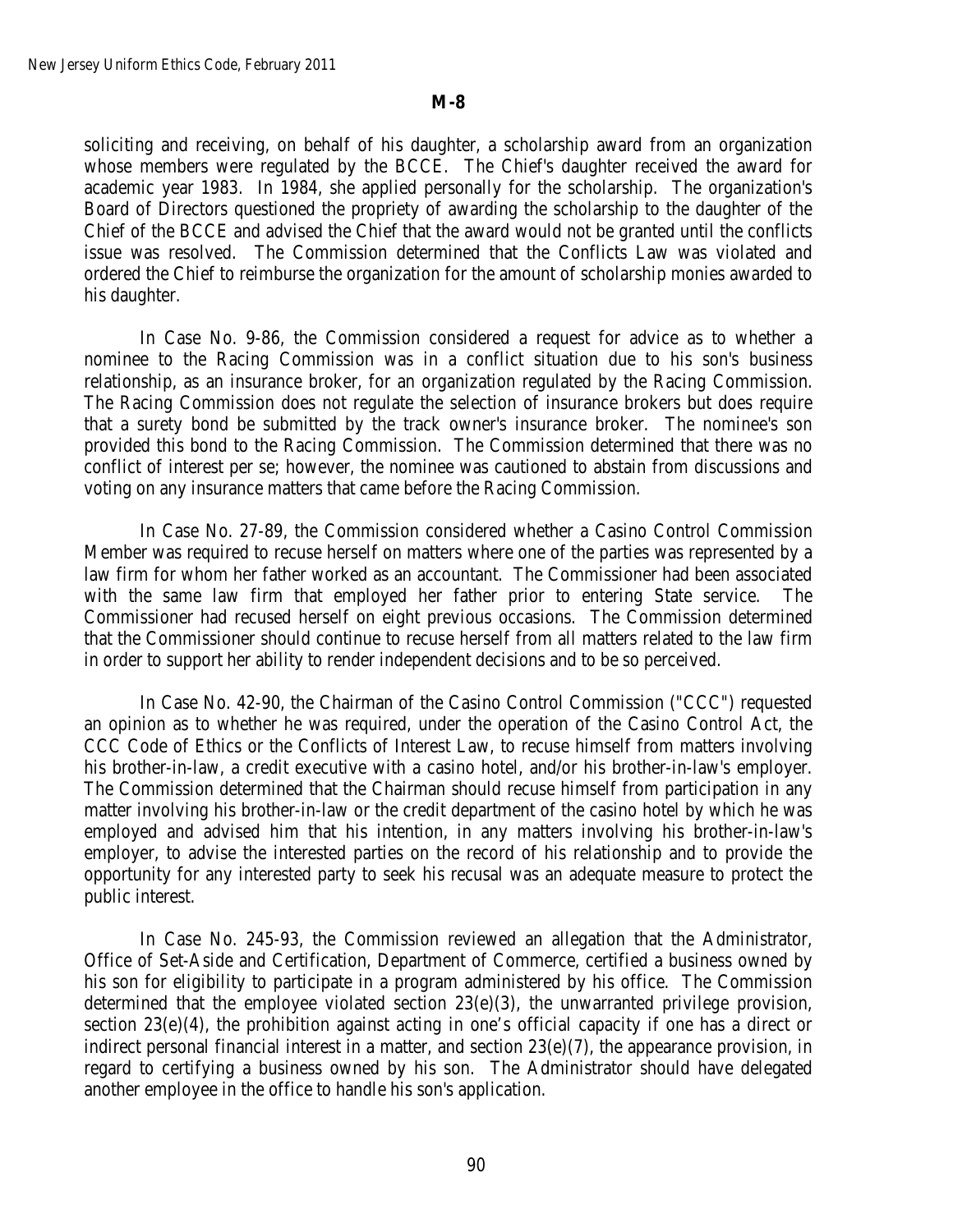In Case No. 1202-93, the Commission reviewed an allegation that the Director, Division of Administration, Department of Education, used his position to influence the award of grants and contracts to a school district employing his son. The Commission noted that most of the State funding to local school districts was awarded based on a statutorily mandated formula. Discretionary grants decisions are made by Program Division Heads with the Commissioner. The Division of Administration monitors and verifies the fiscal and statutory accuracy of grants and contracts after award decisions are made. The Commission voted to dismiss the complaint; however, the Director was advised to abstain from involvement in any matter which directly impacted his son's employment.

In Case No. 23-97, the Chief Planner, Hackensack Meadowlands Development Commission ("HMDC"), requested an opinion regarding her involvement on projects that directly or indirectly involve her husband's new employer. Her husband's employer was the environmental and engineering consultant on a project for which the Planner had been coordinator for ten years. Her husband had no involvement with the project. The Commission determined that the Planner could have no official involvement with projects that directly or indirectly involved her husband's employer regardless of whether her husband actually worked on the project.

In Case No. 23-98, the Senior Staff Engineer, HMDC, requested an opinion regarding her involvement on projects that directly or indirectly involve her husband. Her husband operated a consulting company and had been retained as a subcontractor to conduct an alternative site analysis required the Army Corp. of Engineers. The State employee had been asked to assist in the review of the hydrology and hydraulics for the project in question. Her involvement would include the writing of a scope of work document to hire a consultant to review the hydraulics and hydrology prepared by the consultant and to act as a liaison. The Commission noted that even though the two tasks, the State employee's involvement with the hydraulics and hydrology segment of the project and her husband's involvement in the alternate site analysis, are unrelated, due to the high profile nature of the project and the controversy surrounding it, it was conceivable that the participation of family members on the project could become an issue. The Commission determined that, because the HMDC could easily assign another engineer to perform the hydraulics and hydrology review, there appeared to be no reason, under these facts, to grant an exception to the existing HMDC policy, affirmed by the Commission in *Case No. 23- 97*.

In Case No. 17-01, the Acting Chief Engineer, HMDC, requested that the Commission review its decision in Case No. 23-98 because her husband had not been involved with the project in question since July 1999. The Commission advised the Acting Chief Engineer that because her husband was no longer employed by the subcontractor and was not involved in the project, she was not precluded from having official involvement in the project.

In Case No. 14-01, the Acting Chief Engineer, HMDC, requested an opinion regarding her involvement in a project that was being performed by a firm that recently hired her brotherin-law. The Commission determined that the Acting Chief Engineer should recuse herself from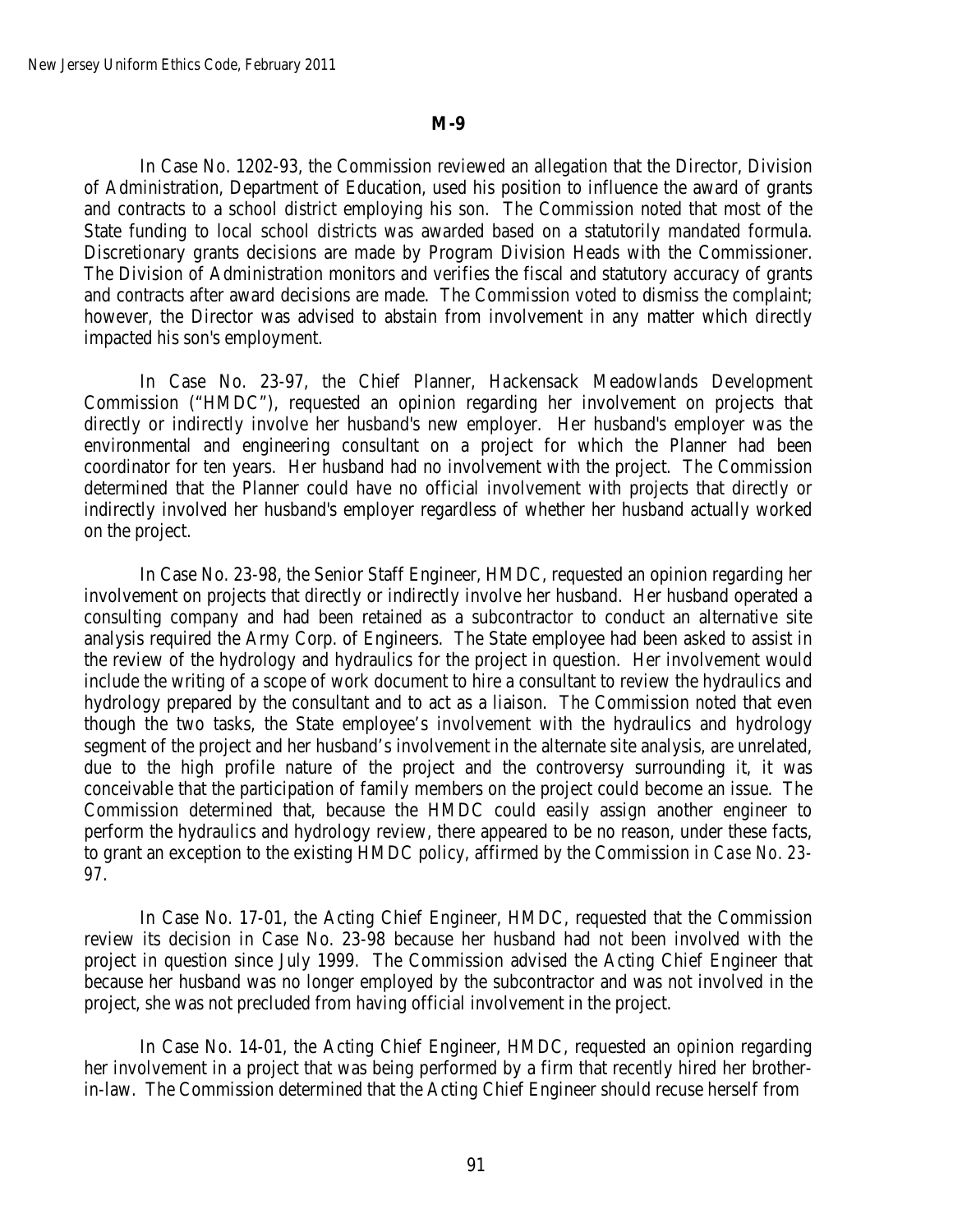any involvement in matters involving the firm as long as her brother-in-law was employed by the firm.

**Dating Relationships.** In Case No. 16-99, the Ombudsman for the Institutionalized Elderly, Division of Senior Affairs, Department of Health and Senior Services, developed a dating relationship with a vendor to the Division. The vendor initially contracted with another State agency and later contracted with the State employee's division to develop a software program. The development and implementation of the software program was a multi-phase project. During the period of the project, the Ombudsman began a social and personal relationship with the vendor and worked on and signed licensing and maintenance agreements on behalf of the Division with the vendor. Shortly thereafter, the Ombudsman sought additional funding for the vendor to supply additional services.

The Commission determined that there were indications that the Ombudsman violated sections 23(e)(3), (4) and (7) of the Conflicts Law. The Commission determined that under the applicable sections of the statute and the Commission's precedent, the State employee should have recused herself from any official involvement with the vendor after her social and personal relationship began. The Commission entered into a consent order with the employee.

In Case No. 43-98*,* the Commission determined that the Assistant Executive Director of New Jersey Transit ("NJT") used his official position to secure an unwarranted advantage for his fiancé, an Account Executive at an insurance company. The insurance company was invited to provide additional insurance to NJT employees. NJT sent out letters to employees on NJT stationery, produced posters, and made insurance company sales representatives available on NJT premises. The Assistant Executive Director's fiancé received commissions on sales to NJT employees. The Assistant Executive Director entered into a consent order with the Commission.

**Agency Contracts.** In Case No. 38-01*,* the Commission determined that the Director, Juvenile Sex Offender Treatment Services, Juvenile Justice Commission ("JJC"), was prohibited from acting as a co-trainer with his wife as long as he was employed in his current position at the JJC. The Director's wife began contracting with the JJC in 1997, prior to his being hired by the agency. The Director had been assisting as a co-trainer since 1997. The Director's wife was paid the same fee as all other trainers. The Director was not compensated for his participation. The Commission determined that the Director's involvement as a co-trainer raised appearance concerns because of the financial interdependence of the parties.

In Case No. 25-00, the Commission determined that the Executive Director of the Communications Institute at Rowan University violated the Conflicts Law by awarding a subcontract to a firm in which he and his adult children had a financial interest. The Director entered into a consent order with the Commission.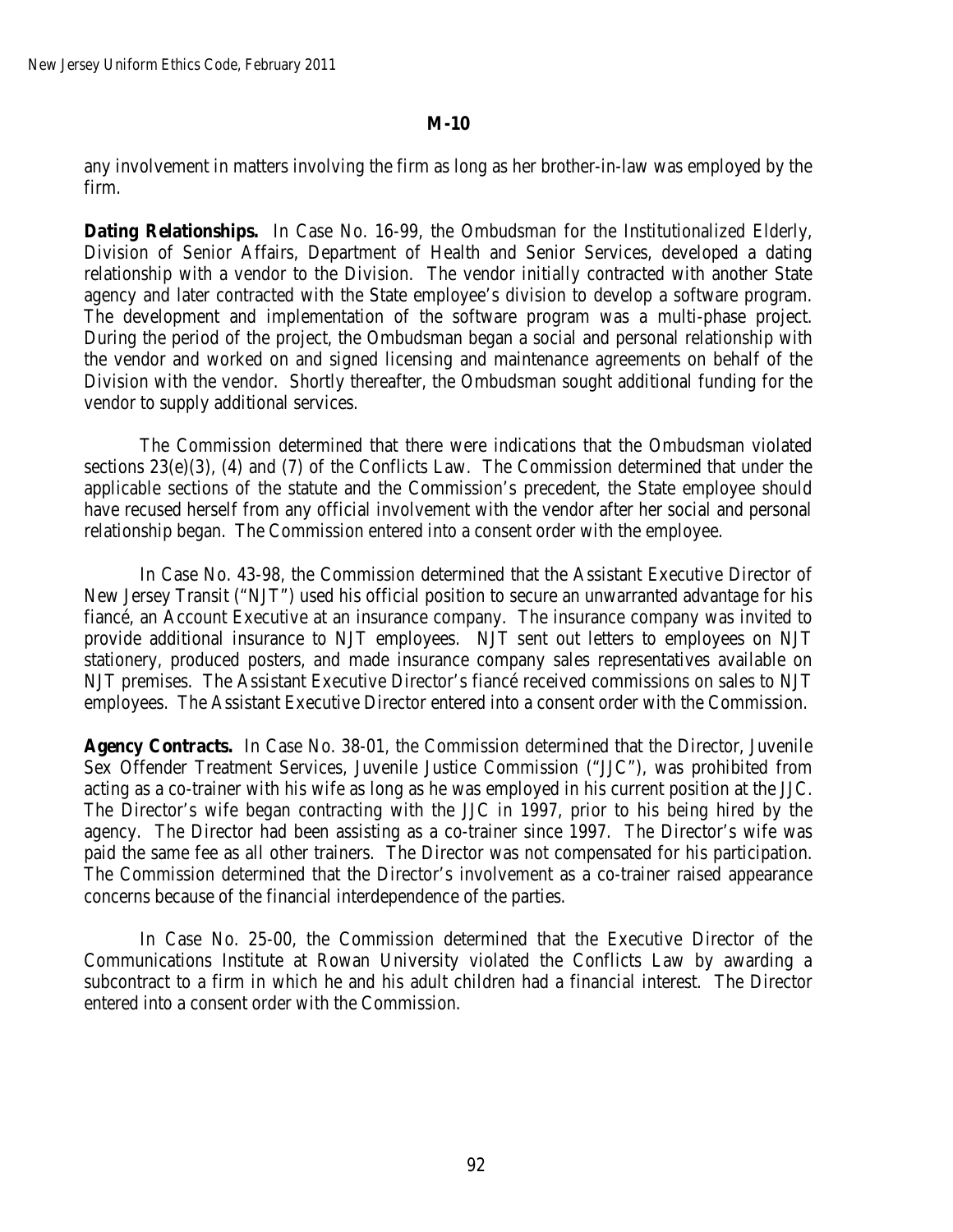## **CASINO-RELATED PROHIBITIONS**

#### *N.J.S.A.* 52:13D-17.2(b) provides:

No State officer or employee, nor any person, nor any member of the immediate family of any State officer or employee, or person, nor any partnership, firm or corporation with which any such State officer or employee or person is associated or in which he has an interest, nor any partner, officer, director or employee while he is associated with such partnership, firm, or corporation, shall hold, directly or indirectly, an interest in, or hold employment with, or represent, appear for, or negotiate on behalf of, any holder of, or applicant for, a casino license, or any holding or intermediary company with respect thereto, in connection with any cause, application, or matter, … except that (1) a State officer or employee other than a State officer or employee included in the definition of person, and (2) a member of the immediate family of a State officer or employee, or of a person, may hold employment with the holder of, or applicant for, a casino license if, in the judgment of the State Ethics Commission, the Joint Legislative Committee on Ethical Standards, or the Supreme Court, as appropriate, such employment will not interfere with the responsibilities of the State officer or employee, or person, and will not create a conflict of interest, or reasonable risk of the public perception of a conflict of interest, on the part of the State officer or employee, or person....

Section 17.2(b) addresses the issue of concurrent employment. Prior to 1993, section 17.2(b) prohibited all State officers and employees and members of their immediate families from holding an interest in, holding employment with, representing, appearing for, or negotiating on behalf of the holder of or applicant for a casino license or any holding or intermediary company with respect thereto. In December 1993, the Legislature amended the statute to provide that a State officer or employee, other than a State officer or employee included in the definition of "person" set forth in section 17.2(a), or a member of the immediate family of a State officer or employee, or of a person, may hold employment with the holder of or applicant for a casino license if, in the judgment of the State Ethics Commission, such employment will not interfere with the responsibilities of the State officer or employee or person, and will not create a conflict of interest, or reasonable risk of the public perception of a conflict of interest on the part of the State officer or employee, or person. Since 1994, the Commission has granted numerous waivers pursuant to the authority granted to it under the amendment.

*N.J.S.A.* 52:13D-17.2(c) and (d) address casino-related post employment restrictions. See appendix H for a discussion of these restrictions.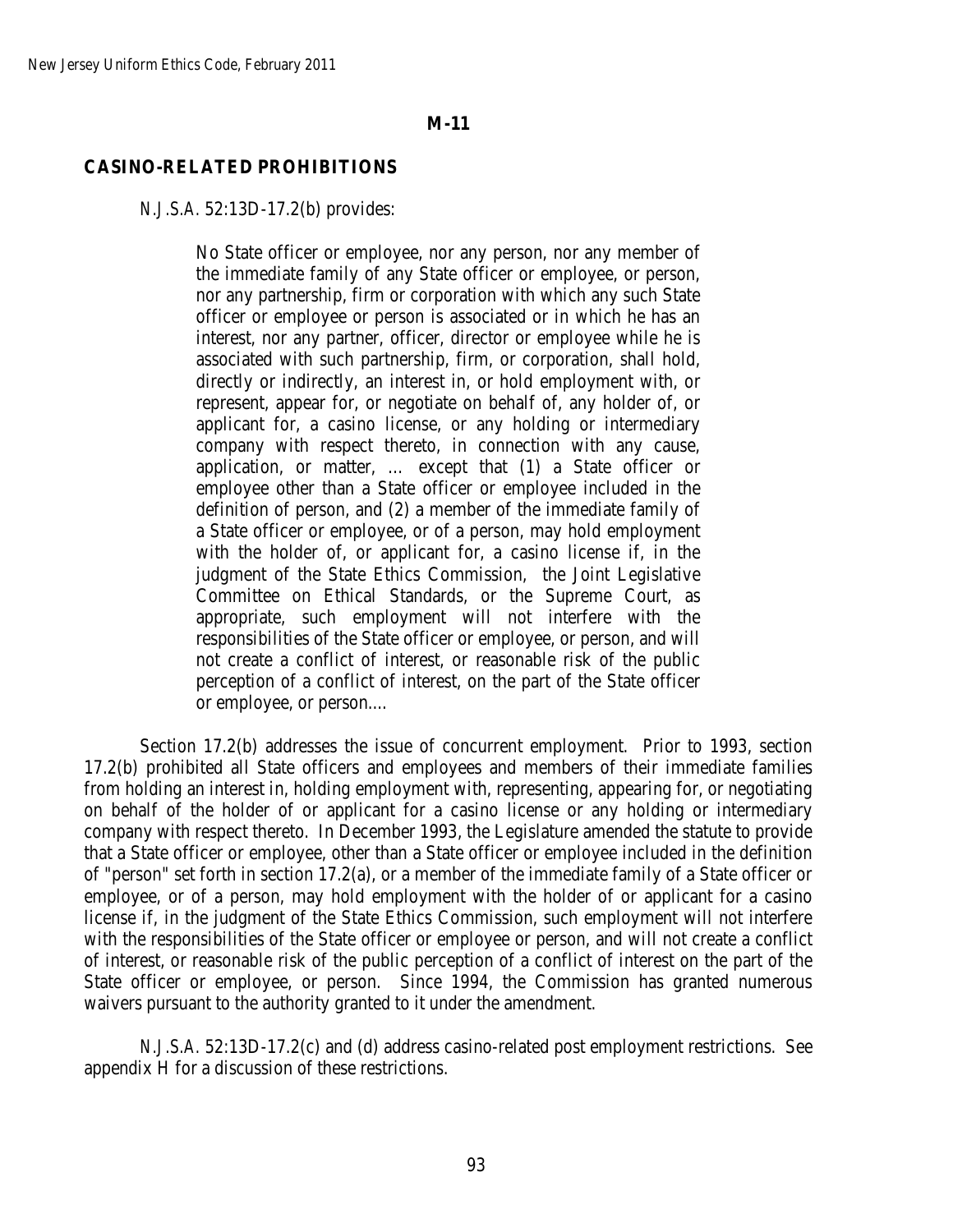### **CODES OF ETHICS**

Codes of Ethics specific to a particular agency may also contain provisions applicable to family members. State officers and employees should review their agency's code of ethics or consult with their agency Ethics Liaison Officer to determine whether the Code contains any provisions applicable to family members.

## **OTHER STATUTORY PROVISIONS**

Statutory provisions and/or administrative regulations specific to a particular agency may also contain prohibitions applicable to family members. In Case No. 21-72, the Commission received a request for advice regarding whether an appointee to the Board of Trustees of the Commission for the Blind could hold that position in light of the fact that the appointee's husband was an employee of the Commission for the Blind. The Commission sought an opinion from the Attorney General's Office because the determination turned on the interpretation of *N.J.S.A.* 30:40-1 which provides that at least two members of the Board of Trustees of the Commission for the Blind shall themselves be legally blind but shall not be employees or related by blood, marriage or adoption to any employee of the Commission for the Blind. The appointee in question was legally blind; however, the Attorney General's Office advised that *N.J.S.A.* 30:4- 1 precluded the appointee from serving in such capacity because she was married to an employee of the Commission.

State officers and employees should consult with their agency Ethics Liaison Officer to determine whether there is any statutory provision or regulation that prohibits the agency's employment of or other contractual relationship with family members. The Commission does not have jurisdiction to interpret these provisions and refers such inquiries to the Attorney General's Office.

### **SUMMARY**

**2006 Nepotism Amendment**. The Conflicts Law was amended, effective March 15, 2006, to prohibit certain relatives of certain State officials from holding particular governmental positions and also to prohibit State officials from supervising, or exercising authority with regard to personnel actions over, a relative of the State official.

**Commission Precedent.** In the case of spouses who work for the same agency, the Commission has determined that supervisor/subordinate relationships are not permitted because one spouse has a direct financial interest in the salary and continued employment of the other spouse and thus should not directly supervise or take personnel actions in regard to the spouse. This policy is also applicable to non-related individuals who share the same household with the same financial interdependence that the Commission views as creating a conflict in spousal situations.

In regard to other family members working for the same State agency, the cases are fact sensitive. The Commission considers such factors as whether the individuals reside in the same household; the degree of the relationship; whether there is financial interdependence; the size of